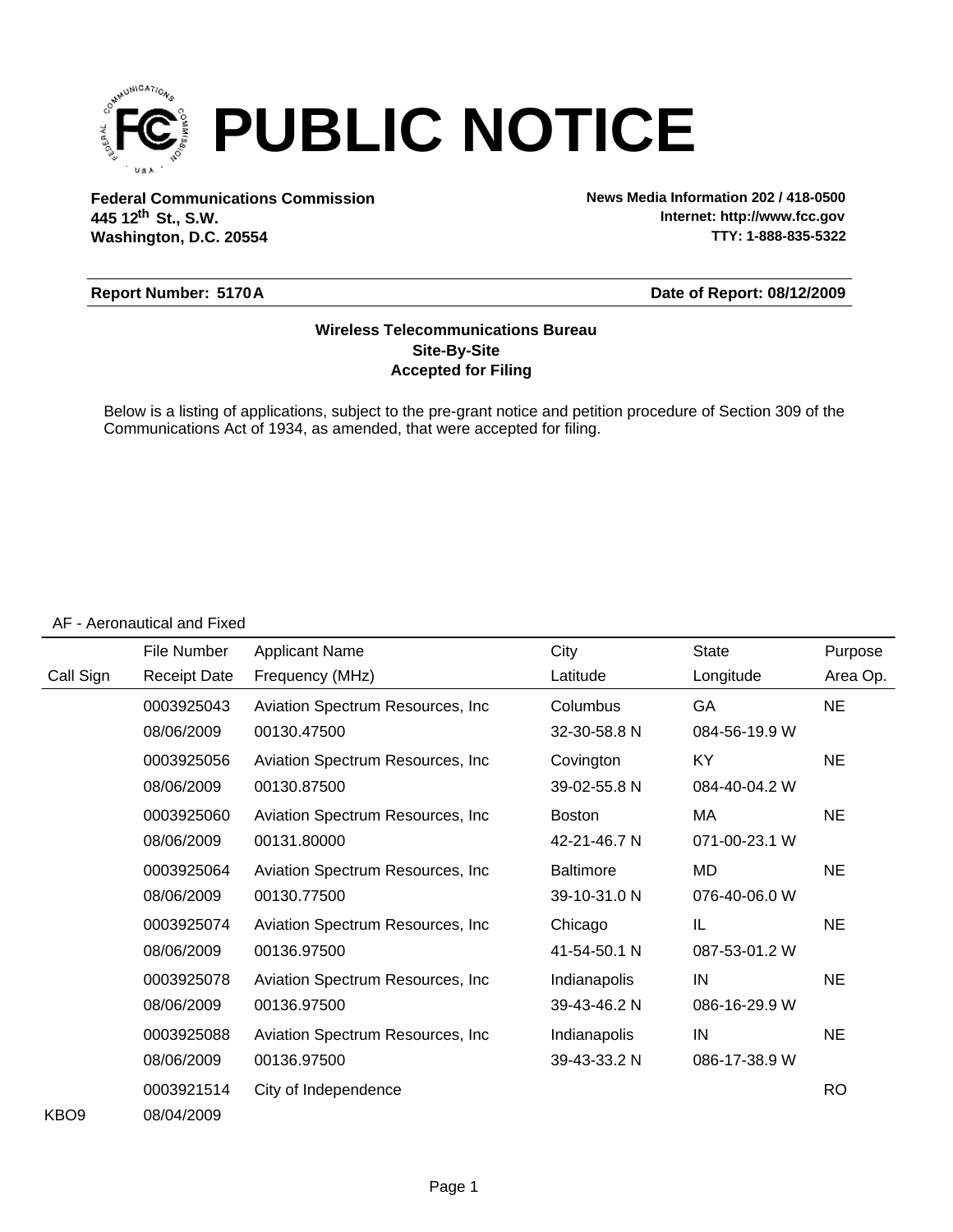# AF - Aeronautical and Fixed

|                  | File Number              | <b>Applicant Name</b>           | City     | <b>State</b> | Purpose   |
|------------------|--------------------------|---------------------------------|----------|--------------|-----------|
| Call Sign        | <b>Receipt Date</b>      | Frequency (MHz)                 | Latitude | Longitude    | Area Op.  |
|                  | 0003921837               | Aviation Spectrum Resources Inc |          |              | <b>RO</b> |
| KAQ2             | 08/05/2009               |                                 |          |              |           |
|                  | 0003921838               | Aviation Spectrum Resources Inc |          |              | <b>RO</b> |
| KDG8             | 08/05/2009               |                                 |          |              |           |
|                  | 0003921839               | Aviation Spectrum Resources Inc |          |              | <b>RO</b> |
| KEJ2             | 08/05/2009               |                                 |          |              |           |
|                  | 0003921840               | Aviation Spectrum Resources Inc |          |              | <b>RO</b> |
| KEQ6             | 08/05/2009               |                                 |          |              |           |
|                  | 0003921841               | Aviation Spectrum Resources Inc |          |              | <b>RO</b> |
| KGE7             | 08/05/2009               |                                 |          |              |           |
| KGX5             | 0003921842<br>08/05/2009 | Aviation Spectrum Resources Inc |          |              | <b>RO</b> |
|                  | 0003921843               | Aviation Spectrum Resources Inc |          |              | <b>RO</b> |
| KIP <sub>8</sub> | 08/05/2009               |                                 |          |              |           |
|                  | 0003921844               | Aviation Spectrum Resources Inc |          |              | <b>RO</b> |
| KKA3             | 08/05/2009               |                                 |          |              |           |
|                  | 0003921845               | Aviation Spectrum Resources Inc |          |              | <b>RO</b> |
| KMM6             | 08/05/2009               |                                 |          |              |           |
|                  | 0003921846               | Aviation Spectrum Resources Inc |          |              | <b>RO</b> |
| KSE9             | 08/05/2009               |                                 |          |              |           |
|                  | 0003921847               | Aviation Spectrum Resources Inc |          |              | <b>RO</b> |
| KVP4             | 08/05/2009               |                                 |          |              |           |
|                  | 0003921848               | Aviation Spectrum Resources Inc |          |              | <b>RO</b> |
| WCA6             | 08/05/2009               |                                 |          |              |           |
|                  | 0003921849               | Aviation Spectrum Resources Inc |          |              | <b>RO</b> |
| WEP <sub>2</sub> | 08/05/2009               |                                 |          |              |           |
|                  | 0003921850               | Aviation Spectrum Resources Inc |          |              | <b>RO</b> |
| WFU <sub>5</sub> | 08/05/2009               |                                 |          |              |           |
|                  | 0003921851               | Aviation Spectrum Resources Inc |          |              | <b>RO</b> |
| WFZ7             | 08/05/2009               |                                 |          |              |           |
|                  | 0003921852               | Aviation Spectrum Resources Inc |          |              | <b>RO</b> |
| WHF8             | 08/05/2009               |                                 |          |              |           |
|                  | 0003921853               | Aviation Spectrum Resources Inc |          |              | <b>RO</b> |
| WJP3             | 08/05/2009               |                                 |          |              |           |
|                  | 0003921854               | Aviation Spectrum Resources Inc |          |              | <b>RO</b> |
| WKL4             | 08/05/2009               |                                 |          |              |           |
|                  | 0003921855               | Aviation Spectrum Resources Inc |          |              | <b>RO</b> |
| WNU8             | 08/05/2009               |                                 |          |              |           |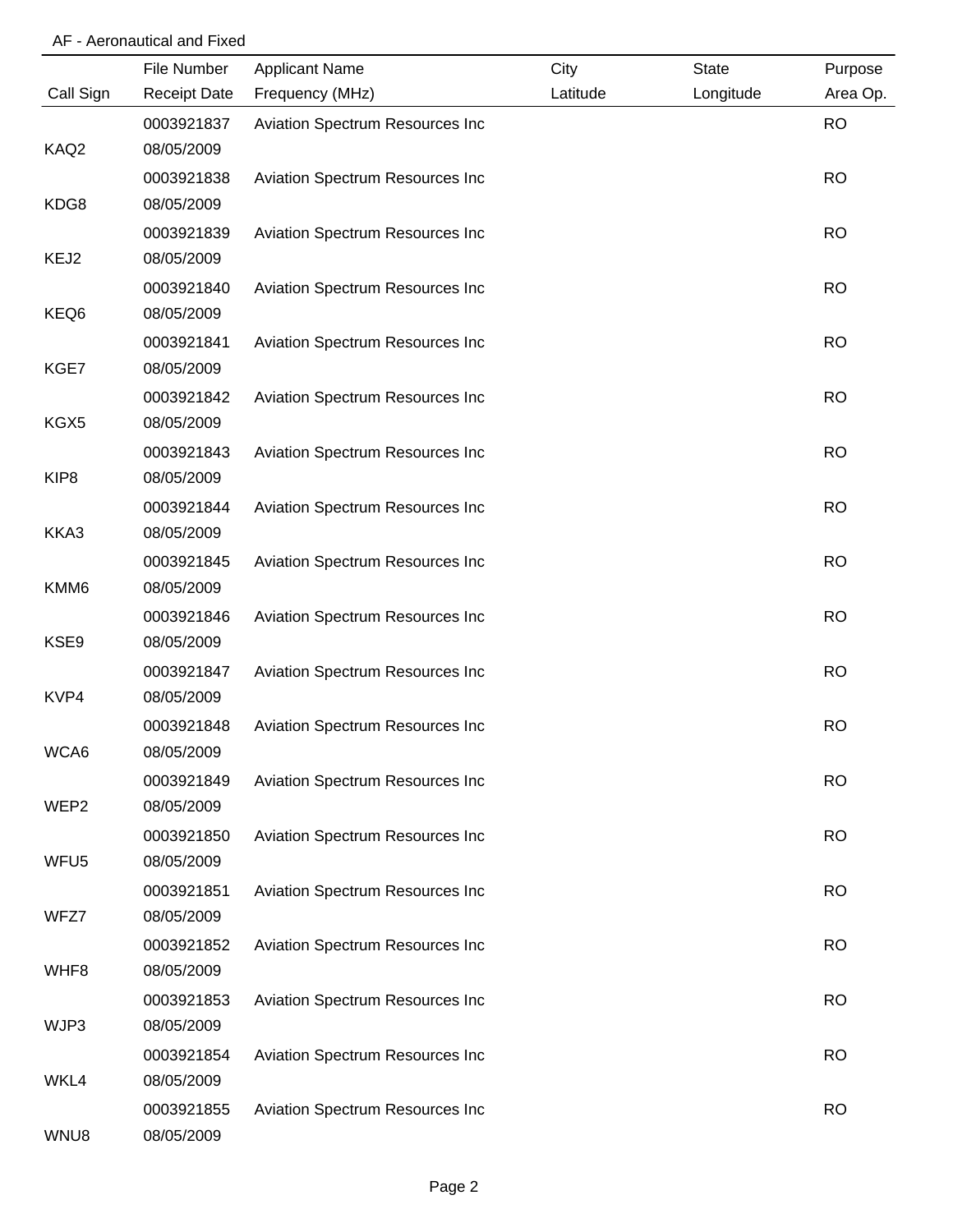# AF - Aeronautical and Fixed

|                  | File Number         | <b>Applicant Name</b>           | City     | <b>State</b> | Purpose   |
|------------------|---------------------|---------------------------------|----------|--------------|-----------|
| Call Sign        | <b>Receipt Date</b> | Frequency (MHz)                 | Latitude | Longitude    | Area Op.  |
|                  | 0003921856          | Aviation Spectrum Resources Inc |          |              | <b>RO</b> |
| WQV6             | 08/05/2009          |                                 |          |              |           |
|                  | 0003921857          | Aviation Spectrum Resources Inc |          |              | <b>RO</b> |
| WQW4             | 08/05/2009          |                                 |          |              |           |
|                  | 0003921858          | Aviation Spectrum Resources Inc |          |              | <b>RO</b> |
| WXM7             | 08/05/2009          |                                 |          |              |           |
|                  | 0003921859          | Aviation Spectrum Resources Inc |          |              | <b>RO</b> |
| WYN <sub>5</sub> | 08/05/2009          |                                 |          |              |           |
|                  | 0003921860          | Aviation Spectrum Resources Inc |          |              | <b>RO</b> |
| WZL4             | 08/05/2009          |                                 |          |              |           |
|                  | 0003921861          | Aviation Spectrum Resources Inc |          |              | <b>RO</b> |
| WZW4             | 08/05/2009          |                                 |          |              |           |

|                | File Number         | <b>Applicant Name</b>                | City         | <b>State</b>  | Purpose  |
|----------------|---------------------|--------------------------------------|--------------|---------------|----------|
| Call Sign      | <b>Receipt Date</b> | Frequency (MHz)                      | Latitude     | Longitude     | Area Op. |
|                | 0003829849          | <b>Towerstream Corp</b>              | Seattle      | <b>WA</b>     | AM       |
| <b>WQIH592</b> | 08/05/2009          | 17880.00000                          | 47-36-21.9 N | 122-20-02.5 W |          |
|                | 0003829849          | <b>Towerstream Corp</b>              | Seattle      | <b>WA</b>     | AM       |
| WQIH592        | 08/05/2009          | 21875.00000                          | 47-36-21.9 N | 122-20-02.5 W |          |
|                | 0003829849          | <b>Towerstream Corp</b>              | Seattle      | <b>WA</b>     | AM       |
| <b>WQIH592</b> | 08/05/2009          | 21925.00000                          | 47-36-21.9 N | 122-20-02.5 W |          |
|                | 0003829849          | <b>Towerstream Corp</b>              | Seattle      | <b>WA</b>     | AM       |
| <b>WQIH592</b> | 08/05/2009          | 22025.00000                          | 47-36-21.9 N | 122-20-02.5 W |          |
|                | 0003829849          | <b>Towerstream Corp</b>              | Seattle      | <b>WA</b>     | AM       |
| <b>WQIH592</b> | 08/05/2009          | 22075.00000                          | 47-36-21.9 N | 122-20-02.5 W |          |
|                | 0003921160          | <b>Cox Communications Kansas LLC</b> | <b>IOLA</b>  | <b>KS</b>     | AM       |
| WQHA440        | 08/05/2009          | 05945.20000                          | 37-57-24.2 N | 095-22-16.6 W |          |
|                | 0003921160          | <b>Cox Communications Kansas LLC</b> | <b>IOLA</b>  | KS            | AM       |
| WQHA440        | 08/05/2009          | 06004.50000                          | 37-57-24.2 N | 095-22-16.6 W |          |
|                | 0003921160          | <b>Cox Communications Kansas LLC</b> | <b>IOLA</b>  | <b>KS</b>     | AM       |
| WQHA440        | 08/05/2009          | 06063.80000                          | 37-57-24.2 N | 095-22-16.6 W |          |
|                | 0003921160          | <b>Cox Communications Kansas LLC</b> | <b>IOLA</b>  | <b>KS</b>     | AM       |
| WQHA440        | 08/05/2009          | 06655.00000                          | 37-57-24.2 N | 095-22-16.6 W |          |
|                | 0003921313          | <b>Cox Communications Kansas LLC</b> | <b>ERIE</b>  | KS            | AM       |
| WQHA441        | 08/05/2009          | 06197.20000                          | 37-34-23.4 N | 095-13-12.5 W |          |
|                | 0003921313          | <b>Cox Communications Kansas LLC</b> | <b>ERIE</b>  | KS            | AM       |
| WQHA441        | 08/05/2009          | 06226.89000                          | 37-34-23.4 N | 095-13-12.5 W |          |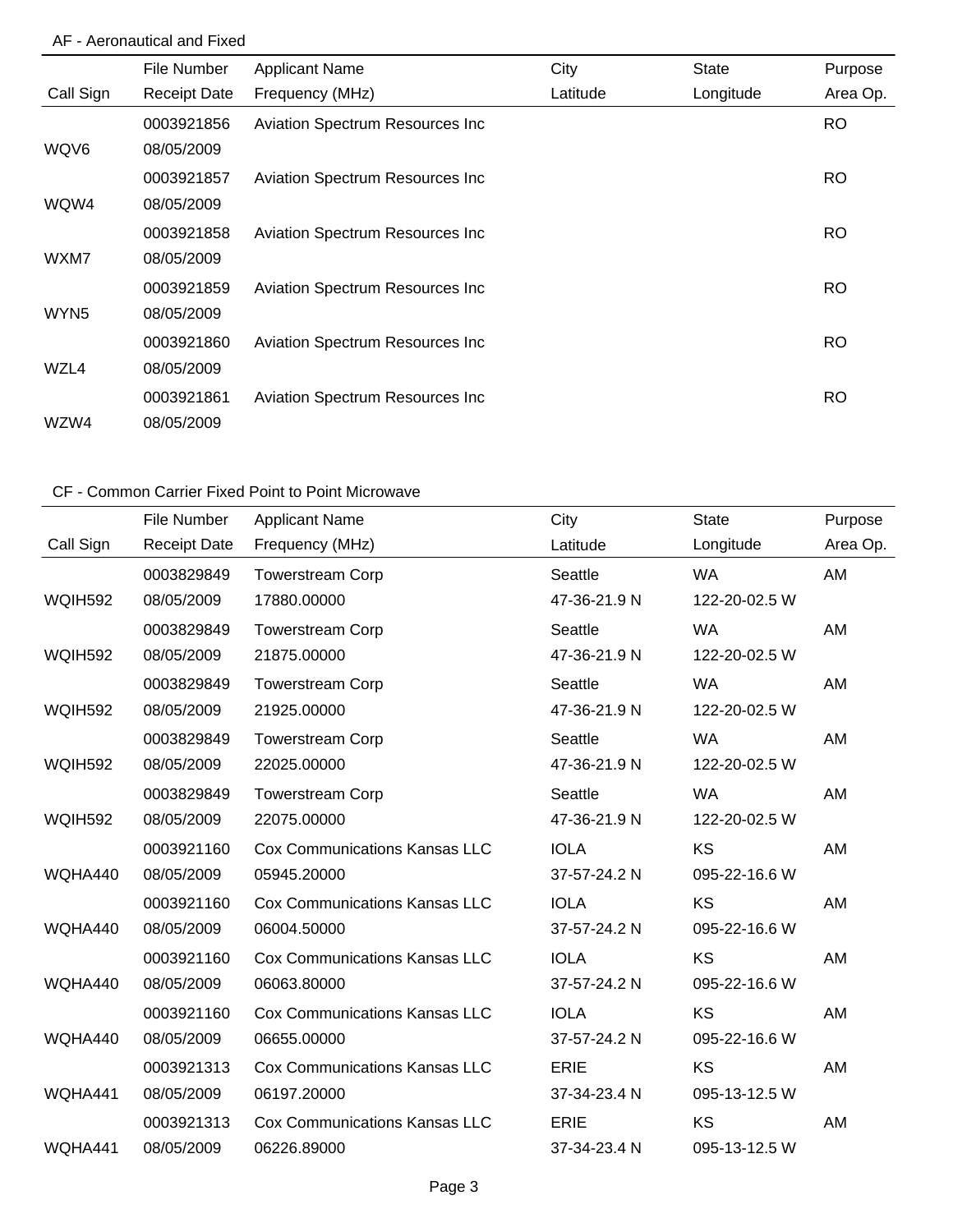|           | File Number         | <b>Applicant Name</b>                                 | City              | <b>State</b>  | Purpose   |
|-----------|---------------------|-------------------------------------------------------|-------------------|---------------|-----------|
| Call Sign | <b>Receipt Date</b> | Frequency (MHz)                                       | Latitude          | Longitude     | Area Op.  |
|           | 0003921313          | Cox Communications Kansas LLC                         | <b>ERIE</b>       | <b>KS</b>     | AM        |
| WQHA441   | 08/05/2009          | 06286.19000                                           | 37-34-23.4 N      | 095-13-12.5 W |           |
|           | 0003921313          | Cox Communications Kansas LLC                         | <b>ERIE</b>       | <b>KS</b>     | AM        |
| WQHA441   | 08/05/2009          | 06345.49000                                           | 37-34-23.4 N      | 095-13-12.5 W |           |
|           | 0003921313          | Cox Communications Kansas LLC                         | <b>ERIE</b>       | KS            | AM        |
| WQHA441   | 08/05/2009          | 06404.79000                                           | 37-34-23.4 N      | 095-13-12.5 W |           |
|           | 0003921313          | Cox Communications Kansas LLC                         | <b>ERIE</b>       | KS            | AM        |
| WQHA441   | 08/05/2009          | 06815.00000                                           | 37-34-23.4 N      | 095-13-12.5 W |           |
|           | 0003921403          | SOUTHERN CALIFORNIA EDISON COM Monolith               |                   | CA            | <b>MD</b> |
| KMY64     | 08/04/2009          | 06286.19000                                           | 35-04-47.0 N      | 118-21-47.4 W |           |
|           | 0003921403          | SOUTHERN CALIFORNIA EDISON COM Monolith               |                   | CA            | <b>MD</b> |
| KMY64     | 08/04/2009          | 06404.79000                                           | 35-04-47.0 N      | 118-21-47.4 W |           |
|           | 0003921403          | SOUTHERN CALIFORNIA EDISON COM Monolith               |                   | CA            | <b>MD</b> |
| KMY64     | 08/04/2009          | 06625.00000                                           | 35-04-47.0 N      | 118-21-47.4 W |           |
|           | 0003921403          | SOUTHERN CALIFORNIA EDISON COM Monolith               |                   | CA            | <b>MD</b> |
| KMY64     | 08/04/2009          | 10553.12500                                           | 35-04-47.0 N      | 118-21-47.4 W |           |
|           | 0003921403          | SOUTHERN CALIFORNIA EDISON COM Monolith               |                   | CA            | <b>MD</b> |
| KMY64     | 08/04/2009          | 10602.50000                                           | 35-04-47.0 N      | 118-21-47.4 W |           |
|           | 0003921403          | SOUTHERN CALIFORNIA EDISON COM Monolith               |                   | CA            | <b>MD</b> |
| KMY64     | 08/04/2009          | 11405.00000                                           | 35-04-47.0 N      | 118-21-47.4 W |           |
|           | 0003921404          | T-Mobile License, LLC                                 | <b>CHATSWORTH</b> | CA            | <b>MD</b> |
| WQCJ972   | 08/04/2009          | 17845.00000                                           | 34-19-41.3 N      | 118-35-50.9 W |           |
|           | 0003921404          | T-Mobile License, LLC                                 | <b>CHATSWORTH</b> | CA            | <b>MD</b> |
| WQCJ972   | 08/04/2009          | 17855.00000                                           | 34-19-41.3 N      | 118-35-50.9 W |           |
|           | 0003921404          | T-Mobile License, LLC                                 | <b>CHATSWORTH</b> | CA            | MD        |
| WQCJ972   | 08/04/2009          | 17895.00000                                           | 34-19-41.3 N      | 118-35-50.9 W |           |
|           | 0003921404          | T-Mobile License, LLC                                 | <b>CHATSWORTH</b> | CA            | MD        |
| WQCJ972   | 08/04/2009          | 17925.00000                                           | 34-19-41.3 N      | 118-35-50.9 W |           |
|           | 0003921404          | T-Mobile License, LLC                                 | <b>CHATSWORTH</b> | CA            | MD        |
| WQCJ972   | 08/04/2009          | 17950.00000                                           | 34-19-41.3 N      | 118-35-50.9 W |           |
|           | 0003921404          | T-Mobile License, LLC                                 | <b>CHATSWORTH</b> | CA            | MD        |
| WQCJ972   | 08/04/2009          | 18110.00000                                           | 34-19-41.3 N      | 118-35-50.9 W |           |
|           | 0003921405          | Uintah Basin Electronic Telecommunicatic Wilkens Peak |                   | WY            | MD        |
| WPQZ545   | 08/04/2009          | 05974.85000                                           | 41-29-45.9 N      | 109-20-42.5 W |           |
|           | 0003921405          | Uintah Basin Electronic Telecommunicatic Wilkens Peak |                   | WY            | MD        |
| WPQZ545   | 08/04/2009          | 06162.63000                                           | 41-29-45.9 N      | 109-20-42.5 W |           |
|           | 0003921405          | Uintah Basin Electronic Telecommunicatic Wilkens Peak |                   | WY            | MD        |
| WPQZ545   | 08/04/2009          | 10556.25000                                           | 41-29-45.9 N      | 109-20-42.5 W |           |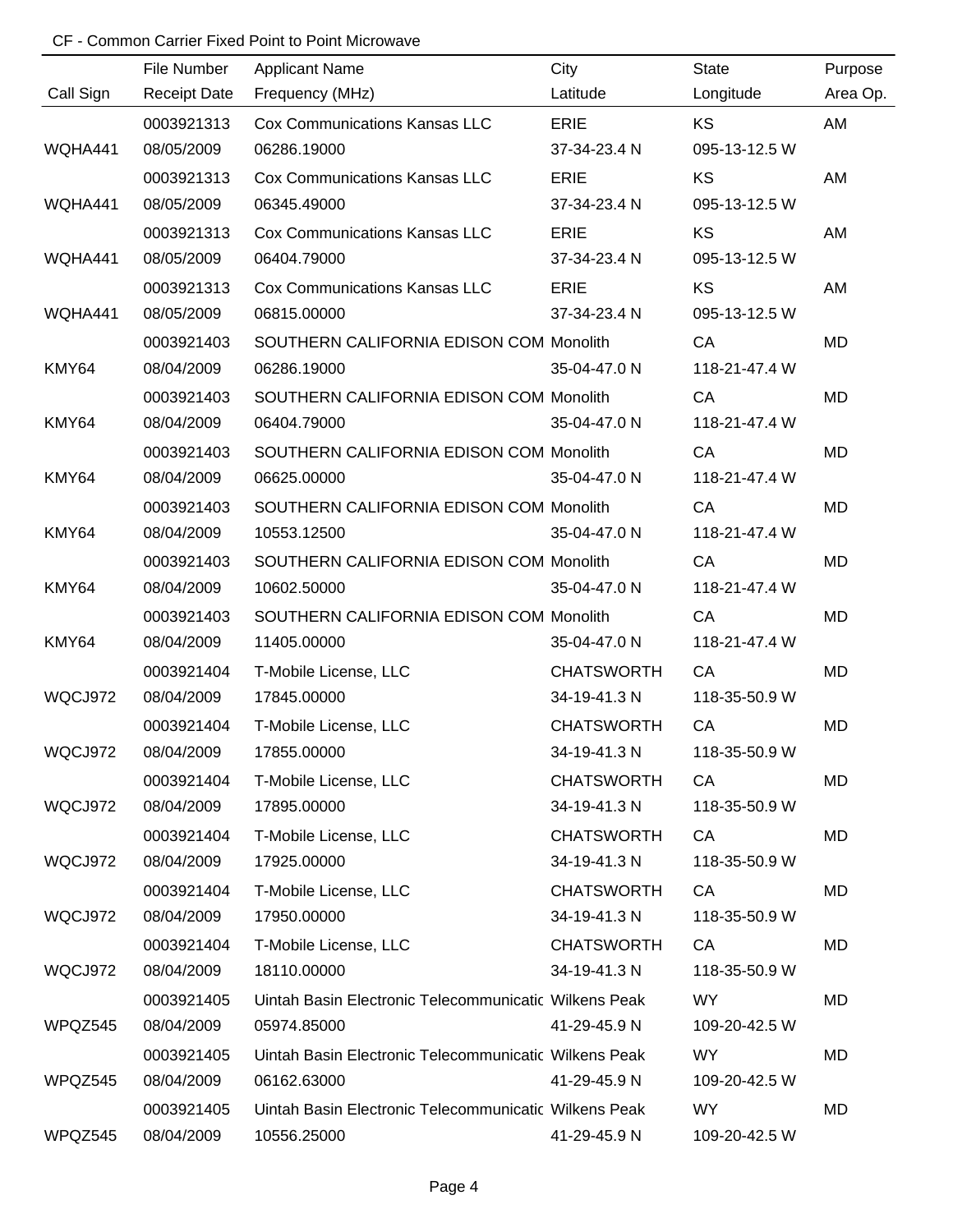|               | File Number         | <b>Applicant Name</b>                                 | City         | <b>State</b>  | Purpose   |
|---------------|---------------------|-------------------------------------------------------|--------------|---------------|-----------|
| Call Sign     | <b>Receipt Date</b> | Frequency (MHz)                                       | Latitude     | Longitude     | Area Op.  |
|               | 0003921405          | Uintah Basin Electronic Telecommunicatic Wilkens Peak |              | WY            | <b>MD</b> |
| WPQZ545       | 08/04/2009          | 10596.25000                                           | 41-29-45.9 N | 109-20-42.5 W |           |
|               | 0003922173          | NEW CINGULAR WIRELESS PCS, LLC DESERT CENTER CA       |              |               | <b>MD</b> |
| WQJW463       | 08/05/2009          | 10875.00000                                           | 33-39-40.1 N | 115-43-03.3 W |           |
|               | 0003922173          | NEW CINGULAR WIRELESS PCS, LLC DESERT CENTER CA       |              |               | <b>MD</b> |
| WQJW463       | 08/05/2009          | 11215.00000                                           | 33-39-40.1 N | 115-43-03.3 W |           |
|               | 0003922305          | UNITED STATES CELLULAR OPERATIN COLOMA                |              | WI            | <b>MD</b> |
| <b>WMN426</b> | 08/05/2009          | 05945.20000                                           | 44-01-23.0 N | 089-33-38.0 W |           |
|               | 0003922305          | UNITED STATES CELLULAR OPERATIN COLOMA                |              | WI            | MD        |
| <b>WMN426</b> | 08/05/2009          | 06004.50000                                           | 44-01-23.0 N | 089-33-38.0 W |           |
|               | 0003922305          | UNITED STATES CELLULAR OPERATIN COLOMA                |              | WI            | <b>MD</b> |
| <b>WMN426</b> | 08/05/2009          | 06585.00000                                           | 44-01-23.0 N | 089-33-38.0 W |           |
|               | 0003922305          | UNITED STATES CELLULAR OPERATIN COLOMA                |              | WI            | MD        |
| <b>WMN426</b> | 08/05/2009          | 06595.00000                                           | 44-01-23.0 N | 089-33-38.0 W |           |
|               | 0003922305          | UNITED STATES CELLULAR OPERATIN COLOMA                |              | WI            | MD        |
| <b>WMN426</b> | 08/05/2009          | 06635.00000                                           | 44-01-23.0 N | 089-33-38.0 W |           |
|               | 0003922322          | UNITED STATES CELLULAR OPERATIN WESTFIELD             |              | WI            | MD        |
| WPNG828       | 08/05/2009          | 06585.00000                                           | 43-53-54.0 N | 089-29-10.0 W |           |
|               | 0003922322          | UNITED STATES CELLULAR OPERATIN WESTFIELD             |              | WI            | <b>MD</b> |
| WPNG828       | 08/05/2009          | 06795.00000                                           | 43-53-54.0 N | 089-29-10.0 W |           |
|               | 0003922476          | KENOSHA CELLULAR TELEPHONE, L.F Paddock Lake          |              | WI            | MD        |
| <b>WLS605</b> | 08/05/2009          | 06256.54000                                           | 42-35-26.0 N | 088-05-29.0 W |           |
|               | 0003922476          | KENOSHA CELLULAR TELEPHONE, L.F Paddock Lake          |              | WI            | MD        |
| <b>WLS605</b> | 08/05/2009          | 06286.19000                                           | 42-35-26.0 N | 088-05-29.0 W |           |
|               | 0003922476          | KENOSHA CELLULAR TELEPHONE, L.F Paddock Lake          |              | WI            | MD        |
| <b>WLS605</b> | 08/05/2009          | 06745.00000                                           | 42-35-26.0 N | 088-05-29.0 W |           |
|               | 0003922476          | KENOSHA CELLULAR TELEPHONE, L.F Paddock Lake          |              | WI            | MD        |
| <b>WLS605</b> | 08/05/2009          | 06755.00000                                           | 42-35-26.0 N | 088-05-29.0 W |           |
|               | 0003922476          | KENOSHA CELLULAR TELEPHONE, L.F Paddock Lake          |              | WI            | MD        |
| <b>WLS605</b> | 08/05/2009          | 06825.00000                                           | 42-35-26.0 N | 088-05-29.0 W |           |
|               | 0003922476          | KENOSHA CELLULAR TELEPHONE, L.F Paddock Lake          |              | WI            | MD        |
| <b>WLS605</b> | 08/05/2009          | 10638.12500                                           | 42-35-26.0 N | 088-05-29.0 W |           |
|               | 0003922497          | KENOSHA CELLULAR TELEPHONE, L.F NEW MUNSTER           |              | WI            | MD        |
| WPWJ613       | 08/05/2009          | 06595.00000                                           | 42-34-45.0 N | 088-13-19.0 W |           |
|               | 0003922497          | KENOSHA CELLULAR TELEPHONE, L.F NEW MUNSTER           |              | WI            | MD        |
| WPWJ613       | 08/05/2009          | 06615.00000                                           | 42-34-45.0 N | 088-13-19.0 W |           |
|               | 0003922521          | RACINE CELLULAR TELEPHONE COMF BURLINGTON             |              | WI            | MD        |
| WPXB398       | 08/05/2009          | 06775.00000                                           | 42-39-40.0 N | 088-18-10.0 W |           |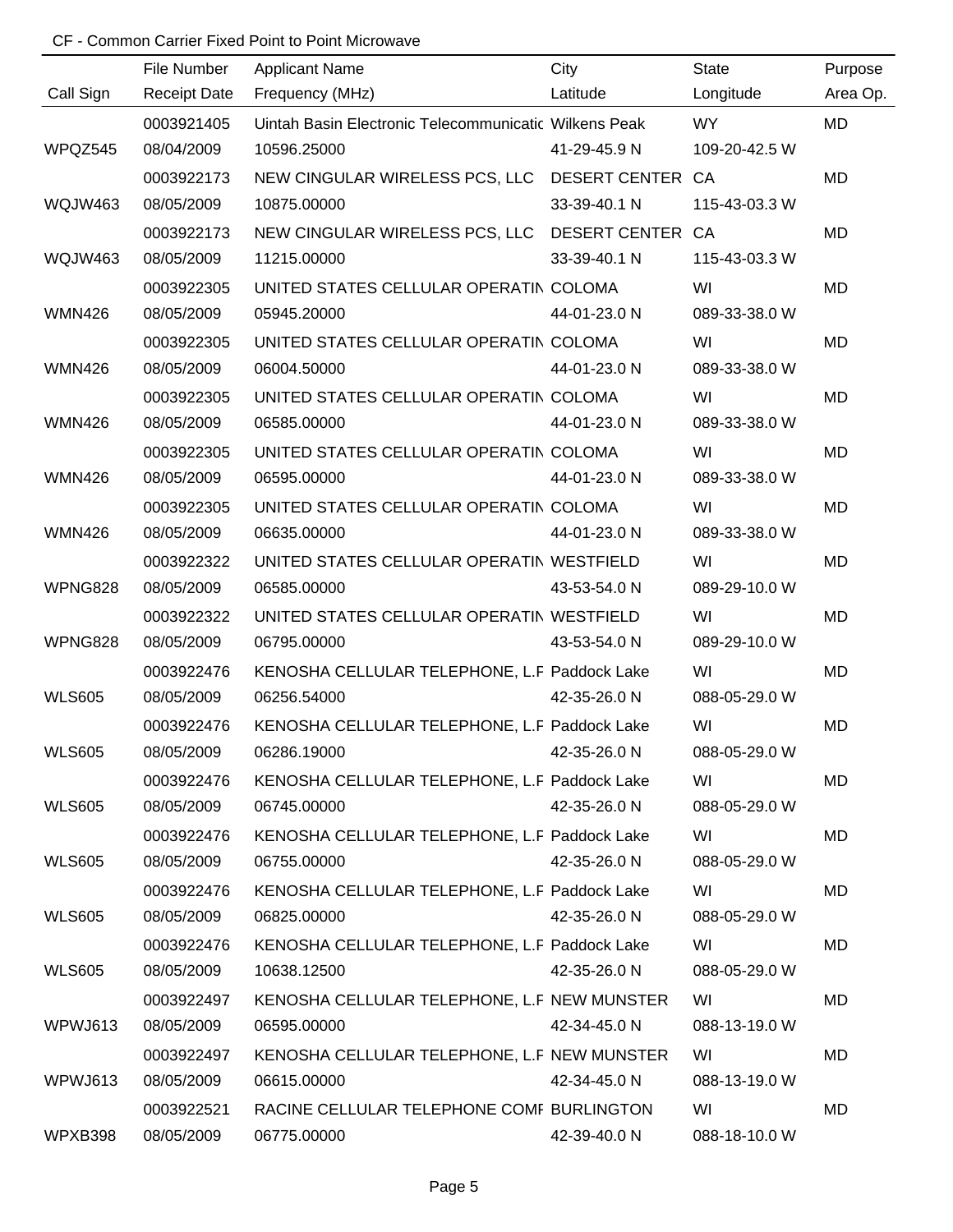|           | File Number         | <b>Applicant Name</b>                                | City              | <b>State</b>  | Purpose   |
|-----------|---------------------|------------------------------------------------------|-------------------|---------------|-----------|
| Call Sign | <b>Receipt Date</b> | Frequency (MHz)                                      | Latitude          | Longitude     | Area Op.  |
|           | 0003922543          | <b>Cox Communications Kansas LLC</b>                 | <b>PARSONS</b>    | <b>KS</b>     | <b>MD</b> |
| WQGV339   | 08/05/2009          | 05945.20000                                          | 37-17-59.0 N      | 095-15-18.0 W |           |
|           | 0003922543          | <b>Cox Communications Kansas LLC</b>                 | <b>PARSONS</b>    | KS            | <b>MD</b> |
| WQGV339   | 08/05/2009          | 05974.85000                                          | 37-17-59.0 N      | 095-15-18.0 W |           |
|           | 0003922543          | <b>Cox Communications Kansas LLC</b>                 | <b>PARSONS</b>    | KS            | <b>MD</b> |
| WQGV339   | 08/05/2009          | 06004.50000                                          | 37-17-59.0 N      | 095-15-18.0 W |           |
|           | 0003922543          | <b>Cox Communications Kansas LLC</b>                 | <b>PARSONS</b>    | KS            | MD        |
| WQGV339   | 08/05/2009          | 06034.15000                                          | 37-17-59.0 N      | 095-15-18.0 W |           |
|           | 0003922543          | <b>Cox Communications Kansas LLC</b>                 | <b>PARSONS</b>    | KS            | MD        |
| WQGV339   | 08/05/2009          | 06063.80000                                          | 37-17-59.0 N      | 095-15-18.0 W |           |
|           | 0003922543          | <b>Cox Communications Kansas LLC</b>                 | <b>PARSONS</b>    | KS            | MD        |
| WQGV339   | 08/05/2009          | 06093.45000                                          | 37-17-59.0 N      | 095-15-18.0 W |           |
|           | 0003922543          | <b>Cox Communications Kansas LLC</b>                 | <b>PARSONS</b>    | KS            | <b>MD</b> |
| WQGV339   | 08/05/2009          | 06123.10000                                          | 37-17-59.0 N      | 095-15-18.0 W |           |
|           | 0003922543          | <b>Cox Communications Kansas LLC</b>                 | <b>PARSONS</b>    | KS            | MD        |
| WQGV339   | 08/05/2009          | 06152.75000                                          | 37-17-59.0 N      | 095-15-18.0 W |           |
|           | 0003922577          | <b>Cox Communications Kansas LLC</b>                 | <b>CHERRYVALE</b> | KS            | MD        |
| WQGU398   | 08/05/2009          | 06197.24000                                          | 37-15-40.4 N      | 095-32-56.4 W |           |
|           | 0003922577          | <b>Cox Communications Kansas LLC</b>                 | CHERRYVALE        | KS            | MD        |
| WQGU398   | 08/05/2009          | 06226.89000                                          | 37-15-40.4 N      | 095-32-56.4 W |           |
|           | 0003922577          | <b>Cox Communications Kansas LLC</b>                 | <b>CHERRYVALE</b> | KS            | <b>MD</b> |
| WQGU398   | 08/05/2009          | 06256.54000                                          | 37-15-40.4 N      | 095-32-56.4 W |           |
|           | 0003922577          | <b>Cox Communications Kansas LLC</b>                 | CHERRYVALE        | KS            | MD        |
| WQGU398   | 08/05/2009          | 06286.19000                                          | 37-15-40.4 N      | 095-32-56.4 W |           |
|           | 0003922577          | <b>Cox Communications Kansas LLC</b>                 | <b>CHERRYVALE</b> | <b>KS</b>     | MD        |
| WQGU398   | 08/05/2009          | 06315.84000                                          | 37-15-40.4 N      | 095-32-56.4 W |           |
|           | 0003922577          | <b>Cox Communications Kansas LLC</b>                 | <b>CHERRYVALE</b> | KS            | MD        |
| WQGU398   | 08/05/2009          | 06345.49000                                          | 37-15-40.4 N      | 095-32-56.4 W |           |
|           | 0003922577          | <b>Cox Communications Kansas LLC</b>                 | CHERRYVALE        | KS            | MD        |
| WQGU398   | 08/05/2009          | 06375.14000                                          | 37-15-40.4 N      | 095-32-56.4 W |           |
|           | 0003922577          | <b>Cox Communications Kansas LLC</b>                 | <b>CHERRYVALE</b> | KS            | MD        |
| WQGU398   | 08/05/2009          | 06404.79000                                          | 37-15-40.4 N      | 095-32-56.4 W |           |
|           | 0003921302          | GTE Mobilnet of South Texas Limited Par Coldsprings  |                   | TX            | <b>NE</b> |
|           | 08/04/2009          | 06256.54000                                          | 30-35-32.3 N      | 095-08-03.4 W |           |
|           | 0003921302          | GTE Mobilnet of South Texas Limited Par Coldsprings  |                   | TX            | <b>NE</b> |
|           | 08/04/2009          | 06315.84000                                          | 30-35-32.3 N      | 095-08-03.4 W |           |
|           | 0003921303          | GTE Mobilnet of South Texas Limited Par Madisonville |                   | <b>TX</b>     | <b>NE</b> |
|           | 08/04/2009          | 05945.20000                                          | 30-53-54.4 N      | 095-47-27.3 W |           |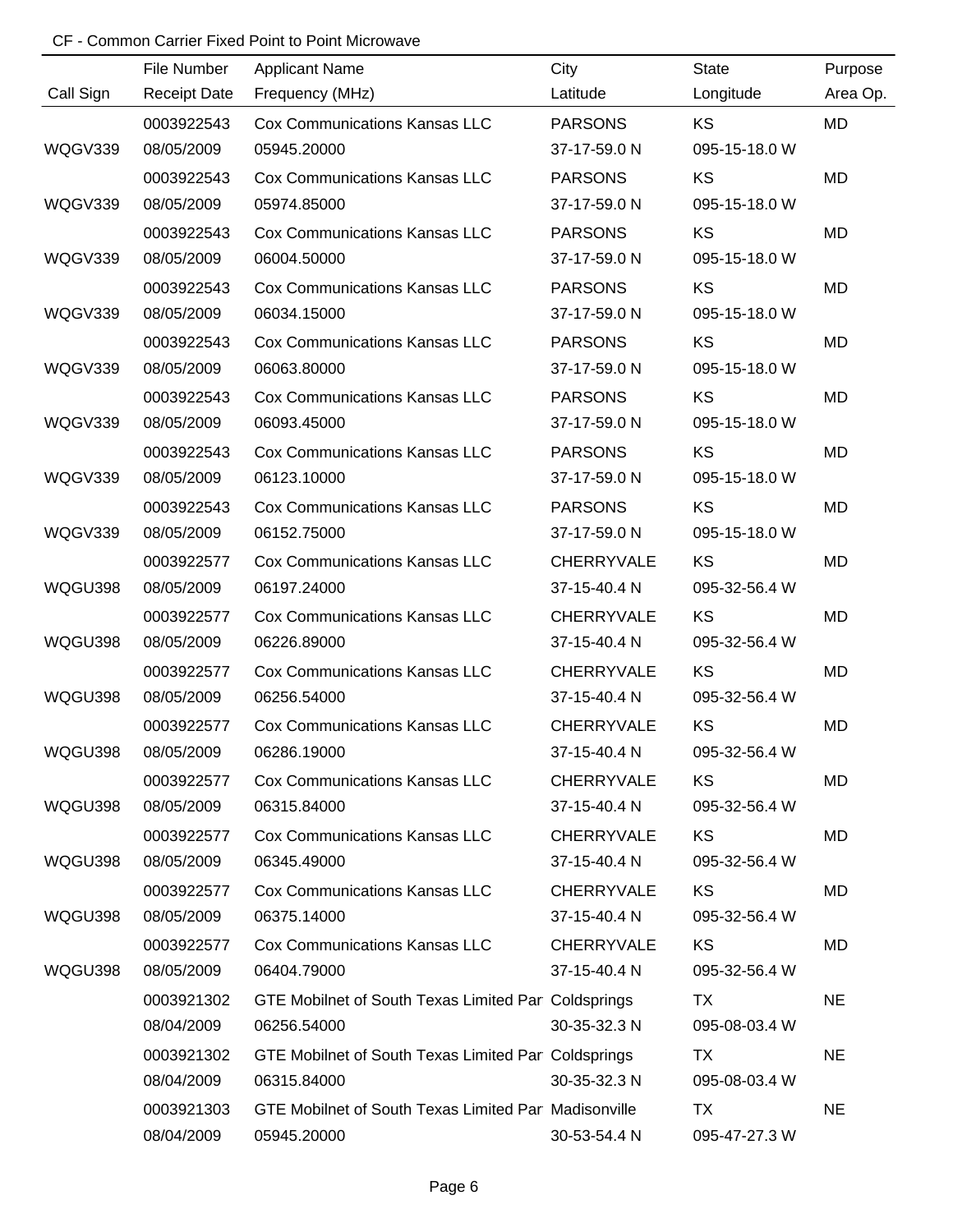|           | File Number         | <b>Applicant Name</b>                                | City          | <b>State</b>  | Purpose   |
|-----------|---------------------|------------------------------------------------------|---------------|---------------|-----------|
| Call Sign | <b>Receipt Date</b> | Frequency (MHz)                                      | Latitude      | Longitude     | Area Op.  |
|           | 0003921303          | GTE Mobilnet of South Texas Limited Par Madisonville |               | TX.           | <b>NE</b> |
|           | 08/04/2009          | 06123.10000                                          | 30-53-54.4 N  | 095-47-27.3 W |           |
|           | 0003921406          | GTE Mobilnet of Texas RSA #17 Limited I Huntsville   |               | <b>TX</b>     | <b>NE</b> |
|           | 08/04/2009          | 06093.45000                                          | 30-42-05.4 N  | 095-36-35.6 W |           |
|           | 0003921407          | GTE Mobilnet of Texas RSA #17 Limited I Coldspring   |               | TX            | <b>NE</b> |
|           | 08/04/2009          | 05945.20000                                          | 30-39-17.7 N  | 095-08-58.3 W |           |
|           | 0003921407          | GTE Mobilnet of Texas RSA #17 Limited I Coldspring   |               | TX            | <b>NE</b> |
|           | 08/04/2009          | 06004.50000                                          | 30-39-17.7 N  | 095-08-58.3 W |           |
|           | 0003921408          | GTE Mobilnet of Texas RSA #17 Limited I Coldspring   |               | TX            | <b>NE</b> |
|           | 08/04/2009          | 05945.20000                                          | 30-33-57.6 N  | 095-12-20.8 W |           |
|           | 0003921408          | GTE Mobilnet of Texas RSA #17 Limited I Coldspring   |               | TX            | <b>NE</b> |
|           | 08/04/2009          | 06063.80000                                          | 30-33-57.6 N  | 095-12-20.8 W |           |
|           | 0003922203          | AnyConnect, LLC                                      | Fargo         | <b>ND</b>     | <b>NE</b> |
|           | 08/05/2009          | 10835.00000                                          | 46-53-06.0 N  | 096-51-12.0 W |           |
|           | 0003922217          | AnyConnect, LLC                                      | Casselton     | <b>ND</b>     | <b>NE</b> |
|           | 08/05/2009          | 11325.00000                                          | 46-53-52.0 N  | 097-13-58.0 W |           |
|           | 0003922347          | Verizon Wireless (VAW) LLC                           | Underwood     | <b>WA</b>     | <b>NE</b> |
|           | 08/05/2009          | 10755.00000                                          | 45-44-30.1 N  | 121-34-46.8 W |           |
|           | 0003922421          | Verizon Wireless (VAW) LLC                           | <b>Bingen</b> | <b>WA</b>     | <b>NE</b> |
|           | 08/05/2009          | 11245.00000                                          | 45-42-59.3 N  | 121-28-17.4 W |           |
|           | 0003921418          | RT COMMUNICATIONS, INC.                              |               |               | <b>RO</b> |
| KPR62     | 08/04/2009          |                                                      |               |               |           |

CL - Cellular

|                | File Number         | <b>Applicant Name</b> | City             | <b>State</b>  | Purpose  |
|----------------|---------------------|-----------------------|------------------|---------------|----------|
| Call Sign      | <b>Receipt Date</b> | Frequency (MHz)       | Latitude         | Longitude     | Area Op. |
|                | 0003655382          | WWC Holding Co., Inc. |                  | UT            | AM       |
| <b>KNKN218</b> | 08/05/2009          |                       | 39-26-30.9 N     | 109-09-58.4 W |          |
|                | 0003655382          | WWC Holding Co., Inc. | Cresent Junction | UT            | AM       |
| <b>KNKN218</b> | 08/05/2009          |                       | 39-13-18.9 N     | 109-46-12.5 W |          |
|                | 0003655382          | WWC Holding Co., Inc. | Duchesne         | UT            | AM.      |
| <b>KNKN218</b> | 08/05/2009          |                       | 40-09-36.9 N     | 110-43-47.6 W |          |
|                | 0003655382          | WWC Holding Co., Inc. | Duchesne         | UT            | AM       |
| <b>KNKN218</b> | 08/05/2009          |                       | 40-10-19.9 N     | 110-13-46.6 W |          |
|                | 0003655382          | WWC Holding Co., Inc. | Duchesne         | UT            | AM       |
| <b>KNKN218</b> | 08/05/2009          |                       | 40-16-55.0 N     | 110-19-44.0 W |          |
|                | 0003655382          | WWC Holding Co., Inc. | <b>DUCHESNE</b>  | UT            | AM       |
| <b>KNKN218</b> | 08/05/2009          |                       | 40-10-20.8 N     | 110-23-50.6 W |          |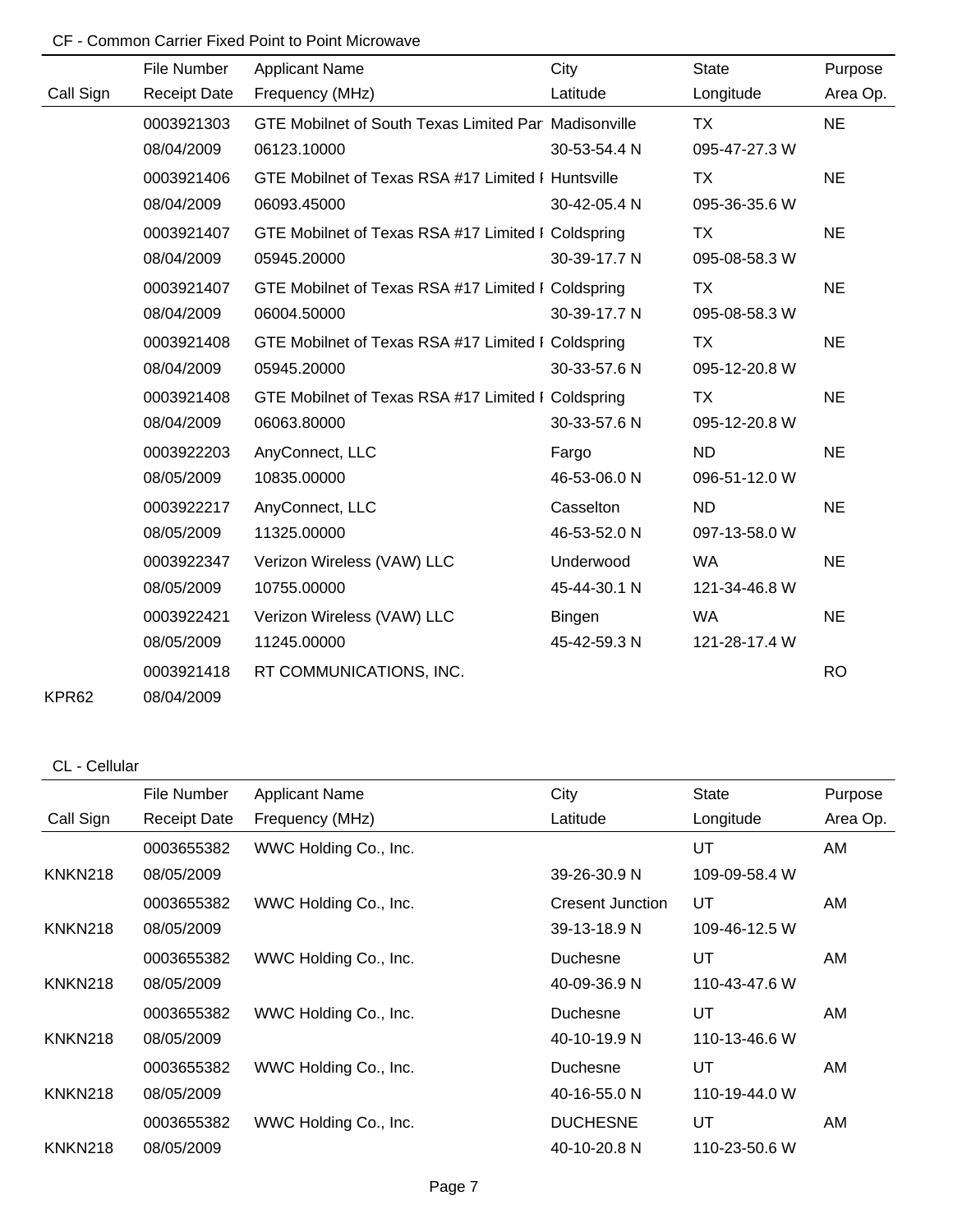## CL - Cellular

|                | File Number         | <b>Applicant Name</b> | City               | State         | Purpose  |
|----------------|---------------------|-----------------------|--------------------|---------------|----------|
| Call Sign      | <b>Receipt Date</b> | Frequency (MHz)       | Latitude           | Longitude     | Area Op. |
|                | 0003655382          | WWC Holding Co., Inc. | DUTCH JOHN         | UT            | AM       |
| <b>KNKN218</b> | 08/05/2009          |                       | 40-51-27.0 N       | 109-03-28.0 W |          |
|                | 0003655382          | WWC Holding Co., Inc. | <b>Green River</b> | UT            | AM       |
| <b>KNKN218</b> | 08/05/2009          |                       | 38-56-37.0 N       | 109-51-35.0 W |          |
|                | 0003655382          | WWC Holding Co., Inc. | <b>Green River</b> | UT            | AM       |
| <b>KNKN218</b> | 08/05/2009          |                       | 39-26-31.9 N       | 109-14-31.4 W |          |
|                | 0003655382          | WWC Holding Co., Inc. | <b>Heber City</b>  | UT            | AM       |
| <b>KNKN218</b> | 08/05/2009          |                       | 40-12-31.8 N       | 111-03-30.6 W |          |
|                | 0003655382          | WWC Holding Co., Inc. | Helper             | UT            | AM       |
| <b>KNKN218</b> | 08/05/2009          |                       | 39-45-21.9 N       | 110-59-32.6 W |          |
|                | 0003655382          | WWC Holding Co., Inc. | Huntington         | UT            | AM       |
| <b>KNKN218</b> | 08/05/2009          |                       | 39-10-18.9 N       | 110-37-15.6 W |          |
|                | 0003655382          | WWC Holding Co., Inc. | Jensen             | UT            | AM       |
| <b>KNKN218</b> | 08/05/2009          |                       | 40-21-54.9 N       | 109-07-47.4 W |          |
|                | 0003655382          | WWC Holding Co., Inc. | Kearns             | UT            | AM       |
| <b>KNKN218</b> | 08/05/2009          |                       | 40-21-49.8 N       | 110-46-35.6 W |          |
|                | 0003655382          | WWC Holding Co., Inc. | Kenilworth         | UT            | AM       |
| <b>KNKN218</b> | 08/05/2009          |                       | 39-53-06.0 N       | 110-44-42.0 W |          |
|                | 0003655382          | WWC Holding Co., Inc. | Kyune              | UT            | AM       |
| <b>KNKN218</b> | 08/05/2009          |                       | 39-45-21.9 N       | 110-59-32.6 W |          |
|                | 0003655382          | WWC Holding Co., Inc. | Maeser             | UT            | AM       |
| <b>KNKN218</b> | 08/05/2009          |                       | 40-17-34.0 N       | 109-40-06.0 W |          |
|                | 0003655382          | WWC Holding Co., Inc. | Maeser             | UT            | AM       |
| <b>KNKN218</b> | 08/05/2009          |                       | 40-44-17.9 N       | 109-29-11.5 W |          |
|                | 0003655382          | WWC Holding Co., Inc. | Manila             | UT            | AM       |
| <b>KNKN218</b> | 08/05/2009          |                       | 40-59-40.9 N       | 109-43-24.5 W |          |
|                | 0003655382          | WWC Holding Co., Inc. | Moab               | UT            | AM       |
| <b>KNKN218</b> | 08/05/2009          |                       | 38-31-42.9 N       | 109-19-31.4 W |          |
|                | 0003655382          | WWC Holding Co., Inc. | Moab               | UT            | AM       |
| <b>KNKN218</b> | 08/05/2009          |                       | 38-33-48.9 N       | 109-32-56.4 W |          |
|                | 0003655382          | WWC Holding Co., Inc. | <b>MOAB</b>        | UT            | AM       |
| <b>KNKN218</b> | 08/05/2009          |                       | 38-34-14.0 N       | 109-31-41.0 W |          |
|                | 0003655382          | WWC Holding Co., Inc. | Orangeville        | UT            | AM       |
| <b>KNKN218</b> | 08/05/2009          |                       | 39-12-35.9 N       | 111-08-32.6 W |          |
|                | 0003655382          | WWC Holding Co., Inc. | Price              | UT            | AM       |
| <b>KNKN218</b> | 08/05/2009          |                       | 39-36-34.9 N       | 110-48-54.6 W |          |
|                | 0003655382          | WWC Holding Co., Inc. | Roosevelt          | UT            | AM       |
| <b>KNKN218</b> | 08/05/2009          |                       | 40-18-43.9 N       | 110-00-01.5 W |          |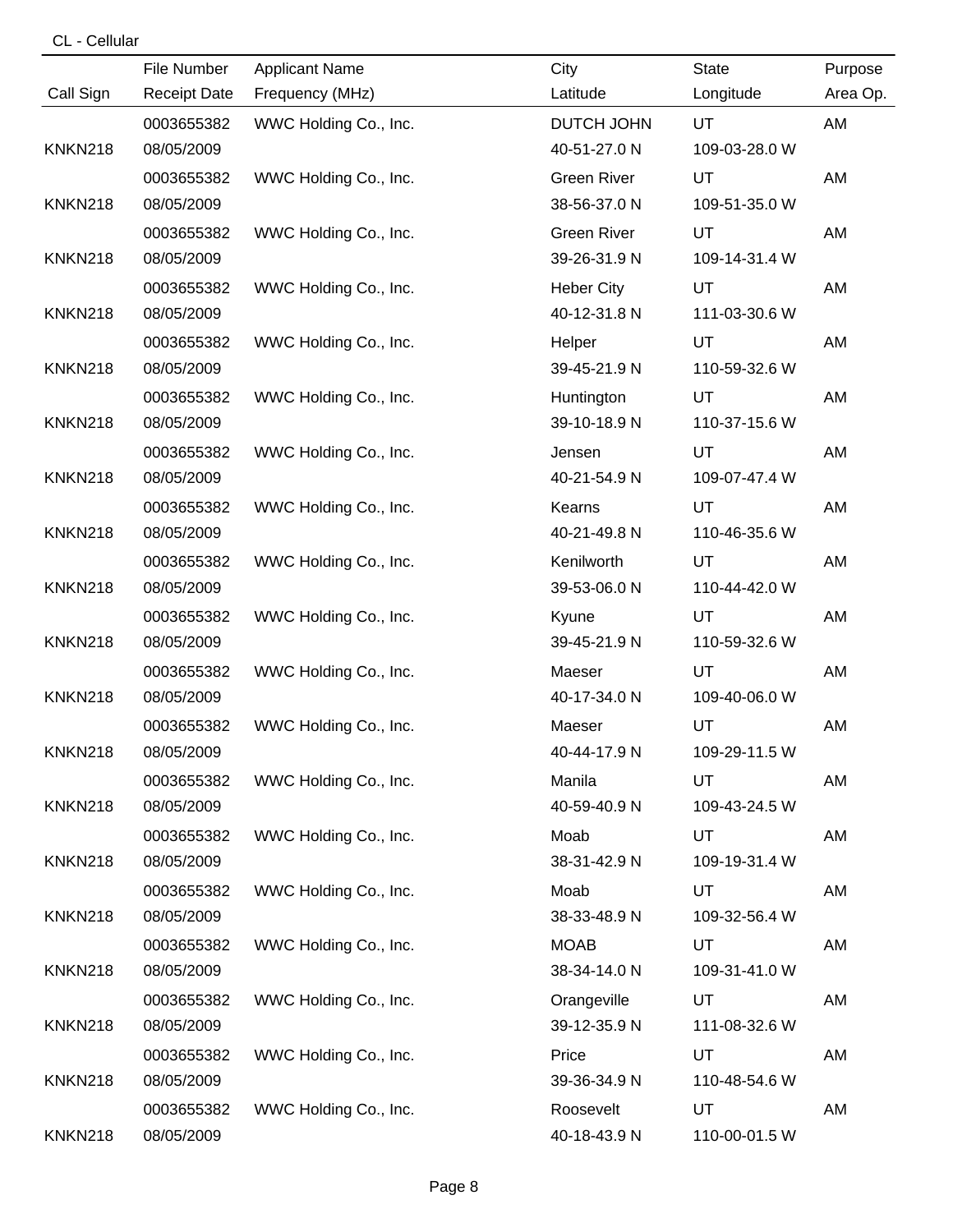# CL - Cellular

|                | File Number         | <b>Applicant Name</b> | City              | State         | Purpose  |
|----------------|---------------------|-----------------------|-------------------|---------------|----------|
| Call Sign      | <b>Receipt Date</b> | Frequency (MHz)       | Latitude          | Longitude     | Area Op. |
|                | 0003655382          | WWC Holding Co., Inc. | Sunnyside         | UT.           | AM       |
| <b>KNKN218</b> | 08/05/2009          |                       | 39-38-34.9 N      | 110-20-48.6 W |          |
|                | 0003655382          | WWC Holding Co., Inc. | Vernal            | UT            | AM       |
| <b>KNKN218</b> | 08/05/2009          |                       | 40-27-24.9 N      | 109-31-44.5 W |          |
|                | 0003655382          | WWC Holding Co., Inc. | Vernal            | UT            | AM       |
| <b>KNKN218</b> | 08/05/2009          |                       | 40-31-14.8 N      | 109-42-27.5 W |          |
|                | 0003655382          | WWC Holding Co., Inc. | <b>VERNAL</b>     | UT            | AM       |
| <b>KNKN218</b> | 08/05/2009          |                       | 40-26-30.9 N      | 109-36-34.5 W |          |
|                | 0003655408          | WWC HOLDING CO., INC. | Beaver            | UT            | AM       |
| KNKQ347        | 08/05/2009          |                       | 38-27-28.9 N      | 112-39-33.8 W |          |
|                | 0003655408          | WWC HOLDING CO., INC. | <b>Brian Head</b> | <b>UT</b>     | AM       |
| KNKQ347        | 08/05/2009          |                       | 37-41-35.7 N      | 112-51-38.2 W |          |
|                | 0003655408          | WWC HOLDING CO., INC. | Cedar City        | UT            | AM       |
| KNKQ347        | 08/05/2009          |                       | 37-39-57.7 N      | 113-05-05.1 W |          |
|                | 0003655408          | WWC HOLDING CO., INC. | Enterprise        | UT            | AM       |
| KNKQ347        | 08/05/2009          |                       | 37-30-29.9 N      | 113-39-48.9 W |          |
|                | 0003655408          | WWC HOLDING CO., INC. | Hildale           | UT.           | AM       |
| KNKQ347        | 08/05/2009          |                       | 37-00-00.9 N      | 112-59-48.0 W |          |
|                | 0003655408          | WWC HOLDING CO., INC. | Hurricane         | UT            | AM       |
| KNKQ347        | 08/05/2009          |                       | 37-05-47.9 N      | 113-11-11.8 W |          |
|                | 0003655408          | WWC HOLDING CO., INC. | Hurricane         | UT            | AM       |
| KNKQ347        | 08/05/2009          |                       | 37-11-00.9 N      | 113-16-42.8 W |          |
|                | 0003655408          | WWC HOLDING CO., INC. | Kanarraville      | UT            | AM       |
| KNKQ347        | 08/05/2009          |                       | 37-36-07.9 N      | 113-11-33.8 W |          |
|                | 0003655408          | WWC HOLDING CO., INC. | La Verkin         | UT            | AM       |
| KNKQ347        | 08/05/2009          |                       | 37-17-21.9 N      | 113-16-32.8 W |          |
|                | 0003655408          | WWC HOLDING CO., INC. | Milford           | UT            | AM       |
| KNKQ347        | 08/05/2009          |                       | 38-31-11.9 N      | 113-17-10.9 W |          |
|                | 0003655408          | WWC HOLDING CO., INC. | Minersville       | UT            | AM       |
| KNKQ347        | 08/05/2009          |                       | 38-05-59.9 N      | 113-00-52.8 W |          |
|                | 0003655408          | WWC HOLDING CO., INC. | Saint George      | UT.           | AM       |
| KNKQ347        | 08/05/2009          |                       | 37-09-18.5 N      | 113-52-59.3 W |          |
|                | 0003655408          | WWC HOLDING CO., INC. | ST GEORGE         | <b>UT</b>     | AM       |
| KNKQ347        | 08/05/2009          |                       | 37-06-30.9 N      | 113-34-35.8 W |          |
|                | 0003655408          | WWC HOLDING CO., INC. | St. George        | UT            | AM       |
| KNKQ347        | 08/05/2009          |                       | 37-03-50.9 N      | 113-34-31.8 W |          |
|                | 0003655408          | WWC HOLDING CO., INC. | ST. GEORGE        | <b>UT</b>     | AM       |
| KNKQ347        | 08/05/2009          |                       | 37-07-36.9 N      | 113-36-12.8 W |          |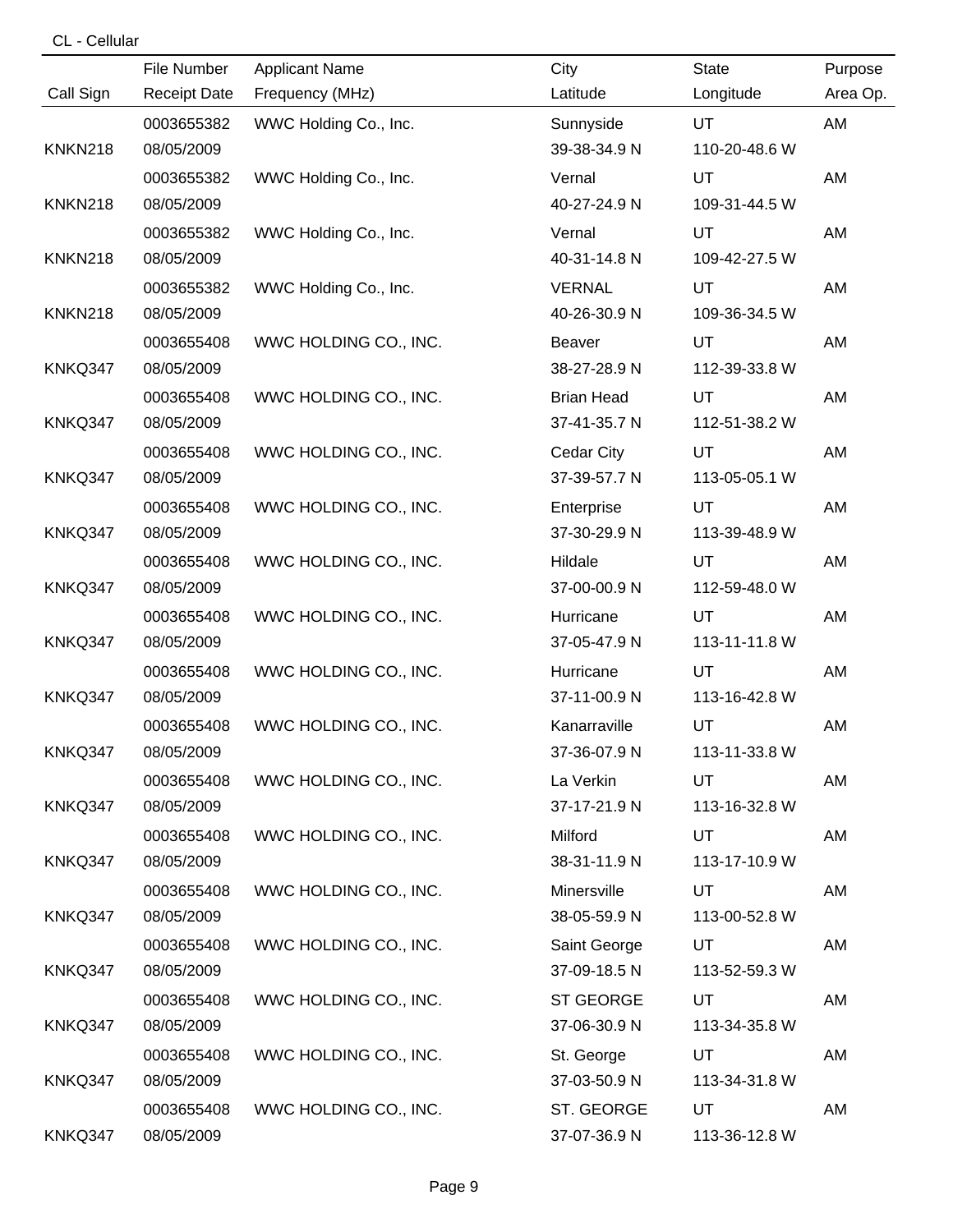### CL - Cellular

|                | File Number         | <b>Applicant Name</b>                                 | City              | <b>State</b>  | Purpose   |
|----------------|---------------------|-------------------------------------------------------|-------------------|---------------|-----------|
| Call Sign      | <b>Receipt Date</b> | Frequency (MHz)                                       | Latitude          | Longitude     | Area Op.  |
|                | 0003655408          | WWC HOLDING CO., INC.                                 | <b>WASHINGTON</b> | UT            | AM        |
| KNKQ347        | 08/05/2009          |                                                       | 37-07-03.9 N      | 113-32-13.8 W |           |
|                | 0003655408          | WWC HOLDING CO., INC.                                 | Zion Lodge        | UT            | AM        |
| KNKQ347        | 08/05/2009          |                                                       | 37-09-07.9 N      | 113-01-29.8 W |           |
|                | 0003888205          | WWC Holding Co., Inc.                                 | Lakota            | ND.           | AM        |
| WPVV301        | 08/05/2009          |                                                       | 48-02-27.4 N      | 098-22-13.7 W |           |
|                | 0003888205          | WWC Holding Co., Inc.                                 | Minto             | <b>ND</b>     | AM        |
| WPVV301        | 08/05/2009          |                                                       | 48-17-56.5 N      | 097-13-59.4 W |           |
|                | 0003923179          | <b>ALLTEL Communications of the Southwes Goodyear</b> |                   | AZ            | MD        |
| KNKA303        | 08/05/2009          |                                                       | 33-26-09.5 N      | 112-24-06.8 W |           |
|                | 0003923179          | <b>ALLTEL Communications of the Southwes Phoenix</b>  |                   | AZ            | <b>MD</b> |
| <b>KNKA303</b> | 08/05/2009          |                                                       | 33-22-36.8 N      | 111-59-48.1 W |           |
|                | 0003923179          | <b>ALLTEL Communications of the Southwes Phoenix</b>  |                   | AZ            | MD        |
| <b>KNKA303</b> | 08/05/2009          |                                                       | 33-41-04.9 N      | 111-58-00.2 W |           |
|                | 0003923179          | <b>ALLTEL Communications of the Southwes Tolleson</b> |                   | AZ            | MD        |
| <b>KNKA303</b> | 08/05/2009          |                                                       | 33-27-01.1 N      | 112-13-43.6 W |           |

|               | File Number         | <b>Applicant Name</b>                  | City            | <b>State</b>  | Purpose  |
|---------------|---------------------|----------------------------------------|-----------------|---------------|----------|
| Call Sign     | <b>Receipt Date</b> | Frequency (MHz)                        | Latitude        | Longitude     | Area Op. |
|               | 0003856643          | CHRISTIAN BROADCASTING OF YAKIN YAKIMA |                 | <b>WA</b>     | AM       |
| WNEZ327       | 08/06/2009          | 23080.00000                            | 46-36-52.0 N    | 120-32-28.2 W |          |
|               | 0003887663          | Norfolk Southern Railway Company       | <b>RUSTBURG</b> | VA            | AM       |
| <b>WAH765</b> | 08/05/2009          | 06169.37500                            | 37-17-27.5 N    | 079-05-10.0 W |          |
|               | 0003887663          | Norfolk Southern Railway Company       | <b>RUSTBURG</b> | VA            | AM       |
| <b>WAH765</b> | 08/05/2009          | 06735.00000                            | 37-17-27.5 N    | 079-05-10.0 W |          |
|               | 0003887663          | Norfolk Southern Railway Company       | <b>RUSTBURG</b> | VA            | AM       |
| <b>WAH765</b> | 08/05/2009          | 06745.00000                            | 37-17-27.5 N    | 079-05-10.0 W |          |
|               | 0003887663          | Norfolk Southern Railway Company       | <b>RUSTBURG</b> | VA            | AM       |
| <b>WAH765</b> | 08/05/2009          | 06785.00000                            | 37-17-27.5 N    | 079-05-10.0 W |          |
|               | 0003887663          | Norfolk Southern Railway Company       | <b>RUSTBURG</b> | VA            | AM       |
| <b>WAH765</b> | 08/05/2009          | 06815.00000                            | 37-17-27.5 N    | 079-05-10.0 W |          |
|               | 0003887663          | Norfolk Southern Railway Company       | <b>RUSTBURG</b> | VA            | AM       |
| <b>WAH765</b> | 08/05/2009          | 06825.00000                            | 37-17-27.5 N    | 079-05-10.0 W |          |
|               | 0003887663          | Norfolk Southern Railway Company       | <b>RUSTBURG</b> | VA            | AM       |
| <b>WAH765</b> | 08/05/2009          | 06836.25000                            | 37-17-27.5 N    | 079-05-10.0 W |          |
|               | 0003887663          | Norfolk Southern Railway Company       | <b>RUSTBURG</b> | VA            | AM       |
| <b>WAH765</b> | 08/05/2009          | 06855.00000                            | 37-17-27.5 N    | 079-05-10.0 W |          |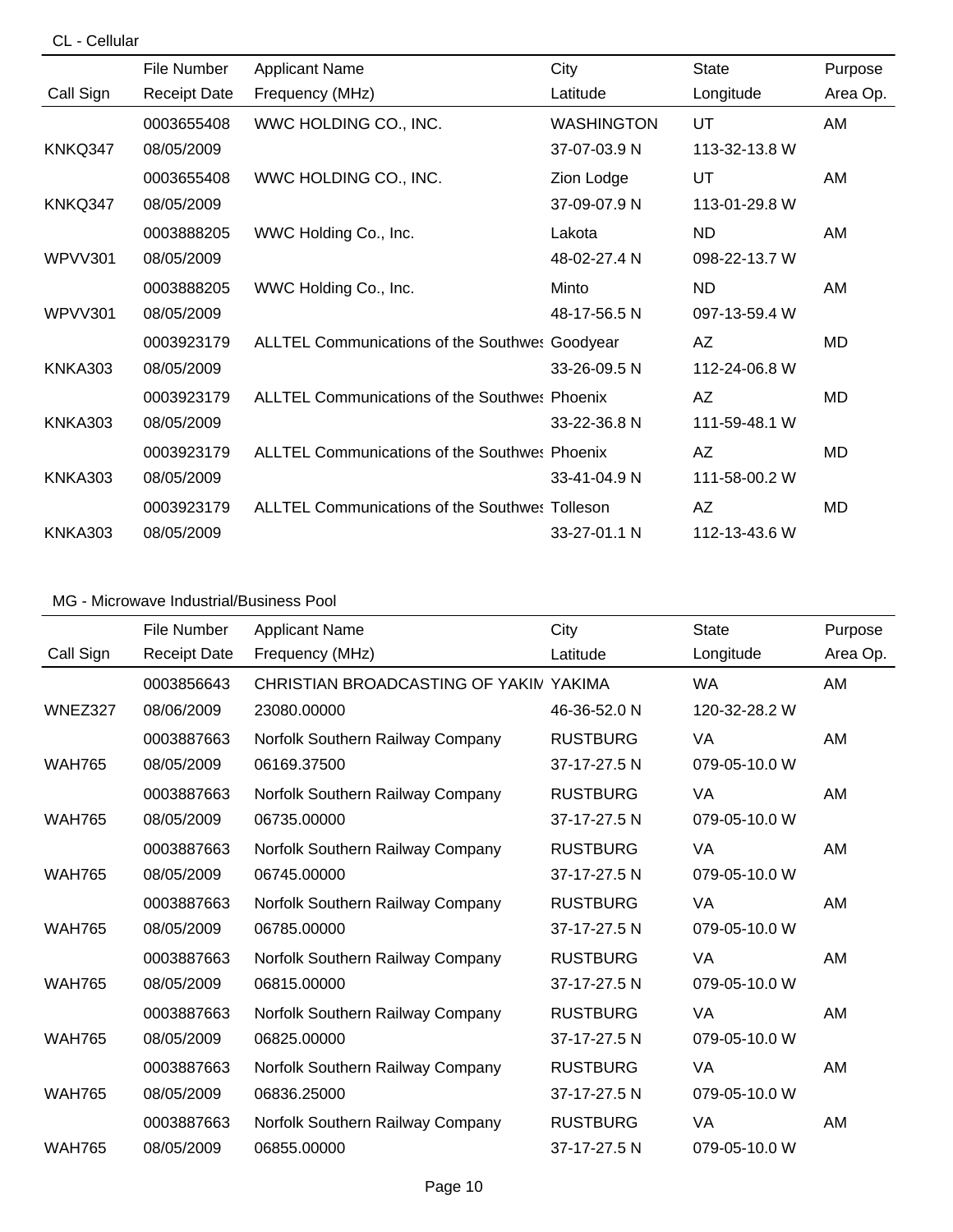|           | File Number         | <b>Applicant Name</b>            | City              | <b>State</b>  | Purpose   |
|-----------|---------------------|----------------------------------|-------------------|---------------|-----------|
| Call Sign | <b>Receipt Date</b> | Frequency (MHz)                  | Latitude          | Longitude     | Area Op.  |
|           | 0003888841          | <b>Gulf Pines Communications</b> | Hattiesburg       | MS            | AM        |
|           | 08/05/2009          | 21875.00000                      | 31-19-44.4 N      | 089-22-54.7 W |           |
|           | 0003888841          | <b>Gulf Pines Communications</b> | Hattiesburg       | MS            | AM        |
|           | 08/05/2009          | 21975.00000                      | 31-19-44.4 N      | 089-22-54.7 W |           |
|           | 0003888841          | <b>Gulf Pines Communications</b> | Hattiesburg       | MS            | AM        |
|           | 08/05/2009          | 22175.00000                      | 31-19-44.4 N      | 089-22-54.7 W |           |
|           | 0003888841          | <b>Gulf Pines Communications</b> | Hattiesburg       | MS            | AM        |
|           | 08/05/2009          | 22275.00000                      | 31-19-44.4 N      | 089-22-54.7 W |           |
|           | 0003922066          | UNION PACIFIC RAILROAD           | <b>TUCCUMCARI</b> | <b>NM</b>     | <b>MD</b> |
| WPOQ399   | 08/05/2009          | 00934.17500                      | 35-10-41.2 N      | 103-43-46.8 W |           |
|           | 0003922084          | UNION PACIFIC RAILROAD           | <b>MONTOYA</b>    | <b>NM</b>     | <b>MD</b> |
| WPOQ395   | 08/05/2009          | 00943.17500                      | 35-04-10.2 N      | 104-01-37.8 W |           |
|           | 0003922125          | UNION PACIFIC RAILROAD           | <b>COLTON</b>     | CA            | <b>MD</b> |
| WNEG973   | 08/05/2009          | 06835.00000                      | 34-03-59.0 N      | 117-22-10.1 W |           |
|           | 0003922290          | UNION PACIFIC RAILROAD           | <b>CORONA</b>     | CA            | <b>MD</b> |
| KHM46     | 08/05/2009          | 06545.00000                      | 33-51-01.0 N      | 117-39-15.1 W |           |
|           | 0003922290          | UNION PACIFIC RAILROAD           | <b>CORONA</b>     | CA            | <b>MD</b> |
| KHM46     | 08/05/2009          | 06605.00000                      | 33-51-01.0 N      | 117-39-15.1 W |           |
|           | 0003922290          | UNION PACIFIC RAILROAD           | <b>CORONA</b>     | CA            | <b>MD</b> |
| KHM46     | 08/05/2009          | 06670.00000                      | 33-51-01.0 N      | 117-39-15.1 W |           |
|           | 0003922448          | UNION PACIFIC RAILROAD           | <b>POCATELLO</b>  | ID            | <b>MD</b> |
| KDP72     | 08/05/2009          | 06565.00000                      | 42-52-03.6 N      | 112-30-49.9 W |           |
|           | 0003922448          | UNION PACIFIC RAILROAD           | <b>POCATELLO</b>  | ID            | <b>MD</b> |
| KDP72     | 08/05/2009          | 06585.00000                      | 42-52-03.6 N      | 112-30-49.9 W |           |
|           | 0003922448          | UNION PACIFIC RAILROAD           | <b>POCATELLO</b>  | ID            | MD        |
| KDP72     | 08/05/2009          | 06625.00000                      | 42-52-03.6 N      | 112-30-49.9 W |           |
|           | 0003922448          | UNION PACIFIC RAILROAD           | <b>POCATELLO</b>  | ID            | MD.       |
| KDP72     | 08/05/2009          | 06665.00000                      | 42-52-03.6 N      | 112-30-49.9 W |           |
|           | 0003922448          | UNION PACIFIC RAILROAD           | <b>POCATELLO</b>  | ID            | MD        |
| KDP72     | 08/05/2009          | 06695.00000                      | 42-52-03.6 N      | 112-30-49.9 W |           |
|           | 0003922448          | UNION PACIFIC RAILROAD           | <b>POCATELLO</b>  | ID            | MD        |
| KDP72     | 08/05/2009          | 06705.00000                      | 42-52-03.6 N      | 112-30-49.9 W |           |
|           | 0003922506          | UNION PACIFIC RAILROAD           | <b>POCATELLO</b>  | ID            | MD.       |
| KDP71     | 08/05/2009          | 06865.00000                      | 42-51-42.7 N      | 112-26-52.9 W |           |
|           | 0003926278          | UNION PACIFIC RAILROAD           | LONG BEACH        | CA            | MD.       |
| WPJC809   | 08/06/2009          | 06585.00000                      | 33-48-33.0 N      | 118-14-07.2 W |           |
|           | 0003926278          | UNION PACIFIC RAILROAD           | LONG BEACH        | CA            | MD        |
| WPJC809   | 08/06/2009          | 06765.00000                      | 33-48-33.0 N      | 118-14-07.2 W |           |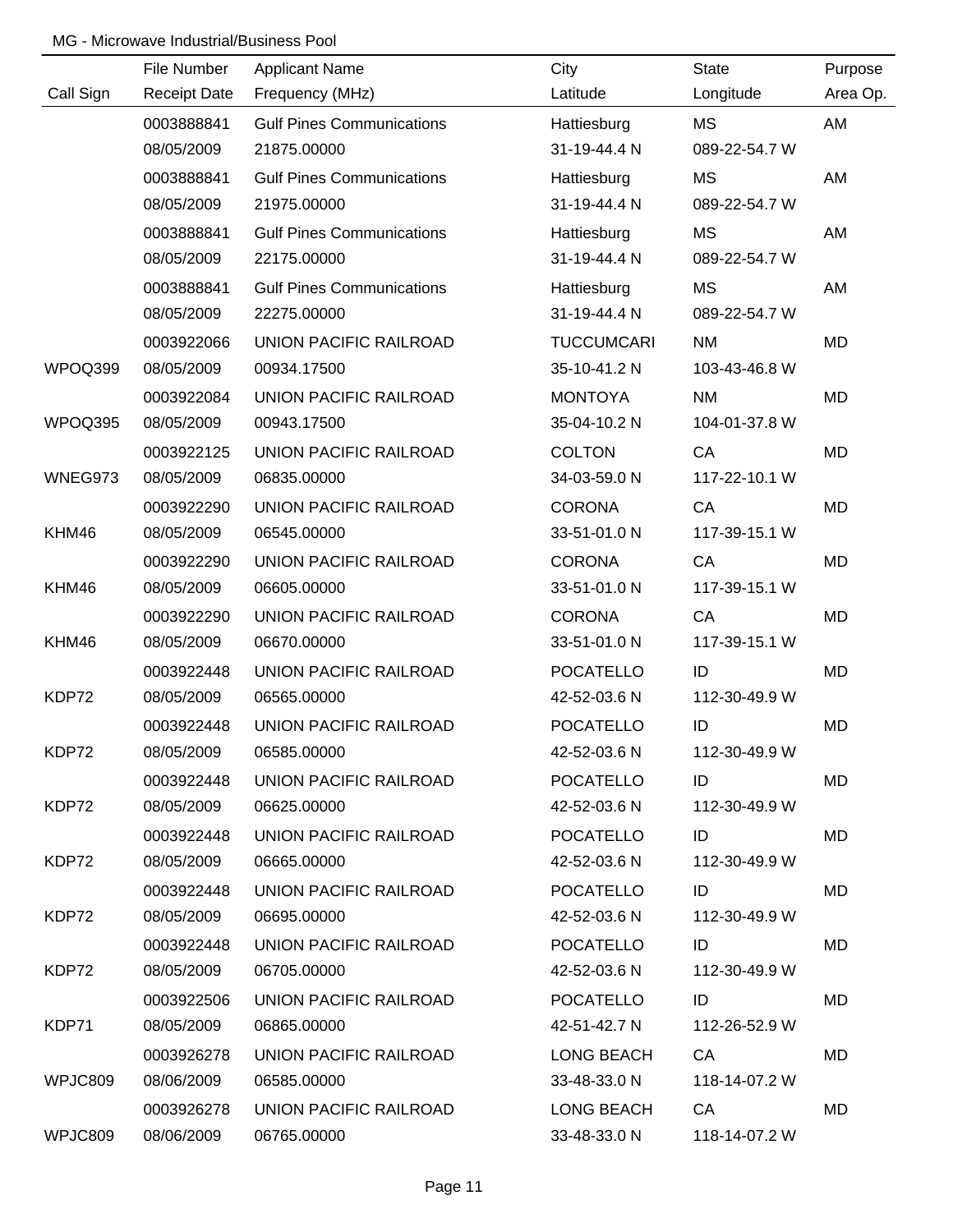|           | File Number         | <b>Applicant Name</b>                        | City         | State         | Purpose   |
|-----------|---------------------|----------------------------------------------|--------------|---------------|-----------|
| Call Sign | <b>Receipt Date</b> | Frequency (MHz)                              | Latitude     | Longitude     | Area Op.  |
|           | 0003926278          | UNION PACIFIC RAILROAD                       | LONG BEACH   | CA            | MD        |
| WPJC809   | 08/06/2009          | 19320.00000                                  | 33-48-33.0 N | 118-14-07.2 W |           |
|           | 0003921292          | CLEARWIRE SPECTRUM HOLDINGS III Haverford    |              | PA            | <b>NE</b> |
|           | 08/04/2009          | 17815.00000                                  | 39-59-36.6 N | 075-20-36.8 W |           |
|           | 0003921292          | CLEARWIRE SPECTRUM HOLDINGS III Haverford    |              | <b>PA</b>     | <b>NE</b> |
|           | 08/04/2009          | 17915.00000                                  | 39-59-36.6 N | 075-20-36.8 W |           |
|           | 0003921292          | CLEARWIRE SPECTRUM HOLDINGS III Haverford    |              | PA            | <b>NE</b> |
|           | 08/04/2009          | 18015.00000                                  | 39-59-36.6 N | 075-20-36.8 W |           |
|           | 0003921292          | CLEARWIRE SPECTRUM HOLDINGS III Haverford    |              | PA            | <b>NE</b> |
|           | 08/04/2009          | 18115.00000                                  | 39-59-36.6 N | 075-20-36.8 W |           |
|           | 0003921293          | CLEARWIRE SPECTRUM HOLDINGS III VOORHEES     |              | <b>NJ</b>     | <b>NE</b> |
|           | 08/04/2009          | 19375.00000                                  | 39-51-14.9 N | 074-59-03.1 W |           |
|           | 0003921293          | CLEARWIRE SPECTRUM HOLDINGS III VOORHEES     |              | <b>NJ</b>     | <b>NE</b> |
|           | 08/04/2009          | 19475.00000                                  | 39-51-14.9 N | 074-59-03.1 W |           |
|           | 0003921293          | CLEARWIRE SPECTRUM HOLDINGS III VOORHEES     |              | <b>NJ</b>     | <b>NE</b> |
|           | 08/04/2009          | 19575.00000                                  | 39-51-14.9 N | 074-59-03.1 W |           |
|           | 0003921293          | CLEARWIRE SPECTRUM HOLDINGS III VOORHEES     |              | <b>NJ</b>     | <b>NE</b> |
|           | 08/04/2009          | 19675.00000                                  | 39-51-14.9 N | 074-59-03.1 W |           |
|           | 0003921294          | CLEARWIRE SPECTRUM HOLDINGS III Philadelphia |              | PA            | <b>NE</b> |
|           | 08/04/2009          | 21925.00000                                  | 39-57-32.0 N | 075-08-46.0 W |           |
|           | 0003921294          | CLEARWIRE SPECTRUM HOLDINGS III Philadelphia |              | PA            | <b>NE</b> |
|           | 08/04/2009          | 22025.00000                                  | 39-57-32.0 N | 075-08-46.0 W |           |
|           | 0003921294          | CLEARWIRE SPECTRUM HOLDINGS III Philadelphia |              | PA            | <b>NE</b> |
|           | 08/04/2009          | 22125.00000                                  | 39-57-32.0 N | 075-08-46.0 W |           |
|           | 0003921294          | CLEARWIRE SPECTRUM HOLDINGS III Philadelphia |              | <b>PA</b>     | <b>NE</b> |
|           | 08/04/2009          | 22225.00000                                  | 39-57-32.0 N | 075-08-46.0 W |           |
|           | 0003921295          | CLEARWIRE SPECTRUM HOLDINGS III Media        |              | PA            | <b>NE</b> |
|           | 08/04/2009          | 17815.00000                                  | 39-53-43.9 N | 075-24-15.2 W |           |
|           | 0003921295          | CLEARWIRE SPECTRUM HOLDINGS III Media        |              | <b>PA</b>     | <b>NE</b> |
|           | 08/04/2009          | 17915.00000                                  | 39-53-43.9 N | 075-24-15.2 W |           |
|           | 0003921295          | <b>CLEARWIRE SPECTRUM HOLDINGS III Media</b> |              | <b>PA</b>     | <b>NE</b> |
|           | 08/04/2009          | 17965.00000                                  | 39-53-43.9 N | 075-24-15.2 W |           |
|           | 0003921295          | CLEARWIRE SPECTRUM HOLDINGS III Media        |              | PA            | <b>NE</b> |
|           | 08/04/2009          | 18065.00000                                  | 39-53-43.9 N | 075-24-15.2 W |           |
|           | 0003921296          | CLEARWIRE SPECTRUM HOLDINGS III Philadelphia |              | <b>PA</b>     | <b>NE</b> |
|           | 08/04/2009          | 17815.00000                                  | 39-59-25.1 N | 075-14-56.0 W |           |
|           | 0003921296          | CLEARWIRE SPECTRUM HOLDINGS III Philadelphia |              | PA            | <b>NE</b> |
|           | 08/04/2009          | 17915.00000                                  | 39-59-25.1 N | 075-14-56.0 W |           |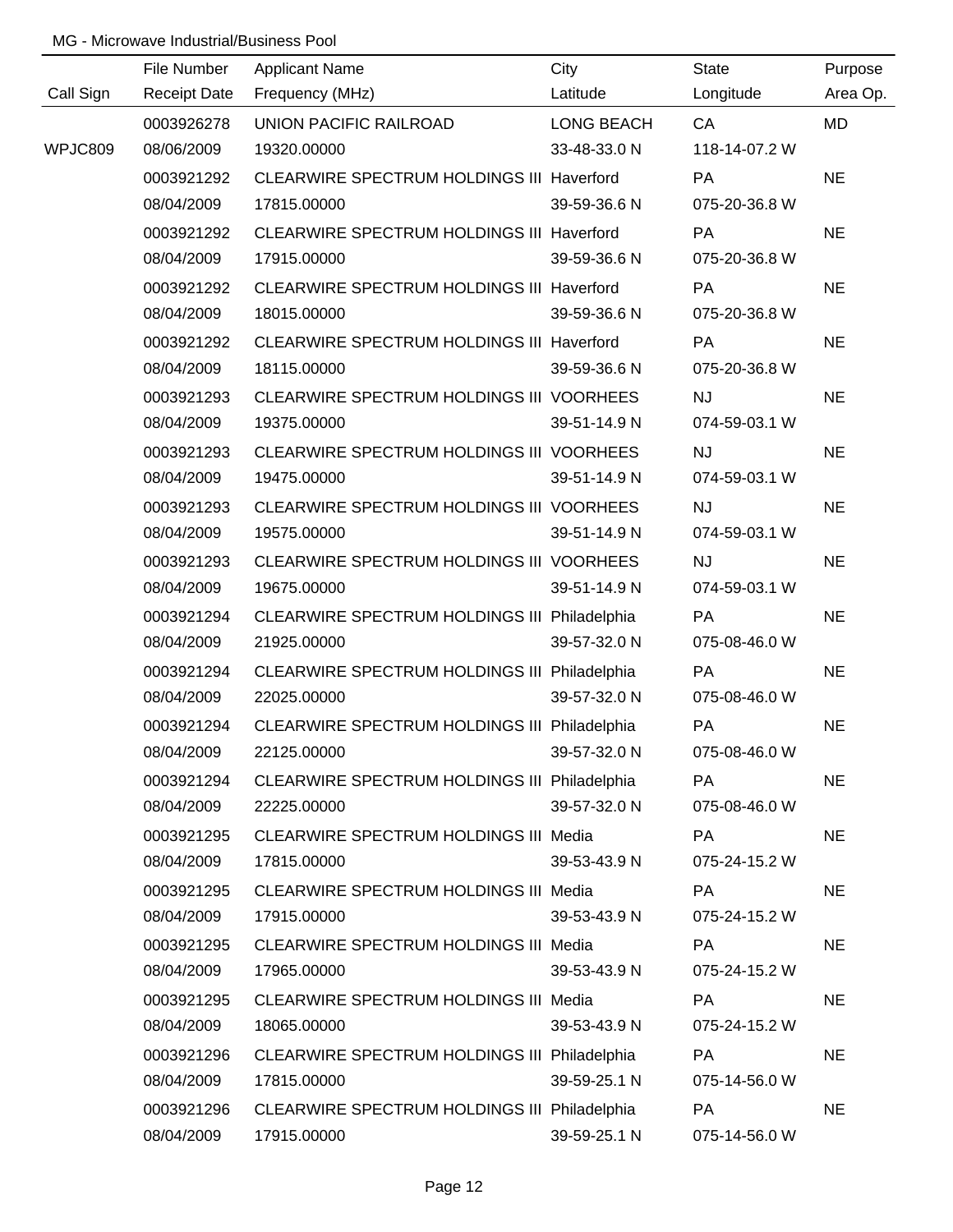|           | File Number         | <b>Applicant Name</b>                        | City         | <b>State</b>  | Purpose   |
|-----------|---------------------|----------------------------------------------|--------------|---------------|-----------|
| Call Sign | <b>Receipt Date</b> | Frequency (MHz)                              | Latitude     | Longitude     | Area Op.  |
|           | 0003921296          | CLEARWIRE SPECTRUM HOLDINGS III Philadelphia |              | <b>PA</b>     | <b>NE</b> |
|           | 08/04/2009          | 23025.00000                                  | 39-59-25.1 N | 075-14-56.0 W |           |
|           | 0003921297          | CLEARWIRE SPECTRUM HOLDINGS III DARBY        |              | PA            | <b>NE</b> |
|           | 08/04/2009          | 23025.00000                                  | 39-53-49.8 N | 075-15-24.4 W |           |
|           | 0003921297          | CLEARWIRE SPECTRUM HOLDINGS III DARBY        |              | PA            | <b>NE</b> |
|           | 08/04/2009          | 23125.00000                                  | 39-53-49.8 N | 075-15-24.4 W |           |
|           | 0003921298          | CLEARWIRE SPECTRUM HOLDINGS III Philadelphia |              | PA            | <b>NE</b> |
|           | 08/04/2009          | 21825.00000                                  | 39-54-08.5 N | 075-09-06.6 W |           |
|           | 0003921298          | CLEARWIRE SPECTRUM HOLDINGS III Philadelphia |              | PA            | <b>NE</b> |
|           | 08/04/2009          | 21925.00000                                  | 39-54-08.5 N | 075-09-06.6 W |           |
|           | 0003921298          | CLEARWIRE SPECTRUM HOLDINGS III Philadelphia |              | PA            | <b>NE</b> |
|           | 08/04/2009          | 21975.00000                                  | 39-54-08.5 N | 075-09-06.6 W |           |
|           | 0003921298          | CLEARWIRE SPECTRUM HOLDINGS III Philadelphia |              | PA            | <b>NE</b> |
|           | 08/04/2009          | 22075.00000                                  | 39-54-08.5 N | 075-09-06.6 W |           |
|           | 0003921301          | CLEARWIRE SPECTRUM HOLDINGS III Barrington   |              | <b>NJ</b>     | <b>NE</b> |
|           | 08/04/2009          | 17865.00000                                  | 39-51-45.0 N | 075-02-31.6 W |           |
|           | 0003921402          | CLEARWIRE SPECTRUM HOLDINGS III Havertown    |              | <b>PA</b>     | <b>NE</b> |
|           | 08/04/2009          | 19375.00000                                  | 39-58-29.6 N | 075-20-09.6 W |           |
|           | 0003921402          | CLEARWIRE SPECTRUM HOLDINGS III Havertown    |              | PA            | <b>NE</b> |
|           | 08/04/2009          | 19475.00000                                  | 39-58-29.6 N | 075-20-09.6 W |           |
|           | 0003921402          | CLEARWIRE SPECTRUM HOLDINGS III Havertown    |              | PA            | <b>NE</b> |
|           | 08/04/2009          | 19525.00000                                  | 39-58-29.6 N | 075-20-09.6 W |           |
|           | 0003921402          | CLEARWIRE SPECTRUM HOLDINGS III Havertown    |              | PA            | <b>NE</b> |
|           | 08/04/2009          | 19625.00000                                  | 39-58-29.6 N | 075-20-09.6 W |           |
|           | 0003921443          | CLEARWIRE SPECTRUM HOLDINGS III LANSDALE     |              | <b>PA</b>     | <b>NE</b> |
|           | 08/04/2009          | 17815.00000                                  | 40-14-16.4 N | 075-18-55.1 W |           |
|           | 0003921443          | CLEARWIRE SPECTRUM HOLDINGS III LANSDALE     |              | PA            | <b>NE</b> |
|           | 08/04/2009          | 17915.00000                                  | 40-14-16.4 N | 075-18-55.1 W |           |
|           | 0003921443          | CLEARWIRE SPECTRUM HOLDINGS III LANSDALE     |              | PA            | <b>NE</b> |
|           | 08/04/2009          | 18015.00000                                  | 40-14-16.4 N | 075-18-55.1 W |           |
|           | 0003921443          | CLEARWIRE SPECTRUM HOLDINGS III LANSDALE     |              | PA            | <b>NE</b> |
|           | 08/04/2009          | 18115.00000                                  | 40-14-16.4 N | 075-18-55.1 W |           |
|           | 0003921444          | CLEARWIRE SPECTRUM HOLDINGS III Philadelphia |              | PA            | <b>NE</b> |
|           | 08/04/2009          | 11225.00000                                  | 40-01-51.9 N | 075-11-09.5 W |           |
|           | 0003921444          | CLEARWIRE SPECTRUM HOLDINGS III Philadelphia |              | PA            | <b>NE</b> |
|           | 08/04/2009          | 11385.00000                                  | 40-01-51.9 N | 075-11-09.5 W |           |
|           | 0003921444          | CLEARWIRE SPECTRUM HOLDINGS III Philadelphia |              | PA            | <b>NE</b> |
|           | 08/04/2009          | 11465.00000                                  | 40-01-51.9 N | 075-11-09.5 W |           |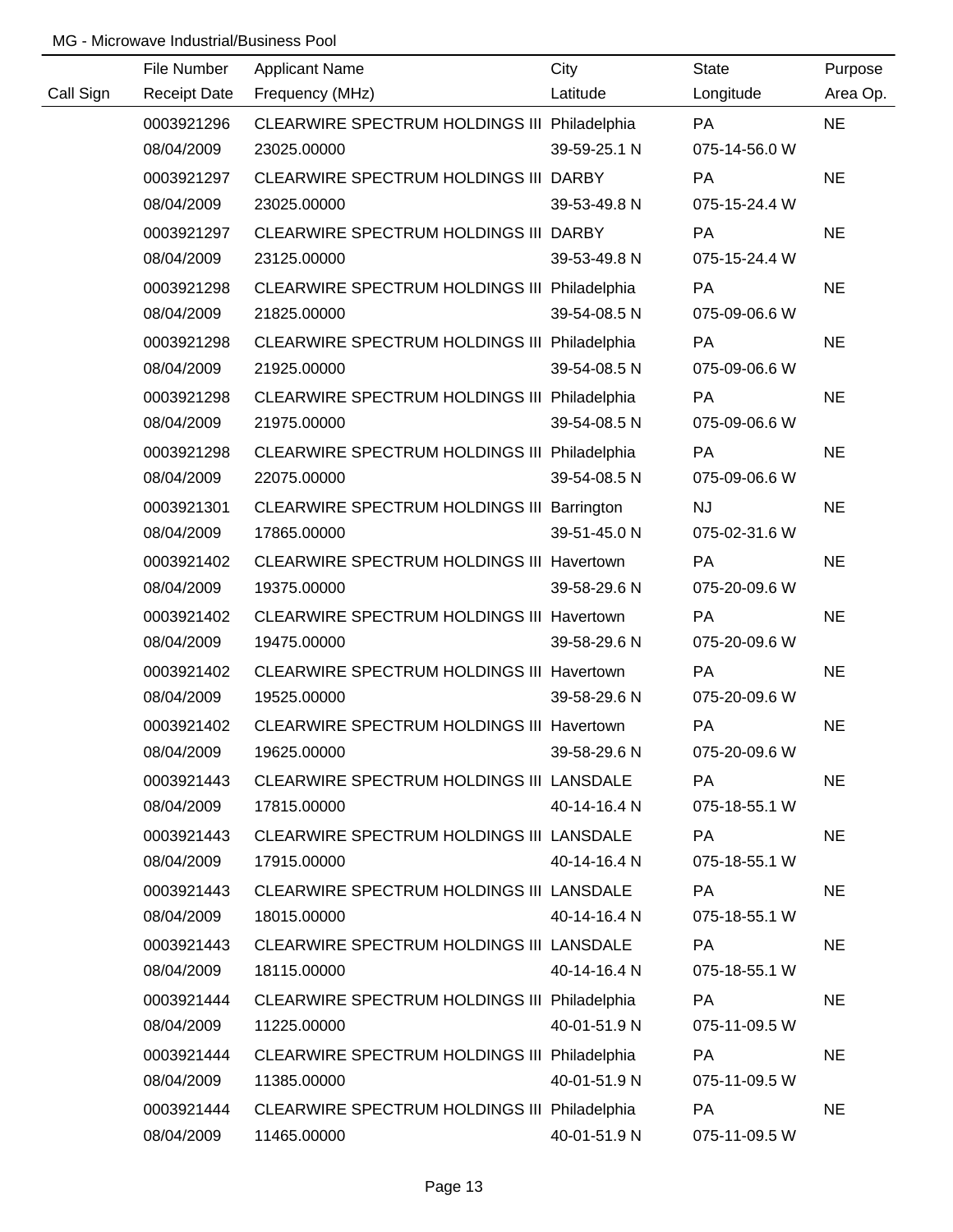|           | File Number         | <b>Applicant Name</b>                        | City         | <b>State</b>  | Purpose   |
|-----------|---------------------|----------------------------------------------|--------------|---------------|-----------|
| Call Sign | <b>Receipt Date</b> | Frequency (MHz)                              | Latitude     | Longitude     | Area Op.  |
|           | 0003921444          | CLEARWIRE SPECTRUM HOLDINGS III Philadelphia |              | <b>PA</b>     | <b>NE</b> |
|           | 08/04/2009          | 11665.00000                                  | 40-01-51.9 N | 075-11-09.5 W |           |
|           | 0003921444          | CLEARWIRE SPECTRUM HOLDINGS III Philadelphia |              | <b>PA</b>     | <b>NE</b> |
|           | 08/04/2009          | 21825.00000                                  | 40-01-51.9 N | 075-11-09.5 W |           |
|           | 0003921445          | CLEARWIRE SPECTRUM HOLDINGS III BENSALEM     |              | <b>PA</b>     | <b>NE</b> |
|           | 08/04/2009          | 19375.00000                                  | 40-05-00.6 N | 074-55-07.0 W |           |
|           | 0003921445          | CLEARWIRE SPECTRUM HOLDINGS III BENSALEM     |              | <b>PA</b>     | <b>NE</b> |
|           | 08/04/2009          | 19475.00000                                  | 40-05-00.6 N | 074-55-07.0 W |           |
|           | 0003921445          | CLEARWIRE SPECTRUM HOLDINGS III BENSALEM     |              | PA            | <b>NE</b> |
|           | 08/04/2009          | 19525.00000                                  | 40-05-00.6 N | 074-55-07.0 W |           |
|           | 0003921445          | CLEARWIRE SPECTRUM HOLDINGS III BENSALEM     |              | PA            | <b>NE</b> |
|           | 08/04/2009          | 19575.00000                                  | 40-05-00.6 N | 074-55-07.0 W |           |
|           | 0003921445          | CLEARWIRE SPECTRUM HOLDINGS III BENSALEM     |              | PA            | <b>NE</b> |
|           | 08/04/2009          | 19625.00000                                  | 40-05-00.6 N | 074-55-07.0 W |           |
|           | 0003921445          | CLEARWIRE SPECTRUM HOLDINGS III BENSALEM     |              | PA            | <b>NE</b> |
|           | 08/04/2009          | 19675.00000                                  | 40-05-00.6 N | 074-55-07.0 W |           |
|           | 0003921446          | CLEARWIRE SPECTRUM HOLDINGS III Chalfont     |              | PA            | <b>NE</b> |
|           | 08/04/2009          | 19375.00000                                  | 40-15-06.5 N | 075-11-11.8 W |           |
|           | 0003921446          | CLEARWIRE SPECTRUM HOLDINGS III Chalfont     |              | PA            | <b>NE</b> |
|           | 08/04/2009          | 19475.00000                                  | 40-15-06.5 N | 075-11-11.8 W |           |
|           | 0003921446          | CLEARWIRE SPECTRUM HOLDINGS III Chalfont     |              | PA            | <b>NE</b> |
|           | 08/04/2009          | 19525.00000                                  | 40-15-06.5 N | 075-11-11.8 W |           |
|           | 0003921446          | CLEARWIRE SPECTRUM HOLDINGS III Chalfont     |              | PA            | <b>NE</b> |
|           | 08/04/2009          | 19625.00000                                  | 40-15-06.5 N | 075-11-11.8 W |           |
|           | 0003921447          | CLEARWIRE SPECTRUM HOLDINGS III Doylestown   |              | <b>PA</b>     | <b>NE</b> |
|           | 08/04/2009          | 19375.00000                                  | 40-18-44.7 N | 075-07-47.5 W |           |
|           | 0003921447          | CLEARWIRE SPECTRUM HOLDINGS III Doylestown   |              | PA            | <b>NE</b> |
|           | 08/04/2009          | 19475.00000                                  | 40-18-44.7 N | 075-07-47.5 W |           |
|           | 0003921447          | CLEARWIRE SPECTRUM HOLDINGS III Doylestown   |              | PA            | <b>NE</b> |
|           | 08/04/2009          | 19525.00000                                  | 40-18-44.7 N | 075-07-47.5 W |           |
|           | 0003921447          | CLEARWIRE SPECTRUM HOLDINGS III Doylestown   |              | <b>PA</b>     | <b>NE</b> |
|           | 08/04/2009          | 19625.00000                                  | 40-18-44.7 N | 075-07-47.5 W |           |
|           | 0003921448          | CLEARWIRE SPECTRUM HOLDINGS III Warminster   |              | <b>PA</b>     | <b>NE</b> |
|           | 08/04/2009          | 11265.00000                                  | 40-13-17.0 N | 075-05-55.0 W |           |
|           | 0003921448          | CLEARWIRE SPECTRUM HOLDINGS III Warminster   |              | PA            | <b>NE</b> |
|           | 08/04/2009          | 11345.00000                                  | 40-13-17.0 N | 075-05-55.0 W |           |
|           | 0003921448          | CLEARWIRE SPECTRUM HOLDINGS III Warminster   |              | PA            | <b>NE</b> |
|           | 08/04/2009          | 11465.00000                                  | 40-13-17.0 N | 075-05-55.0 W |           |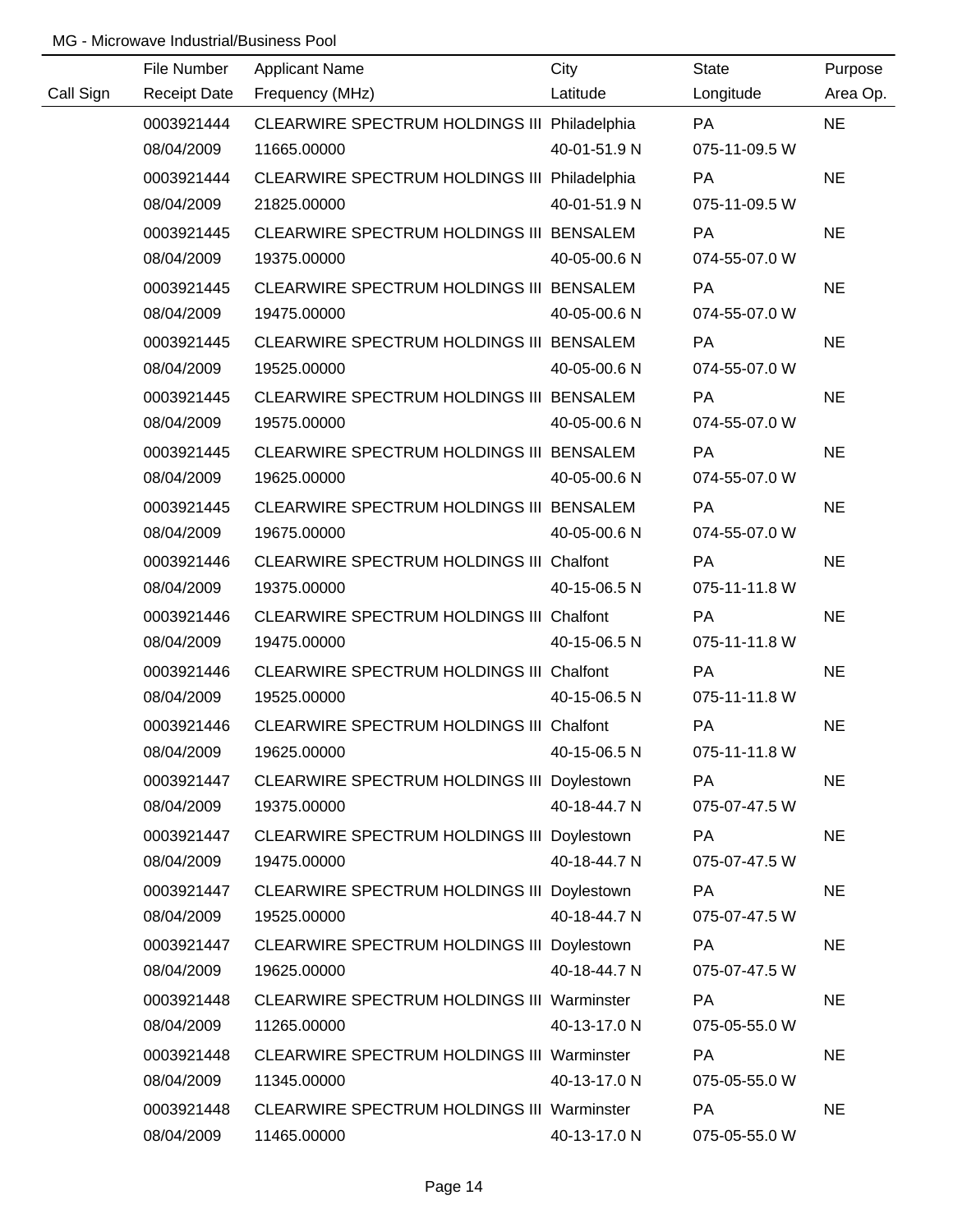|           | File Number         | <b>Applicant Name</b>                             | City         | State         | Purpose   |
|-----------|---------------------|---------------------------------------------------|--------------|---------------|-----------|
| Call Sign | <b>Receipt Date</b> | Frequency (MHz)                                   | Latitude     | Longitude     | Area Op.  |
|           | 0003921448          | CLEARWIRE SPECTRUM HOLDINGS III Warminster        |              | <b>PA</b>     | <b>NE</b> |
|           | 08/04/2009          | 11545.00000                                       | 40-13-17.0 N | 075-05-55.0 W |           |
|           | 0003921448          | <b>CLEARWIRE SPECTRUM HOLDINGS III Warminster</b> |              | <b>PA</b>     | <b>NE</b> |
|           | 08/04/2009          | 19375.00000                                       | 40-13-17.0 N | 075-05-55.0 W |           |
|           | 0003921448          | <b>CLEARWIRE SPECTRUM HOLDINGS III Warminster</b> |              | PA            | <b>NE</b> |
|           | 08/04/2009          | 19475.00000                                       | 40-13-17.0 N | 075-05-55.0 W |           |
|           | 0003921449          | CLEARWIRE SPECTRUM HOLDINGS III Chester           |              | <b>PA</b>     | <b>NE</b> |
|           | 08/04/2009          | 23075.00000                                       | 39-52-16.4 N | 075-21-54.2 W |           |
|           | 0003921449          | CLEARWIRE SPECTRUM HOLDINGS III Chester           |              | PA            | <b>NE</b> |
|           | 08/04/2009          | 23225.00000                                       | 39-52-16.4 N | 075-21-54.2 W |           |
|           | 0003921450          | CLEARWIRE SPECTRUM HOLDINGS III Lansdale          |              | <b>PA</b>     | <b>NE</b> |
|           | 08/04/2009          | 11225.00000                                       | 40-14-54.3 N | 075-14-27.2 W |           |
|           | 0003921450          | CLEARWIRE SPECTRUM HOLDINGS III Lansdale          |              | <b>PA</b>     | <b>NE</b> |
|           | 08/04/2009          | 11305.00000                                       | 40-14-54.3 N | 075-14-27.2 W |           |
|           | 0003921450          | CLEARWIRE SPECTRUM HOLDINGS III Lansdale          |              | <b>PA</b>     | <b>NE</b> |
|           | 08/04/2009          | 11465.00000                                       | 40-14-54.3 N | 075-14-27.2 W |           |
|           | 0003921450          | <b>CLEARWIRE SPECTRUM HOLDINGS III Lansdale</b>   |              | <b>PA</b>     | <b>NE</b> |
|           | 08/04/2009          | 11545.00000                                       | 40-14-54.3 N | 075-14-27.2 W |           |
|           | 0003921450          | CLEARWIRE SPECTRUM HOLDINGS III Lansdale          |              | PA            | <b>NE</b> |
|           | 08/04/2009          | 19375.00000                                       | 40-14-54.3 N | 075-14-27.2 W |           |
|           | 0003921450          | <b>CLEARWIRE SPECTRUM HOLDINGS III Lansdale</b>   |              | PA            | <b>NE</b> |
|           | 08/04/2009          | 19475.00000                                       | 40-14-54.3 N | 075-14-27.2 W |           |
|           | 0003921451          | CLEARWIRE SPECTRUM HOLDINGS III Warrington        |              | PA            | <b>NE</b> |
|           | 08/04/2009          | 17815.00000                                       | 40-15-37.1 N | 075-09-23.0 W |           |
|           | 0003921451          | CLEARWIRE SPECTRUM HOLDINGS III Warrington        |              | <b>PA</b>     | <b>NE</b> |
|           | 08/04/2009          | 17915.00000                                       | 40-15-37.1 N | 075-09-23.0 W |           |
|           | 0003921452          | CLEARWIRE SPECTRUM HOLDINGS III Philadelphia      |              | PA            | <b>NE</b> |
|           | 08/04/2009          | 23075.00000                                       | 39-55-16.3 N | 075-11-16.1 W |           |
|           | 0003921453          | <b>CLEARWIRE SPECTRUM HOLDINGS III Bensalem</b>   |              | <b>PA</b>     | <b>NE</b> |
|           | 08/04/2009          | 19575.00000                                       | 40-05-51.9 N | 074-57-30.5 W |           |
|           | 0003921453          | CLEARWIRE SPECTRUM HOLDINGS III Bensalem          |              | <b>PA</b>     | <b>NE</b> |
|           | 08/04/2009          | 19675.00000                                       | 40-05-51.9 N | 074-57-30.5 W |           |
|           | 0003921453          | CLEARWIRE SPECTRUM HOLDINGS III Bensalem          |              | <b>PA</b>     | <b>NE</b> |
|           | 08/04/2009          | 23075.00000                                       | 40-05-51.9 N | 074-57-30.5 W |           |
|           | 0003921453          | CLEARWIRE SPECTRUM HOLDINGS III Bensalem          |              | PA            | <b>NE</b> |
|           | 08/04/2009          | 23175.00000                                       | 40-05-51.9 N | 074-57-30.5 W |           |
|           | 0003921454          | CLEARWIRE SPECTRUM HOLDINGS III Philadelphia      |              | PA            | <b>NE</b> |
|           | 08/04/2009          | 23025.00000                                       | 39-56-18.6 N | 075-11-02.4 W |           |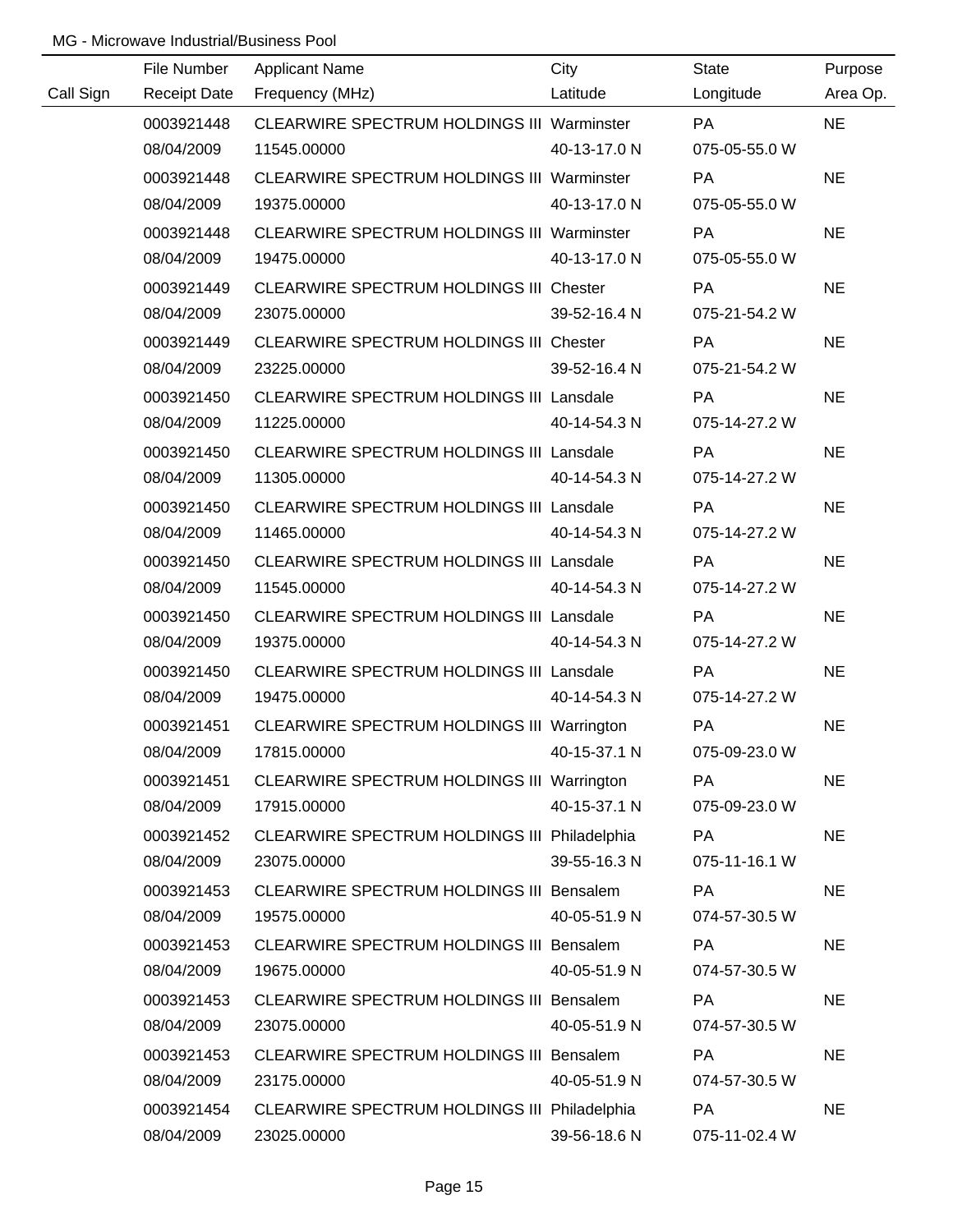|           | File Number         | <b>Applicant Name</b>                                  | City         | <b>State</b>  | Purpose   |
|-----------|---------------------|--------------------------------------------------------|--------------|---------------|-----------|
| Call Sign | <b>Receipt Date</b> | Frequency (MHz)                                        | Latitude     | Longitude     | Area Op.  |
|           | 0003921455          | CLEARWIRE SPECTRUM HOLDINGS III Wayne                  |              | PA            | <b>NE</b> |
|           | 08/04/2009          | 17765.00000                                            | 40-04-12.4 N | 075-25-27.8 W |           |
|           | 0003921456          | CLEARWIRE SPECTRUM HOLDINGS III PHILADELPHIA           |              | <b>PA</b>     | <b>NE</b> |
|           | 08/04/2009          | 23025.00000                                            | 39-53-52.1 N | 075-10-19.6 W |           |
|           | 0003921456          | CLEARWIRE SPECTRUM HOLDINGS III PHILADELPHIA           |              | PA            | <b>NE</b> |
|           | 08/04/2009          | 23125.00000                                            | 39-53-52.1 N | 075-10-19.6 W |           |
|           | 0003921457          | CLEARWIRE SPECTRUM HOLDINGS III Marcus Hook            |              | PA            | <b>NE</b> |
|           | 08/04/2009          | 21875.00000                                            | 39-49-44.3 N | 075-25-57.4 W |           |
|           | 0003921457          | CLEARWIRE SPECTRUM HOLDINGS III Marcus Hook            |              | <b>PA</b>     | <b>NE</b> |
|           | 08/04/2009          | 21925.00000                                            | 39-49-44.3 N | 075-25-57.4 W |           |
|           | 0003921458          | CLEARWIRE SPECTRUM HOLDINGS III Langhorne(Middleto PA  |              |               | <b>NE</b> |
|           | 08/04/2009          | 17815.00000                                            | 40-10-00.0 N | 074-52-22.3 W |           |
|           | 0003921458          | CLEARWIRE SPECTRUM HOLDINGS III Langhorne (Middleto PA |              |               | <b>NE</b> |
|           | 08/04/2009          | 17915.00000                                            | 40-10-00.0 N | 074-52-22.3 W |           |
|           | 0003921458          | CLEARWIRE SPECTRUM HOLDINGS III Langhorne (Middleto PA |              |               | <b>NE</b> |
|           | 08/04/2009          | 21825.00000                                            | 40-10-00.0 N | 074-52-22.3 W |           |
|           | 0003921458          | CLEARWIRE SPECTRUM HOLDINGS III Langhorne(Middleto PA  |              |               | <b>NE</b> |
|           | 08/04/2009          | 21925.00000                                            | 40-10-00.0 N | 074-52-22.3 W |           |
|           | 0003921459          | CLEARWIRE SPECTRUM HOLDINGS III Philadelphia           |              | PA            | <b>NE</b> |
|           | 08/04/2009          | 21975.00000                                            | 39-57-43.9 N | 075-09-12.2 W |           |
|           | 0003921460          | CLEARWIRE SPECTRUM HOLDINGS III Philadelphia           |              | PA            | <b>NE</b> |
|           | 08/04/2009          | 21825.00000                                            | 39-56-33.7 N | 075-10-15.2 W |           |
|           | 0003921461          | CLEARWIRE SPECTRUM HOLDINGS III Morrisville            |              | PA            | <b>NE</b> |
|           | 08/04/2009          | 11225.00000                                            | 40-11-39.7 N | 074-49-48.9 W |           |
|           | 0003921461          | CLEARWIRE SPECTRUM HOLDINGS III Morrisville            |              | PA.           | <b>NE</b> |
|           | 08/04/2009          | 11305.00000                                            | 40-11-39.7 N | 074-49-48.9 W |           |
|           | 0003921461          | <b>CLEARWIRE SPECTRUM HOLDINGS III Morrisville</b>     |              | PA            | <b>NE</b> |
|           | 08/04/2009          | 11505.00000                                            | 40-11-39.7 N | 074-49-48.9 W |           |
|           | 0003921461          | <b>CLEARWIRE SPECTRUM HOLDINGS III Morrisville</b>     |              | PA.           | <b>NE</b> |
|           | 08/04/2009          | 11585.00000                                            | 40-11-39.7 N | 074-49-48.9 W |           |
|           | 0003921461          | <b>CLEARWIRE SPECTRUM HOLDINGS III Morrisville</b>     |              | PA.           | <b>NE</b> |
|           | 08/04/2009          | 17815.00000                                            | 40-11-39.7 N | 074-49-48.9 W |           |
|           | 0003921461          | <b>CLEARWIRE SPECTRUM HOLDINGS III Morrisville</b>     |              | PA            | <b>NE</b> |
|           | 08/04/2009          | 17915.00000                                            | 40-11-39.7 N | 074-49-48.9 W |           |
|           | 0003921461          | <b>CLEARWIRE SPECTRUM HOLDINGS III Morrisville</b>     |              | PA            | <b>NE</b> |
|           | 08/04/2009          | 17965.00000                                            | 40-11-39.7 N | 074-49-48.9 W |           |
|           | 0003921461          | <b>CLEARWIRE SPECTRUM HOLDINGS III Morrisville</b>     |              | PA            | <b>NE</b> |
|           | 08/04/2009          | 18015.00000                                            | 40-11-39.7 N | 074-49-48.9 W |           |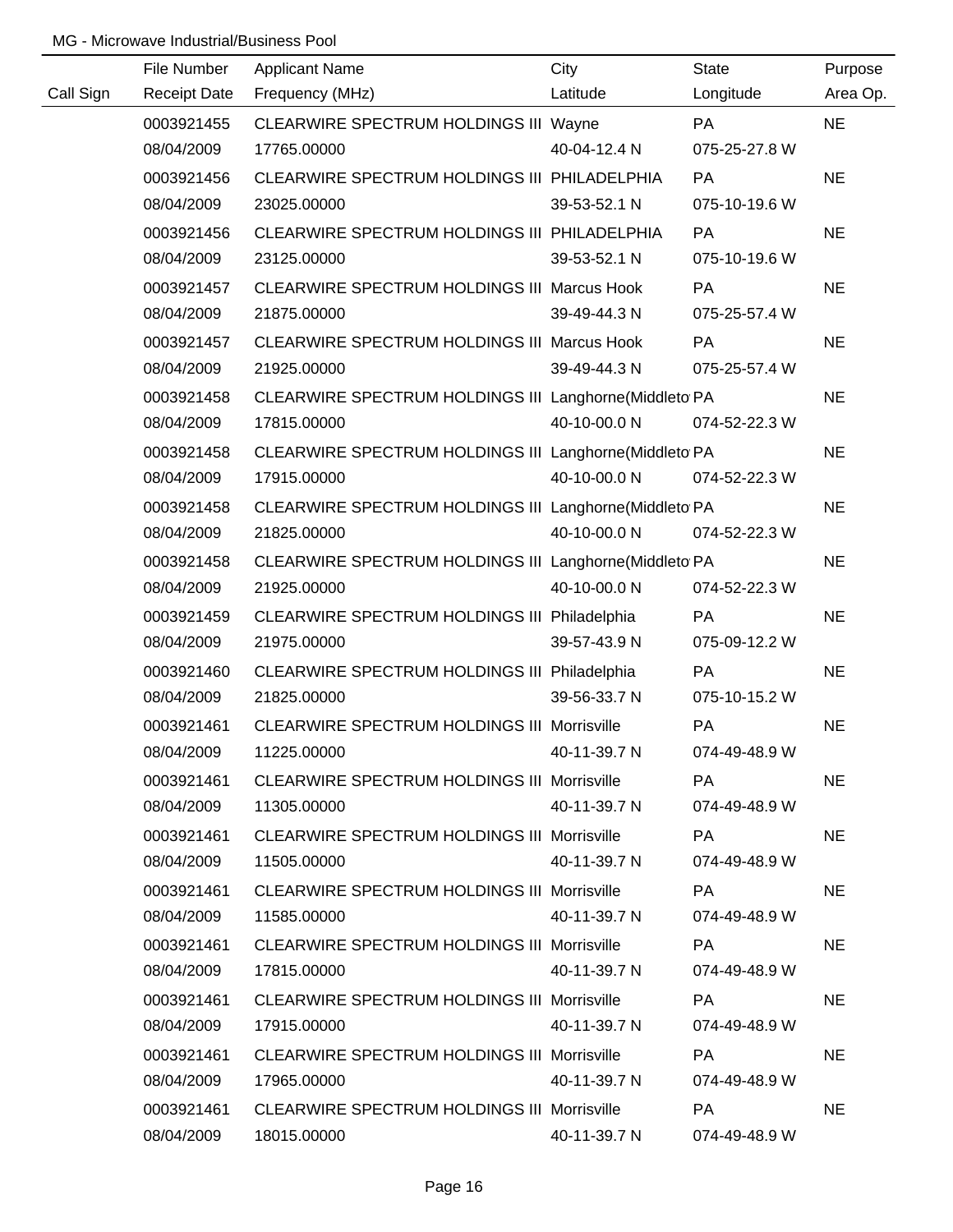|           | File Number         | <b>Applicant Name</b>                              | City         | <b>State</b>  | Purpose   |
|-----------|---------------------|----------------------------------------------------|--------------|---------------|-----------|
| Call Sign | <b>Receipt Date</b> | Frequency (MHz)                                    | Latitude     | Longitude     | Area Op.  |
|           | 0003921461          | CLEARWIRE SPECTRUM HOLDINGS III Morrisville        |              | <b>PA</b>     | <b>NE</b> |
|           | 08/04/2009          | 18065.00000                                        | 40-11-39.7 N | 074-49-48.9 W |           |
|           | 0003921461          | <b>CLEARWIRE SPECTRUM HOLDINGS III Morrisville</b> |              | PA            | <b>NE</b> |
|           | 08/04/2009          | 18115.00000                                        | 40-11-39.7 N | 074-49-48.9 W |           |
|           | 0003921462          | CLEARWIRE SPECTRUM HOLDINGS III Doylestown         |              | PA            | <b>NE</b> |
|           | 08/04/2009          | 17965.00000                                        | 40-17-01.7 N | 075-08-04.1 W |           |
|           | 0003921462          | CLEARWIRE SPECTRUM HOLDINGS III Doylestown         |              | PA            | <b>NE</b> |
|           | 08/04/2009          | 18015.00000                                        | 40-17-01.7 N | 075-08-04.1 W |           |
|           | 0003921462          | CLEARWIRE SPECTRUM HOLDINGS III Doylestown         |              | PA            | <b>NE</b> |
|           | 08/04/2009          | 18065.00000                                        | 40-17-01.7 N | 075-08-04.1 W |           |
|           | 0003921462          | CLEARWIRE SPECTRUM HOLDINGS III Doylestown         |              | PA            | <b>NE</b> |
|           | 08/04/2009          | 18115.00000                                        | 40-17-01.7 N | 075-08-04.1 W |           |
|           | 0003921463          | CLEARWIRE SPECTRUM HOLDINGS III Philadelphia       |              | PA            | <b>NE</b> |
|           | 08/04/2009          | 22375.00000                                        | 39-56-57.1 N | 075-08-50.3 W |           |
|           | 0003921463          | CLEARWIRE SPECTRUM HOLDINGS III Philadelphia       |              | PA            | <b>NE</b> |
|           | 08/04/2009          | 23025.00000                                        | 39-56-57.1 N | 075-08-50.3 W |           |
|           | 0003921464          | CLEARWIRE SPECTRUM HOLDINGS III Chalfont           |              | <b>PA</b>     | <b>NE</b> |
|           | 08/04/2009          | 11265.00000                                        | 40-15-41.4 N | 075-13-00.1 W |           |
|           | 0003921464          | CLEARWIRE SPECTRUM HOLDINGS III Chalfont           |              | PA            | <b>NE</b> |
|           | 08/04/2009          | 11345.00000                                        | 40-15-41.4 N | 075-13-00.1 W |           |
|           | 0003921464          | CLEARWIRE SPECTRUM HOLDINGS III Chalfont           |              | PA            | <b>NE</b> |
|           | 08/04/2009          | 11505.00000                                        | 40-15-41.4 N | 075-13-00.1 W |           |
|           | 0003921464          | CLEARWIRE SPECTRUM HOLDINGS III Chalfont           |              | PA            | <b>NE</b> |
|           | 08/04/2009          | 11585.00000                                        | 40-15-41.4 N | 075-13-00.1 W |           |
|           | 0003921464          | CLEARWIRE SPECTRUM HOLDINGS III Chalfont           |              | PA            | <b>NE</b> |
|           | 08/04/2009          | 17965.00000                                        | 40-15-41.4 N | 075-13-00.1 W |           |
|           | 0003921464          | CLEARWIRE SPECTRUM HOLDINGS III Chalfont           |              | PA            | <b>NE</b> |
|           | 08/04/2009          | 18065.00000                                        | 40-15-41.4 N | 075-13-00.1 W |           |
|           | 0003921465          | CLEARWIRE SPECTRUM HOLDINGS III Boothwyn           |              | <b>PA</b>     | <b>NE</b> |
|           | 08/04/2009          | 19375.00000                                        | 39-49-59.5 N | 075-28-07.0 W |           |
|           | 0003921465          | CLEARWIRE SPECTRUM HOLDINGS III Boothwyn           |              | <b>PA</b>     | <b>NE</b> |
|           | 08/04/2009          | 19475.00000                                        | 39-49-59.5 N | 075-28-07.0 W |           |
|           | 0003921466          | CLEARWIRE SPECTRUM HOLDINGS III Philadelphia       |              | <b>PA</b>     | <b>NE</b> |
|           | 08/04/2009          | 17815.00000                                        | 39-59-29.0 N | 075-06-18.0 W |           |
|           | 0003921466          | CLEARWIRE SPECTRUM HOLDINGS III Philadelphia       |              | PA            | <b>NE</b> |
|           | 08/04/2009          | 17915.00000                                        | 39-59-29.0 N | 075-06-18.0 W |           |
|           | 0003921467          | CLEARWIRE SPECTRUM HOLDINGS III Collingswood       |              | <b>NJ</b>     | <b>NE</b> |
|           | 08/04/2009          | 18015.00000                                        | 39-54-59.6 N | 075-04-01.8 W |           |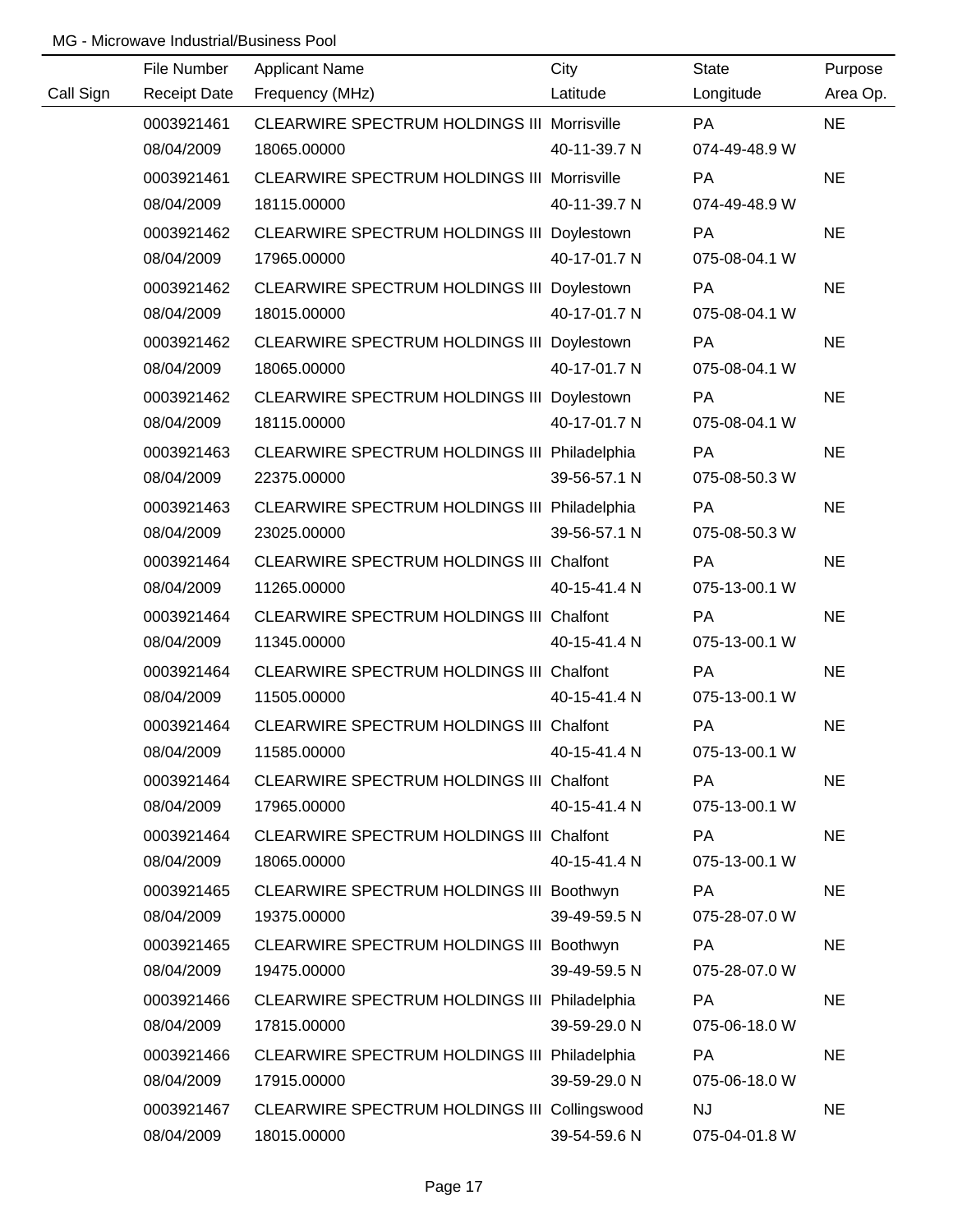|           | File Number         | <b>Applicant Name</b>                        | City         | <b>State</b>  | Purpose   |
|-----------|---------------------|----------------------------------------------|--------------|---------------|-----------|
| Call Sign | <b>Receipt Date</b> | Frequency (MHz)                              | Latitude     | Longitude     | Area Op.  |
|           | 0003921467          | CLEARWIRE SPECTRUM HOLDINGS III Collingswood |              | <b>NJ</b>     | <b>NE</b> |
|           | 08/04/2009          | 18115.00000                                  | 39-54-59.6 N | 075-04-01.8 W |           |
|           | 0003921467          | CLEARWIRE SPECTRUM HOLDINGS III Collingswood |              | <b>NJ</b>     | <b>NE</b> |
|           | 08/04/2009          | 19425.00000                                  | 39-54-59.6 N | 075-04-01.8 W |           |
|           | 0003921467          | CLEARWIRE SPECTRUM HOLDINGS III Collingswood |              | <b>NJ</b>     | <b>NE</b> |
|           | 08/04/2009          | 19525.00000                                  | 39-54-59.6 N | 075-04-01.8 W |           |
|           | 0003921467          | CLEARWIRE SPECTRUM HOLDINGS III Collingswood |              | <b>NJ</b>     | <b>NE</b> |
|           | 08/04/2009          | 19625.00000                                  | 39-54-59.6 N | 075-04-01.8 W |           |
|           | 0003921467          | CLEARWIRE SPECTRUM HOLDINGS III Collingswood |              | <b>NJ</b>     | <b>NE</b> |
|           | 08/04/2009          | 23025.00000                                  | 39-54-59.6 N | 075-04-01.8 W |           |
|           | 0003921468          | CLEARWIRE SPECTRUM HOLDINGS III Flourtown    |              | PA            | <b>NE</b> |
|           | 08/04/2009          | 21875.00000                                  | 40-06-21.0 N | 075-12-21.7 W |           |
|           | 0003921469          | CLEARWIRE SPECTRUM HOLDINGS III Warrington   |              | PA            | <b>NE</b> |
|           | 08/04/2009          | 10735.00000                                  | 40-14-16.1 N | 075-08-00.2 W |           |
|           | 0003921469          | CLEARWIRE SPECTRUM HOLDINGS III Warrington   |              | PA            | <b>NE</b> |
|           | 08/04/2009          | 10895.00000                                  | 40-14-16.1 N | 075-08-00.2 W |           |
|           | 0003921469          | CLEARWIRE SPECTRUM HOLDINGS III Warrington   |              | <b>PA</b>     | <b>NE</b> |
|           | 08/04/2009          | 11055.00000                                  | 40-14-16.1 N | 075-08-00.2 W |           |
|           | 0003921469          | CLEARWIRE SPECTRUM HOLDINGS III Warrington   |              | PA            | <b>NE</b> |
|           | 08/04/2009          | 11175.00000                                  | 40-14-16.1 N | 075-08-00.2 W |           |
|           | 0003921469          | CLEARWIRE SPECTRUM HOLDINGS III Warrington   |              | PA            | <b>NE</b> |
|           | 08/04/2009          | 18015.00000                                  | 40-14-16.1 N | 075-08-00.2 W |           |
|           | 0003921469          | CLEARWIRE SPECTRUM HOLDINGS III Warrington   |              | PA            | <b>NE</b> |
|           | 08/04/2009          | 18115.00000                                  | 40-14-16.1 N | 075-08-00.2 W |           |
|           | 0003921470          | CLEARWIRE SPECTRUM HOLDINGS III Ambler       |              | <b>PA</b>     | <b>NE</b> |
|           | 08/04/2009          | 19325.00000                                  | 40-12-13.2 N | 075-12-42.3 W |           |
|           | 0003921470          | CLEARWIRE SPECTRUM HOLDINGS III Ambler       |              | <b>PA</b>     | <b>NE</b> |
|           | 08/04/2009          | 19375.00000                                  | 40-12-13.2 N | 075-12-42.3 W |           |
|           | 0003921470          | CLEARWIRE SPECTRUM HOLDINGS III Ambler       |              | PA            | <b>NE</b> |
|           | 08/04/2009          | 19475.00000                                  | 40-12-13.2 N | 075-12-42.3 W |           |
|           | 0003921470          | CLEARWIRE SPECTRUM HOLDINGS III Ambler       |              | <b>PA</b>     | <b>NE</b> |
|           | 08/04/2009          | 19575.00000                                  | 40-12-13.2 N | 075-12-42.3 W |           |
|           | 0003921470          | CLEARWIRE SPECTRUM HOLDINGS III Ambler       |              | PA            | <b>NE</b> |
|           | 08/04/2009          | 19675.00000                                  | 40-12-13.2 N | 075-12-42.3 W |           |
|           | 0003921471          | CLEARWIRE SPECTRUM HOLDINGS III MOUNT LAUREL |              | <b>NJ</b>     | <b>NE</b> |
|           | 08/04/2009          | 17765.00000                                  | 39-56-03.5 N | 074-53-37.7 W |           |
|           | 0003921471          | CLEARWIRE SPECTRUM HOLDINGS III MOUNT LAUREL |              | <b>NJ</b>     | <b>NE</b> |
|           | 08/04/2009          | 17815.00000                                  | 39-56-03.5 N | 074-53-37.7 W |           |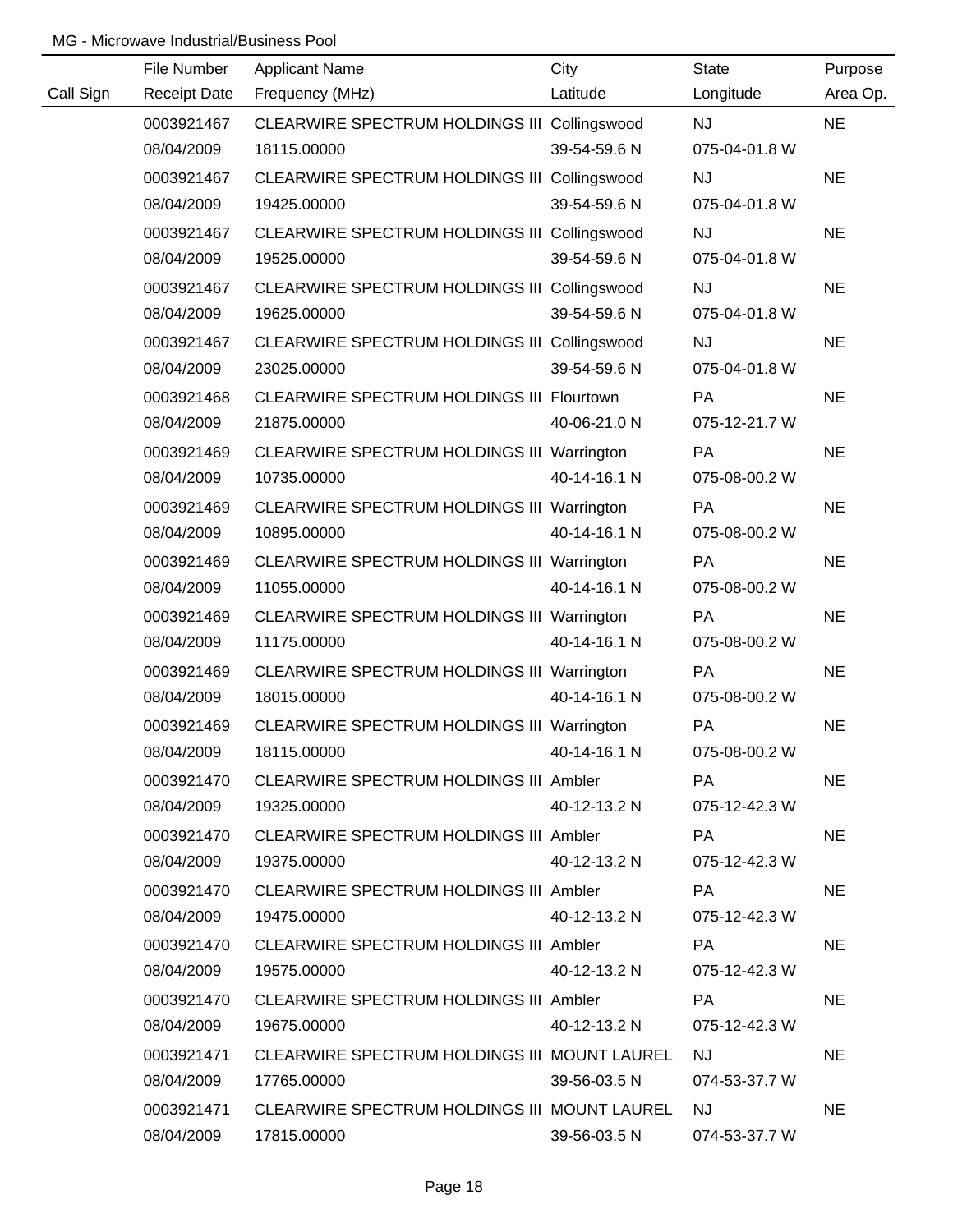|           | File Number | <b>Applicant Name</b>                           | City               | State                                                                                                          | Purpose   |
|-----------|-------------|-------------------------------------------------|--------------------|----------------------------------------------------------------------------------------------------------------|-----------|
| Call Sign |             | Receipt Date Frequency (MHz)                    | Latitude Longitude |                                                                                                                | Area Op.  |
|           | 0003921471  | CLEARWIRE SPECTRUM HOLDINGS III MOUNT LAUREL    |                    | NJ PORTUGAL PRODUCTION OF THE STATE OF THE STATE OF THE STATE OF THE STATE OF THE STATE OF THE STATE OF THE ST | <b>NE</b> |
|           | 08/04/2009  | 17915.00000                                     | 39-56-03.5 N       | 074-53-37.7 W                                                                                                  |           |
|           | 0003921472  | CLEARWIRE SPECTRUM HOLDINGS III HATFIELD        |                    | <b>PA</b>                                                                                                      | <b>NE</b> |
|           | 08/04/2009  | 11225.00000                                     | 40-16-30.4 N       | 075-17-21.7 W                                                                                                  |           |
|           | 0003921472  | CLEARWIRE SPECTRUM HOLDINGS III HATFIELD        |                    | <b>PA</b>                                                                                                      | <b>NE</b> |
|           | 08/04/2009  | 11305.00000                                     | 40-16-30.4 N       | 075-17-21.7 W                                                                                                  |           |
|           | 0003921472  | CLEARWIRE SPECTRUM HOLDINGS III HATFIELD        |                    | <b>PA</b>                                                                                                      | <b>NE</b> |
|           | 08/04/2009  | 11465.00000                                     | 40-16-30.4 N       | 075-17-21.7 W                                                                                                  |           |
|           | 0003921472  | CLEARWIRE SPECTRUM HOLDINGS III HATFIELD        |                    | <b>PA</b>                                                                                                      | <b>NE</b> |
|           | 08/04/2009  | 11545.00000                                     | 40-16-30.4 N       | 075-17-21.7 W                                                                                                  |           |
|           | 0003921472  | CLEARWIRE SPECTRUM HOLDINGS III HATFIELD        |                    | <b>PA</b>                                                                                                      | <b>NE</b> |
|           | 08/04/2009  | 19375.00000                                     | 40-16-30.4 N       | 075-17-21.7 W                                                                                                  |           |
|           | 0003921472  | CLEARWIRE SPECTRUM HOLDINGS III HATFIELD        |                    | <b>PA</b>                                                                                                      | <b>NE</b> |
|           | 08/04/2009  | 19475.00000                                     | 40-16-30.4 N       | 075-17-21.7 W                                                                                                  |           |
|           | 0003921473  | CLEARWIRE SPECTRUM HOLDINGS III Landsdale       |                    | PA                                                                                                             | <b>NE</b> |
|           | 08/04/2009  | 19375.00000                                     | 40-14-49.9 N       | 075-17-15.0 W                                                                                                  |           |
|           | 0003921473  | CLEARWIRE SPECTRUM HOLDINGS III Landsdale       |                    | PA                                                                                                             | <b>NE</b> |
|           | 08/04/2009  | 19475.00000                                     | 40-14-49.9 N       | 075-17-15.0 W                                                                                                  |           |
|           | 0003921473  | CLEARWIRE SPECTRUM HOLDINGS III Landsdale       |                    | <b>PA</b>                                                                                                      | <b>NE</b> |
|           | 08/04/2009  | 19525.00000                                     | 40-14-49.9 N       | 075-17-15.0 W                                                                                                  |           |
|           | 0003921473  | CLEARWIRE SPECTRUM HOLDINGS III Landsdale       |                    | <b>PA</b>                                                                                                      | <b>NE</b> |
|           | 08/04/2009  | 19625.00000                                     | 40-14-49.9 N       | 075-17-15.0 W                                                                                                  |           |
|           | 0003921474  | CLEARWIRE SPECTRUM HOLDINGS III Broomall        |                    | PA                                                                                                             | <b>NE</b> |
|           | 08/04/2009  | 19375.00000                                     | 39-57-33.5 N       | 075-21-21.6 W                                                                                                  |           |
|           | 0003921474  | <b>CLEARWIRE SPECTRUM HOLDINGS III Broomall</b> |                    | PA.                                                                                                            | <b>NE</b> |
|           | 08/04/2009  | 19475.00000                                     | 39-57-33.5 N       | 075-21-21.6 W                                                                                                  |           |
|           | 0003921474  | CLEARWIRE SPECTRUM HOLDINGS III Broomall        |                    | PA                                                                                                             | <b>NE</b> |
|           | 08/04/2009  | 23075.00000                                     | 39-57-33.5 N       | 075-21-21.6 W                                                                                                  |           |
|           | 0003921474  | CLEARWIRE SPECTRUM HOLDINGS III Broomall        |                    | PA                                                                                                             | <b>NE</b> |
|           | 08/04/2009  | 23225.00000                                     | 39-57-33.5 N       | 075-21-21.6 W                                                                                                  |           |
|           | 0003921475  | CLEARWIRE SPECTRUM HOLDINGS III Blackwood       |                    | <b>NJ</b>                                                                                                      | <b>NE</b> |
|           | 08/04/2009  | 10855.00000                                     | 39-47-32.3 N       | 075-02-56.0 W                                                                                                  |           |
|           | 0003921475  | CLEARWIRE SPECTRUM HOLDINGS III Blackwood       |                    | NJ.                                                                                                            | <b>NE</b> |
|           | 08/04/2009  | 10935.00000                                     | 39-47-32.3 N       | 075-02-56.0 W                                                                                                  |           |
|           | 0003921475  | CLEARWIRE SPECTRUM HOLDINGS III Blackwood       |                    | <b>NJ</b>                                                                                                      | <b>NE</b> |
|           | 08/04/2009  | 10975.00000                                     | 39-47-32.3 N       | 075-02-56.0 W                                                                                                  |           |
|           | 0003921475  | CLEARWIRE SPECTRUM HOLDINGS III Blackwood       |                    | <b>NJ</b>                                                                                                      | <b>NE</b> |
|           | 08/04/2009  | 11055.00000                                     | 39-47-32.3 N       | 075-02-56.0 W                                                                                                  |           |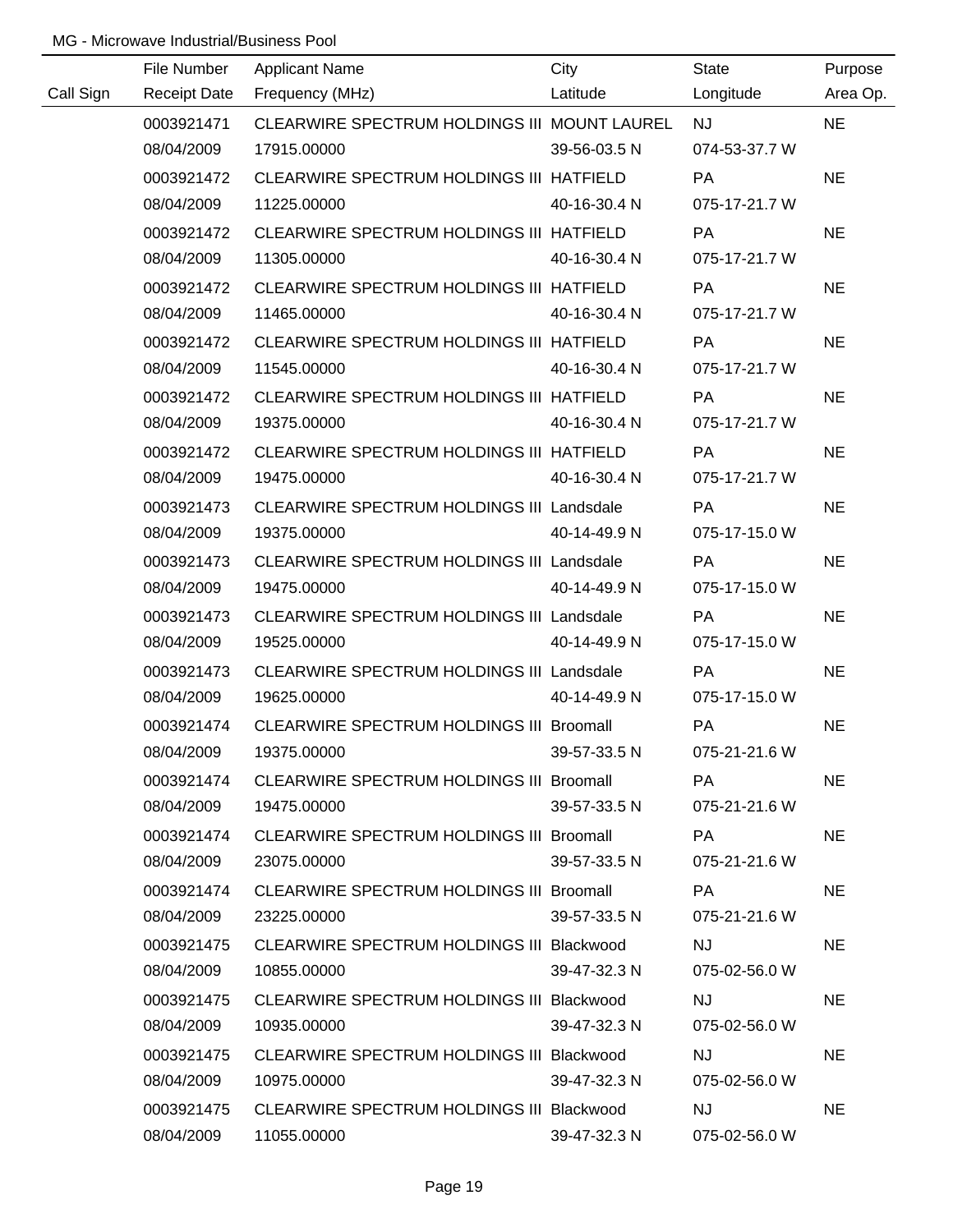|           | File Number         | <b>Applicant Name</b>                           | City         | <b>State</b>  | Purpose   |
|-----------|---------------------|-------------------------------------------------|--------------|---------------|-----------|
| Call Sign | <b>Receipt Date</b> | Frequency (MHz)                                 | Latitude     | Longitude     | Area Op.  |
|           | 0003921475          | CLEARWIRE SPECTRUM HOLDINGS III Blackwood       |              | <b>NJ</b>     | <b>NE</b> |
|           | 08/04/2009          | 19375.00000                                     | 39-47-32.3 N | 075-02-56.0 W |           |
|           | 0003921475          | CLEARWIRE SPECTRUM HOLDINGS III Blackwood       |              | <b>NJ</b>     | <b>NE</b> |
|           | 08/04/2009          | 19475.00000                                     | 39-47-32.3 N | 075-02-56.0 W |           |
|           | 0003921476          | CLEARWIRE SPECTRUM HOLDINGS III Mount Laurel    |              | <b>NJ</b>     | <b>NE</b> |
|           | 08/04/2009          | 23125.00000                                     | 39-57-32.4 N | 074-55-27.5 W |           |
|           | 0003921477          | CLEARWIRE SPECTRUM HOLDINGS III Philadelphia    |              | PA            | <b>NE</b> |
|           | 08/04/2009          | 17865.00000                                     | 39-59-01.0 N | 075-05-31.5 W |           |
|           | 0003921478          | CLEARWIRE SPECTRUM HOLDINGS III Middletown      |              | PA            | <b>NE</b> |
|           | 08/04/2009          | 23025.00000                                     | 40-12-27.1 N | 074-53-31.4 W |           |
|           | 0003921479          | CLEARWIRE SPECTRUM HOLDINGS III Philadelphia    |              | PA            | <b>NE</b> |
|           | 08/04/2009          | 23025.00000                                     | 39-57-21.4 N | 075-11-21.0 W |           |
|           | 0003921480          | CLEARWIRE SPECTRUM HOLDINGS III Langhorne       |              | <b>PA</b>     | <b>NE</b> |
|           | 08/04/2009          | 18015.00000                                     | 40-12-06.8 N | 074-55-26.0 W |           |
|           | 0003921480          | CLEARWIRE SPECTRUM HOLDINGS III Langhorne       |              | PA            | <b>NE</b> |
|           | 08/04/2009          | 18115.00000                                     | 40-12-06.8 N | 074-55-26.0 W |           |
|           | 0003921480          | CLEARWIRE SPECTRUM HOLDINGS III Langhorne       |              | <b>PA</b>     | <b>NE</b> |
|           | 08/04/2009          | 21825.00000                                     | 40-12-06.8 N | 074-55-26.0 W |           |
|           | 0003921480          | CLEARWIRE SPECTRUM HOLDINGS III Langhorne       |              | PA            | <b>NE</b> |
|           | 08/04/2009          | 21925.00000                                     | 40-12-06.8 N | 074-55-26.0 W |           |
|           | 0003921522          | CLEARWIRE SPECTRUM HOLDINGS III Blackwood       |              | <b>NJ</b>     | <b>NE</b> |
|           | 08/04/2009          | 23275.00000                                     | 39-48-35.5 N | 075-03-42.6 W |           |
|           | 0003921523          | CLEARWIRE SPECTRUM HOLDINGS III MOUNT LAUREL    |              | <b>NJ</b>     | <b>NE</b> |
|           | 08/04/2009          | 17865.00000                                     | 39-59-52.9 N | 074-52-57.1 W |           |
|           | 0003921524          | CLEARWIRE SPECTRUM HOLDINGS III Riverton        |              | <b>NJ</b>     | <b>NE</b> |
|           | 08/04/2009          | 19375.00000                                     | 40-00-54.7 N | 075-00-40.7 W |           |
|           | 0003921524          | <b>CLEARWIRE SPECTRUM HOLDINGS III Riverton</b> |              | <b>NJ</b>     | <b>NE</b> |
|           | 08/04/2009          | 19475.00000                                     | 40-00-54.7 N | 075-00-40.7 W |           |
|           | 0003921524          | <b>CLEARWIRE SPECTRUM HOLDINGS III Riverton</b> |              | <b>NJ</b>     | <b>NE</b> |
|           | 08/04/2009          | 19575.00000                                     | 40-00-54.7 N | 075-00-40.7 W |           |
|           | 0003921524          | CLEARWIRE SPECTRUM HOLDINGS III Riverton        |              | <b>NJ</b>     | <b>NE</b> |
|           | 08/04/2009          | 19675.00000                                     | 40-00-54.7 N | 075-00-40.7 W |           |
|           | 0003921525          | CLEARWIRE SPECTRUM HOLDINGS III Burlington      |              | <b>NJ</b>     | <b>NE</b> |
|           | 08/04/2009          | 10735.00000                                     | 40-03-16.9 N | 074-49-59.0 W |           |
|           | 0003921525          | CLEARWIRE SPECTRUM HOLDINGS III Burlington      |              | <b>NJ</b>     | <b>NE</b> |
|           | 08/04/2009          | 10815.00000                                     | 40-03-16.9 N | 074-49-59.0 W |           |
|           | 0003921525          | CLEARWIRE SPECTRUM HOLDINGS III Burlington      |              | <b>NJ</b>     | <b>NE</b> |
|           | 08/04/2009          | 11095.00000                                     | 40-03-16.9 N | 074-49-59.0 W |           |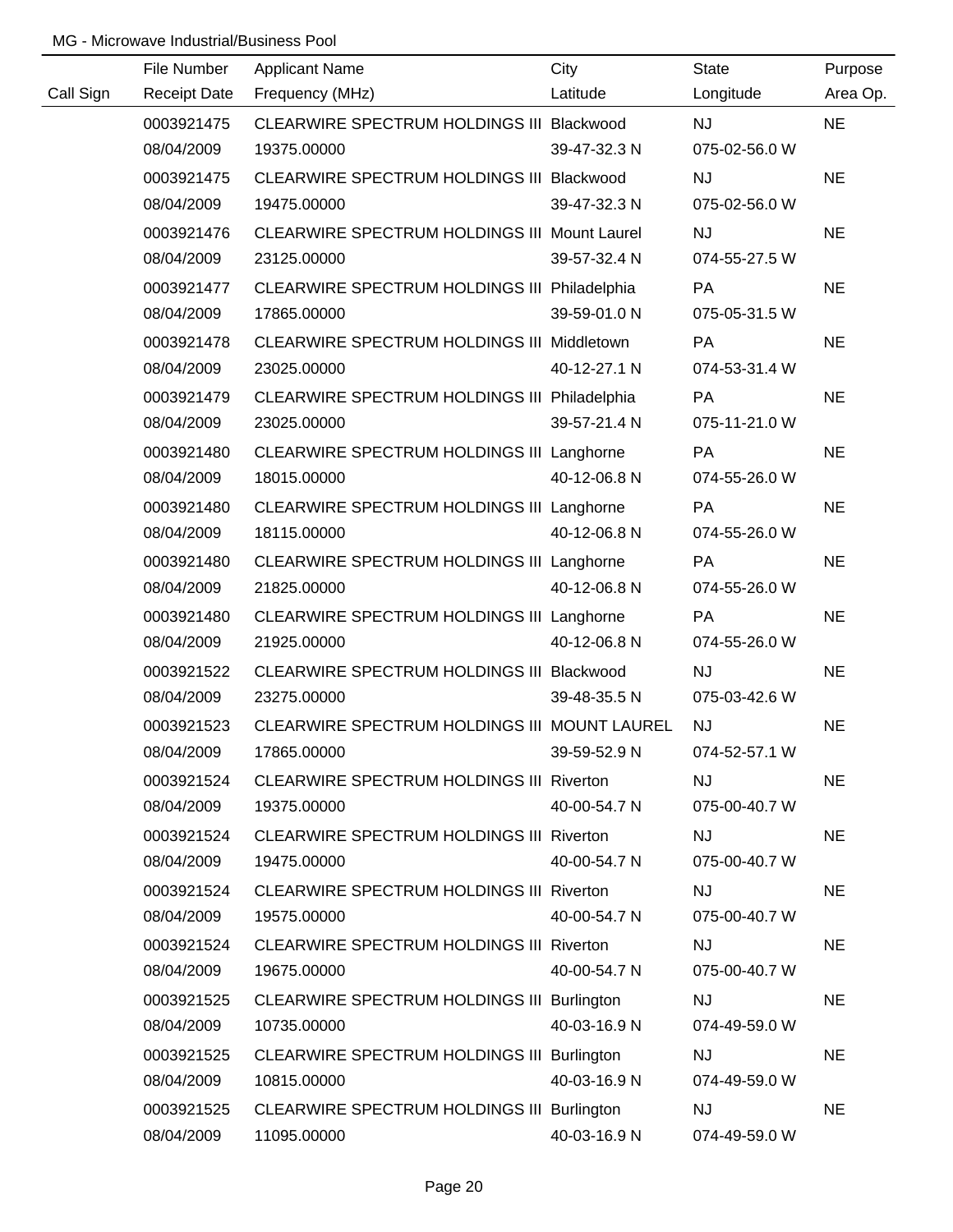|           | File Number         | <b>Applicant Name</b>                              | City         | <b>State</b>  | Purpose   |
|-----------|---------------------|----------------------------------------------------|--------------|---------------|-----------|
| Call Sign | <b>Receipt Date</b> | Frequency (MHz)                                    | Latitude     | Longitude     | Area Op.  |
|           | 0003921525          | CLEARWIRE SPECTRUM HOLDINGS III Burlington         |              | <b>NJ</b>     | <b>NE</b> |
|           | 08/04/2009          | 11175.00000                                        | 40-03-16.9 N | 074-49-59.0 W |           |
|           | 0003921525          | CLEARWIRE SPECTRUM HOLDINGS III Burlington         |              | <b>NJ</b>     | <b>NE</b> |
|           | 08/04/2009          | 17965.00000                                        | 40-03-16.9 N | 074-49-59.0 W |           |
|           | 0003921525          | CLEARWIRE SPECTRUM HOLDINGS III Burlington         |              | <b>NJ</b>     | <b>NE</b> |
|           | 08/04/2009          | 18065.00000                                        | 40-03-16.9 N | 074-49-59.0 W |           |
|           | 0003921525          | CLEARWIRE SPECTRUM HOLDINGS III Burlington         |              | <b>NJ</b>     | <b>NE</b> |
|           | 08/04/2009          | 23025.00000                                        | 40-03-16.9 N | 074-49-59.0 W |           |
|           | 0003921526          | <b>CLEARWIRE SPECTRUM HOLDINGS III Westville</b>   |              | <b>NJ</b>     | <b>NE</b> |
|           | 08/04/2009          | 11665.00000                                        | 39-51-31.0 N | 075-07-50.2 W |           |
|           | 0003921527          | CLEARWIRE SPECTRUM HOLDINGS III Philadelphia       |              | PA            | <b>NE</b> |
|           | 08/04/2009          | 21825.00000                                        | 39-57-07.9 N | 075-09-36.4 W |           |
|           | 0003921528          | CLEARWIRE SPECTRUM HOLDINGS III ROEBLING           |              | <b>NJ</b>     | <b>NE</b> |
|           | 08/04/2009          | 10735.00000                                        | 40-06-56.9 N | 074-46-24.6 W |           |
|           | 0003921529          | CLEARWIRE SPECTRUM HOLDINGS III bristol            |              | PA            | <b>NE</b> |
|           | 08/04/2009          | 19375.00000                                        | 40-08-34.6 N | 074-52-26.2 W |           |
|           | 0003921529          | CLEARWIRE SPECTRUM HOLDINGS III bristol            |              | PA            | <b>NE</b> |
|           | 08/04/2009          | 19475.00000                                        | 40-08-34.6 N | 074-52-26.2 W |           |
|           | 0003921529          | CLEARWIRE SPECTRUM HOLDINGS III bristol            |              | PA            | <b>NE</b> |
|           | 08/04/2009          | 19525.00000                                        | 40-08-34.6 N | 074-52-26.2 W |           |
|           | 0003921529          | CLEARWIRE SPECTRUM HOLDINGS III bristol            |              | PA            | <b>NE</b> |
|           | 08/04/2009          | 19625.00000                                        | 40-08-34.6 N | 074-52-26.2 W |           |
|           | 0003921530          | CLEARWIRE SPECTRUM HOLDINGS III Marcus Hook        |              | PA            | <b>NE</b> |
|           | 08/04/2009          | 10735.00000                                        | 39-50-17.2 N | 075-29-49.6 W |           |
|           | 0003921530          | <b>CLEARWIRE SPECTRUM HOLDINGS III Marcus Hook</b> |              | <b>PA</b>     | <b>NE</b> |
|           | 08/04/2009          | 10815.00000                                        | 39-50-17.2 N | 075-29-49.6 W |           |
|           | 0003921530          | CLEARWIRE SPECTRUM HOLDINGS III Marcus Hook        |              | PA            | <b>NE</b> |
|           | 08/04/2009          | 11015.00000                                        | 39-50-17.2 N | 075-29-49.6 W |           |
|           | 0003921530          | CLEARWIRE SPECTRUM HOLDINGS III Marcus Hook        |              | PA            | <b>NE</b> |
|           | 08/04/2009          | 11095.00000                                        | 39-50-17.2 N | 075-29-49.6 W |           |
|           | 0003921530          | CLEARWIRE SPECTRUM HOLDINGS III Marcus Hook        |              | <b>PA</b>     | <b>NE</b> |
|           | 08/04/2009          | 17815.00000                                        | 39-50-17.2 N | 075-29-49.6 W |           |
|           | 0003921530          | <b>CLEARWIRE SPECTRUM HOLDINGS III Marcus Hook</b> |              | <b>PA</b>     | <b>NE</b> |
|           | 08/04/2009          | 17915.00000                                        | 39-50-17.2 N | 075-29-49.6 W |           |
|           | 0003921531          | CLEARWIRE SPECTRUM HOLDINGS III Philadelphia       |              | PA            | <b>NE</b> |
|           | 08/04/2009          | 21875.00000                                        | 40-00-35.8 N | 075-11-17.5 W |           |
|           | 0003921532          | <b>CLEARWIRE SPECTRUM HOLDINGS III Lumberton</b>   |              | <b>NJ</b>     | <b>NE</b> |
|           | 08/04/2009          | 11225.00000                                        | 39-57-57.2 N | 074-47-42.6 W |           |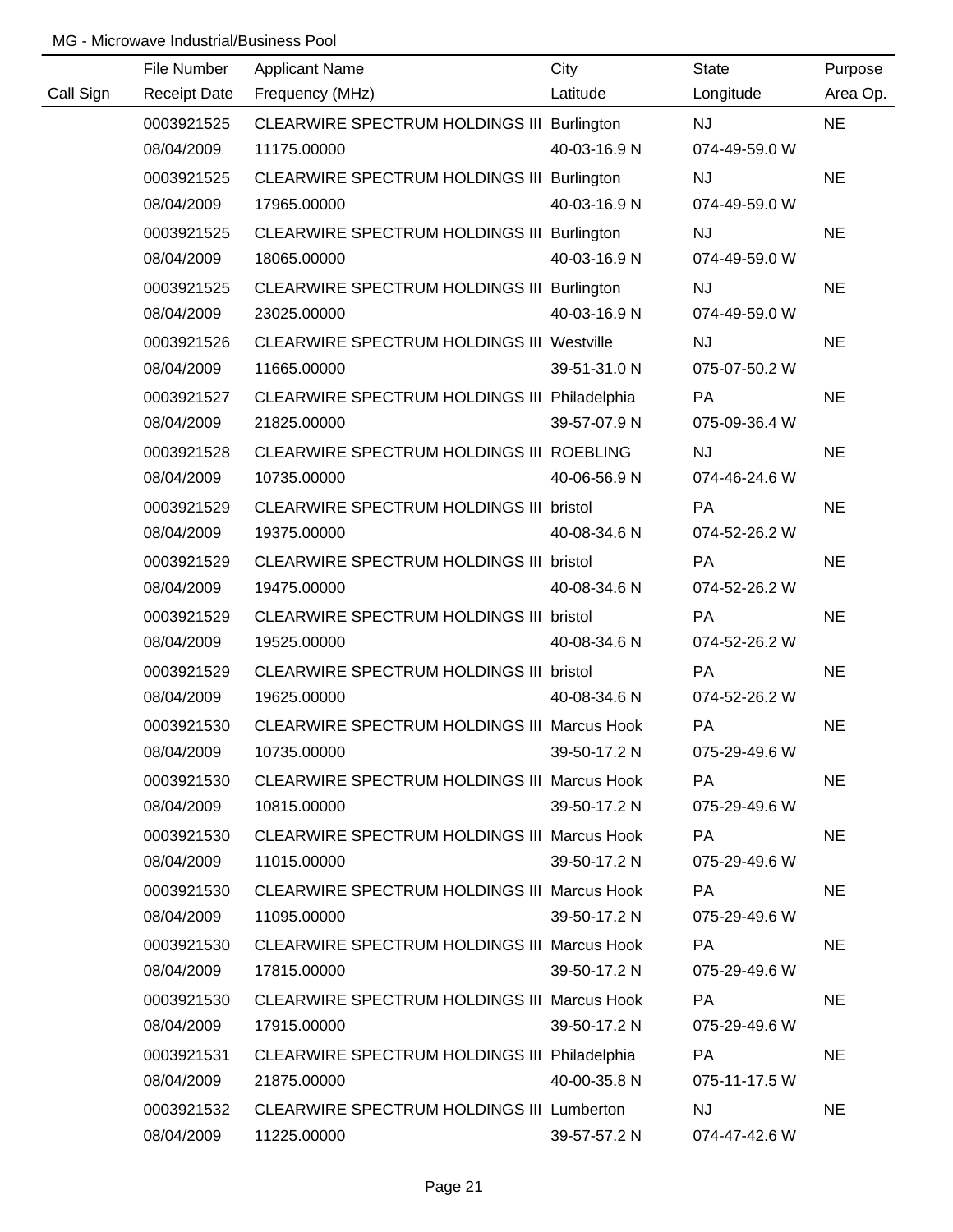|           | File Number         | <b>Applicant Name</b>                            | City         | <b>State</b>  | Purpose   |
|-----------|---------------------|--------------------------------------------------|--------------|---------------|-----------|
| Call Sign | <b>Receipt Date</b> | Frequency (MHz)                                  | Latitude     | Longitude     | Area Op.  |
|           | 0003921532          | CLEARWIRE SPECTRUM HOLDINGS III Lumberton        |              | <b>NJ</b>     | <b>NE</b> |
|           | 08/04/2009          | 11305.00000                                      | 39-57-57.2 N | 074-47-42.6 W |           |
|           | 0003921532          | CLEARWIRE SPECTRUM HOLDINGS III Lumberton        |              | <b>NJ</b>     | <b>NE</b> |
|           | 08/04/2009          | 11465.00000                                      | 39-57-57.2 N | 074-47-42.6 W |           |
|           | 0003921532          | CLEARWIRE SPECTRUM HOLDINGS III Lumberton        |              | <b>NJ</b>     | <b>NE</b> |
|           | 08/04/2009          | 11545.00000                                      | 39-57-57.2 N | 074-47-42.6 W |           |
|           | 0003921532          | CLEARWIRE SPECTRUM HOLDINGS III Lumberton        |              | <b>NJ</b>     | <b>NE</b> |
|           | 08/04/2009          | 17815.00000                                      | 39-57-57.2 N | 074-47-42.6 W |           |
|           | 0003921532          | CLEARWIRE SPECTRUM HOLDINGS III Lumberton        |              | <b>NJ</b>     | <b>NE</b> |
|           | 08/04/2009          | 17915.00000                                      | 39-57-57.2 N | 074-47-42.6 W |           |
|           | 0003921532          | CLEARWIRE SPECTRUM HOLDINGS III Lumberton        |              | <b>NJ</b>     | <b>NE</b> |
|           | 08/04/2009          | 17965.00000                                      | 39-57-57.2 N | 074-47-42.6 W |           |
|           | 0003921532          | <b>CLEARWIRE SPECTRUM HOLDINGS III Lumberton</b> |              | <b>NJ</b>     | <b>NE</b> |
|           | 08/04/2009          | 18065.00000                                      | 39-57-57.2 N | 074-47-42.6 W |           |
|           | 0003921533          | CLEARWIRE SPECTRUM HOLDINGS III Mount Holly      |              | <b>NJ</b>     | <b>NE</b> |
|           | 08/04/2009          | 10735.00000                                      | 40-00-12.8 N | 074-51-04.4 W |           |
|           | 0003921533          | CLEARWIRE SPECTRUM HOLDINGS III Mount Holly      |              | NJ            | <b>NE</b> |
|           | 08/04/2009          | 10815.00000                                      | 40-00-12.8 N | 074-51-04.4 W |           |
|           | 0003921533          | CLEARWIRE SPECTRUM HOLDINGS III Mount Holly      |              | NJ            | <b>NE</b> |
|           | 08/04/2009          | 10975.00000                                      | 40-00-12.8 N | 074-51-04.4 W |           |
|           | 0003921533          | CLEARWIRE SPECTRUM HOLDINGS III Mount Holly      |              | <b>NJ</b>     | <b>NE</b> |
|           | 08/04/2009          | 11055.00000                                      | 40-00-12.8 N | 074-51-04.4 W |           |
|           | 0003921533          | CLEARWIRE SPECTRUM HOLDINGS III Mount Holly      |              | <b>NJ</b>     | <b>NE</b> |
|           | 08/04/2009          | 18015.00000                                      | 40-00-12.8 N | 074-51-04.4 W |           |
|           | 0003921533          | CLEARWIRE SPECTRUM HOLDINGS III Mount Holly      |              | <b>NJ</b>     | <b>NE</b> |
|           | 08/04/2009          | 18115.00000                                      | 40-00-12.8 N | 074-51-04.4 W |           |
|           | 0003921533          | CLEARWIRE SPECTRUM HOLDINGS III Mount Holly      |              | <b>NJ</b>     | <b>NE</b> |
|           | 08/04/2009          | 21825.00000                                      | 40-00-12.8 N | 074-51-04.4 W |           |
|           | 0003921533          | CLEARWIRE SPECTRUM HOLDINGS III Mount Holly      |              | <b>NJ</b>     | <b>NE</b> |
|           | 08/04/2009          | 21925.00000                                      | 40-00-12.8 N | 074-51-04.4 W |           |
|           | 0003921534          | CLEARWIRE SPECTRUM HOLDINGS III Berlin           |              | <b>NJ</b>     | <b>NE</b> |
|           | 08/04/2009          | 11225.00000                                      | 39-47-40.4 N | 074-55-10.3 W |           |
|           | 0003921534          | CLEARWIRE SPECTRUM HOLDINGS III Berlin           |              | <b>NJ</b>     | <b>NE</b> |
|           | 08/04/2009          | 11305.00000                                      | 39-47-40.4 N | 074-55-10.3 W |           |
|           | 0003921534          | CLEARWIRE SPECTRUM HOLDINGS III Berlin           |              | <b>NJ</b>     | <b>NE</b> |
|           | 08/04/2009          | 11465.00000                                      | 39-47-40.4 N | 074-55-10.3 W |           |
|           | 0003921534          | CLEARWIRE SPECTRUM HOLDINGS III Berlin           |              | <b>NJ</b>     | <b>NE</b> |
|           | 08/04/2009          | 11545.00000                                      | 39-47-40.4 N | 074-55-10.3 W |           |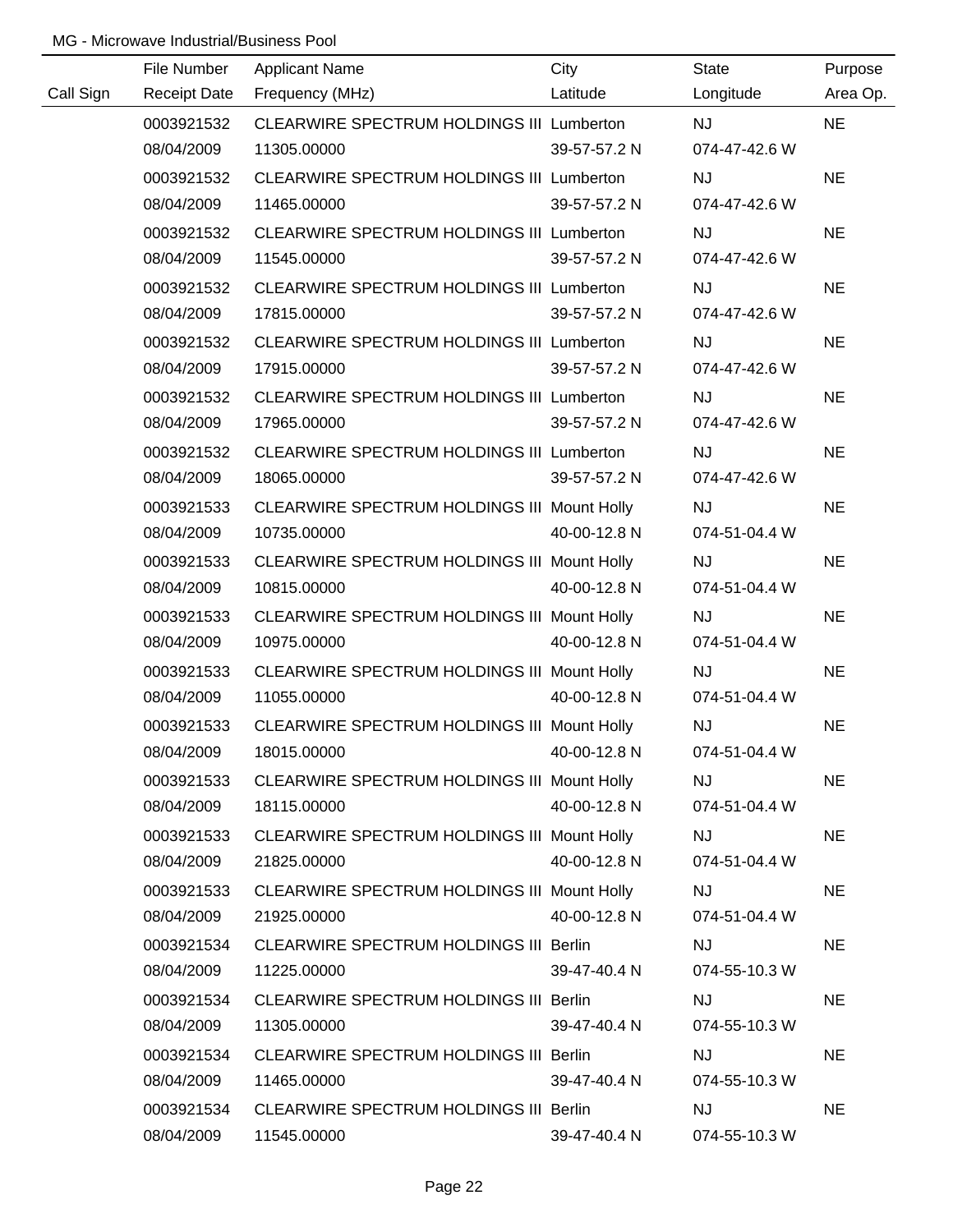|           | File Number         | <b>Applicant Name</b>                           | City         | <b>State</b>  | Purpose   |
|-----------|---------------------|-------------------------------------------------|--------------|---------------|-----------|
| Call Sign | <b>Receipt Date</b> | Frequency (MHz)                                 | Latitude     | Longitude     | Area Op.  |
|           | 0003921534          | CLEARWIRE SPECTRUM HOLDINGS III Berlin          |              | NJ            | <b>NE</b> |
|           | 08/04/2009          | 17965.00000                                     | 39-47-40.4 N | 074-55-10.3 W |           |
|           | 0003921534          | CLEARWIRE SPECTRUM HOLDINGS III Berlin          |              | <b>NJ</b>     | <b>NE</b> |
|           | 08/04/2009          | 18065.00000                                     | 39-47-40.4 N | 074-55-10.3 W |           |
|           | 0003921534          | CLEARWIRE SPECTRUM HOLDINGS III Berlin          |              | <b>NJ</b>     | <b>NE</b> |
|           | 08/04/2009          | 23025.00000                                     | 39-47-40.4 N | 074-55-10.3 W |           |
|           | 0003921534          | CLEARWIRE SPECTRUM HOLDINGS III Berlin          |              | <b>NJ</b>     | <b>NE</b> |
|           | 08/04/2009          | 23175.00000                                     | 39-47-40.4 N | 074-55-10.3 W |           |
|           | 0003921535          | CLEARWIRE SPECTRUM HOLDINGS III Philadelphia    |              | PA            | <b>NE</b> |
|           | 08/04/2009          | 17965.00000                                     | 39-57-41.1 N | 075-11-59.3 W |           |
|           | 0003921535          | CLEARWIRE SPECTRUM HOLDINGS III Philadelphia    |              | PA            | <b>NE</b> |
|           | 08/04/2009          | 18065.00000                                     | 39-57-41.1 N | 075-11-59.3 W |           |
|           | 0003921536          | CLEARWIRE SPECTRUM HOLDINGS III Conshohocken    |              | PA            | <b>NE</b> |
|           | 08/04/2009          | 17815.00000                                     | 40-05-51.5 N | 075-18-54.3 W |           |
|           | 0003921536          | CLEARWIRE SPECTRUM HOLDINGS III Conshohocken    |              | PA            | <b>NE</b> |
|           | 08/04/2009          | 17915.00000                                     | 40-05-51.5 N | 075-18-54.3 W |           |
|           | 0003921536          | CLEARWIRE SPECTRUM HOLDINGS III Conshohocken    |              | PA            | <b>NE</b> |
|           | 08/04/2009          | 17965.00000                                     | 40-05-51.5 N | 075-18-54.3 W |           |
|           | 0003921536          | CLEARWIRE SPECTRUM HOLDINGS III Conshohocken    |              | PA            | <b>NE</b> |
|           | 08/04/2009          | 18015.00000                                     | 40-05-51.5 N | 075-18-54.3 W |           |
|           | 0003921536          | CLEARWIRE SPECTRUM HOLDINGS III Conshohocken    |              | PA            | <b>NE</b> |
|           | 08/04/2009          | 18065.00000                                     | 40-05-51.5 N | 075-18-54.3 W |           |
|           | 0003921536          | CLEARWIRE SPECTRUM HOLDINGS III Conshohocken    |              | PA            | <b>NE</b> |
|           | 08/04/2009          | 18115.00000                                     | 40-05-51.5 N | 075-18-54.3 W |           |
|           | 0003921537          | CLEARWIRE SPECTRUM HOLDINGS III Camden          |              | <b>NJ</b>     | <b>NE</b> |
|           | 08/04/2009          | 23225.00000                                     | 39-56-31.9 N | 075-07-35.2 W |           |
|           | 0003921538          | CLEARWIRE SPECTRUM HOLDINGS III Bensalem        |              | PA            | <b>NE</b> |
|           | 08/04/2009          | 17965.00000                                     | 40-04-16.6 N | 074-57-06.9 W |           |
|           | 0003921538          | CLEARWIRE SPECTRUM HOLDINGS III Bensalem        |              | PA            | <b>NE</b> |
|           | 08/04/2009          | 18015.00000                                     | 40-04-16.6 N | 074-57-06.9 W |           |
|           | 0003921538          | CLEARWIRE SPECTRUM HOLDINGS III Bensalem        |              | PA            | <b>NE</b> |
|           | 08/04/2009          | 18065.00000                                     | 40-04-16.6 N | 074-57-06.9 W |           |
|           | 0003921538          | CLEARWIRE SPECTRUM HOLDINGS III Bensalem        |              | <b>PA</b>     | <b>NE</b> |
|           | 08/04/2009          | 18115.00000                                     | 40-04-16.6 N | 074-57-06.9 W |           |
|           | 0003921539          | <b>CLEARWIRE SPECTRUM HOLDINGS III Voorhees</b> |              | <b>NJ</b>     | <b>NE</b> |
|           | 08/04/2009          | 11225.00000                                     | 39-50-04.6 N | 074-55-40.6 W |           |
|           | 0003921539          | <b>CLEARWIRE SPECTRUM HOLDINGS III Voorhees</b> |              | <b>NJ</b>     | <b>NE</b> |
|           | 08/04/2009          | 11305.00000                                     | 39-50-04.6 N | 074-55-40.6 W |           |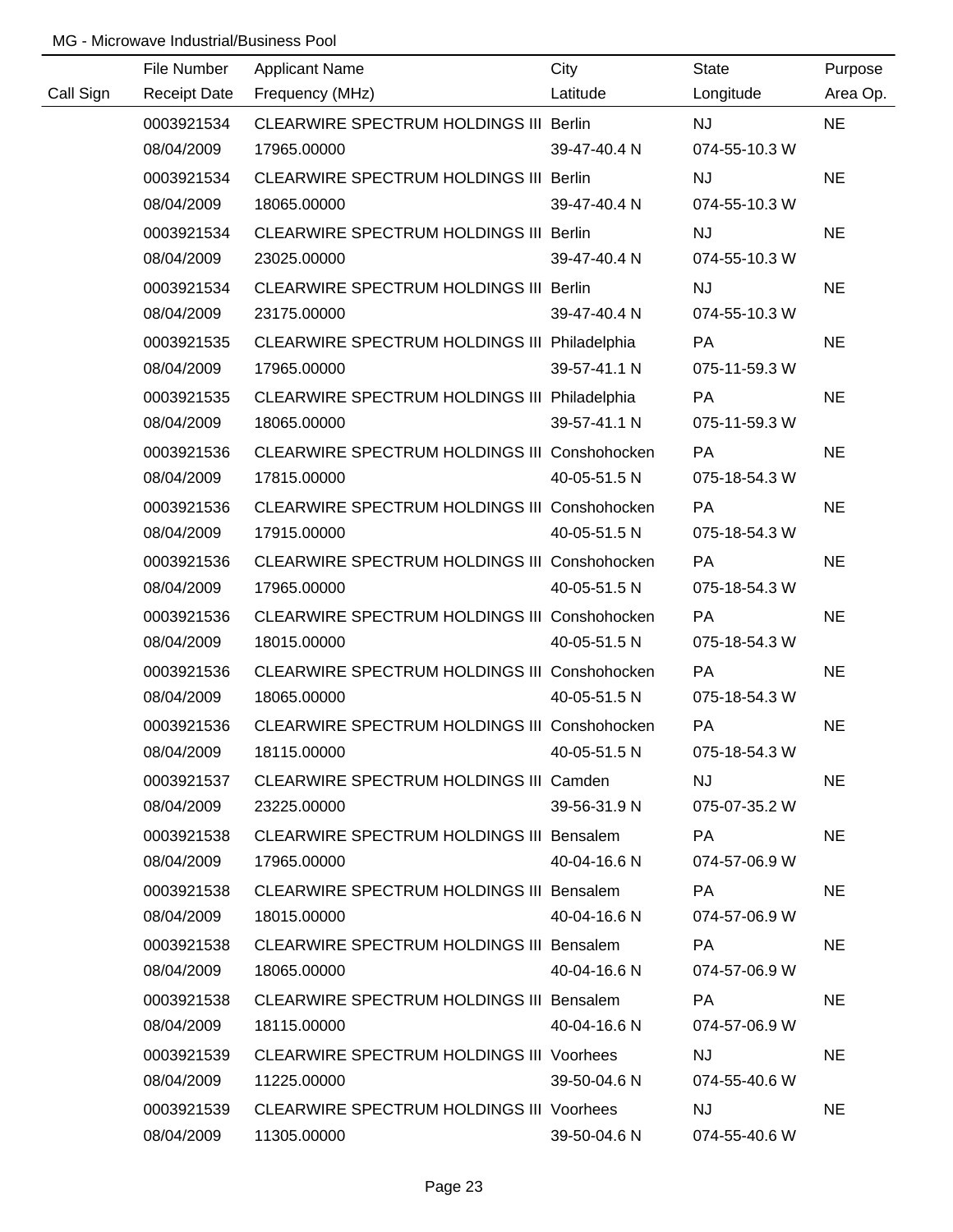| Call Sign | File Number | <b>Applicant Name</b>                                                    | City         | State                  | Purpose<br>Area Op. |
|-----------|-------------|--------------------------------------------------------------------------|--------------|------------------------|---------------------|
|           | 0003921539  | Receipt Date Frequency (MHz)<br>CLEARWIRE SPECTRUM HOLDINGS III Voorhees | Latitude     | Longitude<br><b>NJ</b> | <b>NE</b>           |
|           | 08/04/2009  | 11465.00000                                                              | 39-50-04.6 N | 074-55-40.6 W          |                     |
|           | 0003921539  | <b>CLEARWIRE SPECTRUM HOLDINGS III Voorhees</b>                          |              | <b>NJ</b>              | <b>NE</b>           |
|           | 08/04/2009  | 11545.00000                                                              | 39-50-04.6 N | 074-55-40.6 W          |                     |
|           |             |                                                                          |              |                        |                     |
|           | 0003921539  | CLEARWIRE SPECTRUM HOLDINGS III Voorhees                                 |              | <b>NJ</b>              | <b>NE</b>           |
|           | 08/04/2009  | 17815.00000                                                              | 39-50-04.6 N | 074-55-40.6 W          |                     |
|           | 0003921539  | CLEARWIRE SPECTRUM HOLDINGS III Voorhees                                 |              | <b>NJ</b>              | <b>NE</b>           |
|           | 08/04/2009  | 17915.00000                                                              | 39-50-04.6 N | 074-55-40.6 W          |                     |
|           | 0003921539  | CLEARWIRE SPECTRUM HOLDINGS III Voorhees                                 |              | <b>NJ</b>              | <b>NE</b>           |
|           | 08/04/2009  | 23025.00000                                                              | 39-50-04.6 N | 074-55-40.6 W          |                     |
|           | 0003921540  | CLEARWIRE SPECTRUM HOLDINGS III SICKLERVILLE                             |              | <b>NJ</b>              | <b>NE</b>           |
|           | 08/04/2009  | 17965.00000                                                              | 39-43-45.5 N | 075-00-38.1 W          |                     |
|           | 0003921540  | CLEARWIRE SPECTRUM HOLDINGS III SICKLERVILLE                             |              | <b>NJ</b>              | <b>NE</b>           |
|           | 08/04/2009  | 18015.00000                                                              | 39-43-45.5 N | 075-00-38.1 W          |                     |
|           | 0003921540  | CLEARWIRE SPECTRUM HOLDINGS III SICKLERVILLE                             |              | <b>NJ</b>              | <b>NE</b>           |
|           | 08/04/2009  | 18065.00000                                                              | 39-43-45.5 N | 075-00-38.1 W          |                     |
|           | 0003921540  | CLEARWIRE SPECTRUM HOLDINGS III SICKLERVILLE                             |              | <b>NJ</b>              | <b>NE</b>           |
|           | 08/04/2009  | 18115.00000                                                              | 39-43-45.5 N | 075-00-38.1 W          |                     |
|           | 0003921541  | CLEARWIRE SPECTRUM HOLDINGS III Glassboro                                |              | <b>NJ</b>              | <b>NE</b>           |
|           | 08/04/2009  | 17965.00000                                                              | 39-42-51.8 N | 075-06-26.3 W          |                     |
|           | 0003921541  | CLEARWIRE SPECTRUM HOLDINGS III Glassboro                                |              | <b>NJ</b>              | <b>NE</b>           |
|           | 08/04/2009  | 18015.00000                                                              | 39-42-51.8 N | 075-06-26.3 W          |                     |
|           | 0003921541  | CLEARWIRE SPECTRUM HOLDINGS III Glassboro                                |              | NJ                     | <b>NE</b>           |
|           | 08/04/2009  | 18065.00000                                                              | 39-42-51.8 N | 075-06-26.3 W          |                     |
|           | 0003921541  | CLEARWIRE SPECTRUM HOLDINGS III Glassboro                                |              | <b>NJ</b>              | <b>NE</b>           |
|           | 08/04/2009  | 18115.00000                                                              | 39-42-51.8 N | 075-06-26.3 W          |                     |
|           | 0003921542  | CLEARWIRE SPECTRUM HOLDINGS III Maple Shade                              |              | <b>NJ</b>              | <b>NE</b>           |
|           | 08/04/2009  | 19525.00000                                                              | 39-56-26.0 N | 074-59-43.4 W          |                     |
|           | 0003921542  | CLEARWIRE SPECTRUM HOLDINGS III Maple Shade                              |              | <b>NJ</b>              | <b>NE</b>           |
|           | 08/04/2009  | 19575.00000                                                              | 39-56-26.0 N | 074-59-43.4 W          |                     |
|           | 0003921542  | CLEARWIRE SPECTRUM HOLDINGS III Maple Shade                              |              | <b>NJ</b>              | <b>NE</b>           |
|           | 08/04/2009  | 19625.00000                                                              | 39-56-26.0 N | 074-59-43.4 W          |                     |
|           | 0003921542  | CLEARWIRE SPECTRUM HOLDINGS III Maple Shade                              |              | <b>NJ</b>              | <b>NE</b>           |
|           | 08/04/2009  | 19675.00000                                                              | 39-56-26.0 N | 074-59-43.4 W          |                     |
|           | 0003921543  | CLEARWIRE SPECTRUM HOLDINGS III CAMDEN                                   |              | NJ                     | <b>NE</b>           |
|           | 08/04/2009  | 11225.00000                                                              | 39-53-15.3 N | 075-00-03.7 W          |                     |
|           | 0003921543  | CLEARWIRE SPECTRUM HOLDINGS III CAMDEN                                   |              | NJ                     | <b>NE</b>           |
|           | 08/04/2009  | 11305.00000                                                              | 39-53-15.3 N | 075-00-03.7 W          |                     |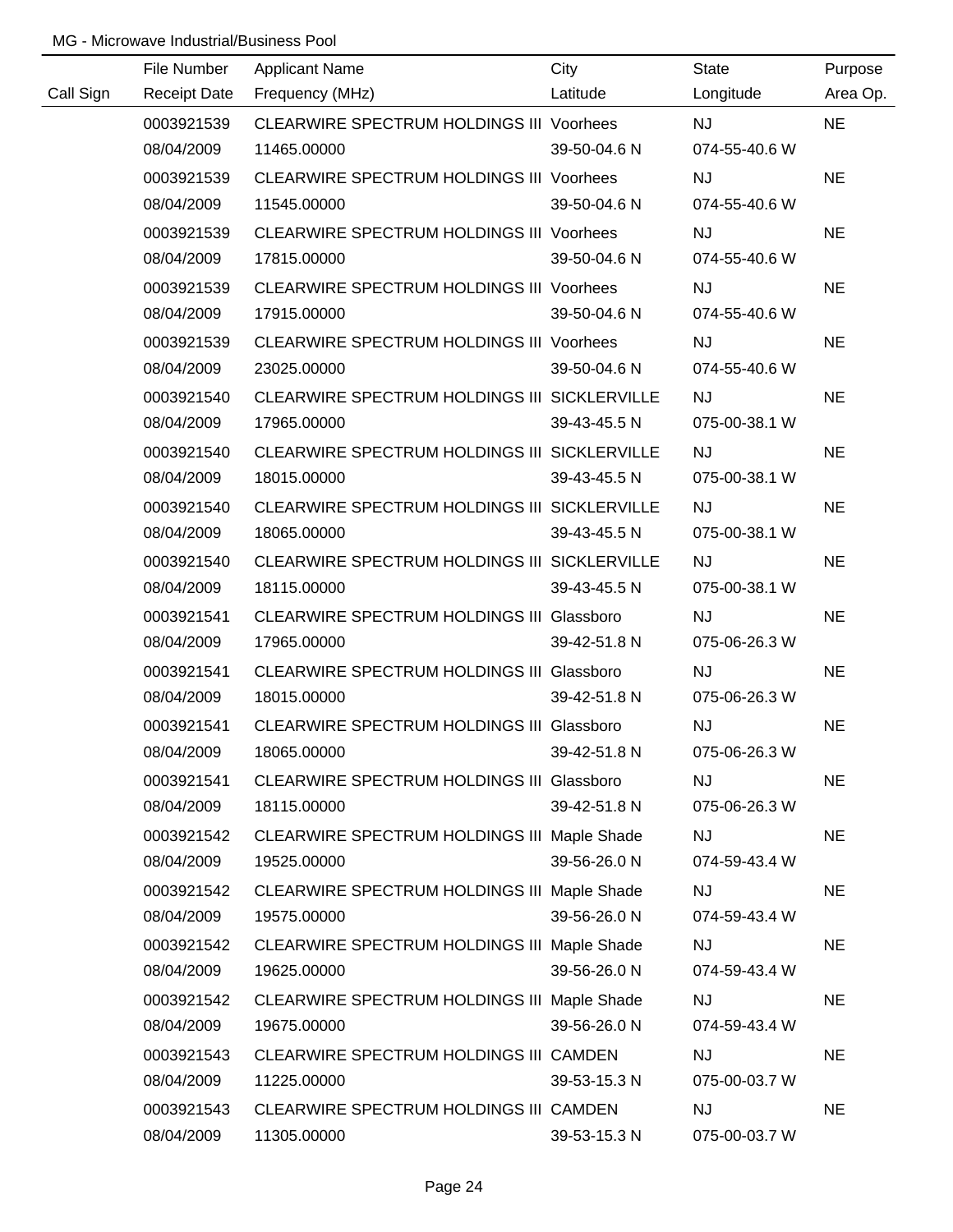|           | File Number | <b>Applicant Name</b>                                | City         | <b>State</b>  | Purpose   |
|-----------|-------------|------------------------------------------------------|--------------|---------------|-----------|
| Call Sign |             | Receipt Date Frequency (MHz)                         | Latitude     | Longitude     | Area Op.  |
|           | 0003921543  | CLEARWIRE SPECTRUM HOLDINGS III CAMDEN               |              | <b>NJ</b>     | <b>NE</b> |
|           | 08/04/2009  | 11465.00000                                          | 39-53-15.3 N | 075-00-03.7 W |           |
|           | 0003921543  | CLEARWIRE SPECTRUM HOLDINGS III CAMDEN               |              | <b>NJ</b>     | <b>NE</b> |
|           | 08/04/2009  | 11545.00000                                          | 39-53-15.3 N | 075-00-03.7 W |           |
|           | 0003921543  | CLEARWIRE SPECTRUM HOLDINGS III CAMDEN               |              | <b>NJ</b>     | <b>NE</b> |
|           | 08/04/2009  | 17765.00000                                          | 39-53-15.3 N | 075-00-03.7 W |           |
|           | 0003921543  | CLEARWIRE SPECTRUM HOLDINGS III CAMDEN               |              | <b>NJ</b>     | <b>NE</b> |
|           | 08/04/2009  | 17815.00000                                          | 39-53-15.3 N | 075-00-03.7 W |           |
|           | 0003921543  | CLEARWIRE SPECTRUM HOLDINGS III CAMDEN               |              | <b>NJ</b>     | <b>NE</b> |
|           | 08/04/2009  | 17915.00000                                          | 39-53-15.3 N | 075-00-03.7 W |           |
|           | 0003921543  | CLEARWIRE SPECTRUM HOLDINGS III CAMDEN               |              | <b>NJ</b>     | <b>NE</b> |
|           | 08/04/2009  | 21875.00000                                          | 39-53-15.3 N | 075-00-03.7 W |           |
|           | 0003921544  | CLEARWIRE SPECTRUM HOLDINGS III Bryn Mawr            |              | PA            | <b>NE</b> |
|           | 08/04/2009  | 10775.00000                                          | 40-01-25.9 N | 075-19-07.5 W |           |
|           | 0003921544  | CLEARWIRE SPECTRUM HOLDINGS III Bryn Mawr            |              | PA            | <b>NE</b> |
|           | 08/04/2009  | 10855.00000                                          | 40-01-25.9 N | 075-19-07.5 W |           |
|           | 0003921544  | CLEARWIRE SPECTRUM HOLDINGS III Bryn Mawr            |              | PA            | <b>NE</b> |
|           | 08/04/2009  | 10975.00000                                          | 40-01-25.9 N | 075-19-07.5 W |           |
|           | 0003921544  | CLEARWIRE SPECTRUM HOLDINGS III Bryn Mawr            |              | PA            | <b>NE</b> |
|           | 08/04/2009  | 11055.00000                                          | 40-01-25.9 N | 075-19-07.5 W |           |
|           | 0003921545  | CLEARWIRE SPECTRUM HOLDINGS III MT. holly            |              | <b>NJ</b>     | <b>NE</b> |
|           | 08/04/2009  | 17815.00000                                          | 40-01-10.9 N | 074-49-38.6 W |           |
|           |             | 0003921545 CLEARWIRE SPECTRUM HOLDINGS III MT. holly |              | <b>NJ</b>     | <b>NE</b> |
|           | 08/04/2009  | 17915.00000                                          | 40-01-10.9 N | 074-49-38.6 W |           |
|           | 0003921545  | CLEARWIRE SPECTRUM HOLDINGS III MT. holly            |              | NJ            | <b>NE</b> |
|           | 08/04/2009  | 23025.00000                                          | 40-01-10.9 N | 074-49-38.6 W |           |
|           | 0003921545  | CLEARWIRE SPECTRUM HOLDINGS III MT. holly            |              | <b>NJ</b>     | <b>NE</b> |
|           | 08/04/2009  | 23125.00000                                          | 40-01-10.9 N | 074-49-38.6 W |           |
|           | 0003921546  | CLEARWIRE SPECTRUM HOLDINGS III PHILADELPHIA         |              | PA            | <b>NE</b> |
|           | 08/04/2009  | 19325.00000                                          | 40-03-50.4 N | 075-05-02.6 W |           |
|           | 0003921546  | CLEARWIRE SPECTRUM HOLDINGS III PHILADELPHIA         |              | PA            | <b>NE</b> |
|           | 08/04/2009  | 19425.00000                                          | 40-03-50.4 N | 075-05-02.6 W |           |
|           | 0003921546  | CLEARWIRE SPECTRUM HOLDINGS III PHILADELPHIA         |              | PA            | <b>NE</b> |
|           | 08/04/2009  | 19525.00000                                          | 40-03-50.4 N | 075-05-02.6 W |           |
|           | 0003921546  | CLEARWIRE SPECTRUM HOLDINGS III PHILADELPHIA         |              | PA            | <b>NE</b> |
|           | 08/04/2009  | 19625.00000                                          | 40-03-50.4 N | 075-05-02.6 W |           |
|           | 0003921546  | CLEARWIRE SPECTRUM HOLDINGS III PHILADELPHIA         |              | PA            | <b>NE</b> |
|           | 08/04/2009  | 23125.00000                                          | 40-03-50.4 N | 075-05-02.6 W |           |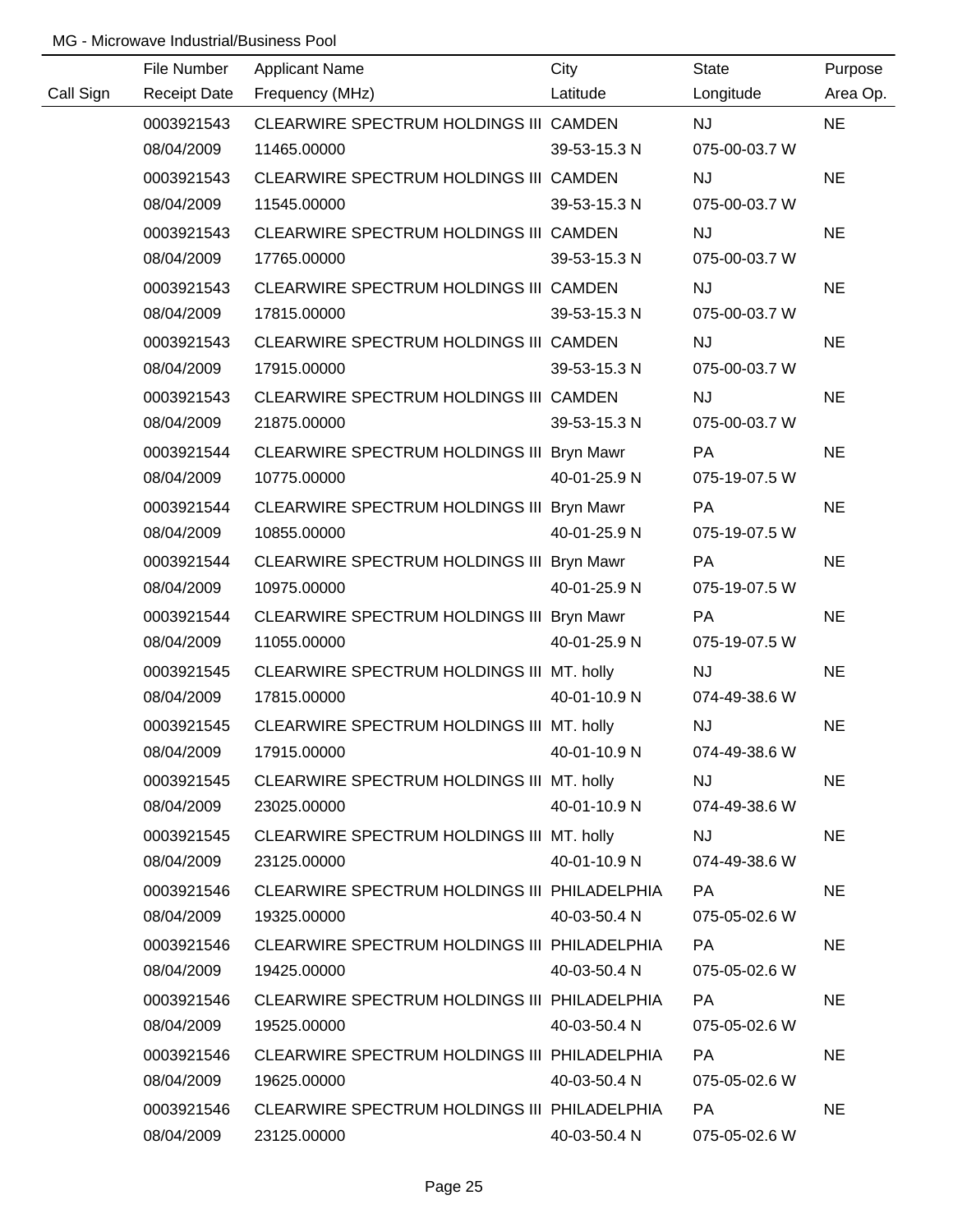| Call Sign | File Number<br><b>Receipt Date</b> | <b>Applicant Name</b><br>Frequency (MHz)     | City<br>Latitude | <b>State</b><br>Longitude | Purpose<br>Area Op. |
|-----------|------------------------------------|----------------------------------------------|------------------|---------------------------|---------------------|
|           |                                    | CLEARWIRE SPECTRUM HOLDINGS III PHILADELPHIA |                  | <b>PA</b>                 | <b>NE</b>           |
|           | 0003921546<br>08/04/2009           | 23225.00000                                  | 40-03-50.4 N     | 075-05-02.6 W             |                     |
|           | 0003921547                         | CLEARWIRE SPECTRUM HOLDINGS III Evesham      |                  | <b>NJ</b>                 | <b>NE</b>           |
|           | 08/04/2009                         | 19375.00000                                  | 39-54-07.6 N     | 074-51-47.5 W             |                     |
|           | 0003921547                         | CLEARWIRE SPECTRUM HOLDINGS III Evesham      |                  | <b>NJ</b>                 | <b>NE</b>           |
|           | 08/04/2009                         | 19425.00000                                  | 39-54-07.6 N     | 074-51-47.5 W             |                     |
|           | 0003921547                         | CLEARWIRE SPECTRUM HOLDINGS III Evesham      |                  | <b>NJ</b>                 | <b>NE</b>           |
|           | 08/04/2009                         | 19475.00000                                  | 39-54-07.6 N     | 074-51-47.5 W             |                     |
|           | 0003921547                         | CLEARWIRE SPECTRUM HOLDINGS III Evesham      |                  | <b>NJ</b>                 | <b>NE</b>           |
|           | 08/04/2009                         | 19525.00000                                  | 39-54-07.6 N     | 074-51-47.5 W             |                     |
|           | 0003921547                         | CLEARWIRE SPECTRUM HOLDINGS III Evesham      |                  | <b>NJ</b>                 | <b>NE</b>           |
|           | 08/04/2009                         | 19625.00000                                  | 39-54-07.6 N     | 074-51-47.5 W             |                     |
|           | 0003921548                         | CLEARWIRE SPECTRUM HOLDINGS III Cherry Hill  |                  | <b>NJ</b>                 | <b>NE</b>           |
|           | 08/04/2009                         | 17965.00000                                  | 39-52-41.9 N     | 075-00-27.7 W             |                     |
|           | 0003921548                         | CLEARWIRE SPECTRUM HOLDINGS III Cherry Hill  |                  | <b>NJ</b>                 | <b>NE</b>           |
|           | 08/04/2009                         | 18015.00000                                  | 39-52-41.9 N     | 075-00-27.7 W             |                     |
|           | 0003921548                         | CLEARWIRE SPECTRUM HOLDINGS III Cherry Hill  |                  | <b>NJ</b>                 | <b>NE</b>           |
|           | 08/04/2009                         | 18065.00000                                  | 39-52-41.9 N     | 075-00-27.7 W             |                     |
|           | 0003921548                         | CLEARWIRE SPECTRUM HOLDINGS III Cherry Hill  |                  | NJ                        | <b>NE</b>           |
|           | 08/04/2009                         | 18115.00000                                  | 39-52-41.9 N     | 075-00-27.7 W             |                     |
|           | 0003921549                         | CLEARWIRE SPECTRUM HOLDINGS III VINCENTOWN   |                  | NJ                        | <b>NE</b>           |
|           | 08/04/2009                         | 11225.00000                                  | 39-58-23.0 N     | 074-44-25.5 W             |                     |
|           | 0003921549                         | CLEARWIRE SPECTRUM HOLDINGS III VINCENTOWN   |                  | NJ                        | <b>NE</b>           |
|           | 08/04/2009                         | 11305.00000                                  | 39-58-23.0 N     | 074-44-25.5 W             |                     |
|           | 0003921549                         | CLEARWIRE SPECTRUM HOLDINGS III VINCENTOWN   |                  | <b>NJ</b>                 | <b>NE</b>           |
|           | 08/04/2009                         | 11465.00000                                  | 39-58-23.0 N     | 074-44-25.5 W             |                     |
|           | 0003921549                         | CLEARWIRE SPECTRUM HOLDINGS III VINCENTOWN   |                  | <b>NJ</b>                 | <b>NE</b>           |
|           | 08/04/2009                         | 11545.00000                                  | 39-58-23.0 N     | 074-44-25.5 W             |                     |
|           | 0003921549                         | CLEARWIRE SPECTRUM HOLDINGS III VINCENTOWN   |                  | <b>NJ</b>                 | <b>NE</b>           |
|           | 08/04/2009                         | 19525.00000                                  | 39-58-23.0 N     | 074-44-25.5 W             |                     |
|           | 0003921549                         | CLEARWIRE SPECTRUM HOLDINGS III VINCENTOWN   |                  | <b>NJ</b>                 | <b>NE</b>           |
|           | 08/04/2009                         | 19625.00000                                  | 39-58-23.0 N     | 074-44-25.5 W             |                     |
|           | 0003921550                         | CLEARWIRE SPECTRUM HOLDINGS III Voorhees     |                  | <b>NJ</b>                 | <b>NE</b>           |
|           | 08/04/2009                         | 19375.00000                                  | 39-50-52.4 N     | 075-00-06.9 W             |                     |
|           | 0003921550                         | CLEARWIRE SPECTRUM HOLDINGS III Voorhees     |                  | <b>NJ</b>                 | <b>NE</b>           |
|           | 08/04/2009                         | 19425.00000                                  | 39-50-52.4 N     | 075-00-06.9 W             |                     |
|           | 0003921550                         | CLEARWIRE SPECTRUM HOLDINGS III Voorhees     |                  | <b>NJ</b>                 | <b>NE</b>           |
|           | 08/04/2009                         | 19475.00000                                  | 39-50-52.4 N     | 075-00-06.9 W             |                     |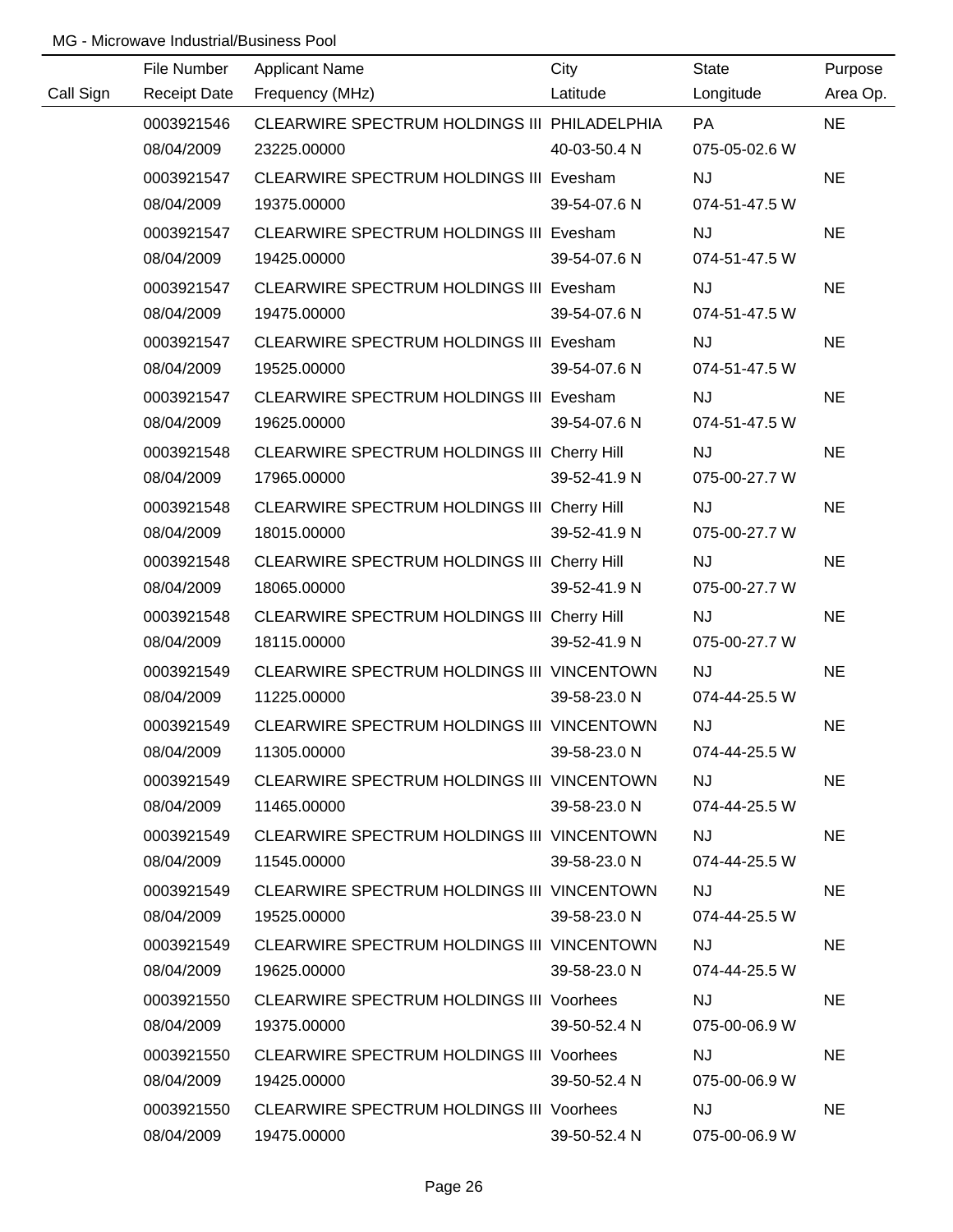|           | File Number         | <b>Applicant Name</b>                            | City         | <b>State</b>  | Purpose   |
|-----------|---------------------|--------------------------------------------------|--------------|---------------|-----------|
| Call Sign | <b>Receipt Date</b> | Frequency (MHz)                                  | Latitude     | Longitude     | Area Op.  |
|           | 0003921550          | CLEARWIRE SPECTRUM HOLDINGS III Voorhees         |              | <b>NJ</b>     | <b>NE</b> |
|           | 08/04/2009          | 23025.00000                                      | 39-50-52.4 N | 075-00-06.9 W |           |
|           | 0003921551          | <b>CLEARWIRE SPECTRUM HOLDINGS III Westville</b> |              | <b>NJ</b>     | <b>NE</b> |
|           | 08/04/2009          | 17815.00000                                      | 39-50-26.1 N | 075-07-24.4 W |           |
|           | 0003921551          | <b>CLEARWIRE SPECTRUM HOLDINGS III Westville</b> |              | <b>NJ</b>     | <b>NE</b> |
|           | 08/04/2009          | 17865.00000                                      | 39-50-26.1 N | 075-07-24.4 W |           |
|           | 0003921551          | CLEARWIRE SPECTRUM HOLDINGS III Westville        |              | <b>NJ</b>     | <b>NE</b> |
|           | 08/04/2009          | 17915.00000                                      | 39-50-26.1 N | 075-07-24.4 W |           |
|           | 0003921551          | <b>CLEARWIRE SPECTRUM HOLDINGS III Westville</b> |              | <b>NJ</b>     | <b>NE</b> |
|           | 08/04/2009          | 17965.00000                                      | 39-50-26.1 N | 075-07-24.4 W |           |
|           | 0003921551          | <b>CLEARWIRE SPECTRUM HOLDINGS III Westville</b> |              | <b>NJ</b>     | <b>NE</b> |
|           | 08/04/2009          | 18065.00000                                      | 39-50-26.1 N | 075-07-24.4 W |           |
|           | 0003921552          | CLEARWIRE SPECTRUM HOLDINGS III hi-Nella         |              | <b>NJ</b>     | <b>NE</b> |
|           | 08/04/2009          | 17815.00000                                      | 39-50-00.4 N | 075-01-04.7 W |           |
|           | 0003921552          | CLEARWIRE SPECTRUM HOLDINGS III hi-Nella         |              | <b>NJ</b>     | <b>NE</b> |
|           | 08/04/2009          | 17915.00000                                      | 39-50-00.4 N | 075-01-04.7 W |           |
|           | 0003921553          | CLEARWIRE SPECTRUM HOLDINGS III Clementon        |              | <b>NJ</b>     | <b>NE</b> |
|           | 08/04/2009          | 19375.00000                                      | 39-48-07.6 N | 074-58-05.5 W |           |
|           | 0003921553          | CLEARWIRE SPECTRUM HOLDINGS III Clementon        |              | <b>NJ</b>     | <b>NE</b> |
|           | 08/04/2009          | 19475.00000                                      | 39-48-07.6 N | 074-58-05.5 W |           |
|           | 0003921553          | CLEARWIRE SPECTRUM HOLDINGS III Clementon        |              | <b>NJ</b>     | <b>NE</b> |
|           | 08/04/2009          | 19525.00000                                      | 39-48-07.6 N | 074-58-05.5 W |           |
|           | 0003921553          | CLEARWIRE SPECTRUM HOLDINGS III Clementon        |              | <b>NJ</b>     | <b>NE</b> |
|           | 08/04/2009          | 19625.00000                                      | 39-48-07.6 N | 074-58-05.5 W |           |
|           | 0003921554          | CLEARWIRE SPECTRUM HOLDINGS III Philadelphia     |              | <b>PA</b>     | <b>NE</b> |
|           | 08/04/2009          | 17815.00000                                      | 40-02-06.0 N | 075-05-43.4 W |           |
|           | 0003921554          | CLEARWIRE SPECTRUM HOLDINGS III Philadelphia     |              | <b>PA</b>     | <b>NE</b> |
|           | 08/04/2009          | 17915.00000                                      | 40-02-06.0 N | 075-05-43.4 W |           |
|           | 0003921554          | CLEARWIRE SPECTRUM HOLDINGS III Philadelphia     |              | <b>PA</b>     | <b>NE</b> |
|           | 08/04/2009          | 23125.00000                                      | 40-02-06.0 N | 075-05-43.4 W |           |
|           | 0003921554          | CLEARWIRE SPECTRUM HOLDINGS III Philadelphia     |              | <b>PA</b>     | <b>NE</b> |
|           | 08/04/2009          | 23275.00000                                      | 40-02-06.0 N | 075-05-43.4 W |           |
|           | 0003921555          | <b>CLEARWIRE SPECTRUM HOLDINGS III Sewell</b>    |              | <b>NJ</b>     | <b>NE</b> |
|           | 08/04/2009          | 10735.00000                                      | 39-47-39.5 N | 075-07-26.0 W |           |
|           | 0003921555          | <b>CLEARWIRE SPECTRUM HOLDINGS III Sewell</b>    |              | <b>NJ</b>     | <b>NE</b> |
|           | 08/04/2009          | 10815.00000                                      | 39-47-39.5 N | 075-07-26.0 W |           |
|           | 0003921555          | <b>CLEARWIRE SPECTRUM HOLDINGS III Sewell</b>    |              | <b>NJ</b>     | <b>NE</b> |
|           | 08/04/2009          | 11095.00000                                      | 39-47-39.5 N | 075-07-26.0 W |           |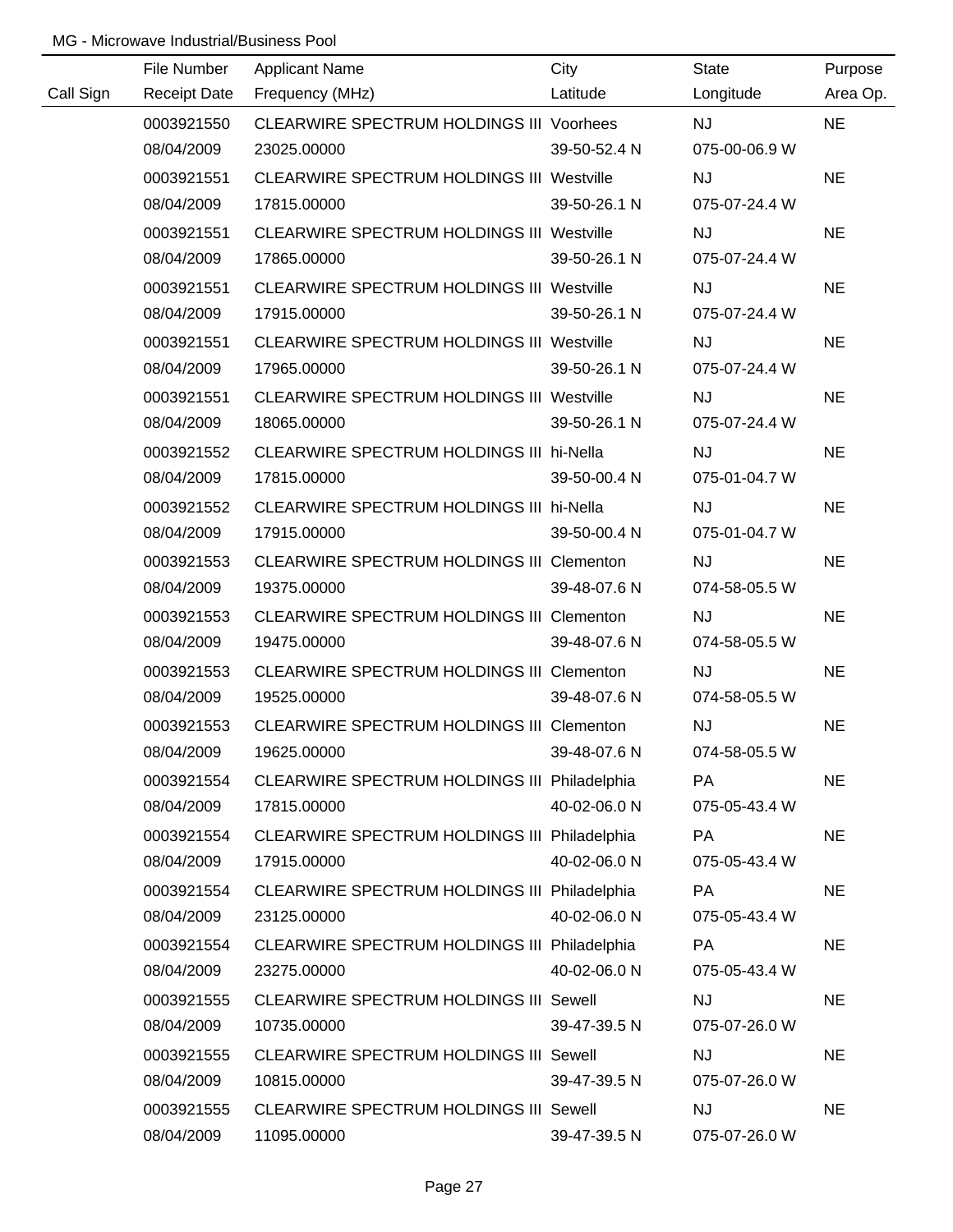|           | File Number         | <b>Applicant Name</b>                               | City         | State         | Purpose   |
|-----------|---------------------|-----------------------------------------------------|--------------|---------------|-----------|
| Call Sign | <b>Receipt Date</b> | Frequency (MHz)                                     | Latitude     | Longitude     | Area Op.  |
|           | 0003921555          | CLEARWIRE SPECTRUM HOLDINGS III Sewell              |              | <b>NJ</b>     | <b>NE</b> |
|           | 08/04/2009          | 11175.00000                                         | 39-47-39.5 N | 075-07-26.0 W |           |
|           | 0003921555          | <b>CLEARWIRE SPECTRUM HOLDINGS III Sewell</b>       |              | <b>NJ</b>     | <b>NE</b> |
|           | 08/04/2009          | 17965.00000                                         | 39-47-39.5 N | 075-07-26.0 W |           |
|           | 0003921555          | <b>CLEARWIRE SPECTRUM HOLDINGS III Sewell</b>       |              | <b>NJ</b>     | <b>NE</b> |
|           | 08/04/2009          | 18065.00000                                         | 39-47-39.5 N | 075-07-26.0 W |           |
|           | 0003921555          | CLEARWIRE SPECTRUM HOLDINGS III Sewell              |              | <b>NJ</b>     | <b>NE</b> |
|           | 08/04/2009          | 21825.00000                                         | 39-47-39.5 N | 075-07-26.0 W |           |
|           | 0003921556          | CLEARWIRE SPECTRUM HOLDINGS III Brookhaven          |              | <b>PA</b>     | <b>NE</b> |
|           | 08/04/2009          | 23175.00000                                         | 39-51-22.2 N | 075-25-16.4 W |           |
|           | 0003921557          | <b>CLEARWIRE SPECTRUM HOLDINGS III Riverside</b>    |              | <b>NJ</b>     | <b>NE</b> |
|           | 08/04/2009          | 17815.00000                                         | 40-00-35.6 N | 074-55-52.0 W |           |
|           | 0003921558          | CLEARWIRE SPECTRUM HOLDINGS III SEWELL              |              | <b>NJ</b>     | <b>NE</b> |
|           | 08/04/2009          | 11345.00000                                         | 39-45-00.0 N | 075-06-49.7 W |           |
|           | 0003921558          | CLEARWIRE SPECTRUM HOLDINGS III SEWELL              |              | <b>NJ</b>     | <b>NE</b> |
|           | 08/04/2009          | 11425.00000                                         | 39-45-00.0 N | 075-06-49.7 W |           |
|           | 0003921558          | CLEARWIRE SPECTRUM HOLDINGS III SEWELL              |              | <b>NJ</b>     | <b>NE</b> |
|           | 08/04/2009          | 11465.00000                                         | 39-45-00.0 N | 075-06-49.7 W |           |
|           | 0003921558          | CLEARWIRE SPECTRUM HOLDINGS III SEWELL              |              | <b>NJ</b>     | <b>NE</b> |
|           | 08/04/2009          | 11545.00000                                         | 39-45-00.0 N | 075-06-49.7 W |           |
|           | 0003921558          | CLEARWIRE SPECTRUM HOLDINGS III SEWELL              |              | NJ            | <b>NE</b> |
|           | 08/04/2009          | 19375.00000                                         | 39-45-00.0 N | 075-06-49.7 W |           |
|           | 0003921558          | CLEARWIRE SPECTRUM HOLDINGS III SEWELL              |              | <b>NJ</b>     | <b>NE</b> |
|           | 08/04/2009          | 19475.00000                                         | 39-45-00.0 N | 075-06-49.7 W |           |
|           | 0003921558          | CLEARWIRE SPECTRUM HOLDINGS III SEWELL              |              | <b>NJ</b>     | <b>NE</b> |
|           | 08/04/2009          | 19525.00000                                         | 39-45-00.0 N | 075-06-49.7 W |           |
|           | 0003921558          | CLEARWIRE SPECTRUM HOLDINGS III SEWELL              |              | <b>NJ</b>     | <b>NE</b> |
|           | 08/04/2009          | 19625.00000                                         | 39-45-00.0 N | 075-06-49.7 W |           |
|           | 0003921559          | <b>CLEARWIRE SPECTRUM HOLDINGS III Sewell</b>       |              | <b>NJ</b>     | <b>NE</b> |
|           | 08/04/2009          | 19375.00000                                         | 39-44-48.1 N | 075-04-37.2 W |           |
|           | 0003921559          | <b>CLEARWIRE SPECTRUM HOLDINGS III Sewell</b>       |              | <b>NJ</b>     | <b>NE</b> |
|           | 08/04/2009          | 19475.00000                                         | 39-44-48.1 N | 075-04-37.2 W |           |
|           | 0003921559          | <b>CLEARWIRE SPECTRUM HOLDINGS III Sewell</b>       |              | <b>NJ</b>     | <b>NE</b> |
|           | 08/04/2009          | 19525.00000                                         | 39-44-48.1 N | 075-04-37.2 W |           |
|           | 0003921559          | <b>CLEARWIRE SPECTRUM HOLDINGS III Sewell</b>       |              | <b>NJ</b>     | <b>NE</b> |
|           | 08/04/2009          | 19625.00000                                         | 39-44-48.1 N | 075-04-37.2 W |           |
|           | 0003921560          | CLEARWIRE SPECTRUM HOLDINGS III Woodbury Heights NJ |              |               | <b>NE</b> |
|           | 08/04/2009          | 19575.00000                                         | 39-48-38.3 N | 075-08-35.5 W |           |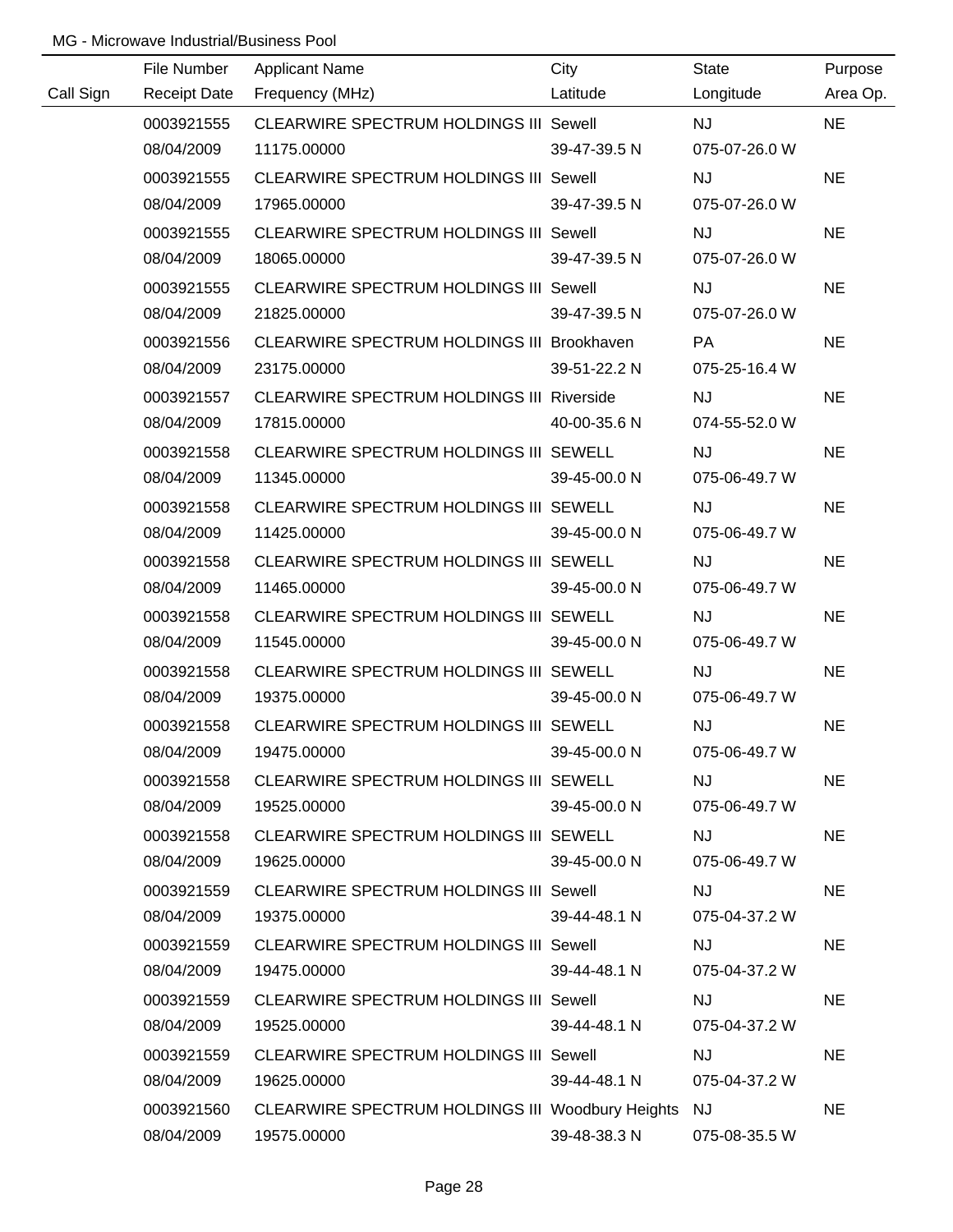|           | File Number         | <b>Applicant Name</b>                               | City         | <b>State</b>  | Purpose   |
|-----------|---------------------|-----------------------------------------------------|--------------|---------------|-----------|
| Call Sign | <b>Receipt Date</b> | Frequency (MHz)                                     | Latitude     | Longitude     | Area Op.  |
|           | 0003921560          | CLEARWIRE SPECTRUM HOLDINGS III Woodbury Heights NJ |              |               | <b>NE</b> |
|           | 08/04/2009          | 19675.00000                                         | 39-48-38.3 N | 075-08-35.5 W |           |
|           | 0003921561          | CLEARWIRE SPECTRUM HOLDINGS III Wayne               |              | PA            | <b>NE</b> |
|           | 08/04/2009          | 17965.00000                                         | 40-02-37.9 N | 075-21-24.6 W |           |
|           | 0003921561          | CLEARWIRE SPECTRUM HOLDINGS III Wayne               |              | PA            | <b>NE</b> |
|           | 08/04/2009          | 18065.00000                                         | 40-02-37.9 N | 075-21-24.6 W |           |
|           | 0003921562          | CLEARWIRE SPECTRUM HOLDINGS III BURLINGTON          |              | <b>NJ</b>     | <b>NE</b> |
|           | 08/04/2009          | 21825.00000                                         | 40-04-04.9 N | 074-49-45.3 W |           |
|           | 0003921563          | CLEARWIRE SPECTRUM HOLDINGS III Bensalem            |              | PA            | <b>NE</b> |
|           | 08/04/2009          | 10775.00000                                         | 40-06-35.4 N | 074-55-33.0 W |           |
|           | 0003921563          | CLEARWIRE SPECTRUM HOLDINGS III Bensalem            |              | PA            | <b>NE</b> |
|           | 08/04/2009          | 10895.00000                                         | 40-06-35.4 N | 074-55-33.0 W |           |
|           | 0003921563          | CLEARWIRE SPECTRUM HOLDINGS III Bensalem            |              | PA            | <b>NE</b> |
|           | 08/04/2009          | 10975.00000                                         | 40-06-35.4 N | 074-55-33.0 W |           |
|           | 0003921563          | CLEARWIRE SPECTRUM HOLDINGS III Bensalem            |              | PA            | <b>NE</b> |
|           | 08/04/2009          | 11055.00000                                         | 40-06-35.4 N | 074-55-33.0 W |           |
|           | 0003921563          | CLEARWIRE SPECTRUM HOLDINGS III Bensalem            |              | PA            | <b>NE</b> |
|           | 08/04/2009          | 17815.00000                                         | 40-06-35.4 N | 074-55-33.0 W |           |
|           | 0003921563          | CLEARWIRE SPECTRUM HOLDINGS III Bensalem            |              | <b>PA</b>     | <b>NE</b> |
|           | 08/04/2009          | 17915.00000                                         | 40-06-35.4 N | 074-55-33.0 W |           |
|           | 0003921563          | CLEARWIRE SPECTRUM HOLDINGS III Bensalem            |              | <b>PA</b>     | <b>NE</b> |
|           | 08/04/2009          | 17965.00000                                         | 40-06-35.4 N | 074-55-33.0 W |           |
|           | 0003921563          | CLEARWIRE SPECTRUM HOLDINGS III Bensalem            |              | PA            | <b>NE</b> |
|           | 08/04/2009          | 18065.00000                                         | 40-06-35.4 N | 074-55-33.0 W |           |
|           | 0003921564          | CLEARWIRE SPECTRUM HOLDINGS III Blackwood           |              | <b>NJ</b>     | <b>NE</b> |
|           | 08/04/2009          | 11225.00000                                         | 39-49-52.0 N | 075-04-31.2 W |           |
|           | 0003921564          | CLEARWIRE SPECTRUM HOLDINGS III Blackwood           |              | <b>NJ</b>     | <b>NE</b> |
|           | 08/04/2009          | 11305.00000                                         | 39-49-52.0 N | 075-04-31.2 W |           |
|           | 0003921564          | CLEARWIRE SPECTRUM HOLDINGS III Blackwood           |              | <b>NJ</b>     | <b>NE</b> |
|           | 08/04/2009          | 11585.00000                                         | 39-49-52.0 N | 075-04-31.2 W |           |
|           | 0003921564          | CLEARWIRE SPECTRUM HOLDINGS III Blackwood           |              | <b>NJ</b>     | <b>NE</b> |
|           | 08/04/2009          | 11665.00000                                         | 39-49-52.0 N | 075-04-31.2 W |           |
|           | 0003921564          | CLEARWIRE SPECTRUM HOLDINGS III Blackwood           |              | <b>NJ</b>     | <b>NE</b> |
|           | 08/04/2009          | 17915.00000                                         | 39-49-52.0 N | 075-04-31.2 W |           |
|           | 0003921564          | CLEARWIRE SPECTRUM HOLDINGS III Blackwood           |              | <b>NJ</b>     | <b>NE</b> |
|           | 08/04/2009          | 22075.00000                                         | 39-49-52.0 N | 075-04-31.2 W |           |
|           | 0003921565          | CLEARWIRE SPECTRUM HOLDINGS III Philadelphia        |              | PA            | <b>NE</b> |
|           | 08/04/2009          | 19375.00000                                         | 39-58-11.0 N | 075-07-28.2 W |           |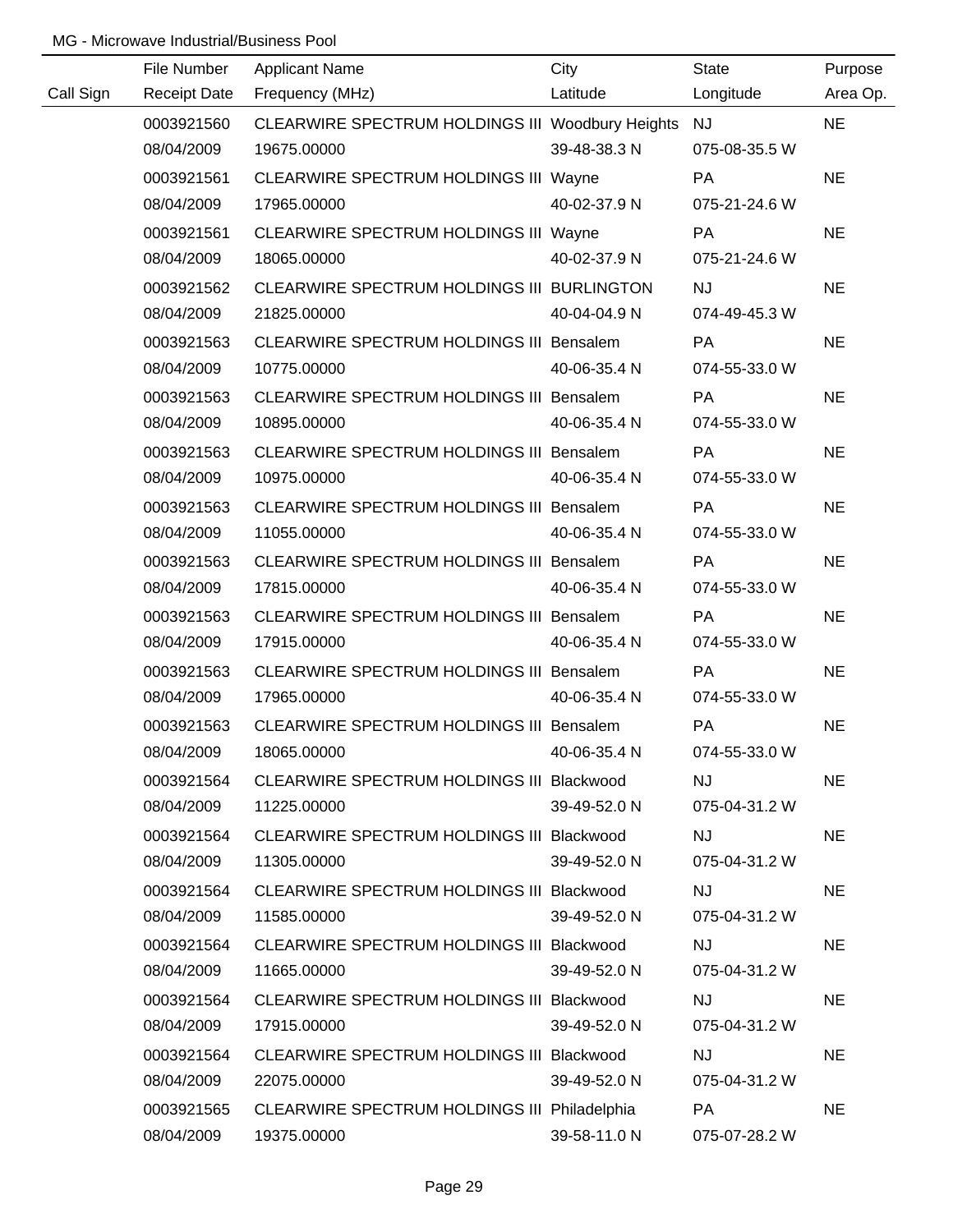|           | File Number         | <b>Applicant Name</b>                        | City         | State         | Purpose   |
|-----------|---------------------|----------------------------------------------|--------------|---------------|-----------|
| Call Sign | <b>Receipt Date</b> | Frequency (MHz)                              | Latitude     | Longitude     | Area Op.  |
|           | 0003921565          | CLEARWIRE SPECTRUM HOLDINGS III Philadelphia |              | PA            | <b>NE</b> |
|           | 08/04/2009          | 19425.00000                                  | 39-58-11.0 N | 075-07-28.2 W |           |
|           | 0003921565          | CLEARWIRE SPECTRUM HOLDINGS III Philadelphia |              | <b>PA</b>     | <b>NE</b> |
|           | 08/04/2009          | 19475.00000                                  | 39-58-11.0 N | 075-07-28.2 W |           |
|           | 0003921565          | CLEARWIRE SPECTRUM HOLDINGS III Philadelphia |              | PA            | <b>NE</b> |
|           | 08/04/2009          | 21825.00000                                  | 39-58-11.0 N | 075-07-28.2 W |           |
|           | 0003921565          | CLEARWIRE SPECTRUM HOLDINGS III Philadelphia |              | PA            | <b>NE</b> |
|           | 08/04/2009          | 21925.00000                                  | 39-58-11.0 N | 075-07-28.2 W |           |
|           | 0003921566          | CLEARWIRE SPECTRUM HOLDINGS III WOODBURY     |              | <b>NJ</b>     | <b>NE</b> |
|           | 08/04/2009          | 19425.00000                                  | 39-49-32.9 N | 075-09-09.7 W |           |
|           | 0003921567          | CLEARWIRE SPECTRUM HOLDINGS III Pine Hill    |              | <b>NJ</b>     | <b>NE</b> |
|           | 08/04/2009          | 11225.00000                                  | 39-46-49.4 N | 074-57-30.6 W |           |
|           | 0003921567          | CLEARWIRE SPECTRUM HOLDINGS III Pine Hill    |              | <b>NJ</b>     | <b>NE</b> |
|           | 08/04/2009          | 11305.00000                                  | 39-46-49.4 N | 074-57-30.6 W |           |
|           | 0003921567          | CLEARWIRE SPECTRUM HOLDINGS III Pine Hill    |              | <b>NJ</b>     | <b>NE</b> |
|           | 08/04/2009          | 11385.00000                                  | 39-46-49.4 N | 074-57-30.6 W |           |
|           | 0003921567          | CLEARWIRE SPECTRUM HOLDINGS III Pine Hill    |              | <b>NJ</b>     | <b>NE</b> |
|           | 08/04/2009          | 11465.00000                                  | 39-46-49.4 N | 074-57-30.6 W |           |
|           | 0003921567          | CLEARWIRE SPECTRUM HOLDINGS III Pine Hill    |              | NJ            | <b>NE</b> |
|           | 08/04/2009          | 11545.00000                                  | 39-46-49.4 N | 074-57-30.6 W |           |
|           | 0003921567          | CLEARWIRE SPECTRUM HOLDINGS III Pine Hill    |              | NJ            | <b>NE</b> |
|           | 08/04/2009          | 11625.00000                                  | 39-46-49.4 N | 074-57-30.6 W |           |
|           | 0003921567          | CLEARWIRE SPECTRUM HOLDINGS III Pine Hill    |              | <b>NJ</b>     | <b>NE</b> |
|           | 08/04/2009          | 19525.00000                                  | 39-46-49.4 N | 074-57-30.6 W |           |
|           | 0003921567          | CLEARWIRE SPECTRUM HOLDINGS III Pine Hill    |              | NJ            | <b>NE</b> |
|           | 08/04/2009          | 19625.00000                                  | 39-46-49.4 N | 074-57-30.6 W |           |
|           | 0003921568          | CLEARWIRE SPECTRUM HOLDINGS III Clementon    |              | <b>NJ</b>     | NE.       |
|           | 08/04/2009          | 10735.00000                                  | 39-49-28.9 N | 074-59-54.6 W |           |
|           | 0003921568          | CLEARWIRE SPECTRUM HOLDINGS III Clementon    |              | NJ.           | <b>NE</b> |
|           | 08/04/2009          | 10815.00000                                  | 39-49-28.9 N | 074-59-54.6 W |           |
|           | 0003921568          | CLEARWIRE SPECTRUM HOLDINGS III Clementon    |              | <b>NJ</b>     | <b>NE</b> |
|           | 08/04/2009          | 10975.00000                                  | 39-49-28.9 N | 074-59-54.6 W |           |
|           | 0003921568          | CLEARWIRE SPECTRUM HOLDINGS III Clementon    |              | <b>NJ</b>     | <b>NE</b> |
|           | 08/04/2009          | 11055.00000                                  | 39-49-28.9 N | 074-59-54.6 W |           |
|           | 0003921568          | CLEARWIRE SPECTRUM HOLDINGS III Clementon    |              | <b>NJ</b>     | <b>NE</b> |
|           | 08/04/2009          | 18015.00000                                  | 39-49-28.9 N | 074-59-54.6 W |           |
|           | 0003921568          | CLEARWIRE SPECTRUM HOLDINGS III Clementon    |              | <b>NJ</b>     | <b>NE</b> |
|           | 08/04/2009          | 18115.00000                                  | 39-49-28.9 N | 074-59-54.6 W |           |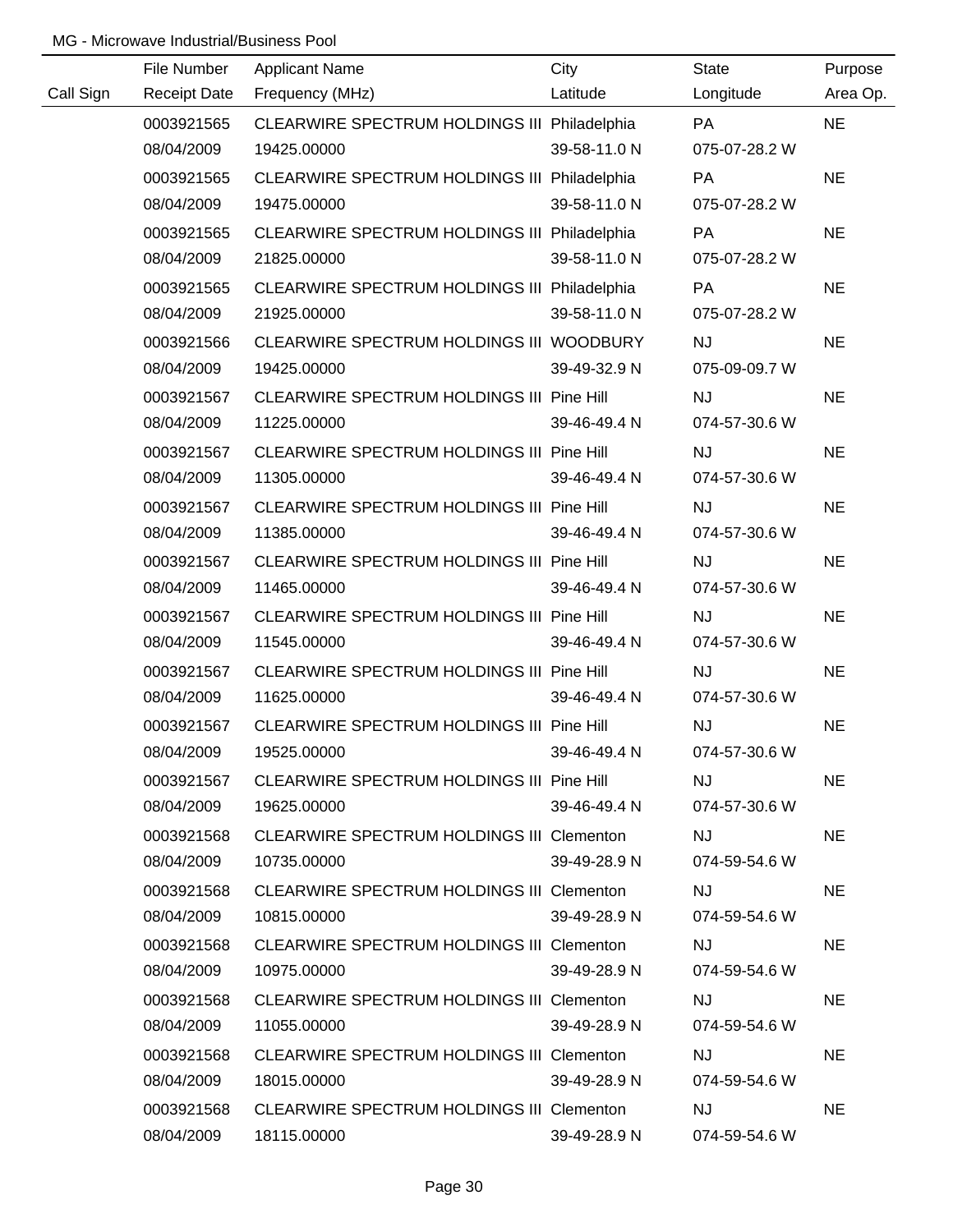|           | File Number         | <b>Applicant Name</b>                            | City         | <b>State</b>  | Purpose   |
|-----------|---------------------|--------------------------------------------------|--------------|---------------|-----------|
| Call Sign | <b>Receipt Date</b> | Frequency (MHz)                                  | Latitude     | Longitude     | Area Op.  |
|           | 0003921569          | CLEARWIRE SPECTRUM HOLDINGS III Lindenwold       |              | <b>NJ</b>     | <b>NE</b> |
|           | 08/04/2009          | 19375.00000                                      | 39-48-19.1 N | 075-01-14.2 W |           |
|           | 0003921569          | CLEARWIRE SPECTRUM HOLDINGS III Lindenwold       |              | <b>NJ</b>     | <b>NE</b> |
|           | 08/04/2009          | 19475.00000                                      | 39-48-19.1 N | 075-01-14.2 W |           |
|           | 0003921570          | CLEARWIRE SPECTRUM HOLDINGS III Oreland          |              | <b>PA</b>     | <b>NE</b> |
|           | 08/04/2009          | 23025.00000                                      | 40-07-15.9 N | 075-11-30.8 W |           |
|           | 0003921570          | CLEARWIRE SPECTRUM HOLDINGS III Oreland          |              | <b>PA</b>     | <b>NE</b> |
|           | 08/04/2009          | 23075.00000                                      | 40-07-15.9 N | 075-11-30.8 W |           |
|           | 0003921570          | CLEARWIRE SPECTRUM HOLDINGS III Oreland          |              | PA            | <b>NE</b> |
|           | 08/04/2009          | 23125.00000                                      | 40-07-15.9 N | 075-11-30.8 W |           |
|           | 0003921571          | CLEARWIRE SPECTRUM HOLDINGS III WOODBURY         |              | <b>NJ</b>     | <b>NE</b> |
|           | 08/04/2009          | 19375.00000                                      | 39-50-32.6 N | 075-08-57.1 W |           |
|           | 0003921571          | CLEARWIRE SPECTRUM HOLDINGS III WOODBURY         |              | <b>NJ</b>     | <b>NE</b> |
|           | 08/04/2009          | 19475.00000                                      | 39-50-32.6 N | 075-08-57.1 W |           |
|           | 0003921572          | CLEARWIRE SPECTRUM HOLDINGS III Turnersville     |              | <b>NJ</b>     | <b>NE</b> |
|           | 08/04/2009          | 17815.00000                                      | 39-45-51.1 N | 075-02-45.2 W |           |
|           | 0003921572          | CLEARWIRE SPECTRUM HOLDINGS III Turnersville     |              | <b>NJ</b>     | <b>NE</b> |
|           | 08/04/2009          | 17915.00000                                      | 39-45-51.1 N | 075-02-45.2 W |           |
|           | 0003921572          | CLEARWIRE SPECTRUM HOLDINGS III Turnersville     |              | <b>NJ</b>     | <b>NE</b> |
|           | 08/04/2009          | 17965.00000                                      | 39-45-51.1 N | 075-02-45.2 W |           |
|           | 0003921572          | CLEARWIRE SPECTRUM HOLDINGS III Turnersville     |              | <b>NJ</b>     | <b>NE</b> |
|           | 08/04/2009          | 18065.00000                                      | 39-45-51.1 N | 075-02-45.2 W |           |
|           | 0003921573          | CLEARWIRE SPECTRUM HOLDINGS III Plymouth Meeting |              | PA            | <b>NE</b> |
|           | 08/04/2009          | 11225.00000                                      | 40-06-56.2 N | 075-16-52.0 W |           |
|           | 0003921573          | CLEARWIRE SPECTRUM HOLDINGS III Plymouth Meeting |              | PA            | <b>NE</b> |
|           | 08/04/2009          | 11265.00000                                      | 40-06-56.2 N | 075-16-52.0 W |           |
|           | 0003921573          | CLEARWIRE SPECTRUM HOLDINGS III Plymouth Meeting |              | <b>PA</b>     | <b>NE</b> |
|           | 08/04/2009          | 11305.00000                                      | 40-06-56.2 N | 075-16-52.0 W |           |
|           | 0003921573          | CLEARWIRE SPECTRUM HOLDINGS III Plymouth Meeting |              | <b>PA</b>     | <b>NE</b> |
|           | 08/04/2009          | 11345.00000                                      | 40-06-56.2 N | 075-16-52.0 W |           |
|           | 0003921573          | CLEARWIRE SPECTRUM HOLDINGS III Plymouth Meeting |              | <b>PA</b>     | <b>NE</b> |
|           | 08/04/2009          | 11465.00000                                      | 40-06-56.2 N | 075-16-52.0 W |           |
|           | 0003921573          | CLEARWIRE SPECTRUM HOLDINGS III Plymouth Meeting |              | <b>PA</b>     | <b>NE</b> |
|           | 08/04/2009          | 11545.00000                                      | 40-06-56.2 N | 075-16-52.0 W |           |
|           | 0003921573          | CLEARWIRE SPECTRUM HOLDINGS III Plymouth Meeting |              | <b>PA</b>     | <b>NE</b> |
|           | 08/04/2009          | 11585.00000                                      | 40-06-56.2 N | 075-16-52.0 W |           |
|           | 0003921573          | CLEARWIRE SPECTRUM HOLDINGS III Plymouth Meeting |              | PA            | <b>NE</b> |
|           | 08/04/2009          | 11665.00000                                      | 40-06-56.2 N | 075-16-52.0 W |           |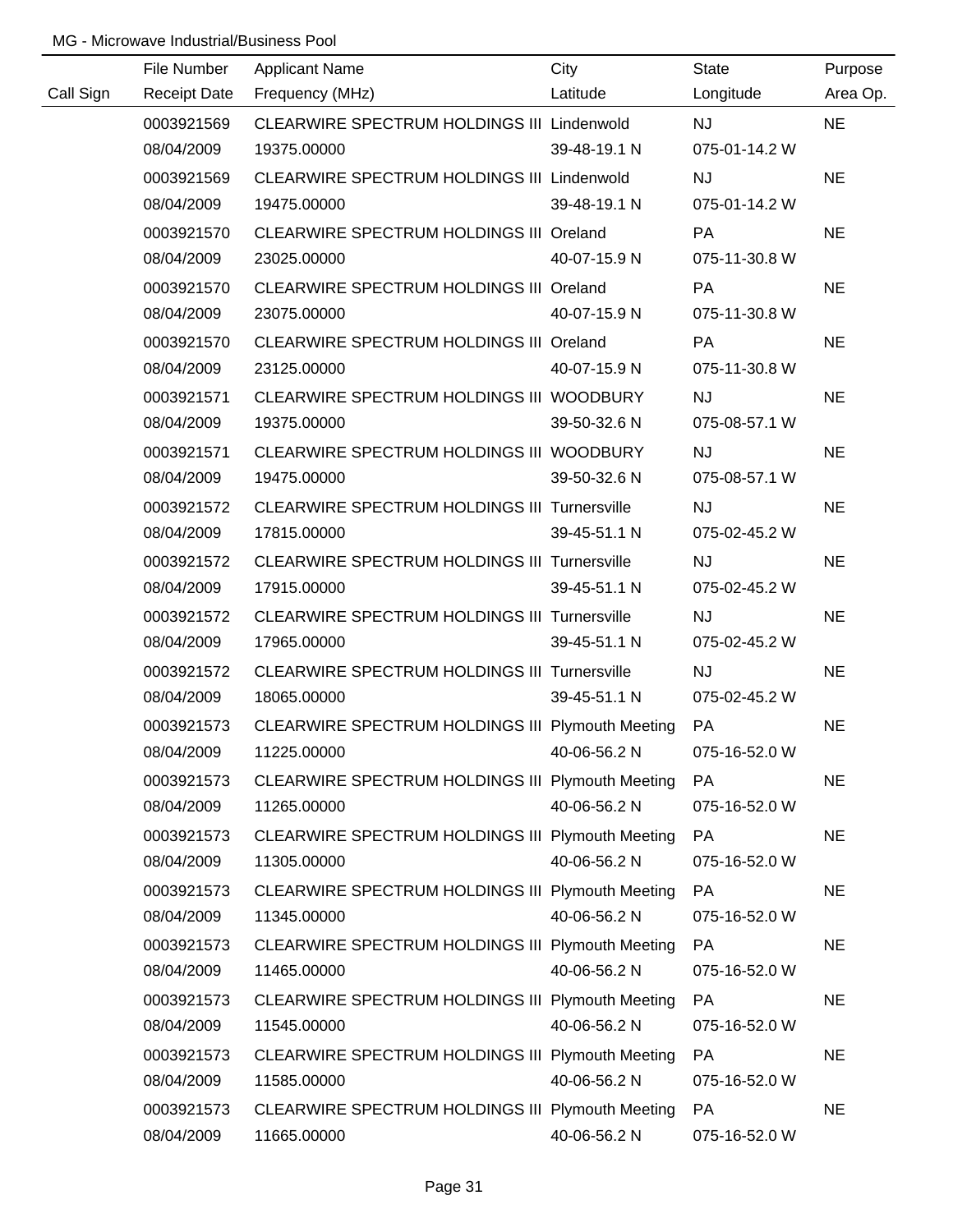|           | File Number         | <b>Applicant Name</b>                       | City         | <b>State</b>  | Purpose   |
|-----------|---------------------|---------------------------------------------|--------------|---------------|-----------|
| Call Sign | <b>Receipt Date</b> | Frequency (MHz)                             | Latitude     | Longitude     | Area Op.  |
|           | 0003921574          | CLEARWIRE SPECTRUM HOLDINGS III West Berlin |              | <b>NJ</b>     | <b>NE</b> |
|           | 08/04/2009          | 19325.00000                                 | 39-48-44.3 N | 074-55-31.8 W |           |
|           | 0003921574          | CLEARWIRE SPECTRUM HOLDINGS III West Berlin |              | <b>NJ</b>     | <b>NE</b> |
|           | 08/04/2009          | 19375.00000                                 | 39-48-44.3 N | 074-55-31.8 W |           |
|           | 0003921574          | CLEARWIRE SPECTRUM HOLDINGS III West Berlin |              | <b>NJ</b>     | <b>NE</b> |
|           | 08/04/2009          | 19475.00000                                 | 39-48-44.3 N | 074-55-31.8 W |           |
|           | 0003921574          | CLEARWIRE SPECTRUM HOLDINGS III West Berlin |              | <b>NJ</b>     | <b>NE</b> |
|           | 08/04/2009          | 21825.00000                                 | 39-48-44.3 N | 074-55-31.8 W |           |
|           | 0003921574          | CLEARWIRE SPECTRUM HOLDINGS III West Berlin |              | <b>NJ</b>     | <b>NE</b> |
|           | 08/04/2009          | 21975.00000                                 | 39-48-44.3 N | 074-55-31.8 W |           |
|           | 0003921575          | CLEARWIRE SPECTRUM HOLDINGS III MAPLE SHADE |              | <b>NJ</b>     | <b>NE</b> |
|           | 08/04/2009          | 23125.00000                                 | 39-57-57.6 N | 075-00-07.9 W |           |
|           | 0003921575          | CLEARWIRE SPECTRUM HOLDINGS III MAPLE SHADE |              | <b>NJ</b>     | <b>NE</b> |
|           | 08/04/2009          | 23225.00000                                 | 39-57-57.6 N | 075-00-07.9 W |           |
|           | 0003921576          | CLEARWIRE SPECTRUM HOLDINGS III Willingboro |              | <b>NJ</b>     | <b>NE</b> |
|           | 08/04/2009          | 19375.00000                                 | 40-01-02.9 N | 074-51-45.8 W |           |
|           | 0003921576          | CLEARWIRE SPECTRUM HOLDINGS III Willingboro |              | <b>NJ</b>     | <b>NE</b> |
|           | 08/04/2009          | 19425.00000                                 | 40-01-02.9 N | 074-51-45.8 W |           |
|           | 0003921576          | CLEARWIRE SPECTRUM HOLDINGS III Willingboro |              | NJ            | <b>NE</b> |
|           | 08/04/2009          | 19475.00000                                 | 40-01-02.9 N | 074-51-45.8 W |           |
|           | 0003921576          | CLEARWIRE SPECTRUM HOLDINGS III Willingboro |              | <b>NJ</b>     | <b>NE</b> |
|           | 08/04/2009          | 23025.00000                                 | 40-01-02.9 N | 074-51-45.8 W |           |
|           | 0003921576          | CLEARWIRE SPECTRUM HOLDINGS III Willingboro |              | <b>NJ</b>     | <b>NE</b> |
|           | 08/04/2009          | 23125.00000                                 | 40-01-02.9 N | 074-51-45.8 W |           |
|           | 0003921577          | CLEARWIRE SPECTRUM HOLDINGS III Pitman      |              | <b>NJ</b>     | <b>NE</b> |
|           | 08/04/2009          | 17815.00000                                 | 39-43-43.0 N | 075-07-51.5 W |           |
|           | 0003921577          | CLEARWIRE SPECTRUM HOLDINGS III Pitman      |              | <b>NJ</b>     | <b>NE</b> |
|           | 08/04/2009          | 17915.00000                                 | 39-43-43.0 N | 075-07-51.5 W |           |
|           | 0003921577          | CLEARWIRE SPECTRUM HOLDINGS III Pitman      |              | NJ.           | <b>NE</b> |
|           | 08/04/2009          | 23025.00000                                 | 39-43-43.0 N | 075-07-51.5 W |           |
|           | 0003921577          | CLEARWIRE SPECTRUM HOLDINGS III Pitman      |              | NJ.           | <b>NE</b> |
|           | 08/04/2009          | 23125.00000                                 | 39-43-43.0 N | 075-07-51.5 W |           |
|           | 0003921578          | CLEARWIRE SPECTRUM HOLDINGS III PENNSAUKEN  |              | <b>NJ</b>     | <b>NE</b> |
|           | 08/04/2009          | 23075.00000                                 | 39-57-57.5 N | 075-03-06.4 W |           |
|           | 0003921579          | CLEARWIRE SPECTRUM HOLDINGS III Newtown     |              | PA            | <b>NE</b> |
|           | 08/04/2009          | 17815.00000                                 | 40-12-56.1 N | 074-56-13.7 W |           |
|           | 0003921579          | CLEARWIRE SPECTRUM HOLDINGS III Newtown     |              | PA            | <b>NE</b> |
|           | 08/04/2009          | 17915.00000                                 | 40-12-56.1 N | 074-56-13.7 W |           |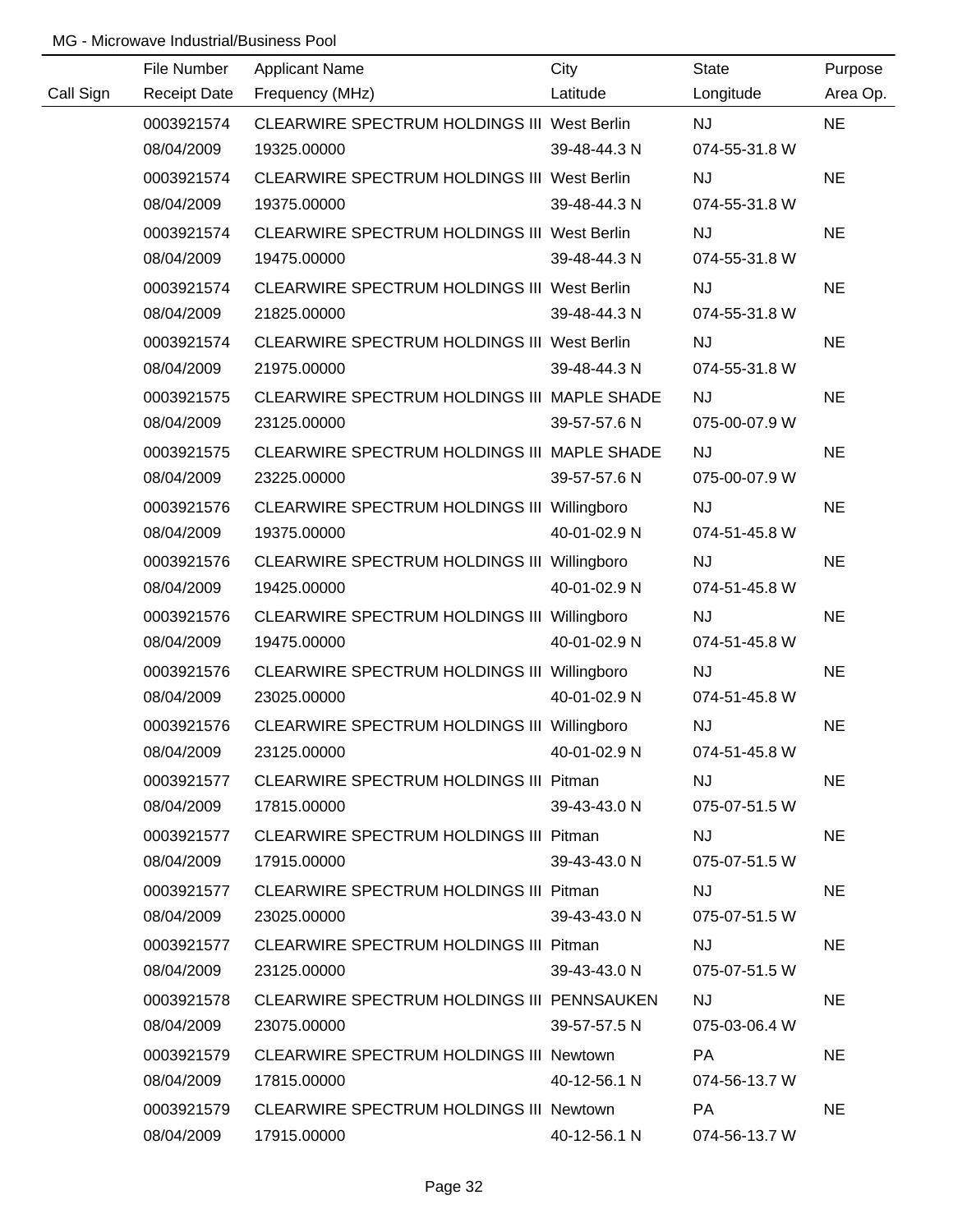| Call Sign<br>Area Op.<br><b>Receipt Date</b><br>Frequency (MHz)<br>Latitude<br>Longitude<br>CLEARWIRE SPECTRUM HOLDINGS III Newtown<br><b>NE</b><br>0003921579<br><b>PA</b><br>08/04/2009<br>23025.00000<br>40-12-56.1 N<br>074-56-13.7 W<br><b>NE</b><br>0003921579<br>CLEARWIRE SPECTRUM HOLDINGS III Newtown<br>PA<br>074-56-13.7 W<br>08/04/2009<br>23125.00000<br>40-12-56.1 N<br><b>NE</b><br><b>CLEARWIRE SPECTRUM HOLDINGS III Glendora</b><br><b>NJ</b><br>0003921580<br>075-04-14.4 W<br>08/04/2009<br>21825.00000<br>39-50-31.7 N<br><b>NE</b><br>0003921581<br>CLEARWIRE SPECTRUM HOLDINGS III CINNAMINSON<br><b>NJ</b><br>08/04/2009<br>17815.00000<br>39-59-51.7 N<br>074-59-44.5 W<br>CLEARWIRE SPECTRUM HOLDINGS III CINNAMINSON<br><b>NJ</b><br><b>NE</b><br>0003921581<br>08/04/2009<br>17915.00000<br>39-59-51.7 N<br>074-59-44.5 W<br>NJ<br>0003921581<br>CLEARWIRE SPECTRUM HOLDINGS III CINNAMINSON<br><b>NE</b><br>08/04/2009<br>17965.00000<br>39-59-51.7 N<br>074-59-44.5 W<br>0003921581<br>CLEARWIRE SPECTRUM HOLDINGS III CINNAMINSON<br><b>NJ</b><br><b>NE</b><br>08/04/2009<br>18065.00000<br>39-59-51.7 N<br>074-59-44.5 W | File Number | <b>Applicant Name</b> | City | <b>State</b> | Purpose |
|-----------------------------------------------------------------------------------------------------------------------------------------------------------------------------------------------------------------------------------------------------------------------------------------------------------------------------------------------------------------------------------------------------------------------------------------------------------------------------------------------------------------------------------------------------------------------------------------------------------------------------------------------------------------------------------------------------------------------------------------------------------------------------------------------------------------------------------------------------------------------------------------------------------------------------------------------------------------------------------------------------------------------------------------------------------------------------------------------------------------------------------------------------------|-------------|-----------------------|------|--------------|---------|
|                                                                                                                                                                                                                                                                                                                                                                                                                                                                                                                                                                                                                                                                                                                                                                                                                                                                                                                                                                                                                                                                                                                                                           |             |                       |      |              |         |
|                                                                                                                                                                                                                                                                                                                                                                                                                                                                                                                                                                                                                                                                                                                                                                                                                                                                                                                                                                                                                                                                                                                                                           |             |                       |      |              |         |
|                                                                                                                                                                                                                                                                                                                                                                                                                                                                                                                                                                                                                                                                                                                                                                                                                                                                                                                                                                                                                                                                                                                                                           |             |                       |      |              |         |
|                                                                                                                                                                                                                                                                                                                                                                                                                                                                                                                                                                                                                                                                                                                                                                                                                                                                                                                                                                                                                                                                                                                                                           |             |                       |      |              |         |
|                                                                                                                                                                                                                                                                                                                                                                                                                                                                                                                                                                                                                                                                                                                                                                                                                                                                                                                                                                                                                                                                                                                                                           |             |                       |      |              |         |
|                                                                                                                                                                                                                                                                                                                                                                                                                                                                                                                                                                                                                                                                                                                                                                                                                                                                                                                                                                                                                                                                                                                                                           |             |                       |      |              |         |
|                                                                                                                                                                                                                                                                                                                                                                                                                                                                                                                                                                                                                                                                                                                                                                                                                                                                                                                                                                                                                                                                                                                                                           |             |                       |      |              |         |
|                                                                                                                                                                                                                                                                                                                                                                                                                                                                                                                                                                                                                                                                                                                                                                                                                                                                                                                                                                                                                                                                                                                                                           |             |                       |      |              |         |
|                                                                                                                                                                                                                                                                                                                                                                                                                                                                                                                                                                                                                                                                                                                                                                                                                                                                                                                                                                                                                                                                                                                                                           |             |                       |      |              |         |
|                                                                                                                                                                                                                                                                                                                                                                                                                                                                                                                                                                                                                                                                                                                                                                                                                                                                                                                                                                                                                                                                                                                                                           |             |                       |      |              |         |
|                                                                                                                                                                                                                                                                                                                                                                                                                                                                                                                                                                                                                                                                                                                                                                                                                                                                                                                                                                                                                                                                                                                                                           |             |                       |      |              |         |
|                                                                                                                                                                                                                                                                                                                                                                                                                                                                                                                                                                                                                                                                                                                                                                                                                                                                                                                                                                                                                                                                                                                                                           |             |                       |      |              |         |
|                                                                                                                                                                                                                                                                                                                                                                                                                                                                                                                                                                                                                                                                                                                                                                                                                                                                                                                                                                                                                                                                                                                                                           |             |                       |      |              |         |
|                                                                                                                                                                                                                                                                                                                                                                                                                                                                                                                                                                                                                                                                                                                                                                                                                                                                                                                                                                                                                                                                                                                                                           |             |                       |      |              |         |
|                                                                                                                                                                                                                                                                                                                                                                                                                                                                                                                                                                                                                                                                                                                                                                                                                                                                                                                                                                                                                                                                                                                                                           |             |                       |      |              |         |
| 0003921582<br>CLEARWIRE SPECTRUM HOLDINGS III Mount Holly<br><b>NJ</b><br><b>NE</b>                                                                                                                                                                                                                                                                                                                                                                                                                                                                                                                                                                                                                                                                                                                                                                                                                                                                                                                                                                                                                                                                       |             |                       |      |              |         |
| 40-01-10.6 N<br>08/04/2009<br>10735.00000<br>074-46-32.5 W                                                                                                                                                                                                                                                                                                                                                                                                                                                                                                                                                                                                                                                                                                                                                                                                                                                                                                                                                                                                                                                                                                |             |                       |      |              |         |
| <b>NE</b><br>0003921582<br>CLEARWIRE SPECTRUM HOLDINGS III Mount Holly<br><b>NJ</b>                                                                                                                                                                                                                                                                                                                                                                                                                                                                                                                                                                                                                                                                                                                                                                                                                                                                                                                                                                                                                                                                       |             |                       |      |              |         |
| 40-01-10.6 N<br>08/04/2009<br>10815.00000<br>074-46-32.5 W                                                                                                                                                                                                                                                                                                                                                                                                                                                                                                                                                                                                                                                                                                                                                                                                                                                                                                                                                                                                                                                                                                |             |                       |      |              |         |
| NJ<br>0003921582<br>CLEARWIRE SPECTRUM HOLDINGS III Mount Holly<br><b>NE</b>                                                                                                                                                                                                                                                                                                                                                                                                                                                                                                                                                                                                                                                                                                                                                                                                                                                                                                                                                                                                                                                                              |             |                       |      |              |         |
| 08/04/2009<br>40-01-10.6 N<br>10975.00000<br>074-46-32.5 W                                                                                                                                                                                                                                                                                                                                                                                                                                                                                                                                                                                                                                                                                                                                                                                                                                                                                                                                                                                                                                                                                                |             |                       |      |              |         |
| NJ<br><b>NE</b><br>0003921582<br>CLEARWIRE SPECTRUM HOLDINGS III Mount Holly                                                                                                                                                                                                                                                                                                                                                                                                                                                                                                                                                                                                                                                                                                                                                                                                                                                                                                                                                                                                                                                                              |             |                       |      |              |         |
| 40-01-10.6 N<br>08/04/2009<br>11055.00000<br>074-46-32.5 W                                                                                                                                                                                                                                                                                                                                                                                                                                                                                                                                                                                                                                                                                                                                                                                                                                                                                                                                                                                                                                                                                                |             |                       |      |              |         |
| 0003921582<br><b>NJ</b><br><b>NE</b><br>CLEARWIRE SPECTRUM HOLDINGS III Mount Holly                                                                                                                                                                                                                                                                                                                                                                                                                                                                                                                                                                                                                                                                                                                                                                                                                                                                                                                                                                                                                                                                       |             |                       |      |              |         |
| 08/04/2009<br>19375.00000<br>40-01-10.6 N<br>074-46-32.5 W                                                                                                                                                                                                                                                                                                                                                                                                                                                                                                                                                                                                                                                                                                                                                                                                                                                                                                                                                                                                                                                                                                |             |                       |      |              |         |
| 0003921582<br>CLEARWIRE SPECTRUM HOLDINGS III Mount Holly<br><b>NJ</b><br><b>NE</b>                                                                                                                                                                                                                                                                                                                                                                                                                                                                                                                                                                                                                                                                                                                                                                                                                                                                                                                                                                                                                                                                       |             |                       |      |              |         |
| 40-01-10.6 N<br>08/04/2009<br>074-46-32.5 W<br>19475.00000                                                                                                                                                                                                                                                                                                                                                                                                                                                                                                                                                                                                                                                                                                                                                                                                                                                                                                                                                                                                                                                                                                |             |                       |      |              |         |
| 0003921582<br><b>NJ</b><br><b>NE</b><br>CLEARWIRE SPECTRUM HOLDINGS III Mount Holly                                                                                                                                                                                                                                                                                                                                                                                                                                                                                                                                                                                                                                                                                                                                                                                                                                                                                                                                                                                                                                                                       |             |                       |      |              |         |
| 40-01-10.6 N<br>08/04/2009<br>21825.00000<br>074-46-32.5 W                                                                                                                                                                                                                                                                                                                                                                                                                                                                                                                                                                                                                                                                                                                                                                                                                                                                                                                                                                                                                                                                                                |             |                       |      |              |         |
| 0003921583<br>CLEARWIRE SPECTRUM HOLDINGS III King of Prussia<br><b>NE</b><br>PA                                                                                                                                                                                                                                                                                                                                                                                                                                                                                                                                                                                                                                                                                                                                                                                                                                                                                                                                                                                                                                                                          |             |                       |      |              |         |
| 40-05-39.8 N<br>08/04/2009<br>19325.00000<br>075-24-43.1 W                                                                                                                                                                                                                                                                                                                                                                                                                                                                                                                                                                                                                                                                                                                                                                                                                                                                                                                                                                                                                                                                                                |             |                       |      |              |         |
| 0003921583<br>CLEARWIRE SPECTRUM HOLDINGS III King of Prussia<br><b>NE</b><br>PA                                                                                                                                                                                                                                                                                                                                                                                                                                                                                                                                                                                                                                                                                                                                                                                                                                                                                                                                                                                                                                                                          |             |                       |      |              |         |
| 08/04/2009<br>40-05-39.8 N<br>19425.00000<br>075-24-43.1 W                                                                                                                                                                                                                                                                                                                                                                                                                                                                                                                                                                                                                                                                                                                                                                                                                                                                                                                                                                                                                                                                                                |             |                       |      |              |         |
| 0003921584<br>CLEARWIRE SPECTRUM HOLDINGS III WYNDMOOR<br><b>PA</b><br><b>NE</b>                                                                                                                                                                                                                                                                                                                                                                                                                                                                                                                                                                                                                                                                                                                                                                                                                                                                                                                                                                                                                                                                          |             |                       |      |              |         |
| 08/04/2009<br>11265.00000<br>40-04-57.0 N<br>075-10-52.1 W                                                                                                                                                                                                                                                                                                                                                                                                                                                                                                                                                                                                                                                                                                                                                                                                                                                                                                                                                                                                                                                                                                |             |                       |      |              |         |
| 0003921584<br>CLEARWIRE SPECTRUM HOLDINGS III WYNDMOOR<br>PA<br><b>NE</b><br>40-04-57.0 N<br>075-10-52.1 W                                                                                                                                                                                                                                                                                                                                                                                                                                                                                                                                                                                                                                                                                                                                                                                                                                                                                                                                                                                                                                                |             |                       |      |              |         |
| 08/04/2009<br>11385.00000                                                                                                                                                                                                                                                                                                                                                                                                                                                                                                                                                                                                                                                                                                                                                                                                                                                                                                                                                                                                                                                                                                                                 |             |                       |      |              |         |
| <b>NE</b><br>0003921584<br>CLEARWIRE SPECTRUM HOLDINGS III WYNDMOOR<br>PA<br>08/04/2009<br>11585.00000<br>40-04-57.0 N<br>075-10-52.1 W                                                                                                                                                                                                                                                                                                                                                                                                                                                                                                                                                                                                                                                                                                                                                                                                                                                                                                                                                                                                                   |             |                       |      |              |         |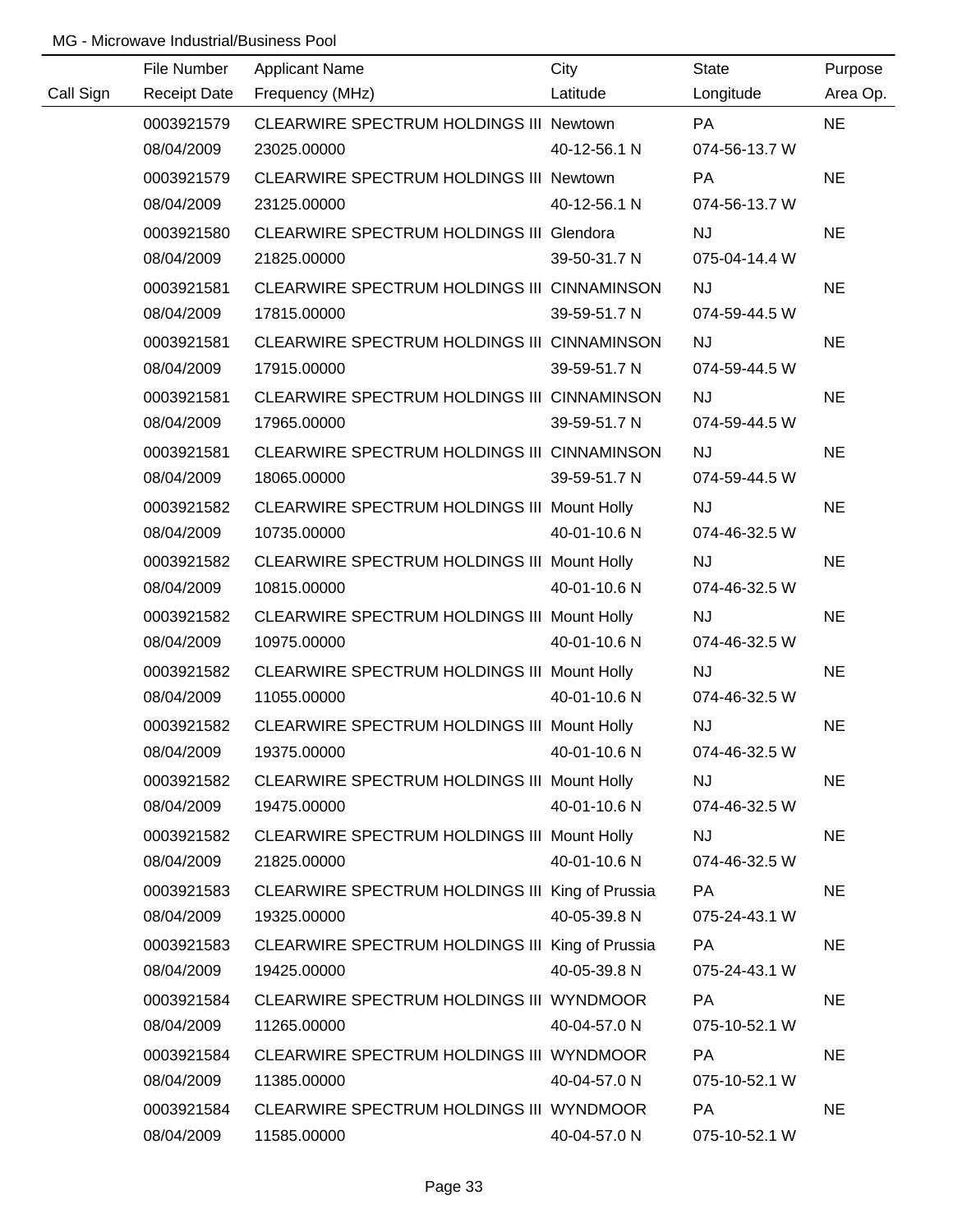|           | File Number         | <b>Applicant Name</b>                            | City         | <b>State</b>  | Purpose   |
|-----------|---------------------|--------------------------------------------------|--------------|---------------|-----------|
| Call Sign | <b>Receipt Date</b> | Frequency (MHz)                                  | Latitude     | Longitude     | Area Op.  |
|           | 0003921584          | CLEARWIRE SPECTRUM HOLDINGS III WYNDMOOR         |              | PA            | <b>NE</b> |
|           | 08/04/2009          | 11665.00000                                      | 40-04-57.0 N | 075-10-52.1 W |           |
|           | 0003921584          | CLEARWIRE SPECTRUM HOLDINGS III WYNDMOOR         |              | PA            | <b>NE</b> |
|           | 08/04/2009          | 17815.00000                                      | 40-04-57.0 N | 075-10-52.1 W |           |
|           | 0003921584          | CLEARWIRE SPECTRUM HOLDINGS III WYNDMOOR         |              | PA            | <b>NE</b> |
|           | 08/04/2009          | 17915.00000                                      | 40-04-57.0 N | 075-10-52.1 W |           |
|           | 0003921584          | CLEARWIRE SPECTRUM HOLDINGS III WYNDMOOR         |              | <b>PA</b>     | <b>NE</b> |
|           | 08/04/2009          | 21825.00000                                      | 40-04-57.0 N | 075-10-52.1 W |           |
|           | 0003921585          | CLEARWIRE SPECTRUM HOLDINGS III BELLMAWR         |              | <b>NJ</b>     | <b>NE</b> |
|           | 08/04/2009          | 10775.00000                                      | 39-52-00.9 N | 075-04-41.0 W |           |
|           | 0003921585          | CLEARWIRE SPECTRUM HOLDINGS III BELLMAWR         |              | <b>NJ</b>     | <b>NE</b> |
|           | 08/04/2009          | 10935.00000                                      | 39-52-00.9 N | 075-04-41.0 W |           |
|           | 0003921585          | CLEARWIRE SPECTRUM HOLDINGS III BELLMAWR         |              | <b>NJ</b>     | <b>NE</b> |
|           | 08/04/2009          | 11095.00000                                      | 39-52-00.9 N | 075-04-41.0 W |           |
|           | 0003921585          | CLEARWIRE SPECTRUM HOLDINGS III BELLMAWR         |              | <b>NJ</b>     | <b>NE</b> |
|           | 08/04/2009          | 11175.00000                                      | 39-52-00.9 N | 075-04-41.0 W |           |
|           | 0003921585          | CLEARWIRE SPECTRUM HOLDINGS III BELLMAWR         |              | <b>NJ</b>     | <b>NE</b> |
|           | 08/04/2009          | 19425.00000                                      | 39-52-00.9 N | 075-04-41.0 W |           |
|           | 0003921585          | CLEARWIRE SPECTRUM HOLDINGS III BELLMAWR         |              | <b>NJ</b>     | <b>NE</b> |
|           | 08/04/2009          | 19525.00000                                      | 39-52-00.9 N | 075-04-41.0 W |           |
|           | 0003921585          | CLEARWIRE SPECTRUM HOLDINGS III BELLMAWR         |              | <b>NJ</b>     | <b>NE</b> |
|           | 08/04/2009          | 19625.00000                                      | 39-52-00.9 N | 075-04-41.0 W |           |
|           | 0003921586          | CLEARWIRE SPECTRUM HOLDINGS III Gibbsboro        |              | <b>NJ</b>     | <b>NE</b> |
|           | 08/04/2009          | 17815.00000                                      | 39-50-36.6 N | 074-58-01.6 W |           |
|           | 0003921586          | CLEARWIRE SPECTRUM HOLDINGS III Gibbsboro        |              | <b>NJ</b>     | <b>NE</b> |
|           | 08/04/2009          | 17915.00000                                      | 39-50-36.6 N | 074-58-01.6 W |           |
|           | 0003921586          | <b>CLEARWIRE SPECTRUM HOLDINGS III Gibbsboro</b> |              | <b>NJ</b>     | <b>NE</b> |
|           | 08/04/2009          | 17965.00000                                      | 39-50-36.6 N | 074-58-01.6 W |           |
|           | 0003921586          | <b>CLEARWIRE SPECTRUM HOLDINGS III Gibbsboro</b> |              | <b>NJ</b>     | <b>NE</b> |
|           | 08/04/2009          | 18065.00000                                      | 39-50-36.6 N | 074-58-01.6 W |           |
|           | 0003921587          | <b>CLEARWIRE SPECTRUM HOLDINGS III Mantua</b>    |              | <b>NJ</b>     | <b>NE</b> |
|           | 08/04/2009          | 17815.00000                                      | 39-47-25.7 N | 075-10-40.0 W |           |
|           | 0003921587          | <b>CLEARWIRE SPECTRUM HOLDINGS III Mantua</b>    |              | <b>NJ</b>     | <b>NE</b> |
|           | 08/04/2009          | 17915.00000                                      | 39-47-25.7 N | 075-10-40.0 W |           |
|           | 0003921587          | <b>CLEARWIRE SPECTRUM HOLDINGS III Mantua</b>    |              | <b>NJ</b>     | <b>NE</b> |
|           | 08/04/2009          | 18015.00000                                      | 39-47-25.7 N | 075-10-40.0 W |           |
|           | 0003921587          | CLEARWIRE SPECTRUM HOLDINGS III Mantua           |              | <b>NJ</b>     | <b>NE</b> |
|           | 08/04/2009          | 18115.00000                                      | 39-47-25.7 N | 075-10-40.0 W |           |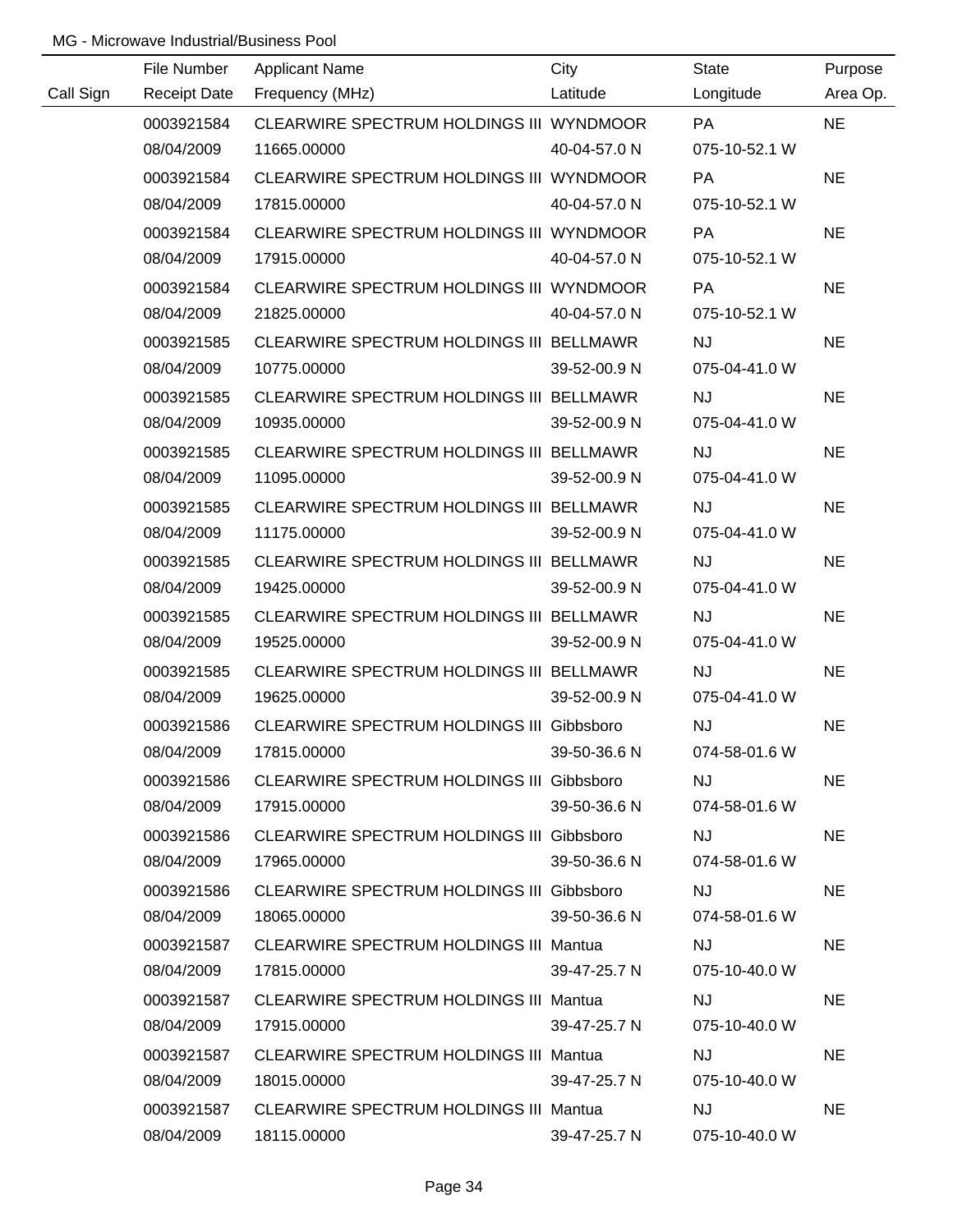|           | File Number         | <b>Applicant Name</b>                        | City         | <b>State</b>  | Purpose   |
|-----------|---------------------|----------------------------------------------|--------------|---------------|-----------|
| Call Sign | <b>Receipt Date</b> | Frequency (MHz)                              | Latitude     | Longitude     | Area Op.  |
|           | 0003921588          | CLEARWIRE SPECTRUM HOLDINGS III Chery Hill   |              | <b>NJ</b>     | <b>NE</b> |
|           | 08/04/2009          | 19525.00000                                  | 39-55-19.6 N | 075-00-10.1 W |           |
|           | 0003921588          | CLEARWIRE SPECTRUM HOLDINGS III Chery Hill   |              | <b>NJ</b>     | <b>NE</b> |
|           | 08/04/2009          | 19625.00000                                  | 39-55-19.6 N | 075-00-10.1 W |           |
|           | 0003921589          | CLEARWIRE SPECTRUM HOLDINGS III MOUNT ROYAL  |              | <b>NJ</b>     | <b>NE</b> |
|           | 08/04/2009          | 11225.00000                                  | 39-47-57.7 N | 075-11-57.2 W |           |
|           | 0003921589          | CLEARWIRE SPECTRUM HOLDINGS III MOUNT ROYAL  |              | <b>NJ</b>     | <b>NE</b> |
|           | 08/04/2009          | 11345.00000                                  | 39-47-57.7 N | 075-11-57.2 W |           |
|           | 0003921589          | CLEARWIRE SPECTRUM HOLDINGS III MOUNT ROYAL  |              | <b>NJ</b>     | <b>NE</b> |
|           | 08/04/2009          | 11585.00000                                  | 39-47-57.7 N | 075-11-57.2 W |           |
|           | 0003921589          | CLEARWIRE SPECTRUM HOLDINGS III MOUNT ROYAL  |              | <b>NJ</b>     | <b>NE</b> |
|           | 08/04/2009          | 11665.00000                                  | 39-47-57.7 N | 075-11-57.2 W |           |
|           | 0003921589          | CLEARWIRE SPECTRUM HOLDINGS III MOUNT ROYAL  |              | <b>NJ</b>     | <b>NE</b> |
|           | 08/04/2009          | 19375.00000                                  | 39-47-57.7 N | 075-11-57.2 W |           |
|           | 0003921589          | CLEARWIRE SPECTRUM HOLDINGS III MOUNT ROYAL  |              | <b>NJ</b>     | <b>NE</b> |
|           | 08/04/2009          | 19475.00000                                  | 39-47-57.7 N | 075-11-57.2 W |           |
|           | 0003921589          | CLEARWIRE SPECTRUM HOLDINGS III MOUNT ROYAL  |              | <b>NJ</b>     | <b>NE</b> |
|           | 08/04/2009          | 19525.00000                                  | 39-47-57.7 N | 075-11-57.2 W |           |
|           | 0003921589          | CLEARWIRE SPECTRUM HOLDINGS III MOUNT ROYAL  |              | <b>NJ</b>     | <b>NE</b> |
|           | 08/04/2009          | 19625.00000                                  | 39-47-57.7 N | 075-11-57.2 W |           |
|           | 0003921590          | CLEARWIRE SPECTRUM HOLDINGS III Magnolia     |              | <b>NJ</b>     | <b>NE</b> |
|           | 08/04/2009          | 19575.00000                                  | 39-51-26.6 N | 075-01-48.4 W |           |
|           | 0003921590          | CLEARWIRE SPECTRUM HOLDINGS III Magnolia     |              | <b>NJ</b>     | <b>NE</b> |
|           | 08/04/2009          | 19675.00000                                  | 39-51-26.6 N | 075-01-48.4 W |           |
|           | 0003921591          | CLEARWIRE SPECTRUM HOLDINGS III Deptford     |              | <b>NJ</b>     | <b>NE</b> |
|           | 08/04/2009          | 17865.00000                                  | 39-49-50.2 N | 075-06-20.9 W |           |
|           | 0003921591          | CLEARWIRE SPECTRUM HOLDINGS III Deptford     |              | <b>NJ</b>     | <b>NE</b> |
|           | 08/04/2009          | 23025.00000                                  | 39-49-50.2 N | 075-06-20.9 W |           |
|           | 0003921592          | CLEARWIRE SPECTRUM HOLDINGS III LUMBERTON    |              | <b>NJ</b>     | <b>NE</b> |
|           | 08/04/2009          | 19375.00000                                  | 39-59-01.7 N | 074-48-14.8 W |           |
|           | 0003921592          | CLEARWIRE SPECTRUM HOLDINGS III LUMBERTON    |              | <b>NJ</b>     | <b>NE</b> |
|           | 08/04/2009          | 19475.00000                                  | 39-59-01.7 N | 074-48-14.8 W |           |
|           | 0003921592          | CLEARWIRE SPECTRUM HOLDINGS III LUMBERTON    |              | <b>NJ</b>     | <b>NE</b> |
|           | 08/04/2009          | 19575.00000                                  | 39-59-01.7 N | 074-48-14.8 W |           |
|           | 0003921592          | CLEARWIRE SPECTRUM HOLDINGS III LUMBERTON    |              | <b>NJ</b>     | <b>NE</b> |
|           | 08/04/2009          | 19675.00000                                  | 39-59-01.7 N | 074-48-14.8 W |           |
|           | 0003921593          | CLEARWIRE SPECTRUM HOLDINGS III PHILADELPHIA |              | PA            | <b>NE</b> |
|           | 08/04/2009          | 10735.00000                                  | 40-03-29.9 N | 075-14-19.3 W |           |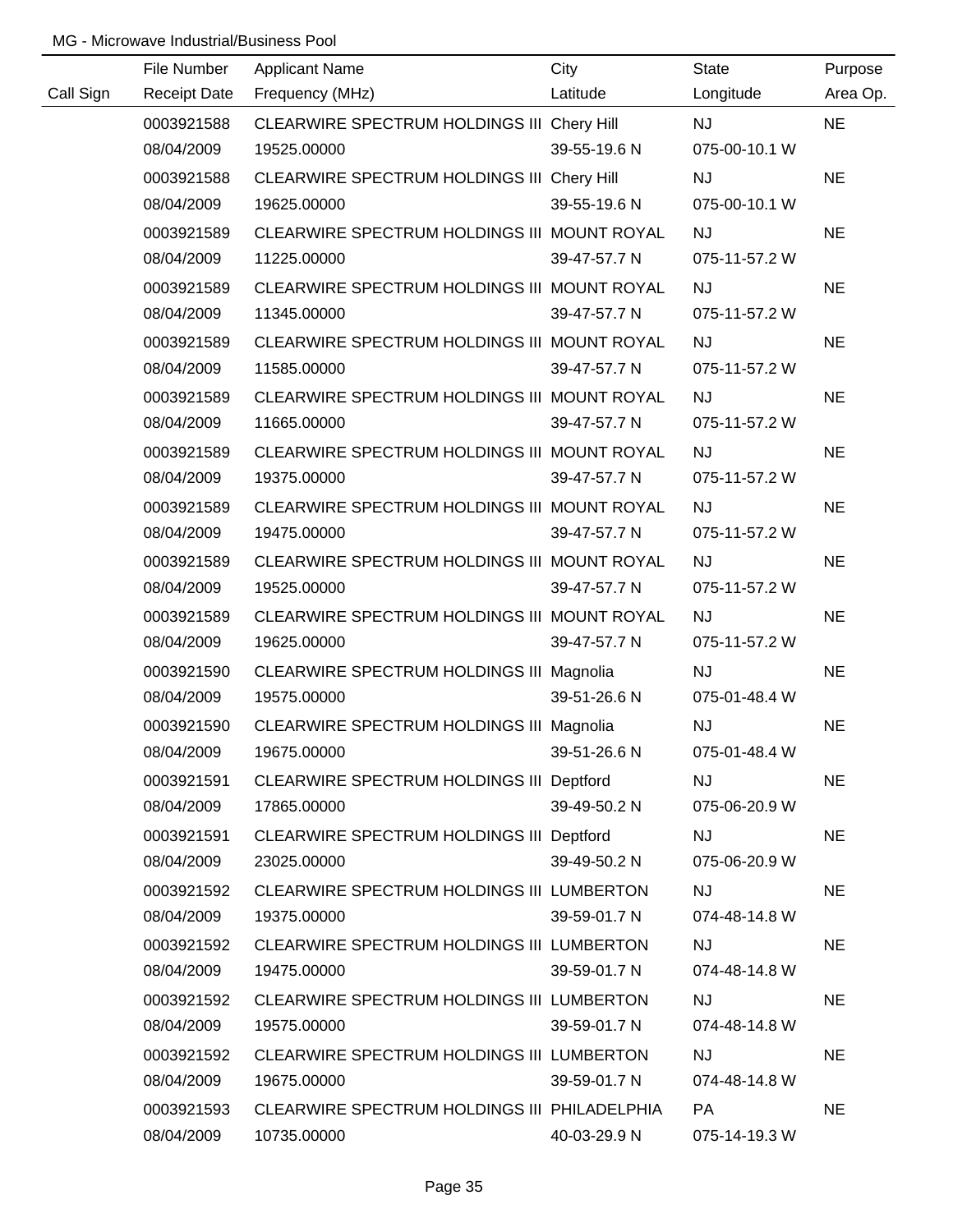|           | File Number         | <b>Applicant Name</b>                                | City         | <b>State</b>  | Purpose   |
|-----------|---------------------|------------------------------------------------------|--------------|---------------|-----------|
| Call Sign | <b>Receipt Date</b> | Frequency (MHz)                                      | Latitude     | Longitude     | Area Op.  |
|           | 0003921593          | CLEARWIRE SPECTRUM HOLDINGS III PHILADELPHIA         |              | <b>PA</b>     | <b>NE</b> |
|           | 08/04/2009          | 10815.00000                                          | 40-03-29.9 N | 075-14-19.3 W |           |
|           | 0003921593          | CLEARWIRE SPECTRUM HOLDINGS III PHILADELPHIA         |              | <b>PA</b>     | <b>NE</b> |
|           | 08/04/2009          | 11095.00000                                          | 40-03-29.9 N | 075-14-19.3 W |           |
|           | 0003921593          | CLEARWIRE SPECTRUM HOLDINGS III PHILADELPHIA         |              | PA            | <b>NE</b> |
|           | 08/04/2009          | 11175.00000                                          | 40-03-29.9 N | 075-14-19.3 W |           |
|           | 0003921593          | CLEARWIRE SPECTRUM HOLDINGS III PHILADELPHIA         |              | PA            | <b>NE</b> |
|           | 08/04/2009          | 17815.00000                                          | 40-03-29.9 N | 075-14-19.3 W |           |
|           | 0003921593          | CLEARWIRE SPECTRUM HOLDINGS III PHILADELPHIA         |              | PA            | <b>NE</b> |
|           | 08/04/2009          | 17915.00000                                          | 40-03-29.9 N | 075-14-19.3 W |           |
|           | 0003921594          | <b>CLEARWIRE SPECTRUM HOLDINGS III National Park</b> |              | <b>NJ</b>     | <b>NE</b> |
|           | 08/04/2009          | 10775.00000                                          | 39-51-45.0 N | 075-10-48.4 W |           |
|           | 0003921594          | CLEARWIRE SPECTRUM HOLDINGS III National Park        |              | <b>NJ</b>     | <b>NE</b> |
|           | 08/04/2009          | 10855.00000                                          | 39-51-45.0 N | 075-10-48.4 W |           |
|           | 0003921594          | CLEARWIRE SPECTRUM HOLDINGS III National Park        |              | <b>NJ</b>     | <b>NE</b> |
|           | 08/04/2009          | 10975.00000                                          | 39-51-45.0 N | 075-10-48.4 W |           |
|           | 0003921594          | <b>CLEARWIRE SPECTRUM HOLDINGS III National Park</b> |              | <b>NJ</b>     | <b>NE</b> |
|           | 08/04/2009          | 11055.00000                                          | 39-51-45.0 N | 075-10-48.4 W |           |
|           | 0003921594          | <b>CLEARWIRE SPECTRUM HOLDINGS III National Park</b> |              | <b>NJ</b>     | <b>NE</b> |
|           | 08/04/2009          | 17815.00000                                          | 39-51-45.0 N | 075-10-48.4 W |           |
|           | 0003921594          | <b>CLEARWIRE SPECTRUM HOLDINGS III National Park</b> |              | <b>NJ</b>     | <b>NE</b> |
|           | 08/04/2009          | 17915.00000                                          | 39-51-45.0 N | 075-10-48.4 W |           |
|           | 0003921594          | <b>CLEARWIRE SPECTRUM HOLDINGS III National Park</b> |              | <b>NJ</b>     | <b>NE</b> |
|           | 08/04/2009          | 17965.00000                                          | 39-51-45.0 N | 075-10-48.4 W |           |
|           | 0003921594          | <b>CLEARWIRE SPECTRUM HOLDINGS III National Park</b> |              | <b>NJ</b>     | <b>NE</b> |
|           | 08/04/2009          | 18065.00000                                          | 39-51-45.0 N | 075-10-48.4 W |           |
|           | 0003921595          | <b>CLEARWIRE SPECTRUM HOLDINGS III Levittown</b>     |              | PA            | <b>NE</b> |
|           | 08/04/2009          | 21875.00000                                          | 40-10-09.9 N | 074-50-04.7 W |           |
|           | 0003921596          | CLEARWIRE SPECTRUM HOLDINGS III West Deptford        |              | <b>NJ</b>     | <b>NE</b> |
|           | 08/04/2009          | 17965.00000                                          | 39-49-17.7 N | 075-09-45.6 W |           |
|           | 0003921596          | CLEARWIRE SPECTRUM HOLDINGS III West Deptford        |              | <b>NJ</b>     | <b>NE</b> |
|           | 08/04/2009          | 18065.00000                                          | 39-49-17.7 N | 075-09-45.6 W |           |
|           | 0003921596          | CLEARWIRE SPECTRUM HOLDINGS III West Deptford        |              | <b>NJ</b>     | <b>NE</b> |
|           | 08/04/2009          | 23025.00000                                          | 39-49-17.7 N | 075-09-45.6 W |           |
|           | 0003921626          | CLEARWIRE SPECTRUM HOLDINGS III Jenkintown           |              | <b>PA</b>     | <b>NE</b> |
|           | 08/04/2009          | 17815.00000                                          | 40-05-17.2 N | 075-07-41.2 W |           |
|           | 0003921626          | CLEARWIRE SPECTRUM HOLDINGS III Jenkintown           |              | PA            | <b>NE</b> |
|           | 08/04/2009          | 17915.00000                                          | 40-05-17.2 N | 075-07-41.2 W |           |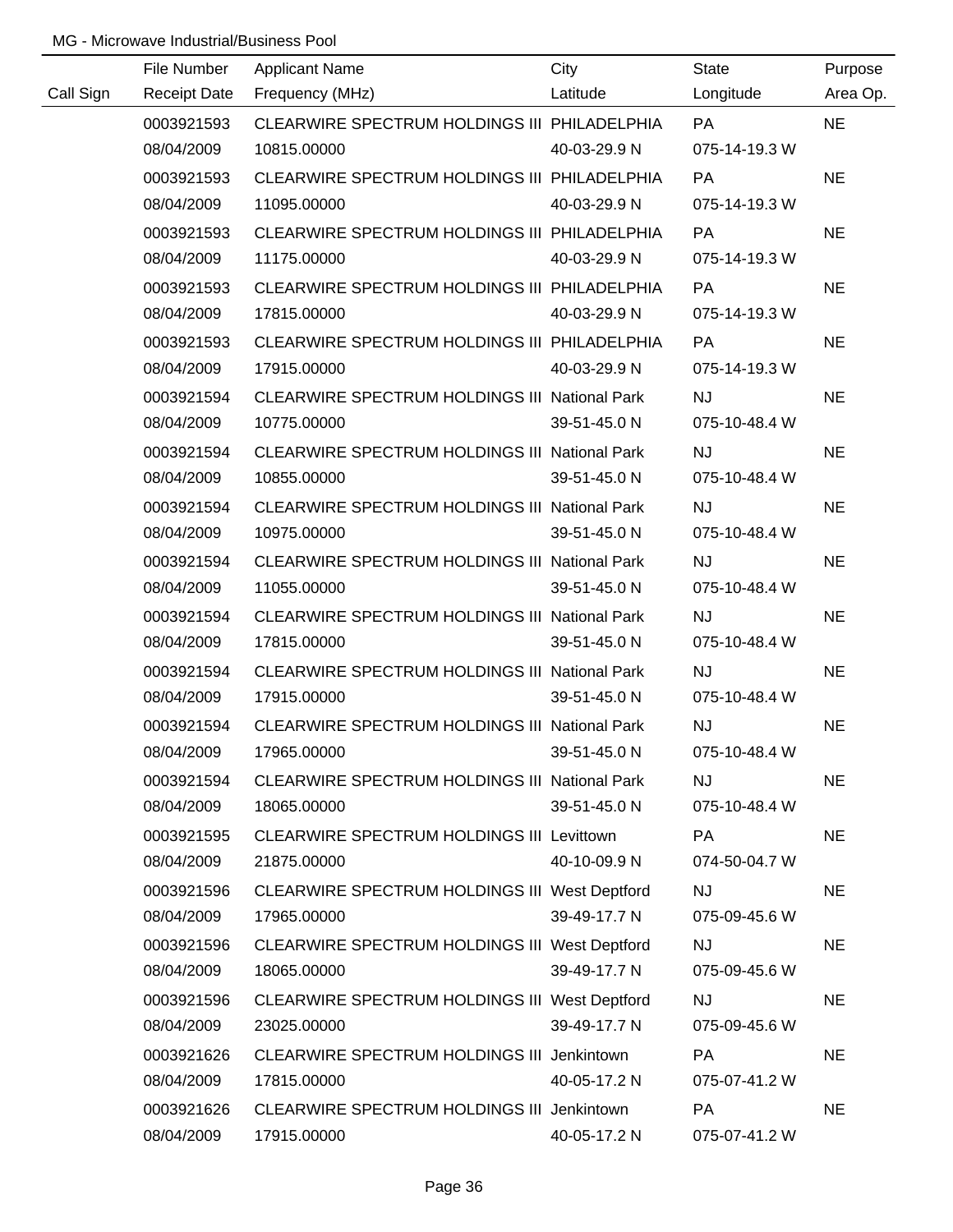|           | File Number         | <b>Applicant Name</b>                        | City         | <b>State</b>  | Purpose   |
|-----------|---------------------|----------------------------------------------|--------------|---------------|-----------|
| Call Sign | <b>Receipt Date</b> | Frequency (MHz)                              | Latitude     | Longitude     | Area Op.  |
|           | 0003921626          | CLEARWIRE SPECTRUM HOLDINGS III Jenkintown   |              | <b>PA</b>     | <b>NE</b> |
|           | 08/04/2009          | 17965.00000                                  | 40-05-17.2 N | 075-07-41.2 W |           |
|           | 0003921626          | CLEARWIRE SPECTRUM HOLDINGS III Jenkintown   |              | PA            | <b>NE</b> |
|           | 08/04/2009          | 18015.00000                                  | 40-05-17.2 N | 075-07-41.2 W |           |
|           | 0003921626          | CLEARWIRE SPECTRUM HOLDINGS III Jenkintown   |              | <b>PA</b>     | <b>NE</b> |
|           | 08/04/2009          | 18065.00000                                  | 40-05-17.2 N | 075-07-41.2 W |           |
|           | 0003921626          | CLEARWIRE SPECTRUM HOLDINGS III Jenkintown   |              | PA            | <b>NE</b> |
|           | 08/04/2009          | 18115.00000                                  | 40-05-17.2 N | 075-07-41.2 W |           |
|           | 0003921626          | CLEARWIRE SPECTRUM HOLDINGS III Jenkintown   |              | <b>PA</b>     | <b>NE</b> |
|           | 08/04/2009          | 23075.00000                                  | 40-05-17.2 N | 075-07-41.2 W |           |
|           | 0003921627          | CLEARWIRE SPECTRUM HOLDINGS III WARMINSTER   |              | PA            | <b>NE</b> |
|           | 08/04/2009          | 23175.00000                                  | 40-11-37.4 N | 075-05-28.3 W |           |
|           | 0003921628          | CLEARWIRE SPECTRUM HOLDINGS III Langhorne    |              | PA            | <b>NE</b> |
|           | 08/04/2009          | 19375.00000                                  | 40-09-15.2 N | 074-56-46.9 W |           |
|           | 0003921628          | CLEARWIRE SPECTRUM HOLDINGS III Langhorne    |              | PA            | <b>NE</b> |
|           | 08/04/2009          | 19475.00000                                  | 40-09-15.2 N | 074-56-46.9 W |           |
|           | 0003921628          | CLEARWIRE SPECTRUM HOLDINGS III Langhorne    |              | <b>PA</b>     | <b>NE</b> |
|           | 08/04/2009          | 19575.00000                                  | 40-09-15.2 N | 074-56-46.9 W |           |
|           | 0003921628          | CLEARWIRE SPECTRUM HOLDINGS III Langhorne    |              | PA            | <b>NE</b> |
|           | 08/04/2009          | 19675.00000                                  | 40-09-15.2 N | 074-56-46.9 W |           |
|           | 0003921629          | CLEARWIRE SPECTRUM HOLDINGS III Philadelphia |              | PA            | <b>NE</b> |
|           | 08/04/2009          | 19375.00000                                  | 40-03-09.4 N | 075-10-24.4 W |           |
|           | 0003921629          | CLEARWIRE SPECTRUM HOLDINGS III Philadelphia |              | PA            | <b>NE</b> |
|           | 08/04/2009          | 19475.00000                                  | 40-03-09.4 N | 075-10-24.4 W |           |
|           | 0003921629          | CLEARWIRE SPECTRUM HOLDINGS III Philadelphia |              | PA            | <b>NE</b> |
|           | 08/04/2009          | 21825.00000                                  | 40-03-09.4 N | 075-10-24.4 W |           |
|           | 0003921629          | CLEARWIRE SPECTRUM HOLDINGS III Philadelphia |              | PA            | <b>NE</b> |
|           | 08/04/2009          | 21925.00000                                  | 40-03-09.4 N | 075-10-24.4 W |           |
|           | 0003921630          | CLEARWIRE SPECTRUM HOLDINGS III Bensalem     |              | PA            | <b>NE</b> |
|           | 08/04/2009          | 23025.00000                                  | 40-06-58.2 N | 074-57-38.0 W |           |
|           | 0003921631          | CLEARWIRE SPECTRUM HOLDINGS III Falls        |              | PA            | <b>NE</b> |
|           | 08/04/2009          | 19375.00000                                  | 40-12-37.4 N | 074-47-55.2 W |           |
|           | 0003921631          | <b>CLEARWIRE SPECTRUM HOLDINGS III Falls</b> |              | PA            | <b>NE</b> |
|           | 08/04/2009          | 19475.00000                                  | 40-12-37.4 N | 074-47-55.2 W |           |
|           | 0003921631          | CLEARWIRE SPECTRUM HOLDINGS III Falls        |              | PA            | <b>NE</b> |
|           | 08/04/2009          | 19525.00000                                  | 40-12-37.4 N | 074-47-55.2 W |           |
|           | 0003921631          | <b>CLEARWIRE SPECTRUM HOLDINGS III Falls</b> |              | PA            | <b>NE</b> |
|           | 08/04/2009          | 19625.00000                                  | 40-12-37.4 N | 074-47-55.2 W |           |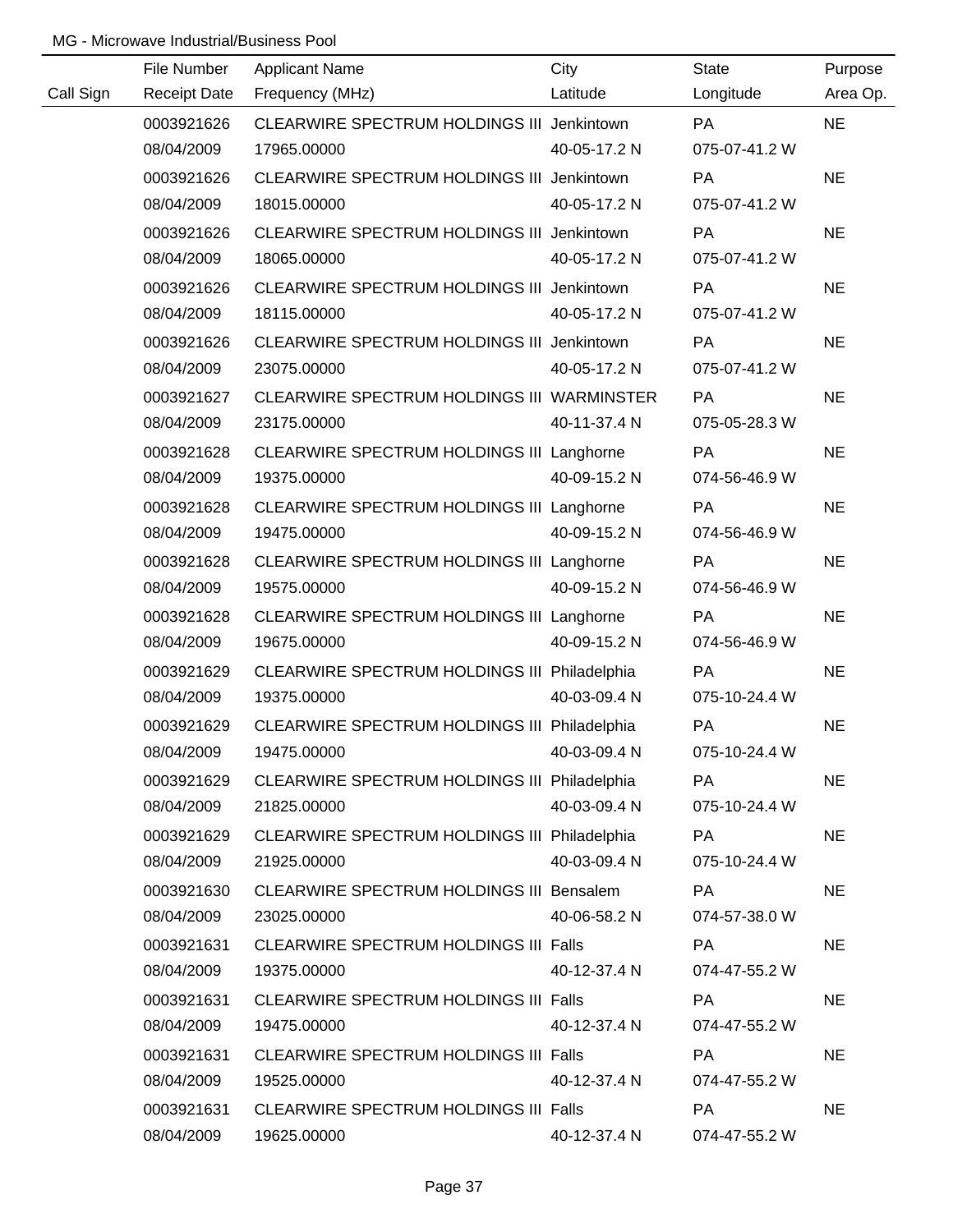|           | File Number         | <b>Applicant Name</b>                              | City         | <b>State</b>  | Purpose   |
|-----------|---------------------|----------------------------------------------------|--------------|---------------|-----------|
| Call Sign | <b>Receipt Date</b> | Frequency (MHz)                                    | Latitude     | Longitude     | Area Op.  |
|           | 0003921632          | CLEARWIRE SPECTRUM HOLDINGS III Warminister        |              | PA            | <b>NE</b> |
|           | 08/04/2009          | 10735.00000                                        | 40-11-26.3 N | 075-04-24.8 W |           |
|           | 0003921632          | CLEARWIRE SPECTRUM HOLDINGS III Warminister        |              | <b>PA</b>     | <b>NE</b> |
|           | 08/04/2009          | 10815.00000                                        | 40-11-26.3 N | 075-04-24.8 W |           |
|           | 0003921632          | <b>CLEARWIRE SPECTRUM HOLDINGS III Warminister</b> |              | <b>PA</b>     | <b>NE</b> |
|           | 08/04/2009          | 10975.00000                                        | 40-11-26.3 N | 075-04-24.8 W |           |
|           | 0003921632          | <b>CLEARWIRE SPECTRUM HOLDINGS III Warminister</b> |              | <b>PA</b>     | <b>NE</b> |
|           | 08/04/2009          | 11055.00000                                        | 40-11-26.3 N | 075-04-24.8 W |           |
|           | 0003921632          | <b>CLEARWIRE SPECTRUM HOLDINGS III Warminister</b> |              | <b>PA</b>     | <b>NE</b> |
|           | 08/04/2009          | 11095.00000                                        | 40-11-26.3 N | 075-04-24.8 W |           |
|           | 0003921632          | <b>CLEARWIRE SPECTRUM HOLDINGS III Warminister</b> |              | PA            | <b>NE</b> |
|           | 08/04/2009          | 11175.00000                                        | 40-11-26.3 N | 075-04-24.8 W |           |
|           | 0003921633          | CLEARWIRE SPECTRUM HOLDINGS III GLENSIDE           |              | PA            | <b>NE</b> |
|           | 08/04/2009          | 21875.00000                                        | 40-06-01.0 N | 075-11-27.9 W |           |
|           | 0003921634          | <b>CLEARWIRE SPECTRUM HOLDINGS III Chester</b>     |              | <b>PA</b>     | <b>NE</b> |
|           | 08/04/2009          | 23025.00000                                        | 40-02-56.9 N | 075-24-31.5 W |           |
|           | 0003921634          | <b>CLEARWIRE SPECTRUM HOLDINGS III Chester</b>     |              | PA            | <b>NE</b> |
|           | 08/04/2009          | 23175.00000                                        | 40-02-56.9 N | 075-24-31.5 W |           |
|           | 0003921635          | CLEARWIRE SPECTRUM HOLDINGS III PHILADELPHIA       |              | PA            | <b>NE</b> |
|           | 08/04/2009          | 21825.00000                                        | 40-00-38.9 N | 075-05-06.4 W |           |
|           | 0003921635          | CLEARWIRE SPECTRUM HOLDINGS III PHILADELPHIA       |              | PA            | <b>NE</b> |
|           | 08/04/2009          | 21875.00000                                        | 40-00-38.9 N | 075-05-06.4 W |           |
|           | 0003921635          | CLEARWIRE SPECTRUM HOLDINGS III PHILADELPHIA       |              | PA            | <b>NE</b> |
|           | 08/04/2009          | 21925.00000                                        | 40-00-38.9 N | 075-05-06.4 W |           |
|           | 0003921635          | CLEARWIRE SPECTRUM HOLDINGS III PHILADELPHIA       |              | PA.           | <b>NE</b> |
|           | 08/04/2009          | 21975.00000                                        | 40-00-38.9 N | 075-05-06.4 W |           |
|           | 0003921636          | CLEARWIRE SPECTRUM HOLDINGS III Norristown         |              | PA            | <b>NE</b> |
|           | 08/04/2009          | 10775.00000                                        | 40-07-29.3 N | 075-24-12.2 W |           |
|           | 0003921636          | <b>CLEARWIRE SPECTRUM HOLDINGS III Norristown</b>  |              | PA            | <b>NE</b> |
|           | 08/04/2009          | 10855.00000                                        | 40-07-29.3 N | 075-24-12.2 W |           |
|           | 0003921636          | <b>CLEARWIRE SPECTRUM HOLDINGS III Norristown</b>  |              | <b>PA</b>     | <b>NE</b> |
|           | 08/04/2009          | 10975.00000                                        | 40-07-29.3 N | 075-24-12.2 W |           |
|           | 0003921636          | <b>CLEARWIRE SPECTRUM HOLDINGS III Norristown</b>  |              | <b>PA</b>     | <b>NE</b> |
|           | 08/04/2009          | 11055.00000                                        | 40-07-29.3 N | 075-24-12.2 W |           |
|           | 0003921636          | <b>CLEARWIRE SPECTRUM HOLDINGS III Norristown</b>  |              | <b>PA</b>     | <b>NE</b> |
|           | 08/04/2009          | 17865.00000                                        | 40-07-29.3 N | 075-24-12.2 W |           |
|           | 0003921636          | <b>CLEARWIRE SPECTRUM HOLDINGS III Norristown</b>  |              | <b>PA</b>     | <b>NE</b> |
|           | 08/04/2009          | 17965.00000                                        | 40-07-29.3 N | 075-24-12.2 W |           |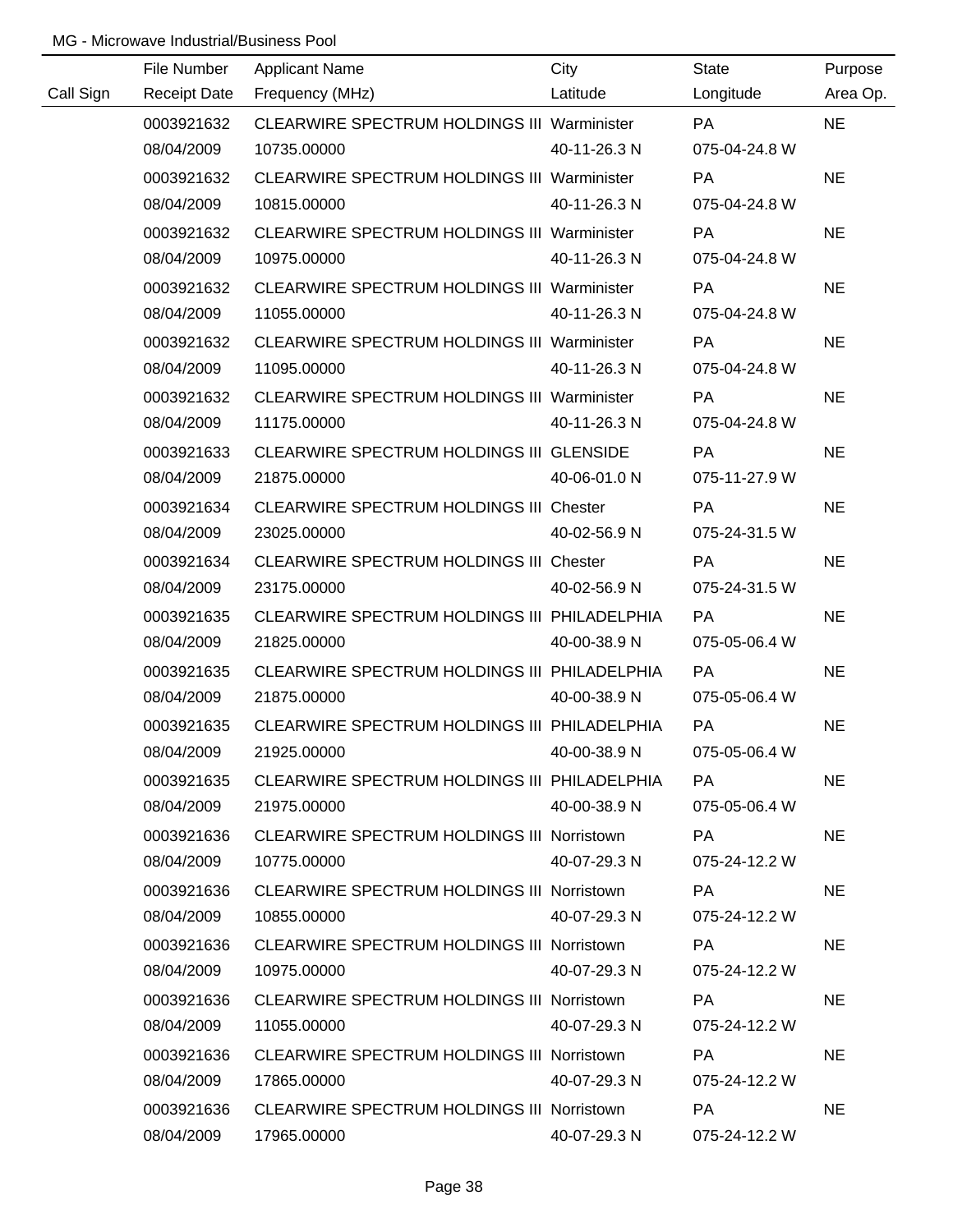|           | File Number         | <b>Applicant Name</b>                           | City         | State         | Purpose   |
|-----------|---------------------|-------------------------------------------------|--------------|---------------|-----------|
| Call Sign | <b>Receipt Date</b> | Frequency (MHz)                                 | Latitude     | Longitude     | Area Op.  |
|           | 0003921636          | CLEARWIRE SPECTRUM HOLDINGS III Norristown      |              | <b>PA</b>     | <b>NE</b> |
|           | 08/04/2009          | 18065.00000                                     | 40-07-29.3 N | 075-24-12.2 W |           |
|           | 0003921637          | CLEARWIRE SPECTRUM HOLDINGS III Langhorne       |              | PA            | <b>NE</b> |
|           | 08/04/2009          | 19375.00000                                     | 40-10-58.1 N | 074-54-10.4 W |           |
|           | 0003921637          | CLEARWIRE SPECTRUM HOLDINGS III Langhorne       |              | <b>PA</b>     | <b>NE</b> |
|           | 08/04/2009          | 19475.00000                                     | 40-10-58.1 N | 074-54-10.4 W |           |
|           | 0003921638          | CLEARWIRE SPECTRUM HOLDINGS III Philadelphia    |              | PA            | <b>NE</b> |
|           | 08/04/2009          | 17815.00000                                     | 40-04-12.7 N | 075-05-24.2 W |           |
|           | 0003921638          | CLEARWIRE SPECTRUM HOLDINGS III Philadelphia    |              | PA            | <b>NE</b> |
|           | 08/04/2009          | 17915.00000                                     | 40-04-12.7 N | 075-05-24.2 W |           |
|           | 0003921638          | CLEARWIRE SPECTRUM HOLDINGS III Philadelphia    |              | PA            | <b>NE</b> |
|           | 08/04/2009          | 21925.00000                                     | 40-04-12.7 N | 075-05-24.2 W |           |
|           | 0003921638          | CLEARWIRE SPECTRUM HOLDINGS III Philadelphia    |              | PA            | <b>NE</b> |
|           | 08/04/2009          | 22025.00000                                     | 40-04-12.7 N | 075-05-24.2 W |           |
|           | 0003921639          | CLEARWIRE SPECTRUM HOLDINGS III NORRISTOWN      |              | PA            | <b>NE</b> |
|           | 08/04/2009          | 19375.00000                                     | 40-08-38.4 N | 075-19-09.5 W |           |
|           | 0003921639          | CLEARWIRE SPECTRUM HOLDINGS III NORRISTOWN      |              | PA            | <b>NE</b> |
|           | 08/04/2009          | 19475.00000                                     | 40-08-38.4 N | 075-19-09.5 W |           |
|           | 0003921639          | CLEARWIRE SPECTRUM HOLDINGS III NORRISTOWN      |              | PA            | <b>NE</b> |
|           | 08/04/2009          | 19525.00000                                     | 40-08-38.4 N | 075-19-09.5 W |           |
|           | 0003921639          | CLEARWIRE SPECTRUM HOLDINGS III NORRISTOWN      |              | PA            | <b>NE</b> |
|           | 08/04/2009          | 19625.00000                                     | 40-08-38.4 N | 075-19-09.5 W |           |
|           | 0003921639          | CLEARWIRE SPECTRUM HOLDINGS III NORRISTOWN      |              | PA            | <b>NE</b> |
|           | 08/04/2009          | 23025.00000                                     | 40-08-38.4 N | 075-19-09.5 W |           |
|           | 0003921639          | CLEARWIRE SPECTRUM HOLDINGS III NORRISTOWN      |              | PA            | <b>NE</b> |
|           | 08/04/2009          | 23175.00000                                     | 40-08-38.4 N | 075-19-09.5 W |           |
|           | 0003921640          | CLEARWIRE SPECTRUM HOLDINGS III King of Prussia |              | PA            | <b>NE</b> |
|           | 08/04/2009          | 10735.00000                                     | 40-05-18.9 N | 075-24-25.2 W |           |
|           | 0003921640          | CLEARWIRE SPECTRUM HOLDINGS III King of Prussia |              | PA            | <b>NE</b> |
|           | 08/04/2009          | 10815.00000                                     | 40-05-18.9 N | 075-24-25.2 W |           |
|           | 0003921640          | CLEARWIRE SPECTRUM HOLDINGS III King of Prussia |              | <b>PA</b>     | <b>NE</b> |
|           | 08/04/2009          | 11095.00000                                     | 40-05-18.9 N | 075-24-25.2 W |           |
|           | 0003921640          | CLEARWIRE SPECTRUM HOLDINGS III King of Prussia |              | PA            | <b>NE</b> |
|           | 08/04/2009          | 11175.00000                                     | 40-05-18.9 N | 075-24-25.2 W |           |
|           | 0003921640          | CLEARWIRE SPECTRUM HOLDINGS III King of Prussia |              | PA            | <b>NE</b> |
|           | 08/04/2009          | 17815.00000                                     | 40-05-18.9 N | 075-24-25.2 W |           |
|           | 0003921640          | CLEARWIRE SPECTRUM HOLDINGS III King of Prussia |              | PA            | <b>NE</b> |
|           | 08/04/2009          | 17915.00000                                     | 40-05-18.9 N | 075-24-25.2 W |           |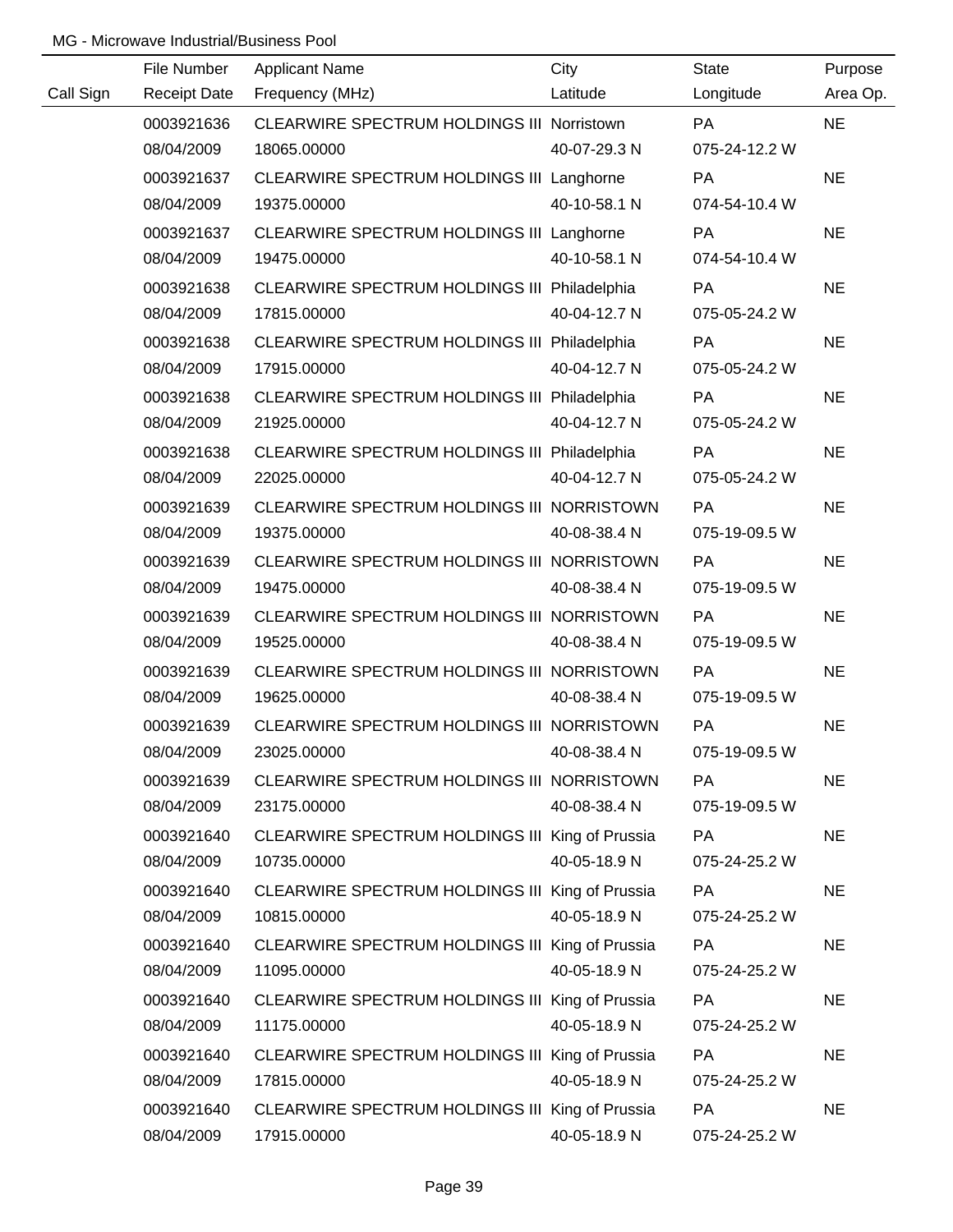|           | File Number         | <b>Applicant Name</b>                           | City         | <b>State</b>  | Purpose   |
|-----------|---------------------|-------------------------------------------------|--------------|---------------|-----------|
| Call Sign | <b>Receipt Date</b> | Frequency (MHz)                                 | Latitude     | Longitude     | Area Op.  |
|           | 0003921641          | CLEARWIRE SPECTRUM HOLDINGS III MORRISVILLE     |              | PA            | <b>NE</b> |
|           | 08/04/2009          | 10735.00000                                     | 40-12-34.6 N | 074-46-38.7 W |           |
|           | 0003921641          | CLEARWIRE SPECTRUM HOLDINGS III MORRISVILLE     |              | <b>PA</b>     | <b>NE</b> |
|           | 08/04/2009          | 10815.00000                                     | 40-12-34.6 N | 074-46-38.7 W |           |
|           | 0003921641          | CLEARWIRE SPECTRUM HOLDINGS III MORRISVILLE     |              | <b>PA</b>     | <b>NE</b> |
|           | 08/04/2009          | 11015.00000                                     | 40-12-34.6 N | 074-46-38.7 W |           |
|           | 0003921641          | CLEARWIRE SPECTRUM HOLDINGS III MORRISVILLE     |              | <b>PA</b>     | <b>NE</b> |
|           | 08/04/2009          | 11095.00000                                     | 40-12-34.6 N | 074-46-38.7 W |           |
|           | 0003921641          | CLEARWIRE SPECTRUM HOLDINGS III MORRISVILLE     |              | PA            | <b>NE</b> |
|           | 08/04/2009          | 19325.00000                                     | 40-12-34.6 N | 074-46-38.7 W |           |
|           | 0003921642          | CLEARWIRE SPECTRUM HOLDINGS III PHILADELPHIA    |              | <b>PA</b>     | <b>NE</b> |
|           | 08/04/2009          | 19525.00000                                     | 40-02-36.1 N | 075-10-09.5 W |           |
|           | 0003921642          | CLEARWIRE SPECTRUM HOLDINGS III PHILADELPHIA    |              | <b>PA</b>     | <b>NE</b> |
|           | 08/04/2009          | 19625.00000                                     | 40-02-36.1 N | 075-10-09.5 W |           |
|           | 0003921643          | CLEARWIRE SPECTRUM HOLDINGS III Rosemont        |              | PA            | <b>NE</b> |
|           | 08/04/2009          | 17815.00000                                     | 40-01-35.0 N | 075-19-57.7 W |           |
|           | 0003921643          | <b>CLEARWIRE SPECTRUM HOLDINGS III Rosemont</b> |              | <b>PA</b>     | <b>NE</b> |
|           | 08/04/2009          | 17915.00000                                     | 40-01-35.0 N | 075-19-57.7 W |           |
|           | 0003921643          | <b>CLEARWIRE SPECTRUM HOLDINGS III Rosemont</b> |              | PA            | <b>NE</b> |
|           | 08/04/2009          | 21825.00000                                     | 40-01-35.0 N | 075-19-57.7 W |           |
|           | 0003921644          | CLEARWIRE SPECTRUM HOLDINGS III PHILADELPHIA    |              | PA            | <b>NE</b> |
|           | 08/04/2009          | 19375.00000                                     | 40-00-56.9 N | 075-06-38.2 W |           |
|           | 0003921644          | CLEARWIRE SPECTRUM HOLDINGS III PHILADELPHIA    |              | PA            | <b>NE</b> |
|           | 08/04/2009          | 19475.00000                                     | 40-00-56.9 N | 075-06-38.2 W |           |
|           | 0003921644          | CLEARWIRE SPECTRUM HOLDINGS III PHILADELPHIA    |              | <b>PA</b>     | <b>NE</b> |
|           | 08/04/2009          | 21875.00000                                     | 40-00-56.9 N | 075-06-38.2 W |           |
|           | 0003921644          | CLEARWIRE SPECTRUM HOLDINGS III PHILADELPHIA    |              | <b>PA</b>     | <b>NE</b> |
|           | 08/04/2009          | 21975.00000                                     | 40-00-56.9 N | 075-06-38.2 W |           |
|           | 0003921645          | <b>CLEARWIRE SPECTRUM HOLDINGS III Bristol</b>  |              | PA            | <b>NE</b> |
|           | 08/04/2009          | 17815.00000                                     | 40-05-31.4 N | 074-52-23.0 W |           |
|           | 0003921645          | CLEARWIRE SPECTRUM HOLDINGS III Bristol         |              | <b>PA</b>     | <b>NE</b> |
|           | 08/04/2009          | 17915.00000                                     | 40-05-31.4 N | 074-52-23.0 W |           |
|           | 0003921646          | CLEARWIRE SPECTRUM HOLDINGS III Fort Washington |              | <b>PA</b>     | <b>NE</b> |
|           | 08/04/2009          | 17815.00000                                     | 40-08-02.8 N | 075-11-24.0 W |           |
|           | 0003921646          | CLEARWIRE SPECTRUM HOLDINGS III Fort Washington |              | <b>PA</b>     | <b>NE</b> |
|           | 08/04/2009          | 17915.00000                                     | 40-08-02.8 N | 075-11-24.0 W |           |
|           | 0003921646          | CLEARWIRE SPECTRUM HOLDINGS III Fort Washington |              | PA            | <b>NE</b> |
|           | 08/04/2009          | 23075.00000                                     | 40-08-02.8 N | 075-11-24.0 W |           |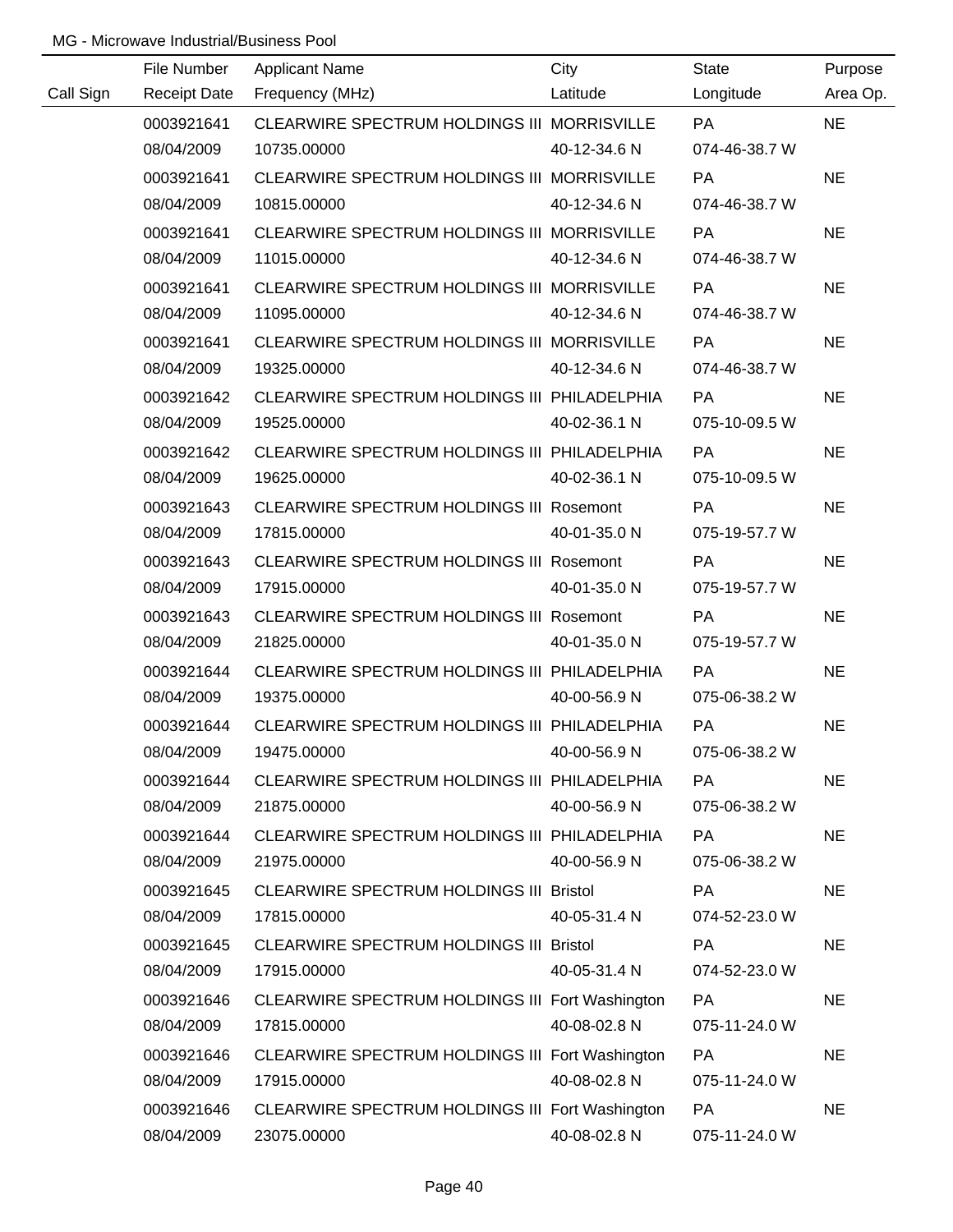|           | File Number         | <b>Applicant Name</b>                              | City         | <b>State</b>  | Purpose   |
|-----------|---------------------|----------------------------------------------------|--------------|---------------|-----------|
| Call Sign | <b>Receipt Date</b> | Frequency (MHz)                                    | Latitude     | Longitude     | Area Op.  |
|           | 0003921646          | CLEARWIRE SPECTRUM HOLDINGS III Fort Washington    |              | <b>PA</b>     | <b>NE</b> |
|           | 08/04/2009          | 23175.00000                                        | 40-08-02.8 N | 075-11-24.0 W |           |
|           | 0003921647          | CLEARWIRE SPECTRUM HOLDINGS III KING OF PRUSSIA PA |              |               | <b>NE</b> |
|           | 08/04/2009          | 19375.00000                                        | 40-05-23.3 N | 075-22-00.4 W |           |
|           | 0003921647          | CLEARWIRE SPECTRUM HOLDINGS III KING OF PRUSSIA PA |              |               | <b>NE</b> |
|           | 08/04/2009          | 19475.00000                                        | 40-05-23.3 N | 075-22-00.4 W |           |
|           | 0003921647          | CLEARWIRE SPECTRUM HOLDINGS III KING OF PRUSSIA PA |              |               | <b>NE</b> |
|           | 08/04/2009          | 23025.00000                                        | 40-05-23.3 N | 075-22-00.4 W |           |
|           | 0003921647          | CLEARWIRE SPECTRUM HOLDINGS III KING OF PRUSSIA PA |              |               | <b>NE</b> |
|           | 08/04/2009          | 23125.00000                                        | 40-05-23.3 N | 075-22-00.4 W |           |
|           | 0003921648          | CLEARWIRE SPECTRUM HOLDINGS III Huntingdon Valley  |              | PA            | <b>NE</b> |
|           | 08/04/2009          | 21825.00000                                        | 40-09-41.9 N | 075-04-38.5 W |           |
|           | 0003921649          | CLEARWIRE SPECTRUM HOLDINGS III Bristol            |              | <b>PA</b>     | <b>NE</b> |
|           | 08/04/2009          | 21875.00000                                        | 40-07-28.5 N | 074-51-50.9 W |           |
|           | 0003921650          | CLEARWIRE SPECTRUM HOLDINGS III Bristol            |              | <b>PA</b>     | <b>NE</b> |
|           | 08/04/2009          | 18015.00000                                        | 40-06-09.0 N | 074-52-26.8 W |           |
|           | 0003921650          | CLEARWIRE SPECTRUM HOLDINGS III Bristol            |              | <b>PA</b>     | <b>NE</b> |
|           | 08/04/2009          | 18115.00000                                        | 40-06-09.0 N | 074-52-26.8 W |           |
|           | 0003921651          | CLEARWIRE SPECTRUM HOLDINGS III Upper Dublin       |              | <b>PA</b>     | <b>NE</b> |
|           | 08/04/2009          | 19375.00000                                        | 40-10-12.1 N | 075-10-27.1 W |           |
|           | 0003921651          | CLEARWIRE SPECTRUM HOLDINGS III Upper Dublin       |              | PA            | <b>NE</b> |
|           | 08/04/2009          | 19475.00000                                        | 40-10-12.1 N | 075-10-27.1 W |           |
|           | 0003921652          | CLEARWIRE SPECTRUM HOLDINGS III Philadelphia       |              | PA            | <b>NE</b> |
|           | 08/04/2009          | 19525.00000                                        | 40-02-12.3 N | 075-08-37.0 W |           |
|           | 0003921652          | CLEARWIRE SPECTRUM HOLDINGS III Philadelphia       |              | <b>PA</b>     | <b>NE</b> |
|           | 08/04/2009          | 19575.00000                                        | 40-02-12.3 N | 075-08-37.0 W |           |
|           | 0003921652          | CLEARWIRE SPECTRUM HOLDINGS III Philadelphia       |              | PA            | <b>NE</b> |
|           | 08/04/2009          | 19625.00000                                        | 40-02-12.3 N | 075-08-37.0 W |           |
|           | 0003921652          | CLEARWIRE SPECTRUM HOLDINGS III Philadelphia       |              | PA            | <b>NE</b> |
|           | 08/04/2009          | 19675.00000                                        | 40-02-12.3 N | 075-08-37.0 W |           |
|           | 0003921653          | CLEARWIRE SPECTRUM HOLDINGS III PHILADELPHIA       |              | PA            | <b>NE</b> |
|           | 08/04/2009          | 17815.00000                                        | 40-06-26.4 N | 075-02-50.7 W |           |
|           | 0003921653          | CLEARWIRE SPECTRUM HOLDINGS III PHILADELPHIA       |              | PA            | <b>NE</b> |
|           | 08/04/2009          | 17915.00000                                        | 40-06-26.4 N | 075-02-50.7 W |           |
|           | 0003921653          | CLEARWIRE SPECTRUM HOLDINGS III PHILADELPHIA       |              | <b>PA</b>     | <b>NE</b> |
|           | 08/04/2009          | 19575.00000                                        | 40-06-26.4 N | 075-02-50.7 W |           |
|           | 0003921653          | CLEARWIRE SPECTRUM HOLDINGS III PHILADELPHIA       |              | <b>PA</b>     | <b>NE</b> |
|           | 08/04/2009          | 19675.00000                                        | 40-06-26.4 N | 075-02-50.7 W |           |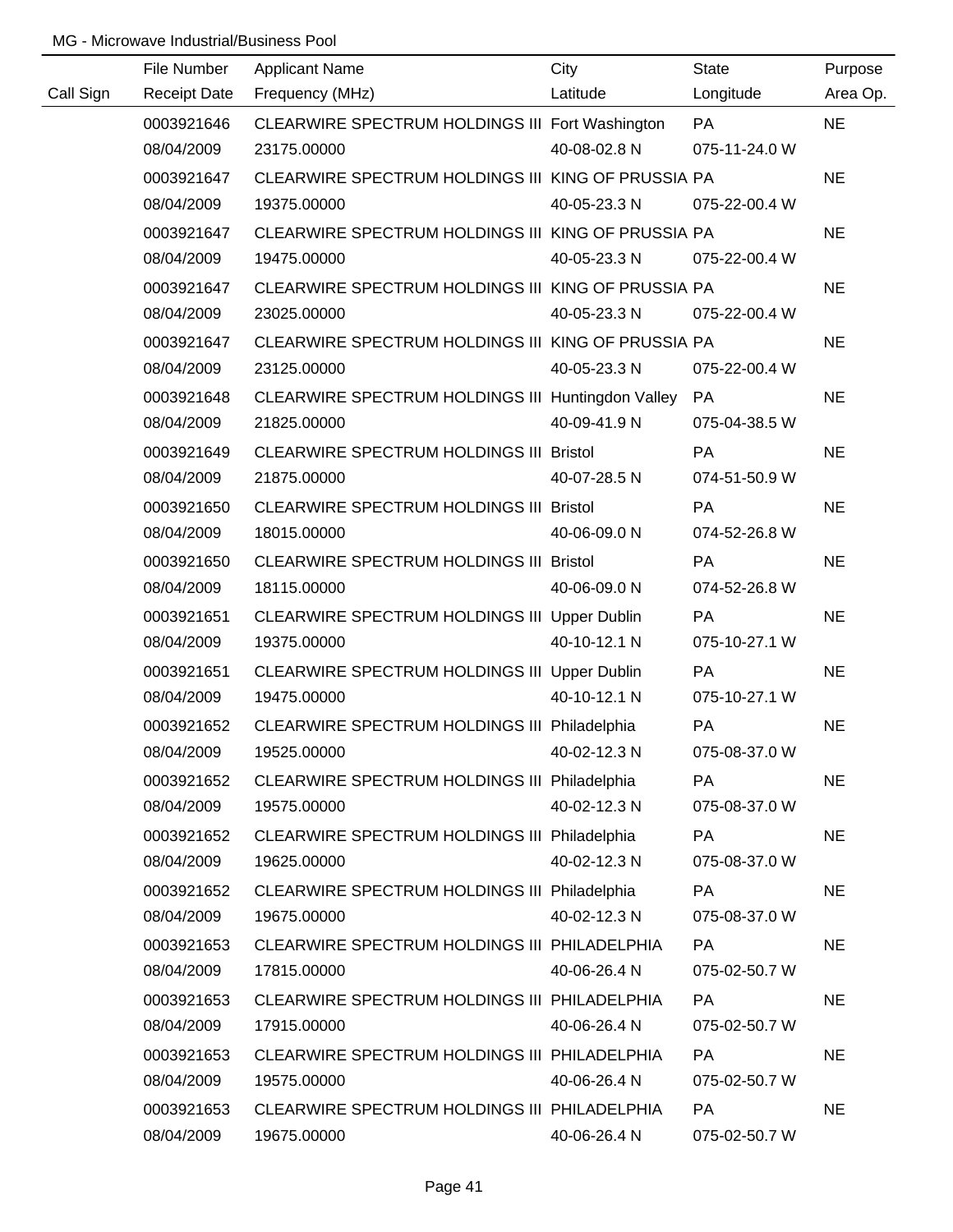|           | File Number         | <b>Applicant Name</b>                           | City         | <b>State</b>  | Purpose   |
|-----------|---------------------|-------------------------------------------------|--------------|---------------|-----------|
| Call Sign | <b>Receipt Date</b> | Frequency (MHz)                                 | Latitude     | Longitude     | Area Op.  |
|           | 0003921653          | CLEARWIRE SPECTRUM HOLDINGS III PHILADELPHIA    |              | <b>PA</b>     | <b>NE</b> |
|           | 08/04/2009          | 21825.00000                                     | 40-06-26.4 N | 075-02-50.7 W |           |
|           | 0003921653          | CLEARWIRE SPECTRUM HOLDINGS III PHILADELPHIA    |              | PA            | <b>NE</b> |
|           | 08/04/2009          | 21875.00000                                     | 40-06-26.4 N | 075-02-50.7 W |           |
|           | 0003921653          | CLEARWIRE SPECTRUM HOLDINGS III PHILADELPHIA    |              | <b>PA</b>     | <b>NE</b> |
|           | 08/04/2009          | 21925.00000                                     | 40-06-26.4 N | 075-02-50.7 W |           |
|           | 0003921654          | CLEARWIRE SPECTRUM HOLDINGS III North Wake      |              | <b>PA</b>     | <b>NE</b> |
|           | 08/04/2009          | 10855.00000                                     | 40-13-25.7 N | 075-15-03.6 W |           |
|           | 0003921654          | CLEARWIRE SPECTRUM HOLDINGS III North Wake      |              | PA            | <b>NE</b> |
|           | 08/04/2009          | 10935.00000                                     | 40-13-25.7 N | 075-15-03.6 W |           |
|           | 0003921654          | CLEARWIRE SPECTRUM HOLDINGS III North Wake      |              | PA            | <b>NE</b> |
|           | 08/04/2009          | 10975.00000                                     | 40-13-25.7 N | 075-15-03.6 W |           |
|           | 0003921654          | CLEARWIRE SPECTRUM HOLDINGS III North Wake      |              | PA            | <b>NE</b> |
|           | 08/04/2009          | 11055.00000                                     | 40-13-25.7 N | 075-15-03.6 W |           |
|           | 0003921654          | CLEARWIRE SPECTRUM HOLDINGS III North Wake      |              | PA            | <b>NE</b> |
|           | 08/04/2009          | 17765.00000                                     | 40-13-25.7 N | 075-15-03.6 W |           |
|           | 0003921654          | CLEARWIRE SPECTRUM HOLDINGS III North Wake      |              | PA            | <b>NE</b> |
|           | 08/04/2009          | 17815.00000                                     | 40-13-25.7 N | 075-15-03.6 W |           |
|           | 0003921654          | CLEARWIRE SPECTRUM HOLDINGS III North Wake      |              | PA            | <b>NE</b> |
|           | 08/04/2009          | 17915.00000                                     | 40-13-25.7 N | 075-15-03.6 W |           |
|           | 0003921654          | CLEARWIRE SPECTRUM HOLDINGS III North Wake      |              | PA            | <b>NE</b> |
|           | 08/04/2009          | 23025.00000                                     | 40-13-25.7 N | 075-15-03.6 W |           |
|           | 0003921655          | CLEARWIRE SPECTRUM HOLDINGS III CONSHOHOCKEN PA |              |               | <b>NE</b> |
|           | 08/04/2009          | 21875.00000                                     | 40-04-32.1 N | 075-17-08.8 W |           |
|           | 0003921656          | CLEARWIRE SPECTRUM HOLDINGS III Cheltenham      |              | PA            | <b>NE</b> |
|           | 08/04/2009          | 21875.00000                                     | 40-05-51.1 N | 075-08-36.7 W |           |
|           | 0003921657          | CLEARWIRE SPECTRUM HOLDINGS III King of Prussia |              | PA            | <b>NE</b> |
|           | 08/04/2009          | 11225.00000                                     | 40-04-54.3 N | 075-21-08.9 W |           |
|           | 0003921657          | CLEARWIRE SPECTRUM HOLDINGS III King of Prussia |              | <b>PA</b>     | <b>NE</b> |
|           | 08/04/2009          | 11305.00000                                     | 40-04-54.3 N | 075-21-08.9 W |           |
|           | 0003921657          | CLEARWIRE SPECTRUM HOLDINGS III King of Prussia |              | <b>PA</b>     | <b>NE</b> |
|           | 08/04/2009          | 11465.00000                                     | 40-04-54.3 N | 075-21-08.9 W |           |
|           | 0003921657          | CLEARWIRE SPECTRUM HOLDINGS III King of Prussia |              | PA            | <b>NE</b> |
|           | 08/04/2009          | 11545.00000                                     | 40-04-54.3 N | 075-21-08.9 W |           |
|           | 0003921657          | CLEARWIRE SPECTRUM HOLDINGS III King of Prussia |              | PA            | <b>NE</b> |
|           | 08/04/2009          | 19575.00000                                     | 40-04-54.3 N | 075-21-08.9 W |           |
|           | 0003921657          | CLEARWIRE SPECTRUM HOLDINGS III King of Prussia |              | PA            | <b>NE</b> |
|           | 08/04/2009          | 19675.00000                                     | 40-04-54.3 N | 075-21-08.9 W |           |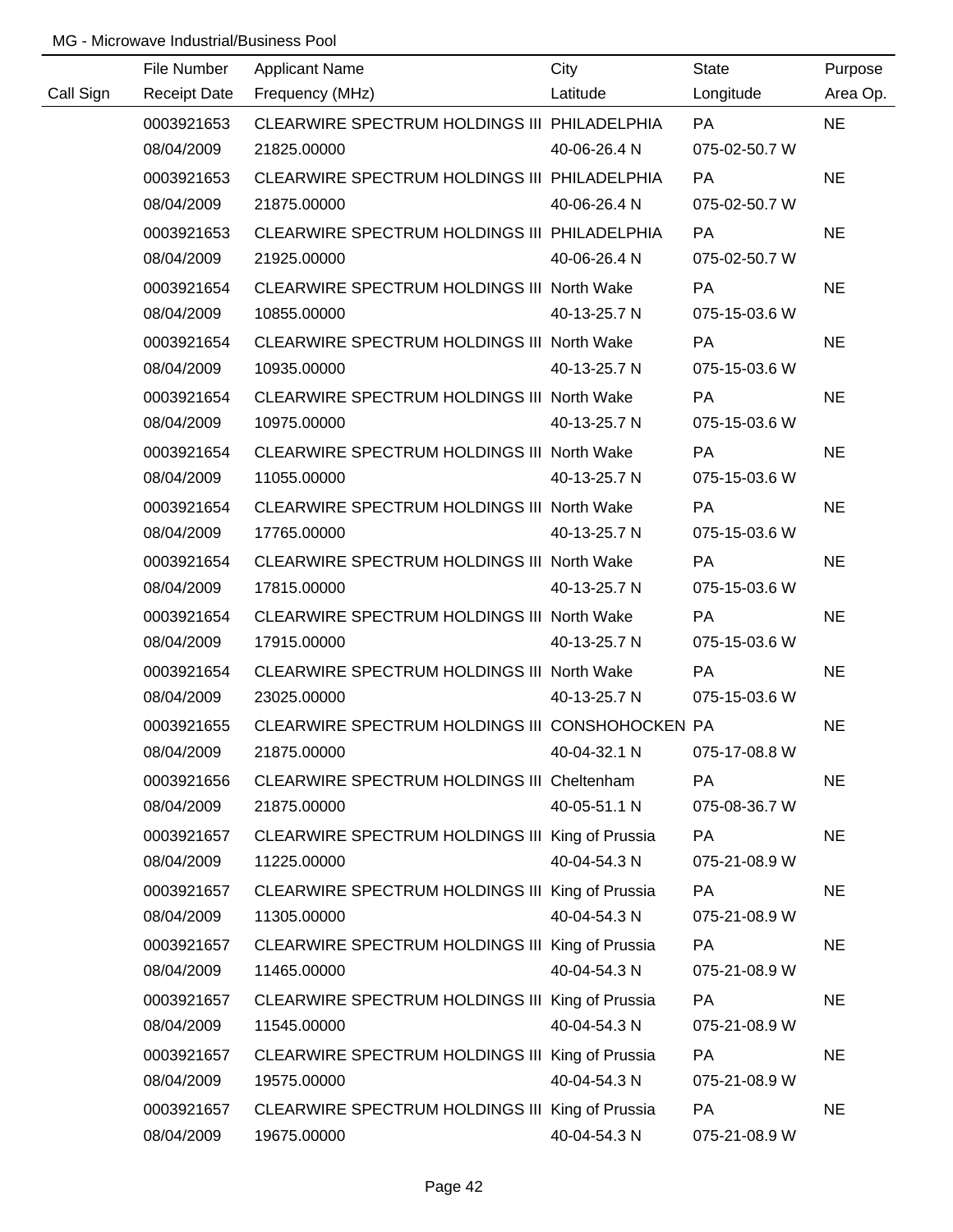|           | File Number         | <b>Applicant Name</b>                             | City         | <b>State</b>  | Purpose   |
|-----------|---------------------|---------------------------------------------------|--------------|---------------|-----------|
| Call Sign | <b>Receipt Date</b> | Frequency (MHz)                                   | Latitude     | Longitude     | Area Op.  |
|           | 0003921658          | CLEARWIRE SPECTRUM HOLDINGS III Philadelphia      |              | <b>PA</b>     | <b>NE</b> |
|           | 08/04/2009          | 17965.00000                                       | 40-01-10.3 N | 075-04-53.8 W |           |
|           | 0003921658          | CLEARWIRE SPECTRUM HOLDINGS III Philadelphia      |              | PA            | <b>NE</b> |
|           | 08/04/2009          | 18065.00000                                       | 40-01-10.3 N | 075-04-53.8 W |           |
|           | 0003921658          | CLEARWIRE SPECTRUM HOLDINGS III Philadelphia      |              | PA            | <b>NE</b> |
|           | 08/04/2009          | 23075.00000                                       | 40-01-10.3 N | 075-04-53.8 W |           |
|           | 0003921658          | CLEARWIRE SPECTRUM HOLDINGS III Philadelphia      |              | PA            | <b>NE</b> |
|           | 08/04/2009          | 23175.00000                                       | 40-01-10.3 N | 075-04-53.8 W |           |
|           | 0003921659          | CLEARWIRE SPECTRUM HOLDINGS III Southampton       |              | PA            | <b>NE</b> |
|           | 08/04/2009          | 11305.00000                                       | 40-10-55.2 N | 075-03-01.8 W |           |
|           | 0003921660          | CLEARWIRE SPECTRUM HOLDINGS III Nottingham        |              | PA            | <b>NE</b> |
|           | 08/04/2009          | 17765.00000                                       | 40-07-51.6 N | 074-58-05.4 W |           |
|           | 0003921660          | CLEARWIRE SPECTRUM HOLDINGS III Nottingham        |              | PA            | <b>NE</b> |
|           | 08/04/2009          | 17815.00000                                       | 40-07-51.6 N | 074-58-05.4 W |           |
|           | 0003921660          | CLEARWIRE SPECTRUM HOLDINGS III Nottingham        |              | PA            | <b>NE</b> |
|           | 08/04/2009          | 17915.00000                                       | 40-07-51.6 N | 074-58-05.4 W |           |
|           | 0003921660          | CLEARWIRE SPECTRUM HOLDINGS III Nottingham        |              | <b>PA</b>     | <b>NE</b> |
|           | 08/04/2009          | 17965.00000                                       | 40-07-51.6 N | 074-58-05.4 W |           |
|           | 0003921660          | CLEARWIRE SPECTRUM HOLDINGS III Nottingham        |              | PA            | <b>NE</b> |
|           | 08/04/2009          | 18065.00000                                       | 40-07-51.6 N | 074-58-05.4 W |           |
|           | 0003921661          | CLEARWIRE SPECTRUM HOLDINGS III BERWYN            |              | PA            | <b>NE</b> |
|           | 08/04/2009          | 10775.00000                                       | 40-02-44.8 N | 075-26-38.6 W |           |
|           | 0003921661          | CLEARWIRE SPECTRUM HOLDINGS III BERWYN            |              | PA            | <b>NE</b> |
|           | 08/04/2009          | 10855.00000                                       | 40-02-44.8 N | 075-26-38.6 W |           |
|           | 0003921662          | CLEARWIRE SPECTRUM HOLDINGS III Philadelphia      |              | <b>PA</b>     | <b>NE</b> |
|           | 08/04/2009          | 17815.00000                                       | 40-00-46.6 N | 075-07-58.2 W |           |
|           | 0003921662          | CLEARWIRE SPECTRUM HOLDINGS III Philadelphia      |              | PA            | <b>NE</b> |
|           | 08/04/2009          | 17915.00000                                       | 40-00-46.6 N | 075-07-58.2 W |           |
|           | 0003921662          | CLEARWIRE SPECTRUM HOLDINGS III Philadelphia      |              | PA            | <b>NE</b> |
|           | 08/04/2009          | 18015.00000                                       | 40-00-46.6 N | 075-07-58.2 W |           |
|           | 0003921662          | CLEARWIRE SPECTRUM HOLDINGS III Philadelphia      |              | <b>PA</b>     | <b>NE</b> |
|           | 08/04/2009          | 18115.00000                                       | 40-00-46.6 N | 075-07-58.2 W |           |
|           | 0003921663          | CLEARWIRE SPECTRUM HOLDINGS III HUNTINGDON VAL PA |              |               | <b>NE</b> |
|           | 08/04/2009          | 19375.00000                                       | 40-07-31.2 N | 075-03-40.0 W |           |
|           | 0003921663          | CLEARWIRE SPECTRUM HOLDINGS III HUNTINGDON VAL PA |              |               | <b>NE</b> |
|           | 08/04/2009          | 19475.00000                                       | 40-07-31.2 N | 075-03-40.0 W |           |
|           | 0003921663          | CLEARWIRE SPECTRUM HOLDINGS III HUNTINGDON VAL PA |              |               | <b>NE</b> |
|           | 08/04/2009          | 19575.00000                                       | 40-07-31.2 N | 075-03-40.0 W |           |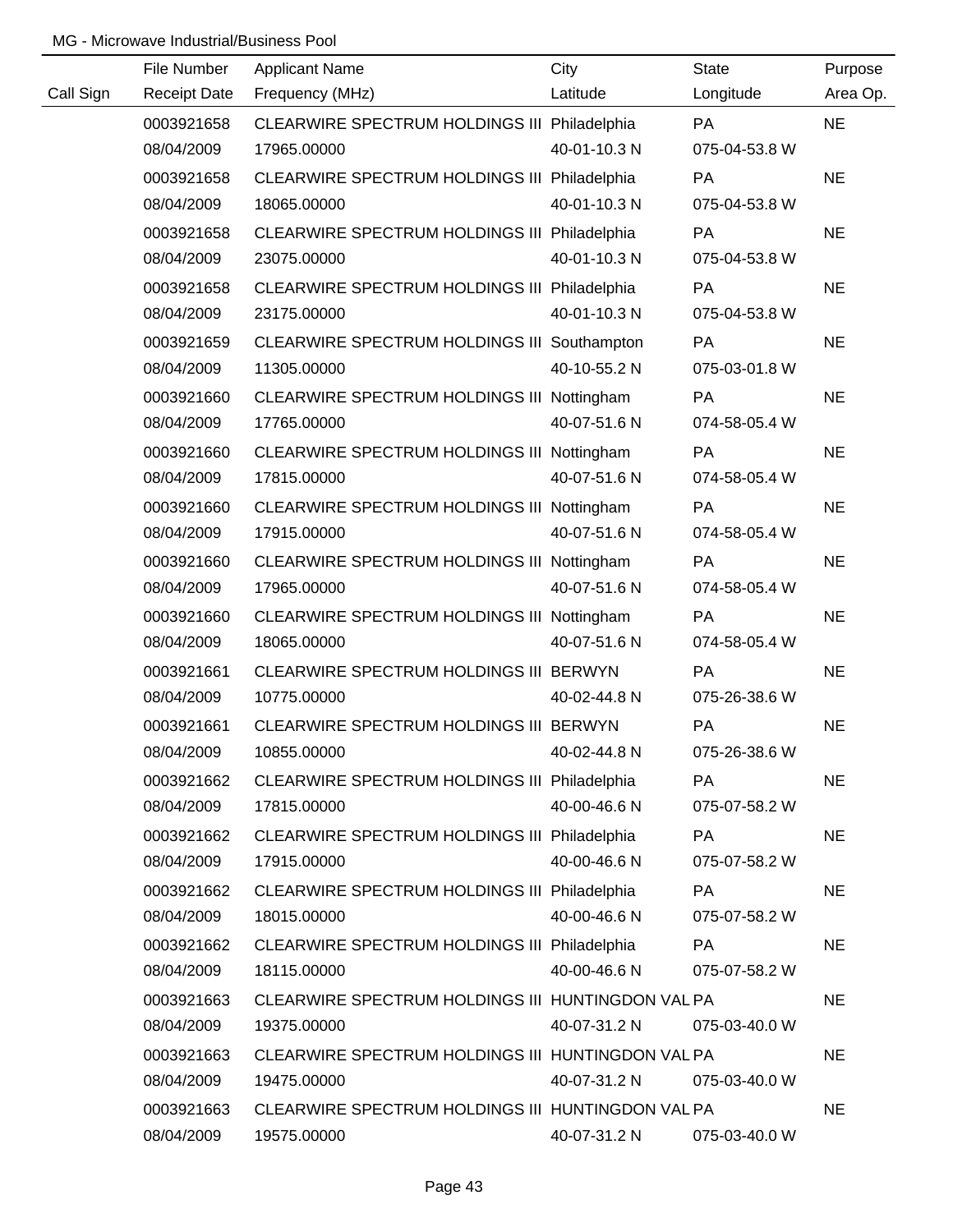|           | File Number | <b>Applicant Name</b>                              | City         | State         | Purpose   |
|-----------|-------------|----------------------------------------------------|--------------|---------------|-----------|
| Call Sign |             | Receipt Date Frequency (MHz)                       | Latitude     | Longitude     | Area Op.  |
|           | 0003921663  | CLEARWIRE SPECTRUM HOLDINGS III HUNTINGDON VAL PA  |              |               | <b>NE</b> |
|           | 08/04/2009  | 19675.00000                                        | 40-07-31.2 N | 075-03-40.0 W |           |
|           | 0003921664  | CLEARWIRE SPECTRUM HOLDINGS III Bristol            |              | PA            | <b>NE</b> |
|           | 08/04/2009  | 19375.00000                                        | 40-07-10.0 N | 074-50-13.2 W |           |
|           | 0003921664  | CLEARWIRE SPECTRUM HOLDINGS III Bristol            |              | <b>PA</b>     | <b>NE</b> |
|           | 08/04/2009  | 19475.00000                                        | 40-07-10.0 N | 074-50-13.2 W |           |
|           | 0003921664  | CLEARWIRE SPECTRUM HOLDINGS III Bristol            |              | PA            | <b>NE</b> |
|           | 08/04/2009  | 19525.00000                                        | 40-07-10.0 N | 074-50-13.2 W |           |
|           | 0003921664  | CLEARWIRE SPECTRUM HOLDINGS III Bristol            |              | PA            | <b>NE</b> |
|           | 08/04/2009  | 19625.00000                                        | 40-07-10.0 N | 074-50-13.2 W |           |
|           | 0003921664  | CLEARWIRE SPECTRUM HOLDINGS III Bristol            |              | PA            | <b>NE</b> |
|           | 08/04/2009  | 19675.00000                                        | 40-07-10.0 N | 074-50-13.2 W |           |
|           | 0003921665  | CLEARWIRE SPECTRUM HOLDINGS III Conshohocken       |              | PA            | <b>NE</b> |
|           | 08/04/2009  | 17765.00000                                        | 40-05-28.7 N | 075-17-30.5 W |           |
|           | 0003921666  | CLEARWIRE SPECTRUM HOLDINGS III Wyncote            |              | PA            | <b>NE</b> |
|           | 08/04/2009  | 23025.00000                                        | 40-04-31.5 N | 075-09-25.3 W |           |
|           | 0003921667  | <b>CLEARWIRE SPECTRUM HOLDINGS III Morrisville</b> |              | <b>PA</b>     | <b>NE</b> |
|           | 08/04/2009  | 17765.00000                                        | 40-11-49.1 N | 074-47-44.1 W |           |
|           | 0003921668  | CLEARWIRE SPECTRUM HOLDINGS III Langhorne          |              | PA            | <b>NE</b> |
|           | 08/04/2009  | 19375.00000                                        | 40-11-39.5 N | 074-52-11.3 W |           |
|           | 0003921668  | CLEARWIRE SPECTRUM HOLDINGS III Langhorne          |              | PA            | <b>NE</b> |
|           | 08/04/2009  | 19425.00000                                        | 40-11-39.5 N | 074-52-11.3 W |           |
|           | 0003921668  | CLEARWIRE SPECTRUM HOLDINGS III Langhorne          |              | PA            | <b>NE</b> |
|           | 08/04/2009  | 19475.00000                                        | 40-11-39.5 N | 074-52-11.3 W |           |
|           | 0003921669  | CLEARWIRE SPECTRUM HOLDINGS III BENSALEM           |              | <b>PA</b>     | <b>NE</b> |
|           | 08/04/2009  | 18015.00000                                        | 40-06-32.5 N | 074-56-23.5 W |           |
|           | 0003921669  | CLEARWIRE SPECTRUM HOLDINGS III BENSALEM           |              | PA            | <b>NE</b> |
|           | 08/04/2009  | 18115.00000                                        | 40-06-32.5 N | 074-56-23.5 W |           |
|           | 0003921669  | CLEARWIRE SPECTRUM HOLDINGS III BENSALEM           |              | PA            | <b>NE</b> |
|           | 08/04/2009  | 21825.00000                                        | 40-06-32.5 N | 074-56-23.5 W |           |
|           | 0003921669  | CLEARWIRE SPECTRUM HOLDINGS III BENSALEM           |              | PA            | <b>NE</b> |
|           | 08/04/2009  | 21875.00000                                        | 40-06-32.5 N | 074-56-23.5 W |           |
|           | 0003921669  | CLEARWIRE SPECTRUM HOLDINGS III BENSALEM           |              | PA            | <b>NE</b> |
|           | 08/04/2009  | 21975.00000                                        | 40-06-32.5 N | 074-56-23.5 W |           |
|           | 0003921670  | CLEARWIRE SPECTRUM HOLDINGS III Philadelphia       |              | PA            | <b>NE</b> |
|           | 08/04/2009  | 17965.00000                                        | 40-02-09.2 N | 075-10-27.1 W |           |
|           | 0003921670  | CLEARWIRE SPECTRUM HOLDINGS III Philadelphia       |              | PA            | <b>NE</b> |
|           | 08/04/2009  | 18065.00000                                        | 40-02-09.2 N | 075-10-27.1 W |           |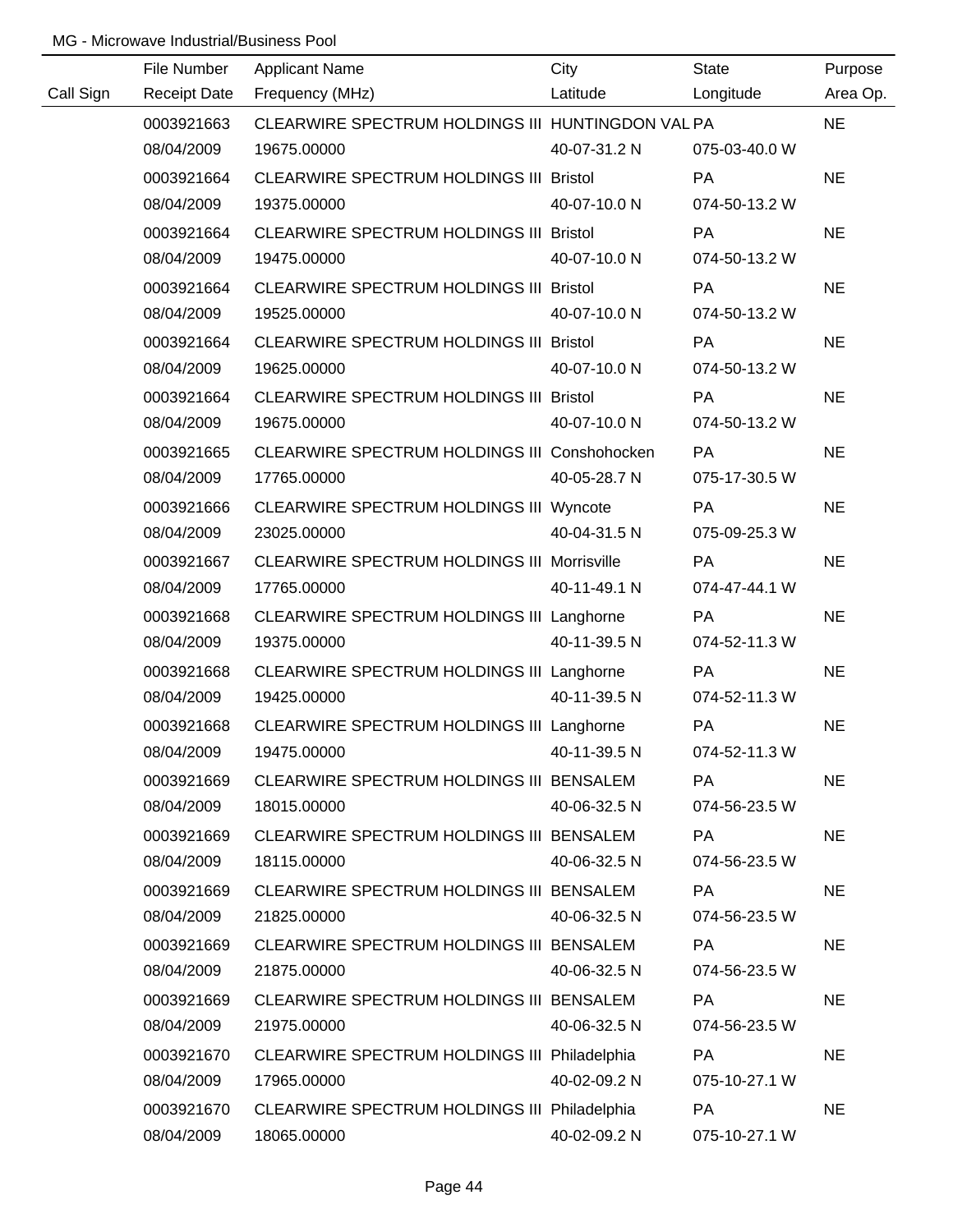|           | File Number         | <b>Applicant Name</b>                           | City         | <b>State</b>  | Purpose   |
|-----------|---------------------|-------------------------------------------------|--------------|---------------|-----------|
| Call Sign | <b>Receipt Date</b> | Frequency (MHz)                                 | Latitude     | Longitude     | Area Op.  |
|           | 0003921671          | CLEARWIRE SPECTRUM HOLDINGS III Philadelphia    |              | <b>PA</b>     | <b>NE</b> |
|           | 08/04/2009          | 17865.00000                                     | 40-01-02.0 N | 075-02-31.7 W |           |
|           | 0003921672          | CLEARWIRE SPECTRUM HOLDINGS III Abington        |              | PA            | <b>NE</b> |
|           | 08/04/2009          | 10735.00000                                     | 40-07-06.6 N | 075-08-00.6 W |           |
|           | 0003921672          | CLEARWIRE SPECTRUM HOLDINGS III Abington        |              | <b>PA</b>     | <b>NE</b> |
|           | 08/04/2009          | 10815.00000                                     | 40-07-06.6 N | 075-08-00.6 W |           |
|           | 0003921672          | CLEARWIRE SPECTRUM HOLDINGS III Abington        |              | PA            | <b>NE</b> |
|           | 08/04/2009          | 10975.00000                                     | 40-07-06.6 N | 075-08-00.6 W |           |
|           | 0003921672          | CLEARWIRE SPECTRUM HOLDINGS III Abington        |              | PA            | <b>NE</b> |
|           | 08/04/2009          | 11055.00000                                     | 40-07-06.6 N | 075-08-00.6 W |           |
|           | 0003921672          | CLEARWIRE SPECTRUM HOLDINGS III Abington        |              | PA            | <b>NE</b> |
|           | 08/04/2009          | 19375.00000                                     | 40-07-06.6 N | 075-08-00.6 W |           |
|           | 0003921672          | CLEARWIRE SPECTRUM HOLDINGS III Abington        |              | PA            | <b>NE</b> |
|           | 08/04/2009          | 19475.00000                                     | 40-07-06.6 N | 075-08-00.6 W |           |
|           | 0003921673          | CLEARWIRE SPECTRUM HOLDINGS III Philadelphia    |              | PA            | <b>NE</b> |
|           | 08/04/2009          | 17815.00000                                     | 40-00-12.8 N | 075-08-14.9 W |           |
|           | 0003921673          | CLEARWIRE SPECTRUM HOLDINGS III Philadelphia    |              | PA            | <b>NE</b> |
|           | 08/04/2009          | 17915.00000                                     | 40-00-12.8 N | 075-08-14.9 W |           |
|           | 0003921673          | CLEARWIRE SPECTRUM HOLDINGS III Philadelphia    |              | PA            | <b>NE</b> |
|           | 08/04/2009          | 23225.00000                                     | 40-00-12.8 N | 075-08-14.9 W |           |
|           | 0003921673          | CLEARWIRE SPECTRUM HOLDINGS III Philadelphia    |              | PA            | <b>NE</b> |
|           | 08/04/2009          | 23475.00000                                     | 40-00-12.8 N | 075-08-14.9 W |           |
|           | 0003921673          | CLEARWIRE SPECTRUM HOLDINGS III Philadelphia    |              | PA            | <b>NE</b> |
|           | 08/04/2009          | 23575.00000                                     | 40-00-12.8 N | 075-08-14.9 W |           |
|           | 0003921674          | CLEARWIRE SPECTRUM HOLDINGS III CONSHOHOCKEN PA |              |               | <b>NE</b> |
|           | 08/04/2009          | 19525.00000                                     | 40-04-06.3 N | 075-19-31.9 W |           |
|           | 0003921674          | CLEARWIRE SPECTRUM HOLDINGS III CONSHOHOCKEN PA |              |               | <b>NE</b> |
|           | 08/04/2009          | 19625.00000                                     | 40-04-06.3 N | 075-19-31.9 W |           |
|           | 0003921674          | CLEARWIRE SPECTRUM HOLDINGS III CONSHOHOCKEN PA |              |               | <b>NE</b> |
|           | 08/04/2009          | 21825.00000                                     | 40-04-06.3 N | 075-19-31.9 W |           |
|           | 0003921674          | CLEARWIRE SPECTRUM HOLDINGS III CONSHOHOCKEN PA |              |               | <b>NE</b> |
|           | 08/04/2009          | 21975.00000                                     | 40-04-06.3 N | 075-19-31.9 W |           |
|           | 0003921674          | CLEARWIRE SPECTRUM HOLDINGS III CONSHOHOCKEN PA |              |               | <b>NE</b> |
|           | 08/04/2009          | 22075.00000                                     | 40-04-06.3 N | 075-19-31.9 W |           |
|           | 0003921675          | CLEARWIRE SPECTRUM HOLDINGS III Philadelphia    |              | <b>PA</b>     | <b>NE</b> |
|           | 08/04/2009          | 19375.00000                                     | 39-59-53.9 N | 075-04-48.0 W |           |
|           | 0003921675          | CLEARWIRE SPECTRUM HOLDINGS III Philadelphia    |              | PA            | <b>NE</b> |
|           | 08/04/2009          | 19425.00000                                     | 39-59-53.9 N | 075-04-48.0 W |           |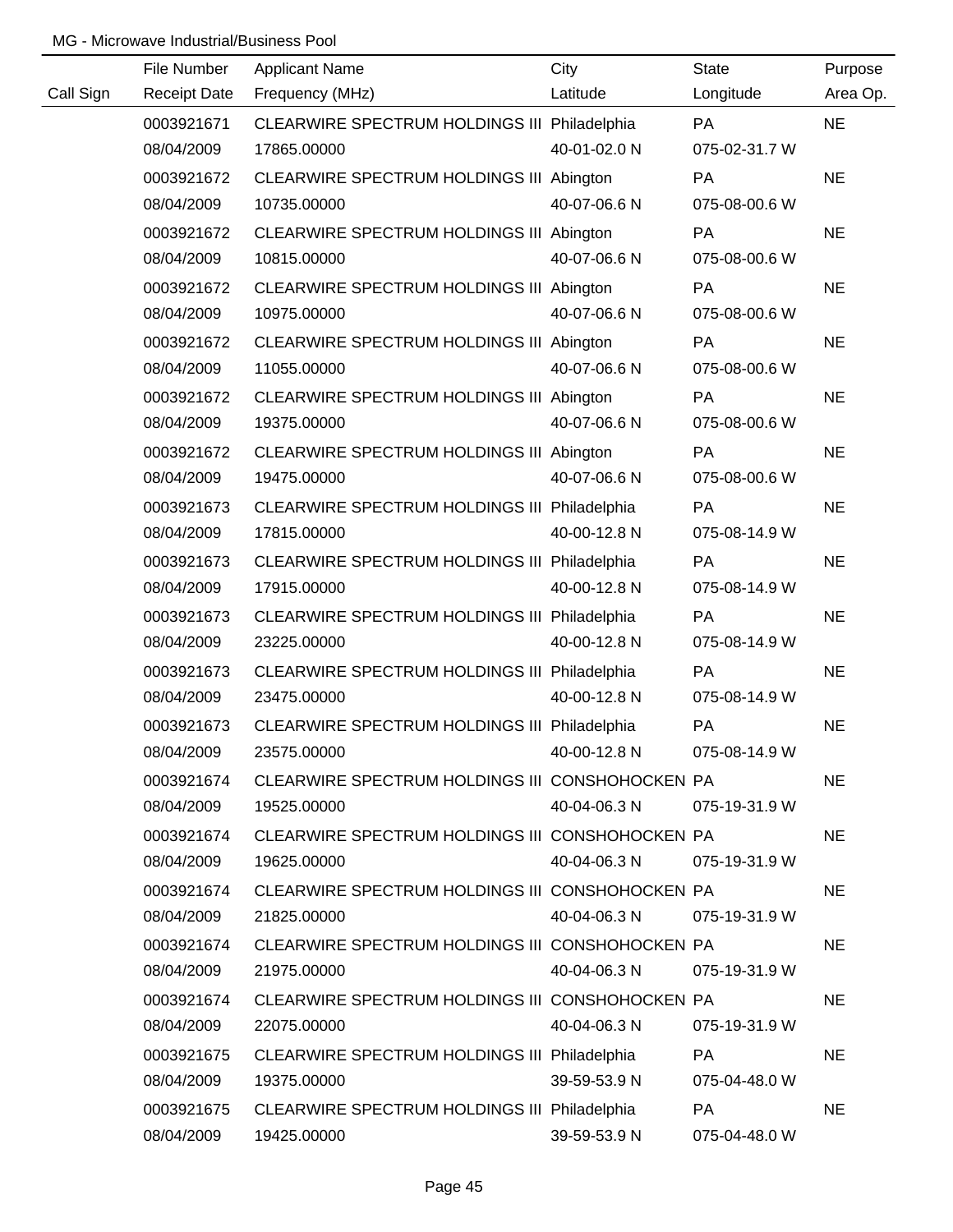|           | File Number         | <b>Applicant Name</b>                                 | City         | <b>State</b>  | Purpose   |
|-----------|---------------------|-------------------------------------------------------|--------------|---------------|-----------|
| Call Sign | <b>Receipt Date</b> | Frequency (MHz)                                       | Latitude     | Longitude     | Area Op.  |
|           | 0003921675          | CLEARWIRE SPECTRUM HOLDINGS III Philadelphia          |              | <b>PA</b>     | <b>NE</b> |
|           | 08/04/2009          | 19475.00000                                           | 39-59-53.9 N | 075-04-48.0 W |           |
|           | 0003921675          | CLEARWIRE SPECTRUM HOLDINGS III Philadelphia          |              | PA            | <b>NE</b> |
|           | 08/04/2009          | 19525.00000                                           | 39-59-53.9 N | 075-04-48.0 W |           |
|           | 0003921675          | CLEARWIRE SPECTRUM HOLDINGS III Philadelphia          |              | PA            | <b>NE</b> |
|           | 08/04/2009          | 19625.00000                                           | 39-59-53.9 N | 075-04-48.0 W |           |
|           | 0003921675          | CLEARWIRE SPECTRUM HOLDINGS III Philadelphia          |              | PA            | <b>NE</b> |
|           | 08/04/2009          | 23025.00000                                           | 39-59-53.9 N | 075-04-48.0 W |           |
|           | 0003921675          | CLEARWIRE SPECTRUM HOLDINGS III Philadelphia          |              | PA            | <b>NE</b> |
|           | 08/04/2009          | 23125.00000                                           | 39-59-53.9 N | 075-04-48.0 W |           |
|           | 0003921676          | <b>CLEARWIRE SPECTRUM HOLDINGS III Fairless Hills</b> |              | PA            | <b>NE</b> |
|           | 08/04/2009          | 19375.00000                                           | 40-10-57.6 N | 074-47-15.3 W |           |
|           | 0003921676          | <b>CLEARWIRE SPECTRUM HOLDINGS III Fairless Hills</b> |              | PA            | <b>NE</b> |
|           | 08/04/2009          | 19475.00000                                           | 40-10-57.6 N | 074-47-15.3 W |           |
|           | 0003921676          | CLEARWIRE SPECTRUM HOLDINGS III Fairless Hills        |              | PA            | <b>NE</b> |
|           | 08/04/2009          | 19575.00000                                           | 40-10-57.6 N | 074-47-15.3 W |           |
|           | 0003921676          | CLEARWIRE SPECTRUM HOLDINGS III Fairless Hills        |              | PA            | <b>NE</b> |
|           | 08/04/2009          | 19675.00000                                           | 40-10-57.6 N | 074-47-15.3 W |           |
|           | 0003921677          | CLEARWIRE SPECTRUM HOLDINGS III Philadelphia          |              | PA            | <b>NE</b> |
|           | 08/04/2009          | 10735.00000                                           | 40-02-20.8 N | 075-09-35.6 W |           |
|           | 0003921677          | CLEARWIRE SPECTRUM HOLDINGS III Philadelphia          |              | PA            | <b>NE</b> |
|           | 08/04/2009          | 10815.00000                                           | 40-02-20.8 N | 075-09-35.6 W |           |
|           | 0003921677          | CLEARWIRE SPECTRUM HOLDINGS III Philadelphia          |              | PA            | <b>NE</b> |
|           | 08/04/2009          | 10975.00000                                           | 40-02-20.8 N | 075-09-35.6 W |           |
|           | 0003921677          | CLEARWIRE SPECTRUM HOLDINGS III Philadelphia          |              | PA            | <b>NE</b> |
|           | 08/04/2009          | 11055.00000                                           | 40-02-20.8 N | 075-09-35.6 W |           |
|           | 0003921677          | CLEARWIRE SPECTRUM HOLDINGS III Philadelphia          |              | PA            | <b>NE</b> |
|           | 08/04/2009          | 17815.00000                                           | 40-02-20.8 N | 075-09-35.6 W |           |
|           | 0003921677          | CLEARWIRE SPECTRUM HOLDINGS III Philadelphia          |              | <b>PA</b>     | <b>NE</b> |
|           | 08/04/2009          | 17915.00000                                           | 40-02-20.8 N | 075-09-35.6 W |           |
|           | 0003921677          | CLEARWIRE SPECTRUM HOLDINGS III Philadelphia          |              | <b>PA</b>     | <b>NE</b> |
|           | 08/04/2009          | 23025.00000                                           | 40-02-20.8 N | 075-09-35.6 W |           |
|           | 0003921677          | CLEARWIRE SPECTRUM HOLDINGS III Philadelphia          |              | PA            | <b>NE</b> |
|           | 08/04/2009          | 23125.00000                                           | 40-02-20.8 N | 075-09-35.6 W |           |
|           | 0003921678          | CLEARWIRE SPECTRUM HOLDINGS III Philadelphia          |              | PA            | <b>NE</b> |
|           | 08/04/2009          | 23025.00000                                           | 40-03-57.2 N | 075-03-56.8 W |           |
|           | 0003921679          | <b>CLEARWIRE SPECTRUM HOLDINGS III Penndel</b>        |              | PA            | <b>NE</b> |
|           | 08/04/2009          | 17815.00000                                           | 40-09-34.9 N | 074-54-29.0 W |           |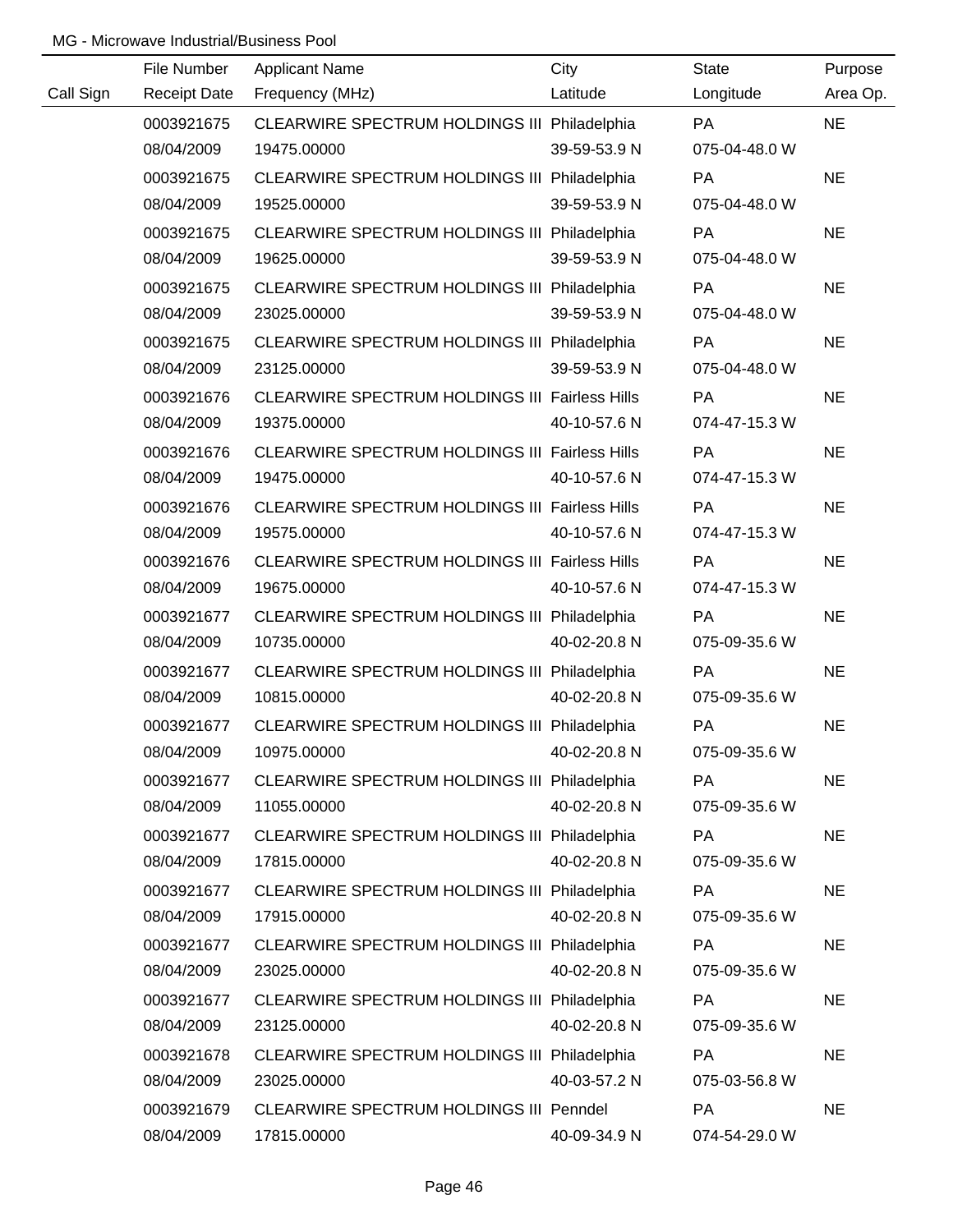|           | File Number         | <b>Applicant Name</b>                             | City         | <b>State</b>  | Purpose   |
|-----------|---------------------|---------------------------------------------------|--------------|---------------|-----------|
| Call Sign | <b>Receipt Date</b> | Frequency (MHz)                                   | Latitude     | Longitude     | Area Op.  |
|           | 0003921679          | CLEARWIRE SPECTRUM HOLDINGS III Penndel           |              | <b>PA</b>     | <b>NE</b> |
|           | 08/04/2009          | 17915.00000                                       | 40-09-34.9 N | 074-54-29.0 W |           |
|           | 0003921679          | CLEARWIRE SPECTRUM HOLDINGS III Penndel           |              | PA            | <b>NE</b> |
|           | 08/04/2009          | 18015.00000                                       | 40-09-34.9 N | 074-54-29.0 W |           |
|           | 0003921679          | CLEARWIRE SPECTRUM HOLDINGS III Penndel           |              | <b>PA</b>     | <b>NE</b> |
|           | 08/04/2009          | 18115.00000                                       | 40-09-34.9 N | 074-54-29.0 W |           |
|           | 0003921680          | CLEARWIRE SPECTRUM HOLDINGS III DRESHER           |              | <b>PA</b>     | <b>NE</b> |
|           | 08/04/2009          | 19375.00000                                       | 40-08-37.7 N | 075-09-23.0 W |           |
|           | 0003921680          | CLEARWIRE SPECTRUM HOLDINGS III DRESHER           |              | PA            | <b>NE</b> |
|           | 08/04/2009          | 19475.00000                                       | 40-08-37.7 N | 075-09-23.0 W |           |
|           | 0003921681          | CLEARWIRE SPECTRUM HOLDINGS III Langhorne         |              | PA            | <b>NE</b> |
|           | 08/04/2009          | 17815.00000                                       | 40-11-21.2 N | 074-52-51.9 W |           |
|           | 0003921681          | CLEARWIRE SPECTRUM HOLDINGS III Langhorne         |              | PA            | <b>NE</b> |
|           | 08/04/2009          | 17915.00000                                       | 40-11-21.2 N | 074-52-51.9 W |           |
|           | 0003921681          | CLEARWIRE SPECTRUM HOLDINGS III Langhorne         |              | PA            | <b>NE</b> |
|           | 08/04/2009          | 23025.00000                                       | 40-11-21.2 N | 074-52-51.9 W |           |
|           | 0003921681          | CLEARWIRE SPECTRUM HOLDINGS III Langhorne         |              | PA            | <b>NE</b> |
|           | 08/04/2009          | 23125.00000                                       | 40-11-21.2 N | 074-52-51.9 W |           |
|           | 0003921682          | CLEARWIRE SPECTRUM HOLDINGS III BALA CYNWYD       |              | PA            | <b>NE</b> |
|           | 08/04/2009          | 21825.00000                                       | 40-00-24.2 N | 075-14-36.0 W |           |
|           | 0003921683          | <b>CLEARWIRE SPECTRUM HOLDINGS III Norristown</b> |              | PA            | <b>NE</b> |
|           | 08/04/2009          | 19375.00000                                       | 40-09-16.1 N | 075-22-18.6 W |           |
|           | 0003921683          | CLEARWIRE SPECTRUM HOLDINGS III Norristown        |              | PA            | <b>NE</b> |
|           | 08/04/2009          | 19475.00000                                       | 40-09-16.1 N | 075-22-18.6 W |           |
|           | 0003921683          | CLEARWIRE SPECTRUM HOLDINGS III Norristown        |              | PA            | <b>NE</b> |
|           | 08/04/2009          | 19525.00000                                       | 40-09-16.1 N | 075-22-18.6 W |           |
|           | 0003921683          | CLEARWIRE SPECTRUM HOLDINGS III Norristown        |              | PA            | <b>NE</b> |
|           | 08/04/2009          | 19625.00000                                       | 40-09-16.1 N | 075-22-18.6 W |           |
|           | 0003921684          | <b>CLEARWIRE SPECTRUM HOLDINGS III Villanova</b>  |              | PA            | <b>NE</b> |
|           | 08/04/2009          | 23025.00000                                       | 40-02-01.3 N | 075-20-17.0 W |           |
|           | 0003921685          | CLEARWIRE SPECTRUM HOLDINGS III Philadelphia      |              | <b>PA</b>     | <b>NE</b> |
|           | 08/04/2009          | 19375.00000                                       | 40-00-20.9 N | 075-06-15.1 W |           |
|           | 0003921685          | CLEARWIRE SPECTRUM HOLDINGS III Philadelphia      |              | <b>PA</b>     | <b>NE</b> |
|           | 08/04/2009          | 19475.00000                                       | 40-00-20.9 N | 075-06-15.1 W |           |
|           | 0003921685          | CLEARWIRE SPECTRUM HOLDINGS III Philadelphia      |              | PA            | <b>NE</b> |
|           | 08/04/2009          | 23025.00000                                       | 40-00-20.9 N | 075-06-15.1 W |           |
|           | 0003921685          | CLEARWIRE SPECTRUM HOLDINGS III Philadelphia      |              | <b>PA</b>     | <b>NE</b> |
|           | 08/04/2009          | 23075.00000                                       | 40-00-20.9 N | 075-06-15.1 W |           |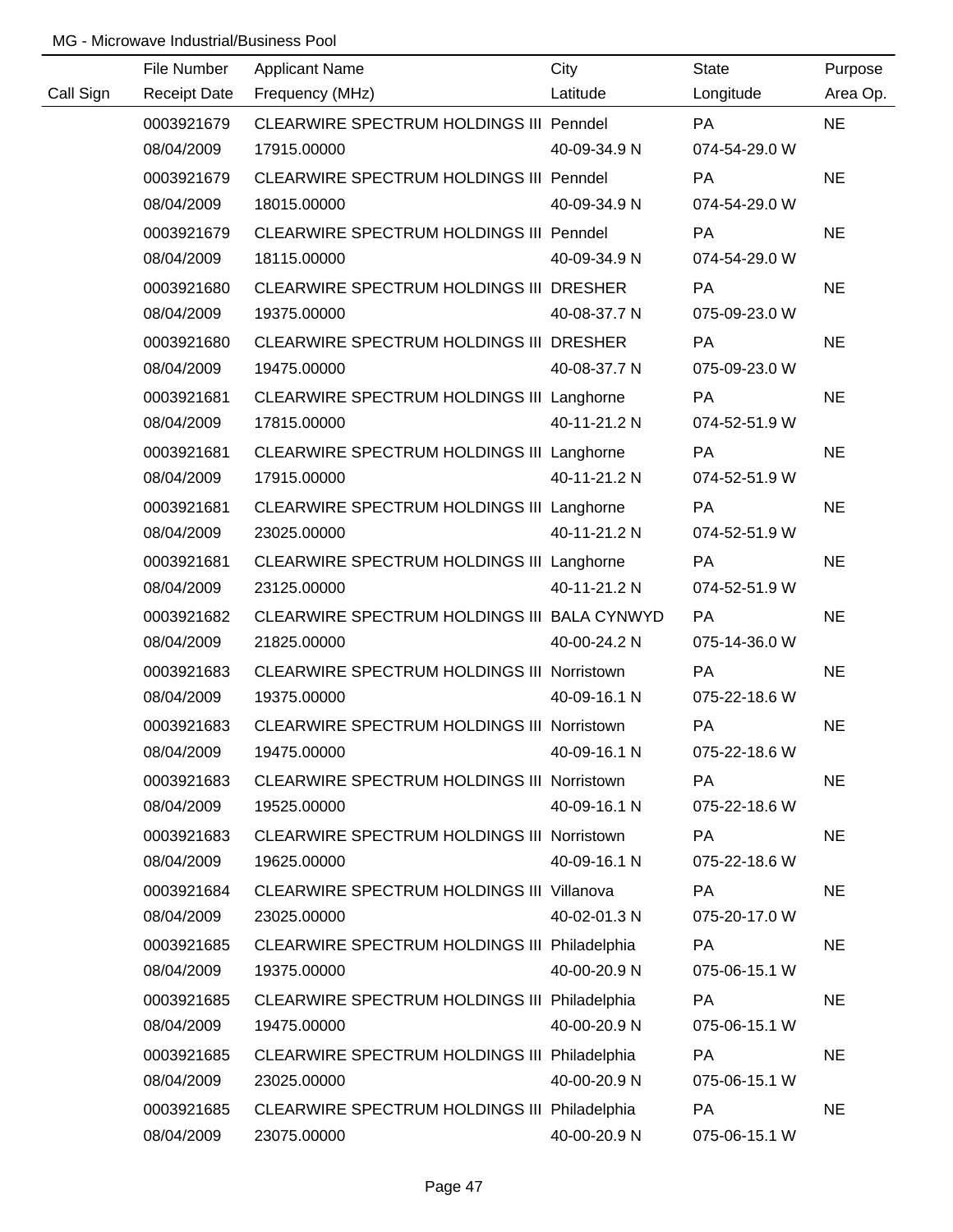|           | File Number | <b>Applicant Name</b>                           | City         | State         | Purpose   |
|-----------|-------------|-------------------------------------------------|--------------|---------------|-----------|
| Call Sign |             | Receipt Date Frequency (MHz)                    | Latitude     | Longitude     | Area Op.  |
|           | 0003921685  | CLEARWIRE SPECTRUM HOLDINGS III Philadelphia    |              | <b>PA</b>     | <b>NE</b> |
|           | 08/04/2009  | 23175.00000                                     | 40-00-20.9 N | 075-06-15.1 W |           |
|           | 0003921686  | CLEARWIRE SPECTRUM HOLDINGS III Philadelphia    |              | PA            | <b>NE</b> |
|           | 08/04/2009  | 19375.00000                                     | 40-03-16.3 N | 075-07-33.5 W |           |
|           | 0003921686  | CLEARWIRE SPECTRUM HOLDINGS III Philadelphia    |              | PA            | <b>NE</b> |
|           | 08/04/2009  | 19475.00000                                     | 40-03-16.3 N | 075-07-33.5 W |           |
|           | 0003921686  | CLEARWIRE SPECTRUM HOLDINGS III Philadelphia    |              | PA            | <b>NE</b> |
|           | 08/04/2009  | 19575.00000                                     | 40-03-16.3 N | 075-07-33.5 W |           |
|           | 0003921686  | CLEARWIRE SPECTRUM HOLDINGS III Philadelphia    |              | PA            | <b>NE</b> |
|           | 08/04/2009  | 19675.00000                                     | 40-03-16.3 N | 075-07-33.5 W |           |
|           | 0003921687  | CLEARWIRE SPECTRUM HOLDINGS III WAYNE           |              | <b>PA</b>     | <b>NE</b> |
|           | 08/04/2009  | 10735.00000                                     | 40-02-43.4 N | 075-23-28.0 W |           |
|           | 0003921687  | CLEARWIRE SPECTRUM HOLDINGS III WAYNE           |              | PA            | <b>NE</b> |
|           | 08/04/2009  | 10815.00000                                     | 40-02-43.4 N | 075-23-28.0 W |           |
|           | 0003921687  | CLEARWIRE SPECTRUM HOLDINGS III WAYNE           |              | <b>PA</b>     | <b>NE</b> |
|           | 08/04/2009  | 19525.00000                                     | 40-02-43.4 N | 075-23-28.0 W |           |
|           | 0003921687  | CLEARWIRE SPECTRUM HOLDINGS III WAYNE           |              | <b>PA</b>     | <b>NE</b> |
|           | 08/04/2009  | 19625.00000                                     | 40-02-43.4 N | 075-23-28.0 W |           |
|           | 0003921687  | CLEARWIRE SPECTRUM HOLDINGS III WAYNE           |              | <b>PA</b>     | <b>NE</b> |
|           | 08/04/2009  | 21825.00000                                     | 40-02-43.4 N | 075-23-28.0 W |           |
|           | 0003921687  | CLEARWIRE SPECTRUM HOLDINGS III WAYNE           |              | PA            | <b>NE</b> |
|           | 08/04/2009  | 21975.00000                                     | 40-02-43.4 N | 075-23-28.0 W |           |
|           | 0003921688  | CLEARWIRE SPECTRUM HOLDINGS III Philadelphia    |              | PA            | <b>NE</b> |
|           | 08/04/2009  | 22025.00000                                     | 39-59-13.1 N | 075-09-20.4 W |           |
|           | 0003921689  | CLEARWIRE SPECTRUM HOLDINGS III ELKINS PARK     |              | PA.           | <b>NE</b> |
|           | 08/04/2009  | 17865.00000                                     | 40-04-28.2 N | 075-07-56.3 W |           |
|           | 0003921690  | CLEARWIRE SPECTRUM HOLDINGS III Audubon         |              | NJ.           | <b>NE</b> |
|           | 08/04/2009  | 21825.00000                                     | 39-53-27.7 N | 075-04-08.8 W |           |
|           | 0003921691  | CLEARWIRE SPECTRUM HOLDINGS III CONSHOHOCKEN PA |              |               | NE.       |
|           | 08/04/2009  | 11225.00000                                     | 40-04-07.8 N | 075-18-36.7 W |           |
|           | 0003921691  | CLEARWIRE SPECTRUM HOLDINGS III CONSHOHOCKEN PA |              |               | <b>NE</b> |
|           | 08/04/2009  | 11305.00000                                     | 40-04-07.8 N | 075-18-36.7 W |           |
|           | 0003921691  | CLEARWIRE SPECTRUM HOLDINGS III CONSHOHOCKEN PA |              |               | <b>NE</b> |
|           | 08/04/2009  | 11465.00000                                     | 40-04-07.8 N | 075-18-36.7 W |           |
|           | 0003921691  | CLEARWIRE SPECTRUM HOLDINGS III CONSHOHOCKEN PA |              |               | NE.       |
|           | 08/04/2009  | 11545.00000                                     | 40-04-07.8 N | 075-18-36.7 W |           |
|           | 0003921691  | CLEARWIRE SPECTRUM HOLDINGS III CONSHOHOCKEN PA |              |               | <b>NE</b> |
|           | 08/04/2009  | 19375.00000                                     | 40-04-07.8 N | 075-18-36.7 W |           |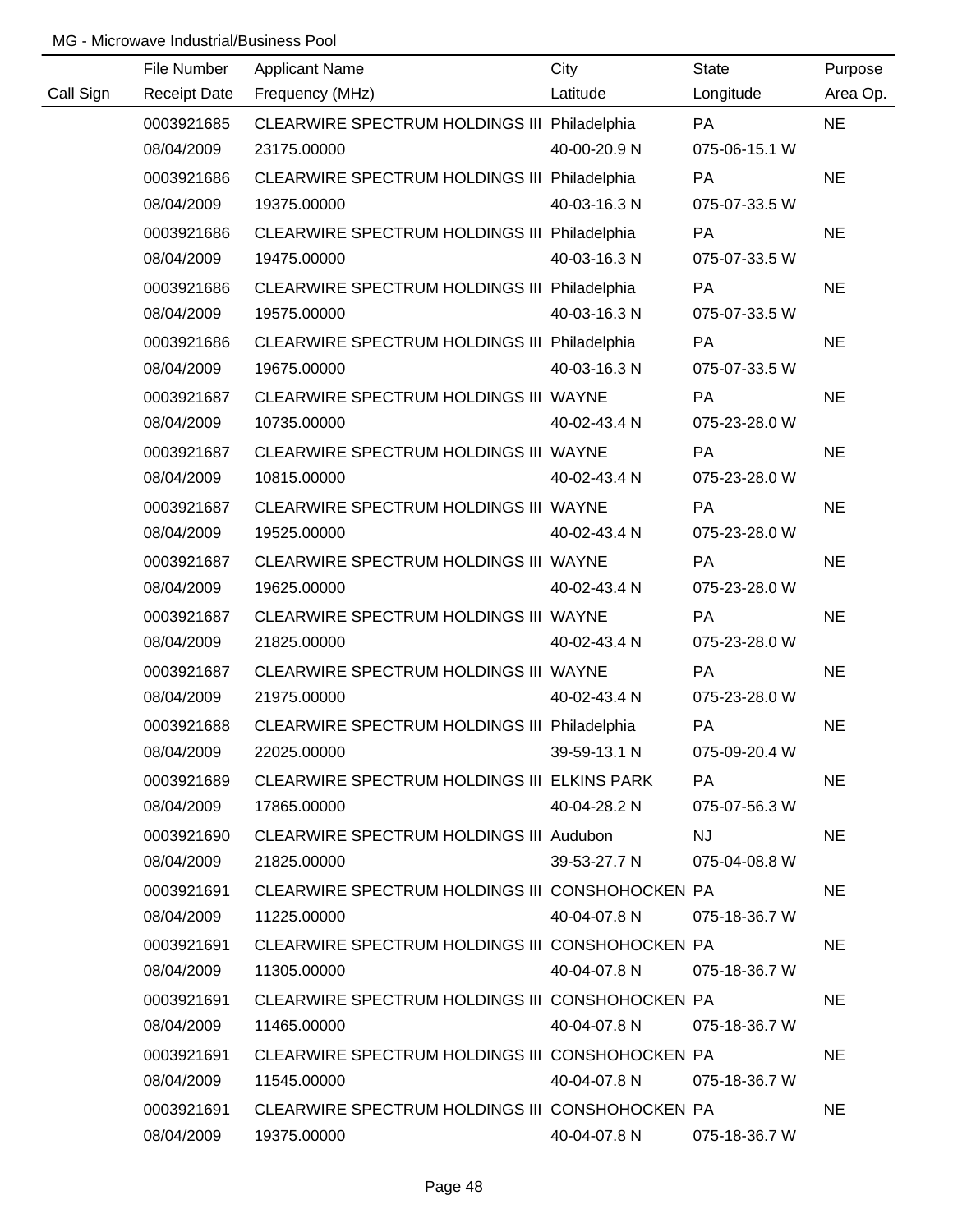|           | File Number | <b>Applicant Name</b>                             | City         | <b>State</b>  | Purpose   |
|-----------|-------------|---------------------------------------------------|--------------|---------------|-----------|
| Call Sign |             | Receipt Date Frequency (MHz)                      | Latitude     | Longitude     | Area Op.  |
|           | 0003921691  | CLEARWIRE SPECTRUM HOLDINGS III CONSHOHOCKEN PA   |              |               | <b>NE</b> |
|           | 08/04/2009  | 19475.00000                                       | 40-04-07.8 N | 075-18-36.7 W |           |
|           | 0003921691  | CLEARWIRE SPECTRUM HOLDINGS III CONSHOHOCKEN PA   |              |               | <b>NE</b> |
|           | 08/04/2009  | 23025.00000                                       | 40-04-07.8 N | 075-18-36.7 W |           |
|           | 0003921691  | CLEARWIRE SPECTRUM HOLDINGS III CONSHOHOCKEN PA   |              |               | <b>NE</b> |
|           | 08/04/2009  | 23075.00000                                       | 40-04-07.8 N | 075-18-36.7 W |           |
|           | 0003921691  | CLEARWIRE SPECTRUM HOLDINGS III CONSHOHOCKEN PA   |              |               | <b>NE</b> |
|           | 08/04/2009  | 23125.00000                                       | 40-04-07.8 N | 075-18-36.7 W |           |
|           | 0003921691  | CLEARWIRE SPECTRUM HOLDINGS III CONSHOHOCKEN PA   |              |               | <b>NE</b> |
|           | 08/04/2009  | 23175.00000                                       | 40-04-07.8 N | 075-18-36.7 W |           |
|           | 0003921691  | CLEARWIRE SPECTRUM HOLDINGS III CONSHOHOCKEN PA   |              |               | <b>NE</b> |
|           | 08/04/2009  | 23275.00000                                       | 40-04-07.8 N | 075-18-36.7 W |           |
|           | 0003921692  | CLEARWIRE SPECTRUM HOLDINGS III Norristown        |              | PA            | <b>NE</b> |
|           | 08/04/2009  | 17815.00000                                       | 40-07-59.1 N | 075-22-27.2 W |           |
|           | 0003921692  | CLEARWIRE SPECTRUM HOLDINGS III Norristown        |              | PA            | <b>NE</b> |
|           | 08/04/2009  | 17915.00000                                       | 40-07-59.1 N | 075-22-27.2 W |           |
|           | 0003921692  | CLEARWIRE SPECTRUM HOLDINGS III Norristown        |              | <b>PA</b>     | <b>NE</b> |
|           | 08/04/2009  | 17965.00000                                       | 40-07-59.1 N | 075-22-27.2 W |           |
|           | 0003921692  | <b>CLEARWIRE SPECTRUM HOLDINGS III Norristown</b> |              | PA            | <b>NE</b> |
|           | 08/04/2009  | 18065.00000                                       | 40-07-59.1 N | 075-22-27.2 W |           |
|           | 0003921694  | CLEARWIRE SPECTRUM HOLDINGS III Skippack          |              | <b>PA</b>     | <b>NE</b> |
|           | 08/04/2009  | 11225.00000                                       | 40-12-49.9 N | 075-22-27.3 W |           |
|           | 0003921694  | CLEARWIRE SPECTRUM HOLDINGS III Skippack          |              | PA            | <b>NE</b> |
|           | 08/04/2009  | 11305.00000                                       | 40-12-49.9 N | 075-22-27.3 W |           |
|           | 0003921694  | CLEARWIRE SPECTRUM HOLDINGS III Skippack          |              | <b>PA</b>     | <b>NE</b> |
|           | 08/04/2009  | 11465.00000                                       | 40-12-49.9 N | 075-22-27.3 W |           |
|           | 0003921694  | CLEARWIRE SPECTRUM HOLDINGS III Skippack          |              | PA            | <b>NE</b> |
|           | 08/04/2009  | 11505.00000                                       | 40-12-49.9 N | 075-22-27.3 W |           |
|           | 0003921694  | CLEARWIRE SPECTRUM HOLDINGS III Skippack          |              | PA            | <b>NE</b> |
|           | 08/04/2009  | 11545.00000                                       | 40-12-49.9 N | 075-22-27.3 W |           |
|           | 0003921694  | CLEARWIRE SPECTRUM HOLDINGS III Skippack          |              | PA            | <b>NE</b> |
|           | 08/04/2009  | 11585.00000                                       | 40-12-49.9 N | 075-22-27.3 W |           |
|           | 0003921694  | CLEARWIRE SPECTRUM HOLDINGS III Skippack          |              | <b>PA</b>     | <b>NE</b> |
|           | 08/04/2009  | 19425.00000                                       | 40-12-49.9 N | 075-22-27.3 W |           |
|           | 0003921695  | CLEARWIRE SPECTRUM HOLDINGS III Meadowbrook       |              | PA            | <b>NE</b> |
|           | 08/04/2009  | 10735.00000                                       | 40-07-23.7 N | 075-06-14.9 W |           |
|           | 0003921695  | CLEARWIRE SPECTRUM HOLDINGS III Meadowbrook       |              | <b>PA</b>     | <b>NE</b> |
|           | 08/04/2009  | 10815.00000                                       | 40-07-23.7 N | 075-06-14.9 W |           |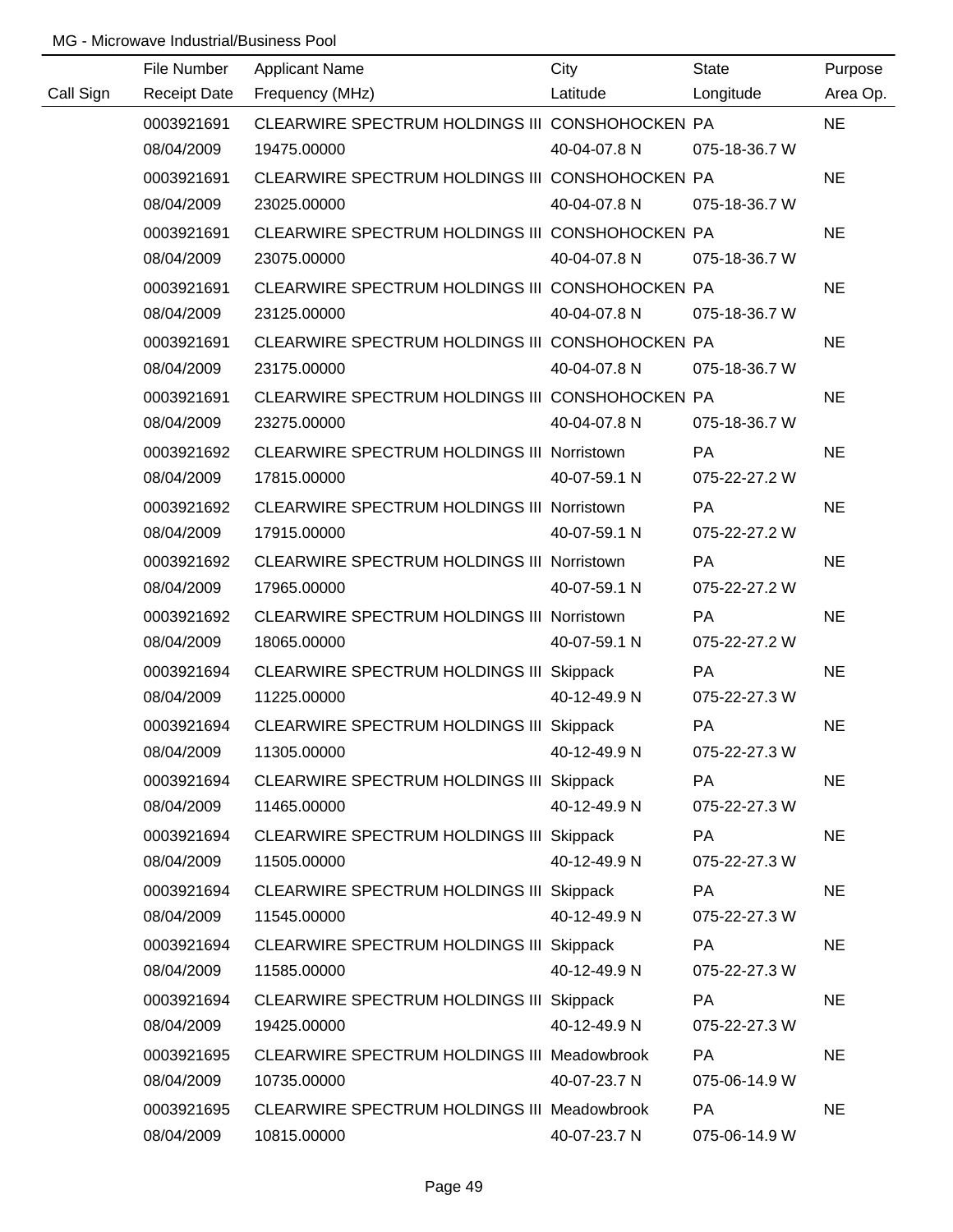| Call Sign | File Number              | <b>Applicant Name</b><br>Receipt Date Frequency (MHz)             | City<br>Latitude | State<br>Longitude | Purpose<br>Area Op. |
|-----------|--------------------------|-------------------------------------------------------------------|------------------|--------------------|---------------------|
|           | 0003921695               | CLEARWIRE SPECTRUM HOLDINGS III Meadowbrook                       |                  | PA                 | <b>NE</b>           |
|           | 08/04/2009               | 19375.00000                                                       | 40-07-23.7 N     | 075-06-14.9 W      |                     |
|           | 0003921695               | CLEARWIRE SPECTRUM HOLDINGS III Meadowbrook                       |                  | <b>PA</b>          | <b>NE</b>           |
|           | 08/04/2009               | 19475.00000                                                       | 40-07-23.7 N     | 075-06-14.9 W      |                     |
|           | 0003921695               | CLEARWIRE SPECTRUM HOLDINGS III Meadowbrook                       |                  | <b>PA</b>          | <b>NE</b>           |
|           | 08/04/2009               | 19575.00000                                                       | 40-07-23.7 N     | 075-06-14.9 W      |                     |
|           | 0003921695               | CLEARWIRE SPECTRUM HOLDINGS III Meadowbrook                       |                  | PA                 | <b>NE</b>           |
|           | 08/04/2009               | 19675.00000                                                       | 40-07-23.7 N     | 075-06-14.9 W      |                     |
|           | 0003921696               | CLEARWIRE SPECTRUM HOLDINGS III ARDMORE                           |                  | PA                 | <b>NE</b>           |
|           | 08/04/2009               | 17965.00000                                                       | 40-00-29.2 N     | 075-17-26.5 W      |                     |
|           | 0003921696               | CLEARWIRE SPECTRUM HOLDINGS III ARDMORE                           |                  | PA                 | <b>NE</b>           |
|           | 08/04/2009               | 18065.00000                                                       | 40-00-29.2 N     | 075-17-26.5 W      |                     |
|           | 0003921697               | CLEARWIRE SPECTRUM HOLDINGS III Bristol                           |                  | PA                 | <b>NE</b>           |
|           | 08/04/2009               | 17815.00000                                                       | 40-07-08.3 N     | 074-52-46.1 W      |                     |
|           | 0003921697               | <b>CLEARWIRE SPECTRUM HOLDINGS III Bristol</b>                    |                  | PA                 | <b>NE</b>           |
|           | 08/04/2009               | 17915.00000                                                       | 40-07-08.3 N     | 074-52-46.1 W      |                     |
|           | 0003921697               | CLEARWIRE SPECTRUM HOLDINGS III Bristol                           |                  | <b>PA</b>          | <b>NE</b>           |
|           | 08/04/2009               | 21825.00000                                                       | 40-07-08.3 N     | 074-52-46.1 W      |                     |
|           | 0003921697               | CLEARWIRE SPECTRUM HOLDINGS III Bristol                           |                  | <b>PA</b>          | <b>NE</b>           |
|           | 08/04/2009               | 21925.00000                                                       | 40-07-08.3 N     | 074-52-46.1 W      |                     |
|           | 0003921698               | CLEARWIRE SPECTRUM HOLDINGS III Philadelphia                      |                  | PA                 | <b>NE</b>           |
|           | 08/04/2009               | 22275.00000                                                       | 40-00-08.6 N     | 075-09-53.5 W      |                     |
|           | 0003921698               | CLEARWIRE SPECTRUM HOLDINGS III Philadelphia                      |                  | PA                 | <b>NE</b>           |
|           | 08/04/2009               | 22375.00000                                                       | 40-00-08.6 N     | 075-09-53.5 W      |                     |
|           | 0003921699               | CLEARWIRE SPECTRUM HOLDINGS III KING OF PRUSSIA PA                |                  |                    | <b>NE</b>           |
|           | 08/04/2009               | 10735.00000                                                       | 40-06-20.9 N     | 075-24-47.9 W      |                     |
|           | 0003921699               | CLEARWIRE SPECTRUM HOLDINGS III KING OF PRUSSIA PA                |                  |                    | <b>NE</b>           |
|           | 08/04/2009               | 10815.00000                                                       | 40-06-20.9 N     | 075-24-47.9 W      |                     |
|           | 0003921699               | CLEARWIRE SPECTRUM HOLDINGS III KING OF PRUSSIA PA                |                  |                    | <b>NE</b>           |
|           | 08/04/2009               | 10975.00000                                                       | 40-06-20.9 N     | 075-24-47.9 W      |                     |
|           | 0003921699               | CLEARWIRE SPECTRUM HOLDINGS III KING OF PRUSSIA PA                |                  |                    | <b>NE</b>           |
|           | 08/04/2009               | 11055.00000                                                       | 40-06-20.9 N     | 075-24-47.9 W      |                     |
|           | 0003921699<br>08/04/2009 | CLEARWIRE SPECTRUM HOLDINGS III KING OF PRUSSIA PA<br>19375.00000 | 40-06-20.9 N     | 075-24-47.9 W      | <b>NE</b>           |
|           | 0003921699               | CLEARWIRE SPECTRUM HOLDINGS III KING OF PRUSSIA PA                |                  |                    | NE.                 |
|           | 08/04/2009               | 19475.00000                                                       | 40-06-20.9 N     | 075-24-47.9 W      |                     |
|           | 0003921700               | CLEARWIRE SPECTRUM HOLDINGS III FAIRLESS HILLS PA                 |                  |                    | <b>NE</b>           |
|           | 08/04/2009               | 21825.00000                                                       | 40-10-49.8 N     | 074-51-57.2 W      |                     |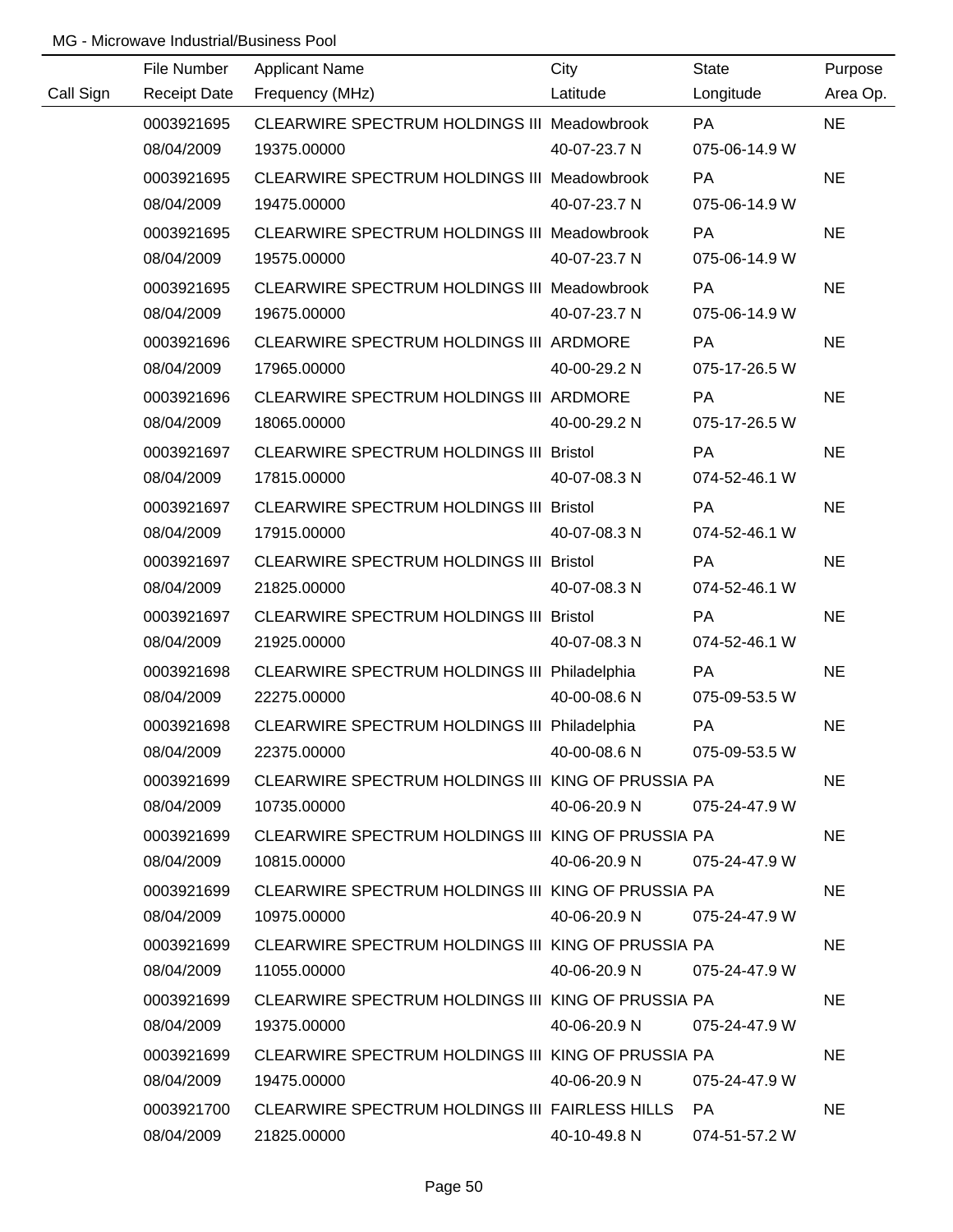|           | File Number | <b>Applicant Name</b>                          | City         | State         | Purpose   |
|-----------|-------------|------------------------------------------------|--------------|---------------|-----------|
| Call Sign |             | Receipt Date Frequency (MHz)                   | Latitude     | Longitude     | Area Op.  |
|           | 0003921700  | CLEARWIRE SPECTRUM HOLDINGS III FAIRLESS HILLS |              | <b>PA</b>     | <b>NE</b> |
|           | 08/04/2009  | 21925.00000                                    | 40-10-49.8 N | 074-51-57.2 W |           |
|           | 0003921701  | CLEARWIRE SPECTRUM HOLDINGS III PHILADELPHIA   |              | <b>PA</b>     | <b>NE</b> |
|           | 08/04/2009  | 11225.00000                                    | 40-05-04.0 N | 075-04-02.4 W |           |
|           | 0003921701  | CLEARWIRE SPECTRUM HOLDINGS III PHILADELPHIA   |              | <b>PA</b>     | <b>NE</b> |
|           | 08/04/2009  | 11305.00000                                    | 40-05-04.0 N | 075-04-02.4 W |           |
|           | 0003921701  | CLEARWIRE SPECTRUM HOLDINGS III PHILADELPHIA   |              | PA            | <b>NE</b> |
|           | 08/04/2009  | 21825.00000                                    | 40-05-04.0 N | 075-04-02.4 W |           |
|           | 0003921702  | CLEARWIRE SPECTRUM HOLDINGS III PHILADELPHIA   |              | <b>PA</b>     | <b>NE</b> |
|           | 08/04/2009  | 17965.00000                                    | 40-04-24.1 N | 075-11-26.7 W |           |
|           | 0003921702  | CLEARWIRE SPECTRUM HOLDINGS III PHILADELPHIA   |              | <b>PA</b>     | <b>NE</b> |
|           | 08/04/2009  | 18065.00000                                    | 40-04-24.1 N | 075-11-26.7 W |           |
|           | 0003921703  | CLEARWIRE SPECTRUM HOLDINGS III Philadelphia   |              | PA            | <b>NE</b> |
|           | 08/04/2009  | 17815.00000                                    | 40-05-41.8 N | 075-00-42.2 W |           |
|           | 0003921703  | CLEARWIRE SPECTRUM HOLDINGS III Philadelphia   |              | PA            | <b>NE</b> |
|           | 08/04/2009  | 17915.00000                                    | 40-05-41.8 N | 075-00-42.2 W |           |
|           | 0003921703  | CLEARWIRE SPECTRUM HOLDINGS III Philadelphia   |              | <b>PA</b>     | <b>NE</b> |
|           | 08/04/2009  | 17965.00000                                    | 40-05-41.8 N | 075-00-42.2 W |           |
|           | 0003921703  | CLEARWIRE SPECTRUM HOLDINGS III Philadelphia   |              | <b>PA</b>     | <b>NE</b> |
|           | 08/04/2009  | 18015.00000                                    | 40-05-41.8 N | 075-00-42.2 W |           |
|           | 0003921703  | CLEARWIRE SPECTRUM HOLDINGS III Philadelphia   |              | PA            | <b>NE</b> |
|           | 08/04/2009  | 18065.00000                                    | 40-05-41.8 N | 075-00-42.2 W |           |
|           | 0003921703  | CLEARWIRE SPECTRUM HOLDINGS III Philadelphia   |              | PA            | <b>NE</b> |
|           | 08/04/2009  | 18115.00000                                    | 40-05-41.8 N | 075-00-42.2 W |           |
|           | 0003921704  | CLEARWIRE SPECTRUM HOLDINGS III Philadelphia   |              | <b>PA</b>     | <b>NE</b> |
|           | 08/04/2009  | 11265.00000                                    | 40-01-31.4 N | 075-10-54.8 W |           |
|           | 0003921704  | CLEARWIRE SPECTRUM HOLDINGS III Philadelphia   |              | PA            | <b>NE</b> |
|           | 08/04/2009  | 11345.00000                                    | 40-01-31.4 N | 075-10-54.8 W |           |
|           | 0003921704  | CLEARWIRE SPECTRUM HOLDINGS III Philadelphia   |              | PA            | <b>NE</b> |
|           | 08/04/2009  | 19525.00000                                    | 40-01-31.4 N | 075-10-54.8 W |           |
|           | 0003921704  | CLEARWIRE SPECTRUM HOLDINGS III Philadelphia   |              | PA            | <b>NE</b> |
|           | 08/04/2009  | 19625.00000                                    | 40-01-31.4 N | 075-10-54.8 W |           |
|           | 0003921704  | CLEARWIRE SPECTRUM HOLDINGS III Philadelphia   |              | <b>PA</b>     | <b>NE</b> |
|           | 08/04/2009  | 22125.00000                                    | 40-01-31.4 N | 075-10-54.8 W |           |
|           | 0003921704  | CLEARWIRE SPECTRUM HOLDINGS III Philadelphia   |              | PA            | <b>NE</b> |
|           | 08/04/2009  | 22225.00000                                    | 40-01-31.4 N | 075-10-54.8 W |           |
|           | 0003921705  | CLEARWIRE SPECTRUM HOLDINGS III Tredyffrin     |              | PA            | <b>NE</b> |
|           | 08/04/2009  | 10855.00000                                    | 40-03-13.5 N | 075-29-55.2 W |           |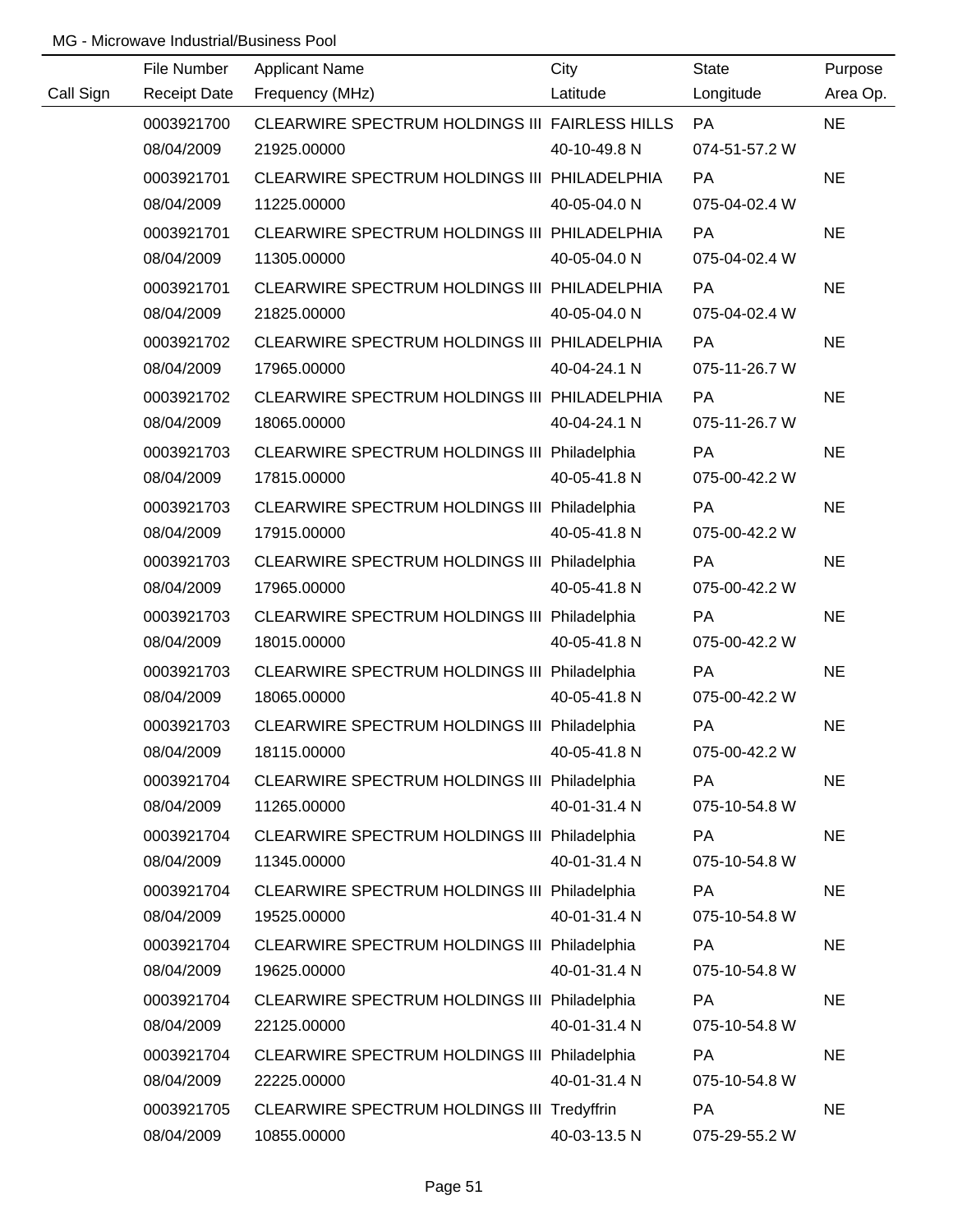|           | File Number         | <b>Applicant Name</b>                      | City         | <b>State</b>  | Purpose   |
|-----------|---------------------|--------------------------------------------|--------------|---------------|-----------|
| Call Sign | <b>Receipt Date</b> | Frequency (MHz)                            | Latitude     | Longitude     | Area Op.  |
|           | 0003921706          | CLEARWIRE SPECTRUM HOLDINGS III HORSHAM    |              | PA            | <b>NE</b> |
|           | 08/04/2009          | 11225.00000                                | 40-12-15.6 N | 075-08-16.7 W |           |
|           | 0003921706          | CLEARWIRE SPECTRUM HOLDINGS III HORSHAM    |              | <b>PA</b>     | <b>NE</b> |
|           | 08/04/2009          | 11265.00000                                | 40-12-15.6 N | 075-08-16.7 W |           |
|           | 0003921706          | CLEARWIRE SPECTRUM HOLDINGS III HORSHAM    |              | <b>PA</b>     | <b>NE</b> |
|           | 08/04/2009          | 11305.00000                                | 40-12-15.6 N | 075-08-16.7 W |           |
|           | 0003921706          | CLEARWIRE SPECTRUM HOLDINGS III HORSHAM    |              | <b>PA</b>     | <b>NE</b> |
|           | 08/04/2009          | 11345.00000                                | 40-12-15.6 N | 075-08-16.7 W |           |
|           | 0003921706          | CLEARWIRE SPECTRUM HOLDINGS III HORSHAM    |              | <b>PA</b>     | <b>NE</b> |
|           | 08/04/2009          | 11465.00000                                | 40-12-15.6 N | 075-08-16.7 W |           |
|           | 0003921706          | CLEARWIRE SPECTRUM HOLDINGS III HORSHAM    |              | PA            | <b>NE</b> |
|           | 08/04/2009          | 11505.00000                                | 40-12-15.6 N | 075-08-16.7 W |           |
|           | 0003921706          | CLEARWIRE SPECTRUM HOLDINGS III HORSHAM    |              | PA            | <b>NE</b> |
|           | 08/04/2009          | 11545.00000                                | 40-12-15.6 N | 075-08-16.7 W |           |
|           | 0003921706          | CLEARWIRE SPECTRUM HOLDINGS III HORSHAM    |              | PA            | <b>NE</b> |
|           | 08/04/2009          | 11585.00000                                | 40-12-15.6 N | 075-08-16.7 W |           |
|           | 0003921706          | CLEARWIRE SPECTRUM HOLDINGS III HORSHAM    |              | <b>PA</b>     | <b>NE</b> |
|           | 08/04/2009          | 19375.00000                                | 40-12-15.6 N | 075-08-16.7 W |           |
|           | 0003921706          | CLEARWIRE SPECTRUM HOLDINGS III HORSHAM    |              | PA            | <b>NE</b> |
|           | 08/04/2009          | 19475.00000                                | 40-12-15.6 N | 075-08-16.7 W |           |
|           | 0003921706          | CLEARWIRE SPECTRUM HOLDINGS III HORSHAM    |              | PA            | <b>NE</b> |
|           | 08/04/2009          | 19575.00000                                | 40-12-15.6 N | 075-08-16.7 W |           |
|           | 0003921706          | CLEARWIRE SPECTRUM HOLDINGS III HORSHAM    |              | PA            | <b>NE</b> |
|           | 08/04/2009          | 19675.00000                                | 40-12-15.6 N | 075-08-16.7 W |           |
|           | 0003921707          | CLEARWIRE SPECTRUM HOLDINGS III Montgomery |              | PA            | <b>NE</b> |
|           | 08/04/2009          | 11265.00000                                | 40-06-56.4 N | 075-20-39.7 W |           |
|           | 0003921707          | CLEARWIRE SPECTRUM HOLDINGS III Montgomery |              | PA            | <b>NE</b> |
|           | 08/04/2009          | 11345.00000                                | 40-06-56.4 N | 075-20-39.7 W |           |
|           | 0003921707          | CLEARWIRE SPECTRUM HOLDINGS III Montgomery |              | PA            | <b>NE</b> |
|           | 08/04/2009          | 11465.00000                                | 40-06-56.4 N | 075-20-39.7 W |           |
|           | 0003921707          | CLEARWIRE SPECTRUM HOLDINGS III Montgomery |              | PA            | <b>NE</b> |
|           | 08/04/2009          | 11545.00000                                | 40-06-56.4 N | 075-20-39.7 W |           |
|           | 0003921707          | CLEARWIRE SPECTRUM HOLDINGS III Montgomery |              | PA            | <b>NE</b> |
|           | 08/04/2009          | 19325.00000                                | 40-06-56.4 N | 075-20-39.7 W |           |
|           | 0003921707          | CLEARWIRE SPECTRUM HOLDINGS III Montgomery |              | PA            | <b>NE</b> |
|           | 08/04/2009          | 19375.00000                                | 40-06-56.4 N | 075-20-39.7 W |           |
|           | 0003921707          | CLEARWIRE SPECTRUM HOLDINGS III Montgomery |              | PA            | <b>NE</b> |
|           | 08/04/2009          | 19475.00000                                | 40-06-56.4 N | 075-20-39.7 W |           |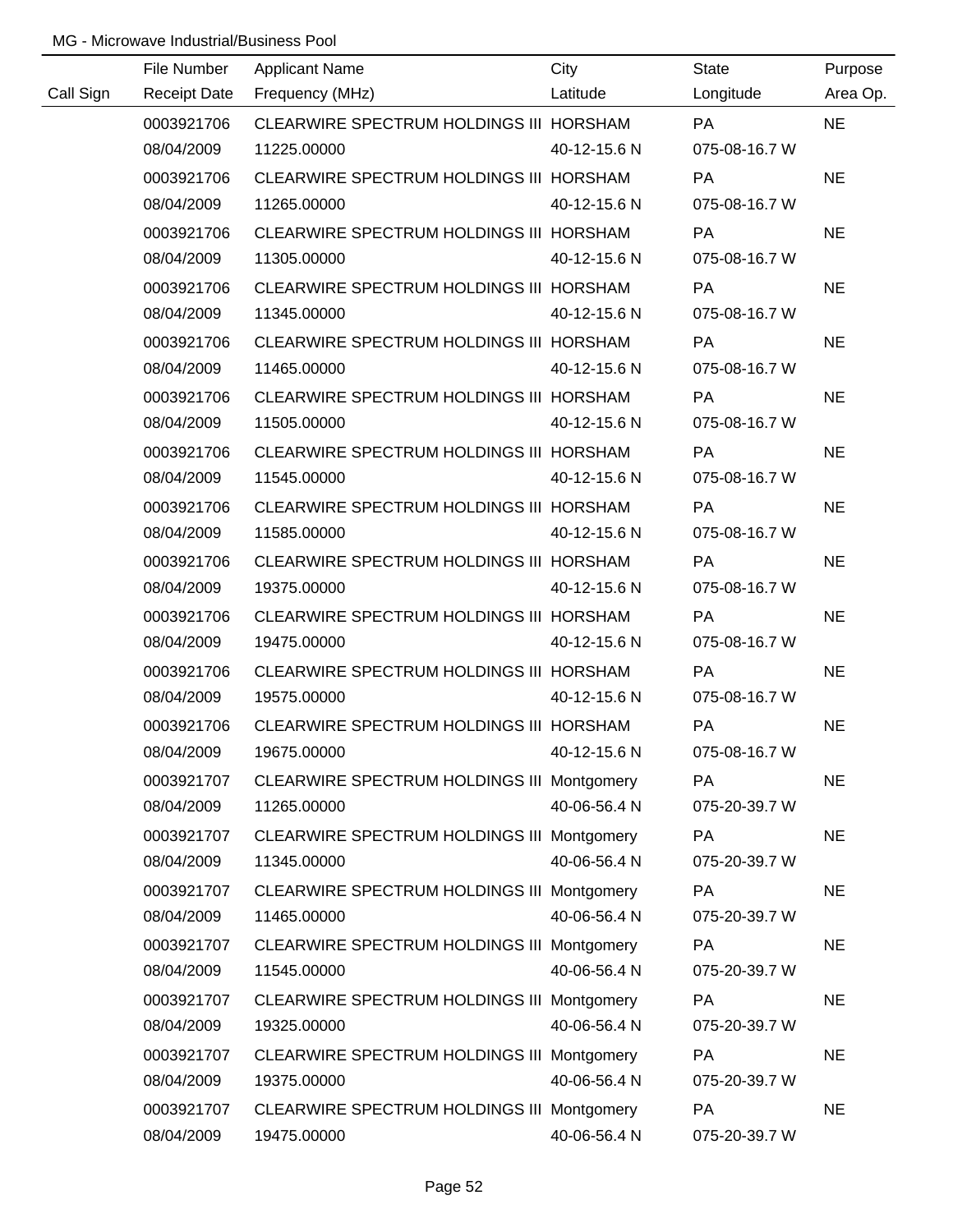|           | File Number         | <b>Applicant Name</b>                           | City             | <b>State</b>  | Purpose   |
|-----------|---------------------|-------------------------------------------------|------------------|---------------|-----------|
| Call Sign | <b>Receipt Date</b> | Frequency (MHz)                                 | Latitude         | Longitude     | Area Op.  |
|           | 0003921707          | CLEARWIRE SPECTRUM HOLDINGS III Montgomery      |                  | PA            | <b>NE</b> |
|           | 08/04/2009          | 23125.00000                                     | 40-06-56.4 N     | 075-20-39.7 W |           |
|           | 0003921708          | CLEARWIRE SPECTRUM HOLDINGS III BRISTOL         |                  | PA            | <b>NE</b> |
|           | 08/04/2009          | 11225.00000                                     | 40-06-15.6 N     | 074-51-08.4 W |           |
|           | 0003921708          | CLEARWIRE SPECTRUM HOLDINGS III BRISTOL         |                  | <b>PA</b>     | <b>NE</b> |
|           | 08/04/2009          | 11305.00000                                     | 40-06-15.6 N     | 074-51-08.4 W |           |
|           | 0003921708          | CLEARWIRE SPECTRUM HOLDINGS III BRISTOL         |                  | PA            | <b>NE</b> |
|           | 08/04/2009          | 11585.00000                                     | 40-06-15.6 N     | 074-51-08.4 W |           |
|           | 0003921708          | CLEARWIRE SPECTRUM HOLDINGS III BRISTOL         |                  | PA            | <b>NE</b> |
|           | 08/04/2009          | 11665.00000                                     | 40-06-15.6 N     | 074-51-08.4 W |           |
|           | 0003921708          | CLEARWIRE SPECTRUM HOLDINGS III BRISTOL         |                  | PA            | <b>NE</b> |
|           | 08/04/2009          | 19375.00000                                     | 40-06-15.6 N     | 074-51-08.4 W |           |
|           | 0003921708          | CLEARWIRE SPECTRUM HOLDINGS III BRISTOL         |                  | PA            | <b>NE</b> |
|           | 08/04/2009          | 19475.00000                                     | 40-06-15.6 N     | 074-51-08.4 W |           |
|           | 0003922516          | American Electric Power Service Corporal Oilton |                  | TX            | <b>NE</b> |
|           | 08/05/2009          | 06226.89000                                     | 27-29-01.0 N     | 098-59-23.0 W |           |
|           | 0003922529          | TOWN OF ELLISBURG                               | <b>ELLISBURG</b> | NY            | <b>NE</b> |
|           | 08/05/2009          | 00952.33125                                     | 43-43-44.8 N     | 076-08-29.0 W | P         |
|           | 0003922574          | <b>DIGIS LLC</b>                                | <b>OREM</b>      | <b>UT</b>     | <b>NE</b> |
|           | 08/05/2009          | 17865.00000                                     | 40-15-50.2 N     | 111-40-38.9 W |           |
|           | 0003922599          | <b>DIGIS LLC</b>                                | <b>OREM</b>      | UT            | <b>NE</b> |
|           | 08/05/2009          | 19425.00000                                     | 40-18-00.8 N     | 111-38-32.2 W |           |
|           | 0003927323          | CENTERPOINT ENERGY GAS TRANSM DARDANELLE        |                  | <b>AR</b>     | <b>NE</b> |
|           | 08/07/2009          | 00928.20625                                     | 35-13-05.3 N     | 093-15-15.6 W |           |
|           | 0003927323          | CENTERPOINT ENERGY GAS TRANSM DARDANELLE        |                  | AR.           | <b>NE</b> |
|           | 08/07/2009          | 00952.20625                                     | 35-13-05.3 N     | 093-15-15.6 W |           |
|           | 0003927326          | CENTERPOINT ENERGY GAS TRANSM MALVERN           |                  | AR            | <b>NE</b> |
|           | 08/07/2009          | 00928.00625                                     | 34-22-20.0 N     | 093-02-52.0 W |           |
|           | 0003927326          | CENTERPOINT ENERGY GAS TRANSM MALVERN           |                  | AR            | <b>NE</b> |
|           | 08/07/2009          | 00952.00625                                     | 34-22-20.0 N     | 093-02-52.0 W |           |
|           | 0003927330          | CENTERPOINT ENERGY - MRT                        | <b>NEWPORT</b>   | AR            | <b>NE</b> |
|           | 08/07/2009          | 00928.44375                                     | 35-38-45.0 N     | 091-15-50.0 W |           |
|           | 0003927330          | CENTERPOINT ENERGY - MRT                        | NEWPORT          | AR.           | <b>NE</b> |
|           | 08/07/2009          | 00952.44375                                     | 35-38-45.0 N     | 091-15-50.0 W |           |
|           | 0003927346          | DAIRYLAND POWER COOPERATIVE                     | FAIRCHILD        | WI            | <b>NE</b> |
|           | 08/07/2009          | 00943.37500                                     | 44-38-50.7 N     | 091-01-26.1 W |           |
|           | 0003927347          | DAIRYLAND POWER COOPERATIVE                     | OSSEO            | WI            | <b>NE</b> |
|           | 08/07/2009          | 00934.37500                                     | 44-36-53.0 N     | 091-13-47.0 W |           |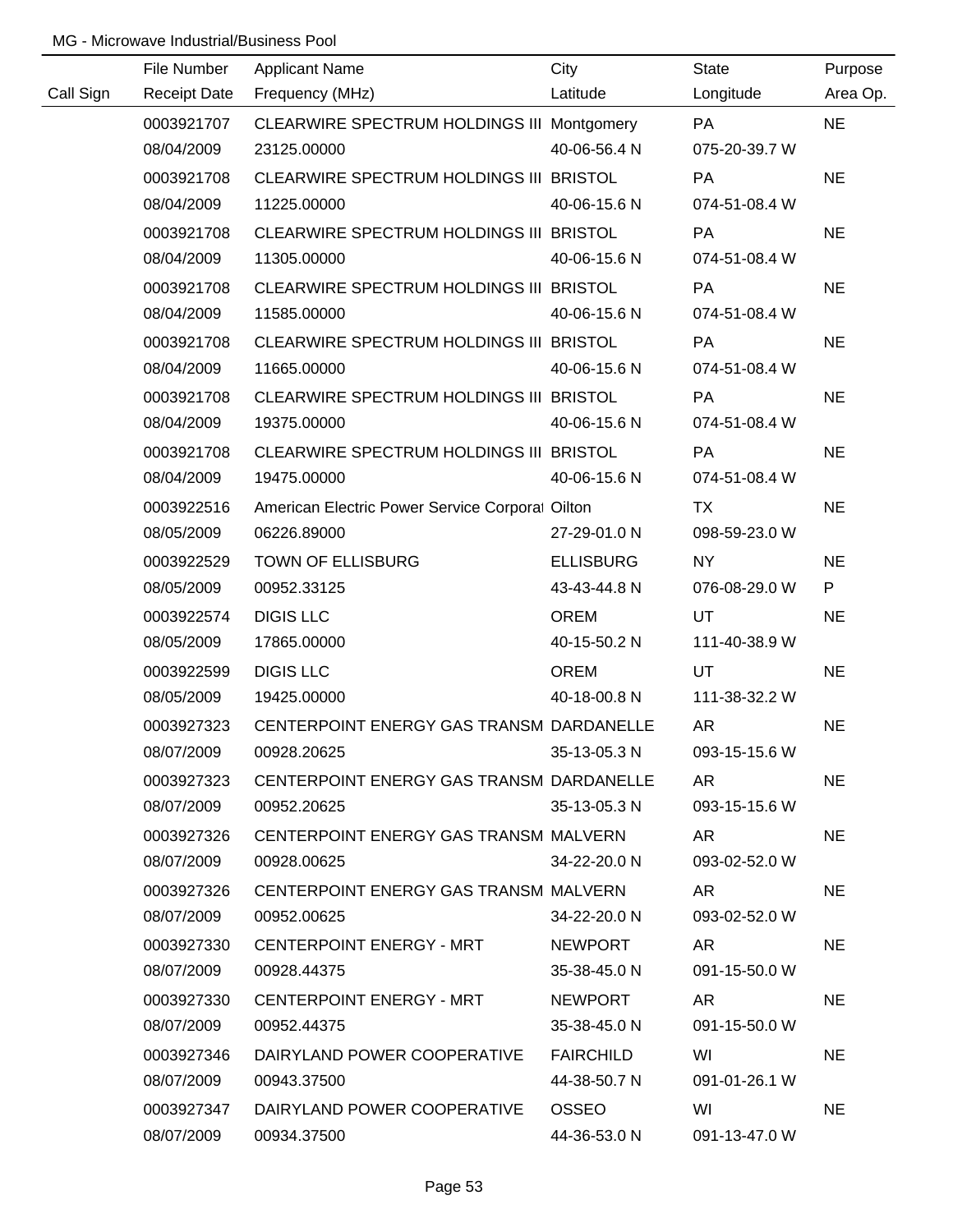|                | File Number         | <b>Applicant Name</b>             | City         | <b>State</b>  | Purpose   |
|----------------|---------------------|-----------------------------------|--------------|---------------|-----------|
| Call Sign      | <b>Receipt Date</b> | Frequency (MHz)                   | Latitude     | Longitude     | Area Op.  |
|                | 0003927347          | DAIRYLAND POWER COOPERATIVE       | <b>OSSEO</b> | WI            | <b>NE</b> |
|                | 08/07/2009          | 00943.37500                       | 44-36-53.0 N | 091-13-47.0 W |           |
|                | 0003921867          | INSTANT SIGNAL & ALARM CO., INC.  |              |               | <b>RO</b> |
| WNEF975        | 08/05/2009          |                                   |              |               |           |
|                | 0003921932          | <b>KENTUCKY UTILITIES COMPANY</b> |              |               | <b>RO</b> |
| <b>KIW88</b>   | 08/05/2009          |                                   |              |               |           |
|                | 0003921933          | <b>KENTUCKY UTILITIES COMPANY</b> |              |               | <b>RO</b> |
| <b>KIW89</b>   | 08/05/2009          |                                   |              |               |           |
|                | 0003921934          | <b>KENTUCKY UTILITIES COMPANY</b> |              |               | <b>RO</b> |
| KIW90          | 08/05/2009          |                                   |              |               |           |
|                | 0003921935          | <b>KENTUCKY UTILITIES COMPANY</b> |              |               | <b>RO</b> |
| KIW91          | 08/05/2009          |                                   |              |               |           |
|                | 0003921936          | <b>KENTUCKY UTILITIES COMPANY</b> |              |               | <b>RO</b> |
| KSK68          | 08/05/2009          |                                   |              |               |           |
|                | 0003922077          | Sierra Pacific Power              |              |               | <b>RO</b> |
| <b>WNTG459</b> | 08/05/2009          |                                   |              |               |           |
|                | 0003922133          | ROCHESTER PUBLIC UTILITIES        |              |               | <b>RO</b> |
| WPOU844        | 08/05/2009          |                                   |              |               |           |

### NN - 3650-3700 MHz

|           | File Number         | <b>Applicant Name</b>     | City     | <b>State</b> | Purpose   |
|-----------|---------------------|---------------------------|----------|--------------|-----------|
| Call Sign | <b>Receipt Date</b> | Frequency (MHz)           | Latitude | Longitude    | Area Op.  |
|           | 0003921772          | WiConnect Wireless LLC    |          |              | <b>NE</b> |
|           | 08/04/2009          | 03650.00000 - 03700.00000 |          |              |           |
|           | 0003921999          | <b>PNGC Power</b>         |          |              | <b>NE</b> |
| WQKP794   | 08/05/2009          | 03650.00000 - 03700.00000 |          |              |           |

### TS - TV Studio Transmitter Link

|           | File Number  | Applicant Name  | City          | State         | Purpose  |
|-----------|--------------|-----------------|---------------|---------------|----------|
| Call Sign | Receipt Date | Frequency (MHz) | Latitude      | Longitude     | Area Op. |
|           | 0003921901   | WHDH-TV         | <b>BOSTON</b> | МA            | MD       |
| KMN79     | 08/05/2009   | 07062.50000     | 42-21-43.4 N  | 071-03-45.2 W |          |